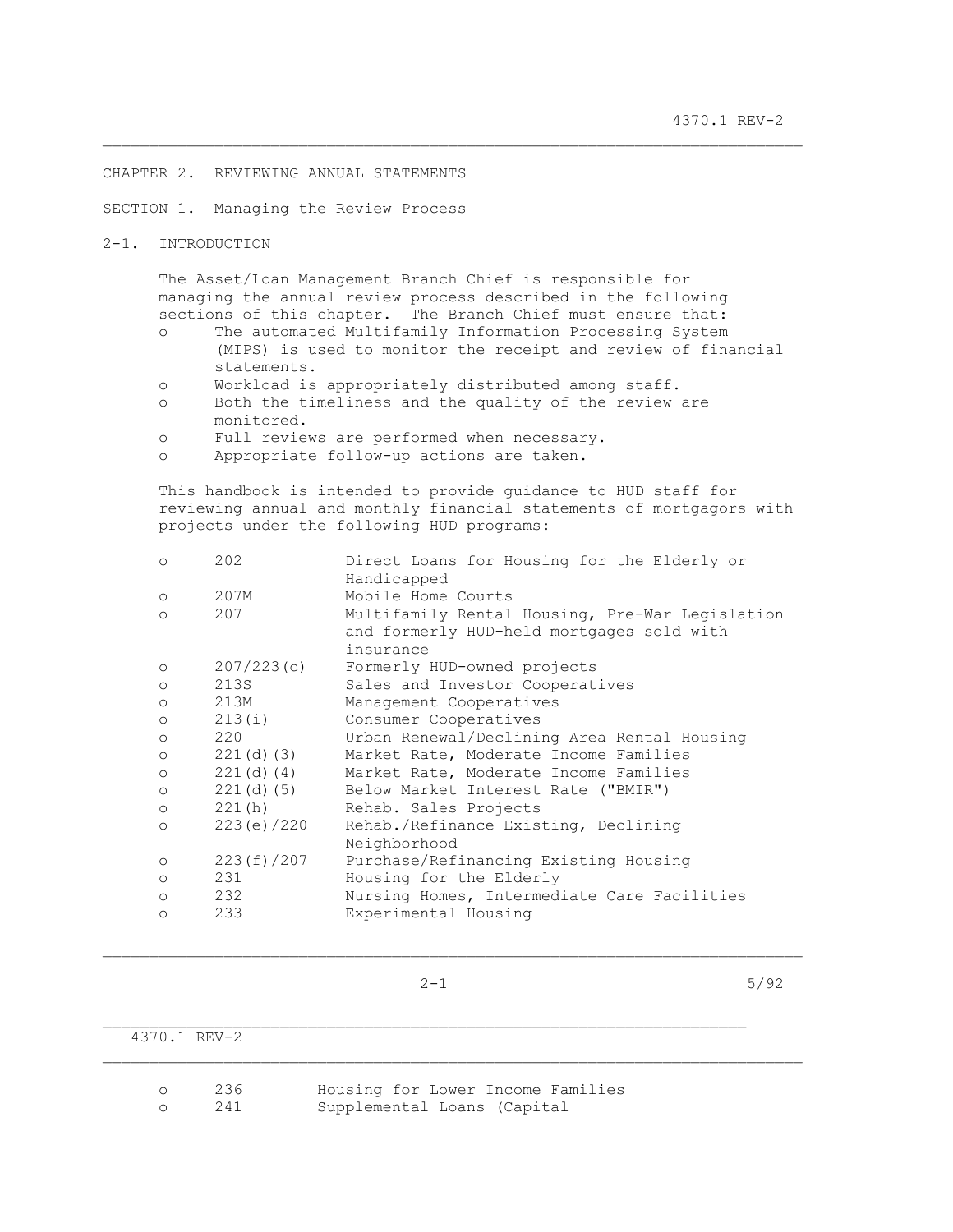|          | Improvement/Equity Takeout) |
|----------|-----------------------------|
| 242      | Hospitals                   |
| Title XI | Group Practice Facilities   |

2-2. SUBMISSION REQUIREMENTS

 HUD Handbooks 4370.2 and 4350.1 provide detailed guidance as to which owners must submit financial statements and the type of statements that are required. If prior to the expiration of the fiscal year established, the project is opened and enjoys occupancy for a period of 30 days or longer, the first annual statements are prepared as of the end of that fiscal period. If there is no occupancy or if the initial occupancy occurs less than 30 days prior to the end of the fiscal year, the annual statements are not required until the end of the next fiscal year.

- A. Generally, unless another date is approved by HUD, the reports are due no later than 60 days following the end of each fiscal year. Branch Chiefs may extend the submission date, but should do so only when the delay was caused by circumstances beyond the control of the owner (e.g., If owner can show that it could not get an IPA because of tax season conflict. This would not be an acceptable reason if the project's fiscal year ends 12/31). When an extension is granted, the new deadline must be entered into the MIPS Application 5.3a, "Financial Statement Date Tracking." Extensions should not be approved when the delay is due to the owner's failure to maintain adequate records or to obtain the services of a CPA and execute engagement letters early on. Owners should execute engagement letters well in advance of the end of the fiscal year and should specify a delivery date prior to the 60-day submission deadline.
- B. Appendix 1 contains a sample letter that may be used in notifying owners of requirements for the first annual statements, including any special statements required. Appendix 2 contains a sample letter that may be used to remind owners of approaching submission dates.

 $\mathcal{L}_\text{max}$ 

\_\_\_\_\_\_\_\_\_\_\_\_\_\_\_\_\_\_\_\_\_\_\_\_\_\_\_\_\_\_\_\_\_\_\_\_\_\_\_\_\_\_\_\_\_\_\_\_\_\_\_\_\_\_\_\_\_\_\_\_\_\_\_\_\_\_\_\_\_\_\_\_\_\_\_

 $5/92$  2-2

4370.1 REV-2

#### 2-3. TIMEFRAMES FOR HUD REVIEWS

 Ideally, all financial statements should be reviewed within 60 days of receipt. Unfortunately, since most projects operate on a calendar fiscal year and the majority of their statements are due February 28, the 60-day goal is not always reasonable. If the Field Office cannot review all statements within the 60-day timeframe, the Branch Chief should ensure that statements are reviewed at least within the following timeframes: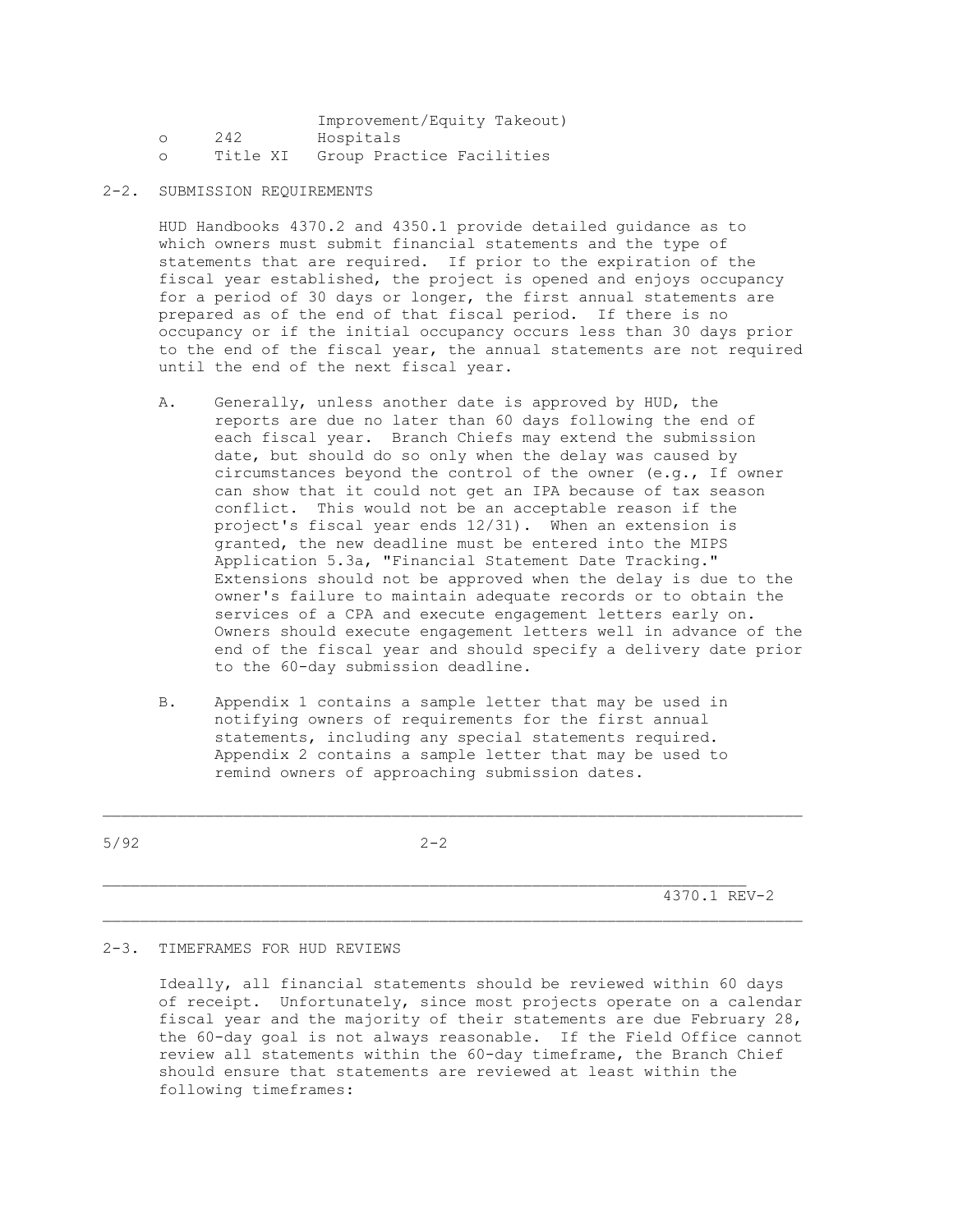- A. All reports must be checked for completeness, in accordance with the steps in Section 2 of this chapter, within 30 days of receipt of the report.
- B. Financial statements submitted on troubled projects must be analyzed within 60 days of receipt of the report.
- C. Financial statements submitted on non-troubled projects must be analyzed within 120 days of receipt of the report.
- 2-4. MONITOR SUBMISSION AND REVIEW TIMEFRAMES

 Appendix 3 shows MIPS output reports the Branch Chief should use to monitor the receipt and review of the annual statements. The reports will identify projects which have statements coming due during the quarter, financial statements which are past due, and financial statements which have been received but not reviewed. MIPS contains a data element to track follow-up activities related to the review of the annual statements (See MIPS Application 5.3a, "Financial Statement Date Tracking"). Appendix 4 contains a sample follow-up letter that may be used for overdue statements.

2-5. SCOPE OF REVIEW

 The following sections of this chapter provide detailed procedures for reviewing annual statements for completeness, compliance, and performance. In some instances, every procedure may not need to be performed. In such cases, the Branch Chief may reduce the scope of the review if the reduced level of review will not jeopardize the Secretary's interests.

 A. The following review procedures must be completed on every set of financial statements.

|              | $2 - 3$ | 5/92                 |
|--------------|---------|----------------------|
|              |         | ____________________ |
| 4370.1 REV-2 |         |                      |

- 1. Completeness check. Does it contain all required statements, supplemental data, an auditor's opinion in proper form and the Owner/Management Agent Certification?
- 2. Review of financial statements and auditor's report to determine basis of accounting. Is the accrual basis of accounting used?
- 3. Review of auditor's opinion, report and supplemental data, particularly the auditor's comments on the internal control structure and compliance with HUD's requirements. Has the auditor reported any internal control problems, any diversions, any noncompliance with HUD requirements?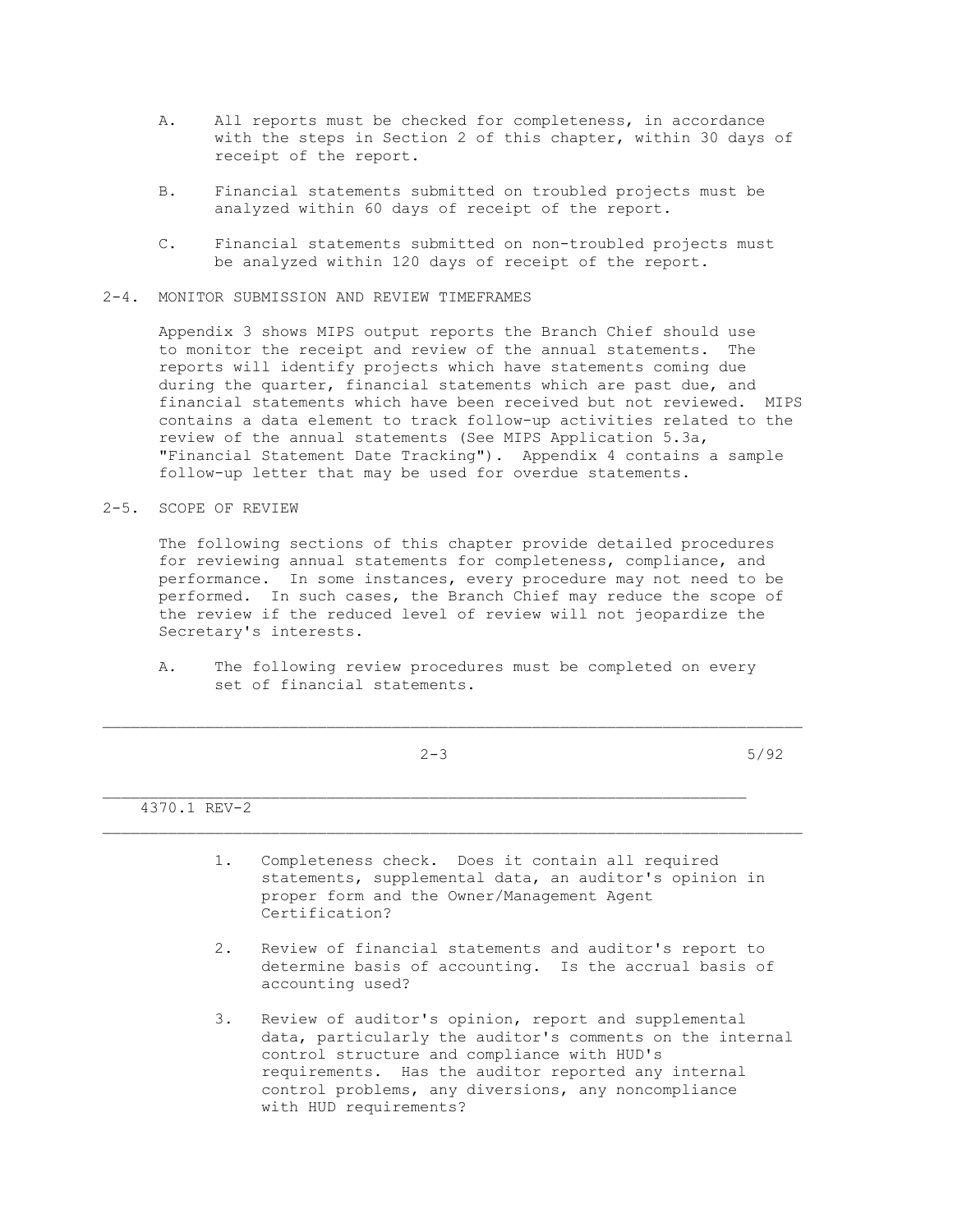- 4. Independent completion or check of the IPA's Computation of Surplus Cash, Distributions and Residual Receipts. Have distributions been paid in excess of the amount permitted by the regulatory agreement? Is a residual receipts deposit required? Is the amount of accrued distributions accurate?
- 5. Review of financial statements for unauthorized distributions to owners or loans to individuals, related projects, or other businesses.
- 6. Review of rent collection effort, liquidity and bottom line cash throw-off. Is the revenue earned sufficient to cover operating expenses incurred or expenses anticipated for the coming year? Does the project have enough cash to meet its accrued obligations as they become due?
- B. The compliance and diversion checks may not be reduced when:
	- 1. The IPA has detected excess distributions or major diversions,
	- 2. The owner, management agent, or both have a record of diversions or major noncompliance with HUD requirements on this or other projects, or

 $\mathcal{L}_\text{max}$ 

\_\_\_\_\_\_\_\_\_\_\_\_\_\_\_\_\_\_\_\_\_\_\_\_\_\_\_\_\_\_\_\_\_\_\_\_\_\_\_\_\_\_\_\_\_\_\_\_\_\_\_\_\_\_\_\_\_\_\_\_\_\_\_\_\_\_\_\_\_\_\_\_\_\_\_

 $5/92$  2-4

4370.1 REV-2

- 3. The mortgage is in default or has been chronically delinquent.
- C. Checks for compliance and diversions may be reduced only if the audit:
- 1. Has been performed by an IPA whose audit work, on this and other projects, has consistently been accurate, and
	- 2. Has been performed in compliance with HUD requirements and AICPA auditing standards.

## 2-6. QUALITY CONTROL

 The Branch Chief should establish and maintain a supervisory review system which monitors the quality of the IPA's annual reports and the Asset/Loan Management staff's analysis of the reports.

A. IPA's annual reports that contain obvious errors or that appear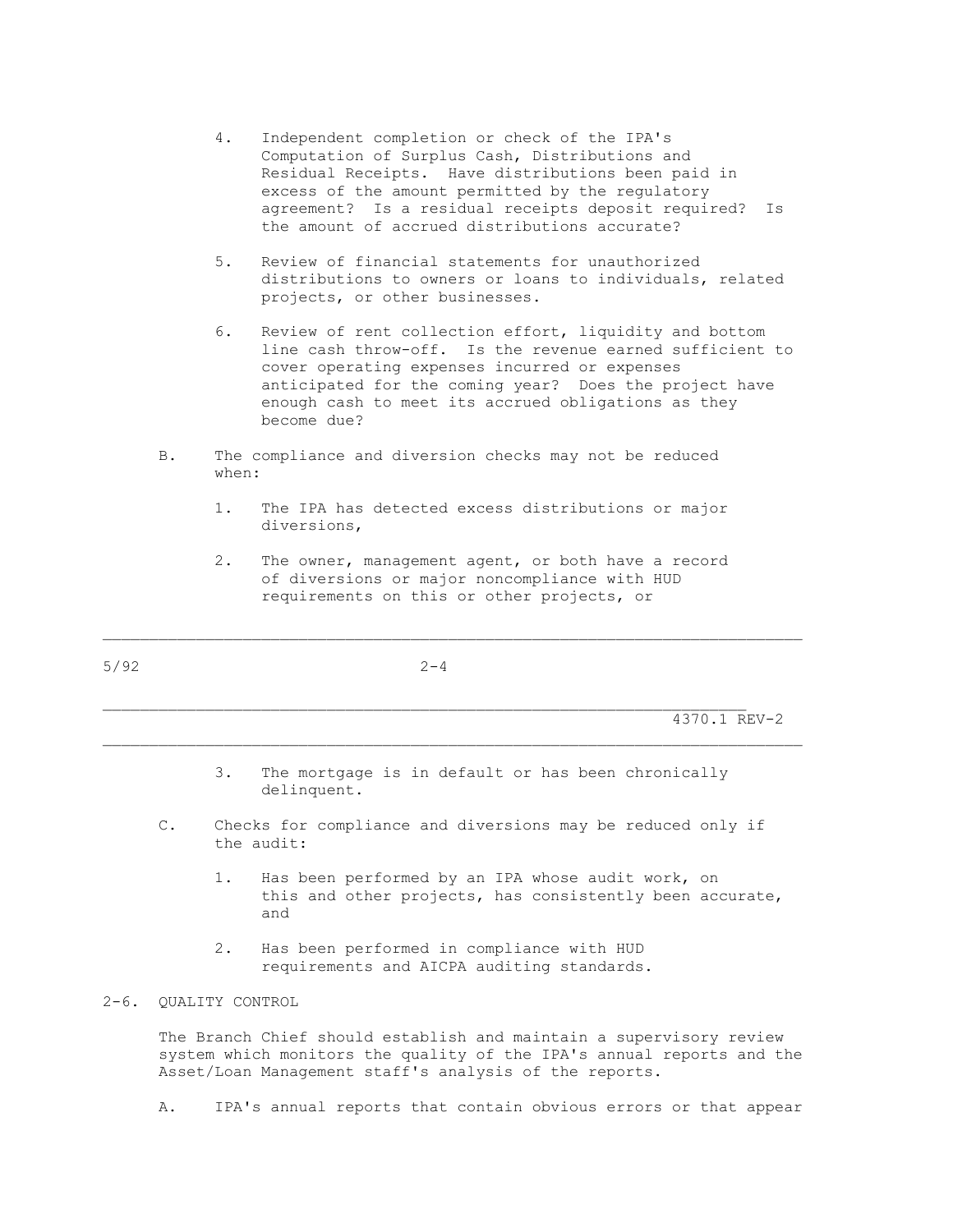lacking in professionalism should be suspect. If a reasonable standard of care is not taken in the report preparation, the underlying work may reflect a similar lack of quality. The converse, however, is not necessarily true; fancy covers and cosmetically perfect statements do not guarantee quality. The Field Office should establish an IPA monitoring file and place in that file copies of the IPA's substandard work and any correspondence discussing that work. (See Chapter 4 of this handbook for more information about monitoring IPA's.)

- B. The scope or intensity of the supervisory review may vary according to the:
	- o Grades and experience of the HUD staff.
	- o Condition of the projects.
	- o Past experience of the owner and the management agent.
- C. The supervisory review should be designed to ensure that:
	- 1. Asset/Loan Management staff have completed the level of review mentioned in this Section.

\_\_\_\_\_\_\_\_\_\_\_\_\_\_\_\_\_\_\_\_\_\_\_\_\_\_\_\_\_\_\_\_\_\_\_\_\_\_\_\_\_\_\_\_\_\_\_\_\_\_\_\_\_\_\_\_\_\_\_\_\_\_\_\_\_\_\_\_\_

 $\mathcal{L}_\text{max}$ 

 $2-5$  5/92

4370.1 REV-2

- 2. Asset Management staffs findings are consistent with the facts in the financial statements, the IPA's opinion and supplemental data, the MIPS flags, and other information in the servicing file (especially Office of Inspector General (OIG) audits and on-site reviews).
- 3. Asset Management staff's recommendations are appropriate to the problems noted; that is, the recommended actions will get to the cause of the problems and bring about corrective action.
- 4. The severity of enforcement actions is commensurate with the violation.
- 5. Tickler files are established to ensure timely monitoring of required follow-up actions.

SECTION 2. Evaluating Adequacy of Statements

#### 2-7. INTRODUCTION

 The first step in the review process is to determine if the financial statements are complete. Incomplete statements not only violate the regulatory agreement, but also give the reviewer a distorted or inadequate picture of the financial stability of the project. A simple checklist will indicate immediately the completeness of the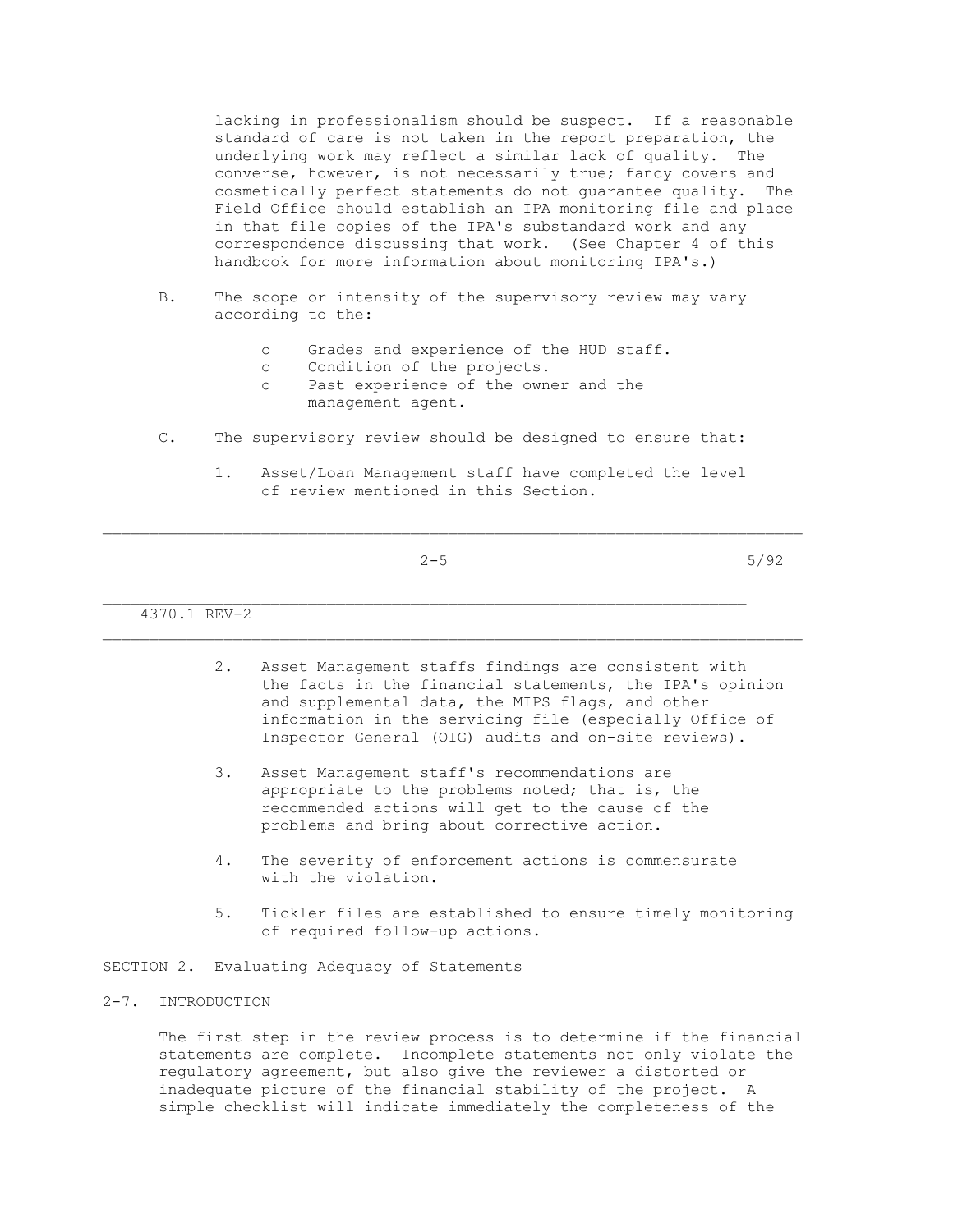statements. Before the statements are reviewed, it is necessary to load the project's revenue and expense data to update the MIPS system. Updated reports from MIPS should be used by the Asset/Loan Management staff in the review process.

2-8. CHECK TO SEE IF THE STATEMENTS ARE COMPLETE

 The statements must be signed and must contain the basic financial statements and supplemental data required by HUD Handbook 4370.2, Financial Operations and Accounting Procedures for Insured Multifamily Projects. The Asset/Loan Management staff may use Form HUD-93484, "Annual Financial Statement Completeness Checklist", to document the completeness review. Form HUD-93484 is shown in Appendix 5.

 $5/92$  2-6  $\mathcal{L}_\text{max}$  4370.1 REV-2 A. Basic Financial Statements. Before any meaningful review of the financial statements can begin, the report must contain the following basic financial statements: o Statement of Financial Position (also known as Balance Sheet), including a Statement of Changes in Owner's Equity. o Statement of Income (Form HUD-92410) o Statement of Cash Flows o Statement of Retained Earnings NOTE (1): If the change in the owner's equity account consists only of the net profit or loss of the project during the year, the change may be noted on the Balance Sheet in lieu of including a separate Statement of Changes in Owner's Equity. If, however, the owner has made contributions or taken distributions during the year covered by the statement, a separate Statement of Changes in Owner's Equity should be included with the financial statements. NOTE (2): The basic financial statements have notes which contain explanatory information relative to the owner organization and policy changes affecting the preparation of financial statements and account balances, as well as significant accounting policies that have been followed in the preparation of the financial statements by the owner's accountant. In addition, the notes should indicate the type of Section 8 project, if applicable, and the basis for computation of any distributions shown.

B. Supplemental Data. The following list identifies the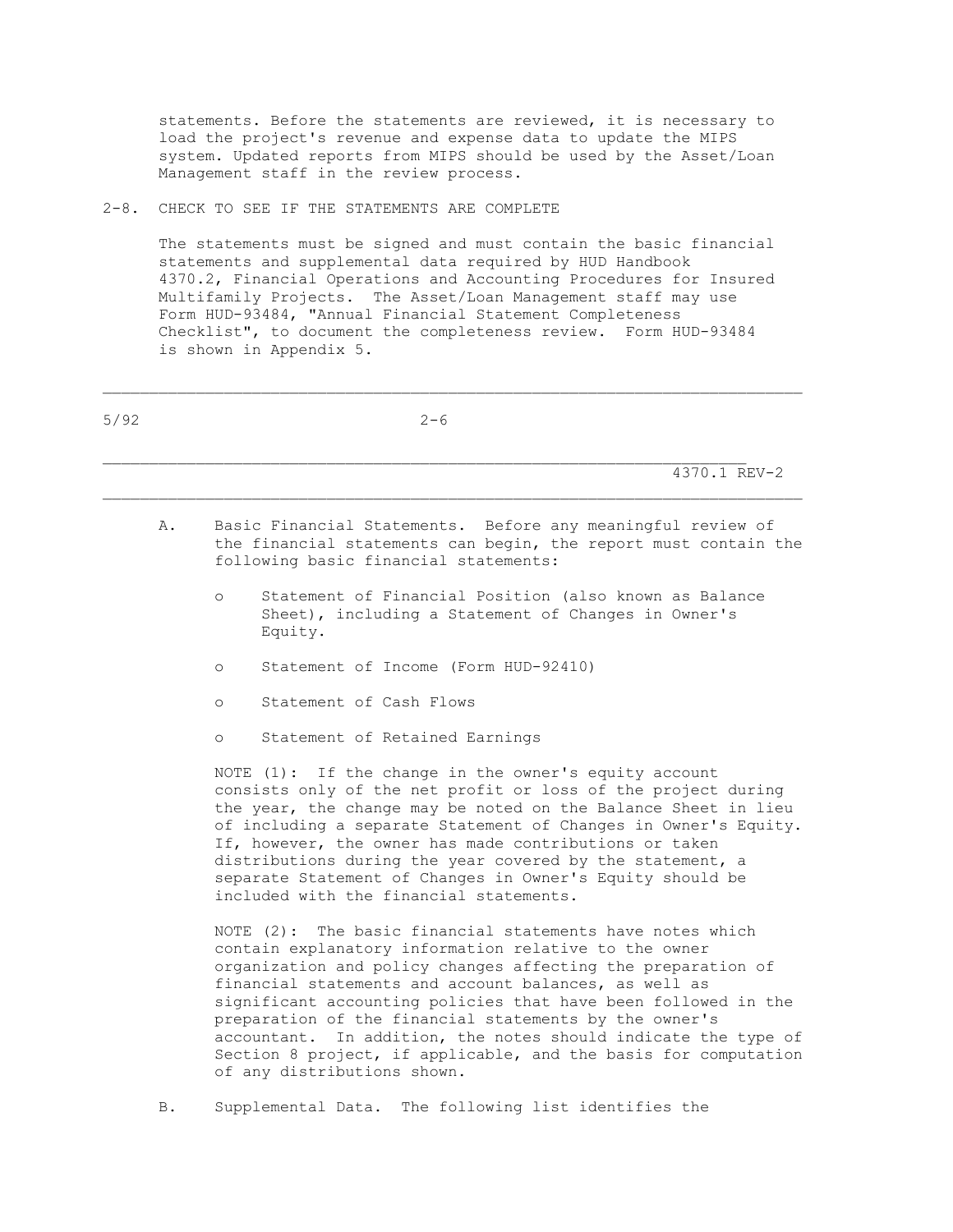supplemental data (Schedules) that the owner is normally required to include with the financial statements. The supplemental data provides support and detail for the specific accounts shown on the basic financial statements. (See Handbook 4370.2, Chapter 3 for a description of the supplemental data listed below.)

\_\_\_\_\_\_\_\_\_\_\_\_\_\_\_\_\_\_\_\_\_\_\_\_\_\_\_\_\_\_\_\_\_\_\_\_\_\_\_\_\_\_\_\_\_\_\_\_\_\_\_\_\_\_\_\_\_\_\_\_\_\_\_\_\_\_\_\_\_\_\_\_\_\_\_

|              | $2 - 7$                                                                                                                                                                                                                                                                                                                                                                   | 5/92 |
|--------------|---------------------------------------------------------------------------------------------------------------------------------------------------------------------------------------------------------------------------------------------------------------------------------------------------------------------------------------------------------------------------|------|
| 4370.1 REV-2 |                                                                                                                                                                                                                                                                                                                                                                           |      |
| $\circ$      | Accounts and Notes Receivable (other than from<br>regular tenants)                                                                                                                                                                                                                                                                                                        |      |
| $\circ$      | Delinquent Tenant Accounts Receivable                                                                                                                                                                                                                                                                                                                                     |      |
| $\circ$      | Owner Escrow Deposits                                                                                                                                                                                                                                                                                                                                                     |      |
| $\circ$      | Tenant Deposits                                                                                                                                                                                                                                                                                                                                                           |      |
| $\circ$      | Reserve Funds                                                                                                                                                                                                                                                                                                                                                             |      |
| $\Omega$     | Accounts Payable (other than Trade Creditors)                                                                                                                                                                                                                                                                                                                             |      |
| $\circ$      | Notes Payable (other than mortgage)                                                                                                                                                                                                                                                                                                                                       |      |
| $\circ$      | Surplus Cash, Distributions and Residual Receipts                                                                                                                                                                                                                                                                                                                         |      |
| $\circ$      | Accrued Taxes                                                                                                                                                                                                                                                                                                                                                             |      |
| $\circ$      | Compensation of Partners or Officers                                                                                                                                                                                                                                                                                                                                      |      |
| $\circ$      | Unauthorized Distribution of Project Income                                                                                                                                                                                                                                                                                                                               |      |
| $\Omega$     | Changes in Fixed Asset Accounts                                                                                                                                                                                                                                                                                                                                           |      |
| $\circ$      | Stock Activity Reports (initial report only)                                                                                                                                                                                                                                                                                                                              |      |
| $\Omega$     | Listing of Identity of Interest Companies and<br>Activity                                                                                                                                                                                                                                                                                                                 |      |
| $\circ$      | Donations, Subsidy Payments, Founders Fees<br>(Nonprofit Elderly Housing only)                                                                                                                                                                                                                                                                                            |      |
| past year.   | The Asset/Loan Management staff uses the supplemental data<br>when reviewing the financial statements for compliance with<br>HUD agreements and for possible diversion of project assets,<br>as well as when evaluating the project's performance over the                                                                                                                |      |
| 1.           | When reviewing the supplemental data for<br>completeness, the Asset Management staff should be<br>aware that supplemental data normally included as a<br>separate statement or schedule may be included<br>elsewhere in the financial statements - i.e., in the notes<br>to the financial statements or in the auditor's findings<br>on compliance and internal controls. |      |
| 2.           | To review effectively a financial statement from a<br>compliance as well as a performance perspective, Asset<br>Monograment $a+aff$ abould began arraitable all of the                                                                                                                                                                                                    |      |

 Management staff should have available all of the supplemental data required. However, certain checks for compliance or diversions are not contingent upon all the schedules being included in the supplemental data. For example, while the staff would not need the "Schedule of Delinquent Tenants Accounts Receivable" to review the owner's compliance in the handling of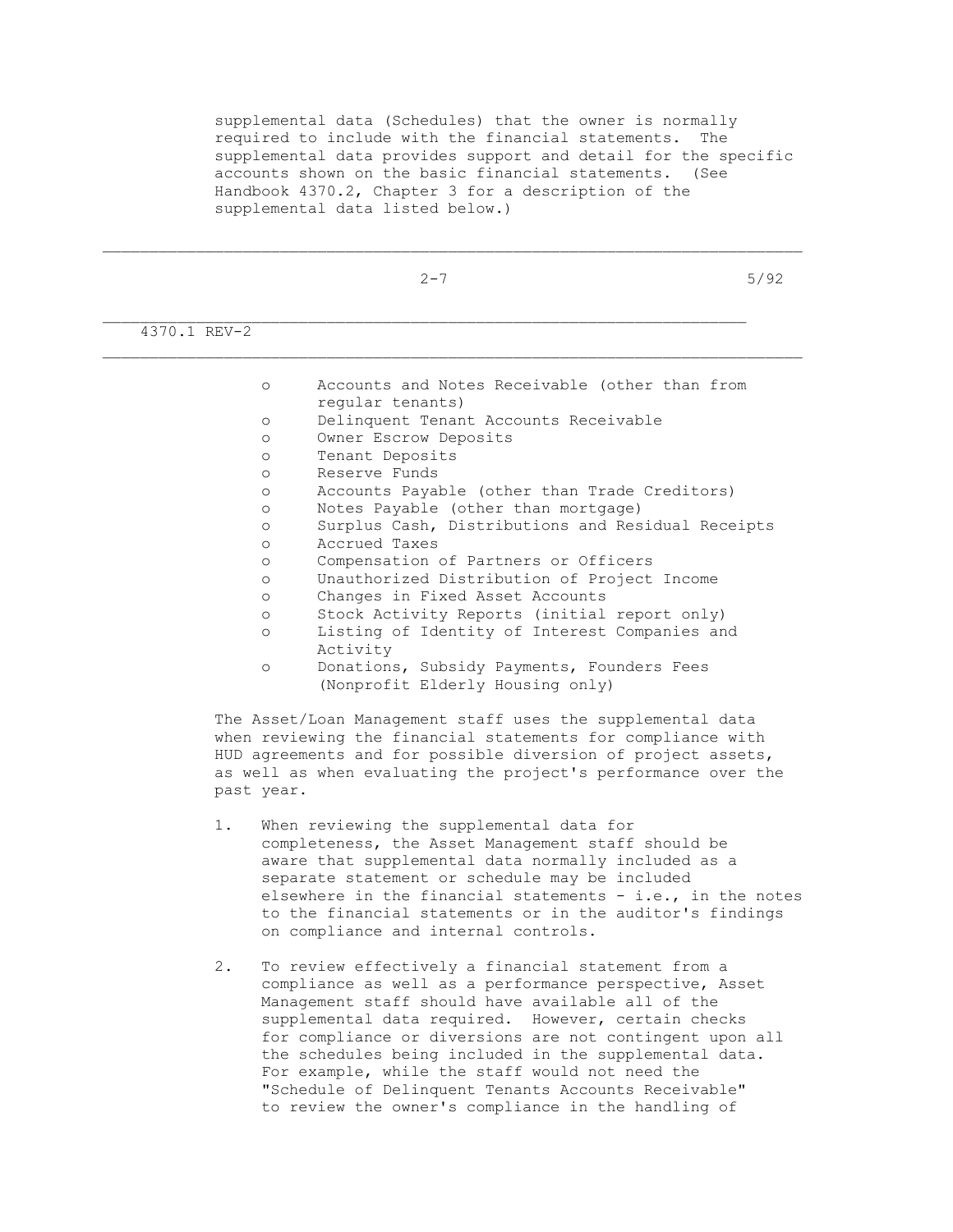4370.1 REV-2

 tenant security deposits, the staff would need this schedule to evaluate the rent collection procedures of the project. In addition, the supplemental data is not needed when reviewing the auditor's opinion. Although missing schedules in the supplemental data should always be requested from the owner, the Asset/Loan Management staff should not stop or delay the review of the financial statements until the missing schedules(s) are received.

 The missing data should be requested by using procedures detailed below.

- C. Owner/Management Agent Certification. The financial statements must contain a certification, signed by the owner, and management agent if applicable, stating that the owner and management agent have reviewed the financial statements and consider them to be complete and accurate. The management agent's certification should identify the individual, as well as the company responsible for management. The management agent is required to certify the financial statements so that the Department can identify any affiliations, interests or relationships that the agent may have with the owner or other management firms that do business with the Department. In addition to the management agent, if applicable, the following persons must certify the financial statements:
	- 1. If the project is owned by an individual, the owner must certify.
	- 2. If the project is a corporation, two officers, one of which must be the president, must certify.
	- 3. If the project is a cooperative, two members of the Board of Directors, including the president, must certify.
	- 4. If the project is a limited partnership, two or more general partners must certify if there is more than one general partner.
	- 5. If the project is a general partnership, all joint venturers or partners must certify.

\_\_\_\_\_\_\_\_\_\_\_\_\_\_\_\_\_\_\_\_\_\_\_\_\_\_\_\_\_\_\_\_\_\_\_\_\_\_\_\_\_\_\_\_\_\_\_\_\_\_\_\_\_\_\_\_\_\_\_\_\_\_\_\_\_\_\_\_\_\_\_\_\_\_\_

\_\_\_\_\_\_\_\_\_\_\_\_\_\_\_\_\_\_\_\_\_\_\_\_\_\_\_\_\_\_\_\_\_\_\_\_\_\_\_\_\_\_\_\_\_\_\_\_\_\_\_\_\_\_\_\_\_\_\_\_\_\_\_\_\_\_\_\_\_\_\_\_\_\_\_

 $5/92$  2-8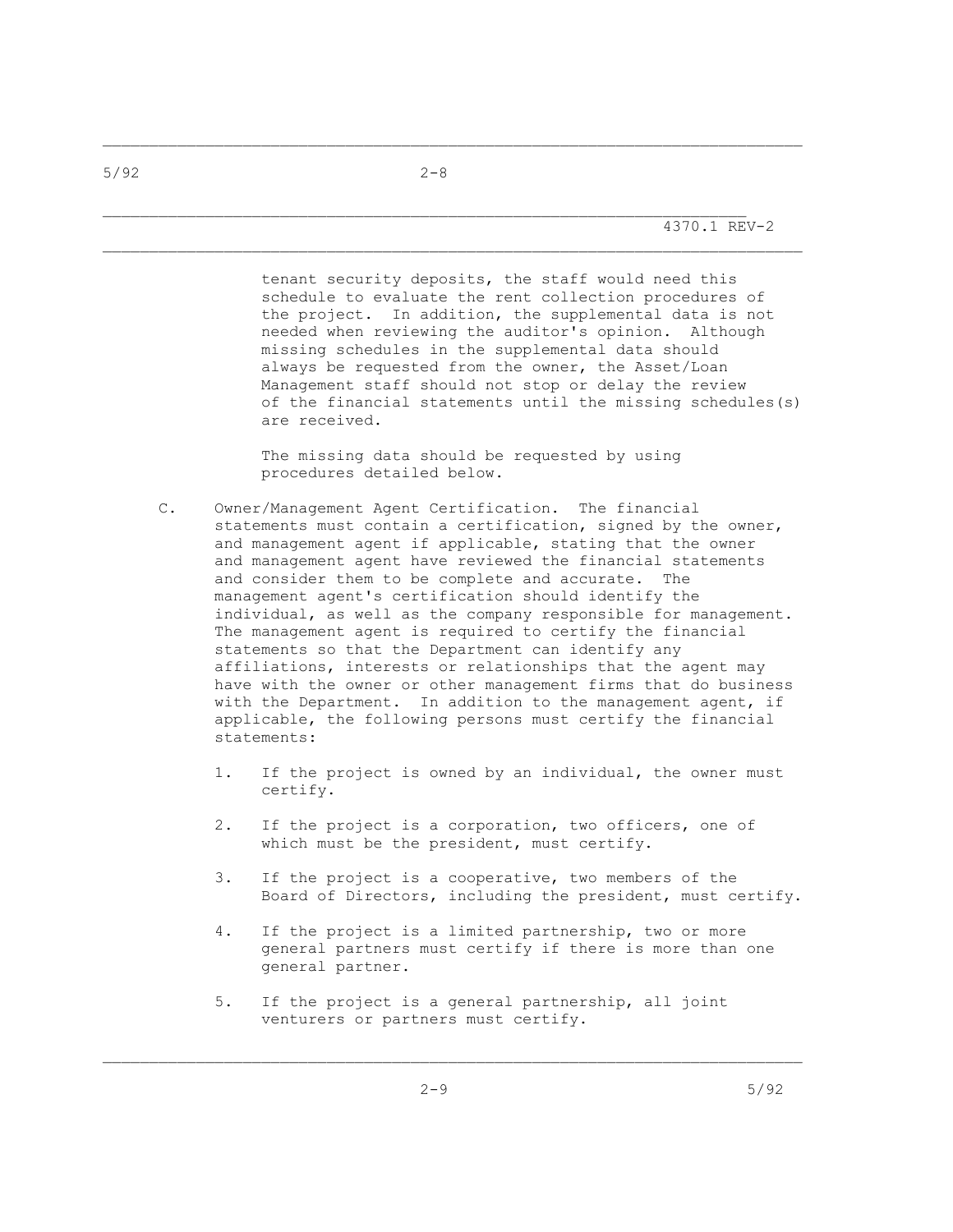6. If the project is owned by a trust, the trustee and appropriate beneficiaries must certify.

 $\mathcal{L}_\text{max}$ 

- D. Accountant's Certification. The auditor's report must be manually signed by the firm (or individual practitioner) responsible for the audit; the auditor's name must not be simply printed or typed on the report. The auditor must be an Independent Public Accountant (IPA). An IPA is a Certified Public Accountant (CPA) or a licensed or registered public accountant (licensed or registered on or before December 31, 1970). In states that do not regulate the use of the title "public accountant", only Certified Public Accountants may be used to make these audits. The IPA must have no business relationship with the owner or management agent except for the performance of the audit, systems work and tax preparation. Opinions or reports signed by the project's bookkeeper, whether a CPA or licensed public accountant, are not acceptable. The whole purpose of an audit is to have an independent, objective third party determine whether the owner's financial statements are accurate; a project's bookkeeper does not qualify as an independent party.
- 2-9. MISSING COMPONENTS OF FINANCIAL STATEMENTS

 Form HUD-93484, "Annual Financial Statement Completeness Checklist", may be used to determine if any part of the financial statements is missing. If the financial statements are incomplete Asset/Loan Management staff should follow the steps below.

- A. Complete the form letter in Appendix 6 (page 1 of 2) and send it to the owner. A copy should also be sent to the management agent. A copy of the form letter should be placed in a tickler file so that appropriate follow-up will take place after the 15 working days allowed for a response.
- B. If no response is received after 15 working days, the Asset Management staff should prepare a follow-up letter which may state that unless the missing schedules are received within 10 working days of the letter, future requests for financial relief or releases from the Replacement Reserve Fund will be denied. A sample follow-up letter is included in Appendix 6 (page 2 of 2).

 $\mathcal{L}_\text{max}$ 

4370.1 REV-2

 C. If the missing schedules are not received within the 10 day period, the matter should be referred to the staff supervisor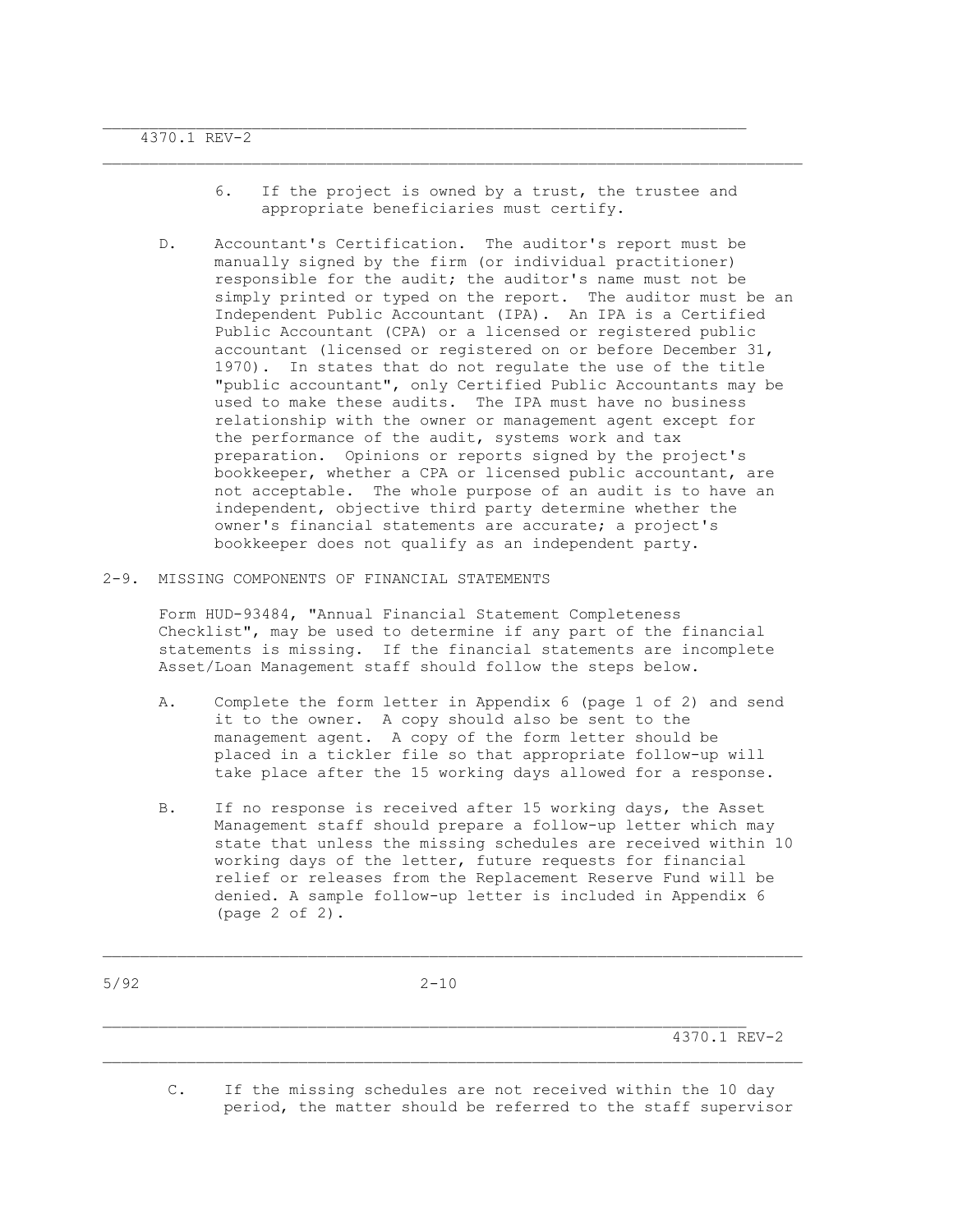who may consider the imposition of sanctions as discussed in Section 8 of this chapter.

2-10. UPDATE MIPS

 Upon receipt of the complete annual financial statements, the Asset Management staff should record its receipt using MIPS Application 5.3a, "Financial Statement Date Tracking".

- 2-11. MIPS REPORTS
	- A. MIPS Application 5.3b, "Data Entry and Performance/Risk Analysis", allows the Asset Management staff to:
		- 1. Input Financial Statement Data Initiates display of a series of screens that prompts user to enter data directly from the Financial Statement.
		- 2. Edit Financial Statement Data Allows user to view and change financial data resident in the database.
		- 3. Review Financial Statement Data Allows user to review financial records resident in the database.
		- 4. Reports Allows user to display and generate financial reports.
		- 5. Enter Supplemental Data for Analysis/Reports Allows user to enter supplemental data which will be provided for the Risk analysis and Summary reports.
	- B. After financial data has been entered into MIPS, the Asset Management staff should:
		- 1. Review the data for arithmetic errors, possible duplicate entries, and account classification errors.
			-

\_\_\_\_\_\_\_\_\_\_\_\_\_\_\_\_\_\_\_\_\_\_\_\_\_\_\_\_\_\_\_\_\_\_\_\_\_\_\_\_\_\_\_\_\_\_\_\_\_\_\_\_\_\_\_\_\_\_\_\_\_\_\_\_\_\_\_\_\_\_\_\_\_\_\_

 $2-11$  5/92

4370.1 REV-2

2. Generate reports:

 Computerized 92410, "Statement of Income" Computerized 92558, "Income and Expense Analysis"

 Refer to Appendix 3 for a complete list of reports that can be generated by MIPS.

SECTION 3. Reviewing Financial Statements and Schedules

2-12. PROJECT SERVICING FILE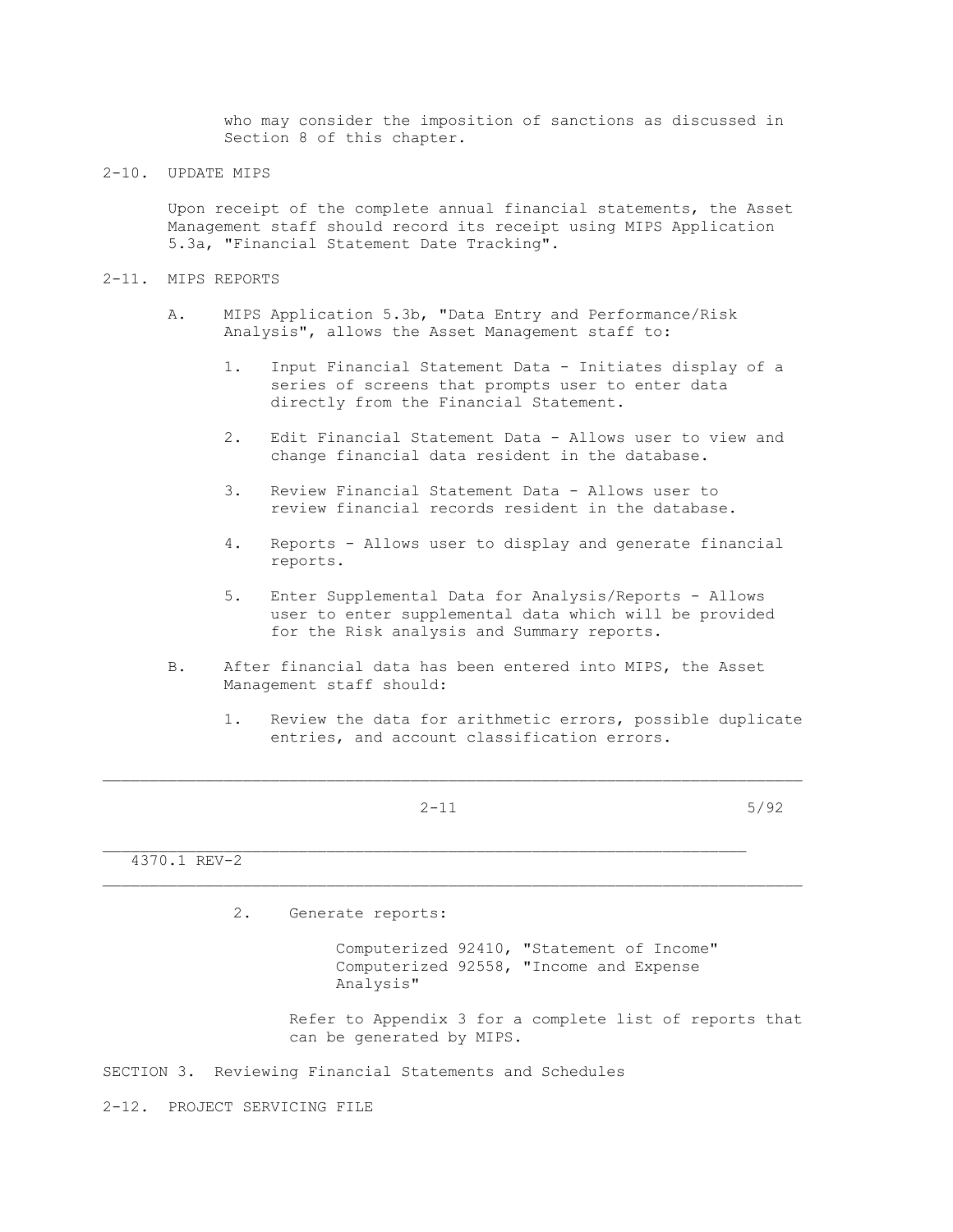In preparation for the review of the annual financial statements, the Asset/Loan Management staff should review the Project's Servicing File to become familiar with both current and past aspects of the project's operation. Repeated reference to the servicing file may be necessary during review of the statements. Familiarity with the following areas will provide the background needed to properly analyze the annual statements.

A. Previous Year's Financial Statements.

 What was the project's financial condition at the end of the last fiscal year? Consider tenant receivables, operating accounts payable, cash balance, and mortgage status.

- 1. Were the financial statements submitted in an acceptable form?
- 2. Was the project in a surplus cash position the previous year? What, if any, was the required deposit to the residual receipts account?
- 3. What were the problem areas, if any, on last year's statement? Were all issues resolved?
- 4. Was any repayment to project funds required as a result of last year's review? Was the required repayment received?

5/92 2-12

 $\mathcal{L}_\text{max}$ 

\_\_\_\_\_\_\_\_\_\_\_\_\_\_\_\_\_\_\_\_\_\_\_\_\_\_\_\_\_\_\_\_\_\_\_\_\_\_\_\_\_\_\_\_\_\_\_\_\_\_\_\_\_\_\_\_\_\_\_\_\_\_\_\_\_\_\_\_\_\_\_\_\_\_\_

4370.1 REV-2

- B. Physical Inspection.
	- 1. What was the physical condition of the project at the time of the last physical inspection or on-site management or occupancy review?
	- 2. Can the project anticipate unusual or extraordinary expenses at this time?
	- 3. Has the owner responded to the last inspection report?
- C. Occupancy Review (if applicable).
	- 1. Were there any areas of noncompliance noted in the last review that related to security deposits, unauthorized fees, or tenant files?
	- 2. Has the owner responded to the review?
- D. Management Review.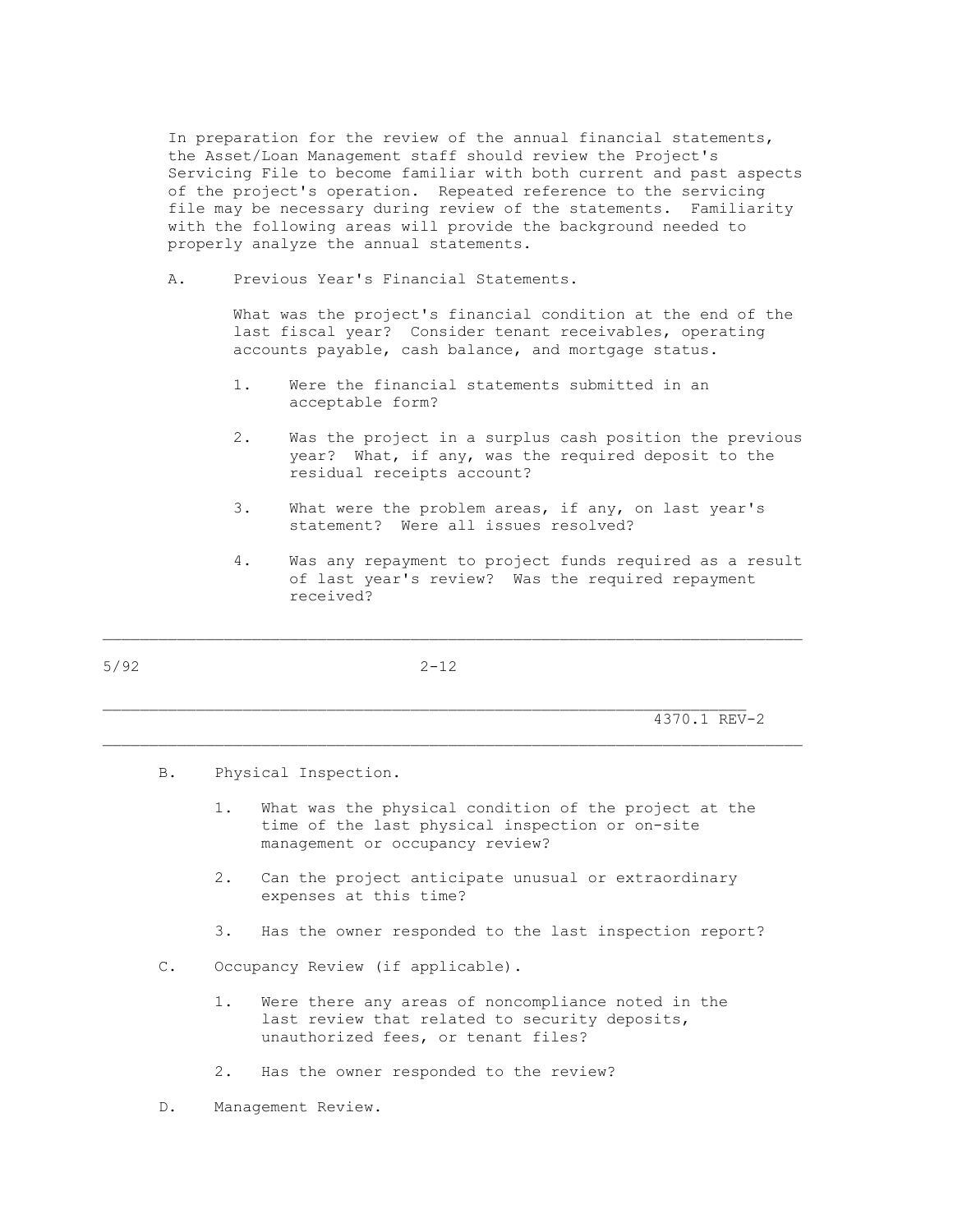- 1. What was the overall management rating?
- 2. What were the major management concerns?
- 3. Did the review disclose any major weaknesses in the area of financial management?
- 4. Has the owner responded to the review?
- E. Monthly Accounting Reports (Forms HUD-93479/80/81, if applicable).
	- 1. What was the status of the project in recent months, covering the period after the end of the fiscal year?
	- 2. Is there a current cash flow problem?

F. Current Rent Schedule (Form HUD-92458).

3. Is there a vacancy, collection, or liquidity problem?

$$
2-13 \hspace{3.2cm} 5/92
$$

 $\mathcal{L}_\text{max}$ 

\_\_\_\_\_\_\_\_\_\_\_\_\_\_\_\_\_\_\_\_\_\_\_\_\_\_\_\_\_\_\_\_\_\_\_\_\_\_\_\_\_\_\_\_\_\_\_\_\_\_\_\_\_\_\_\_\_\_\_\_\_\_\_\_\_\_\_\_\_\_\_\_\_\_\_

4370.1 REV-2

- 1. What is the maximum gross potential rent approved by HUD? 2. What was the effective date of the last rental increase? G. Relief Tools (e.g., Mortgage Modification, Flexible Subsidy). 1. Is the project currently under some form of mortgage relief? If so, for what time period? 2. Is the project current under the terms of the relief agreement? 3. What cash contribution, operating changes, waivers of distributions or other special concessions did the owner agree to in the management relief contract? H. OIG Audit (if applicable). 1. Has HUD requested an OIG Audit or Investigation on this project? 2. Are there any outstanding findings?
- I. General Correspondence.
	- 1. Are there any matters in the general correspondence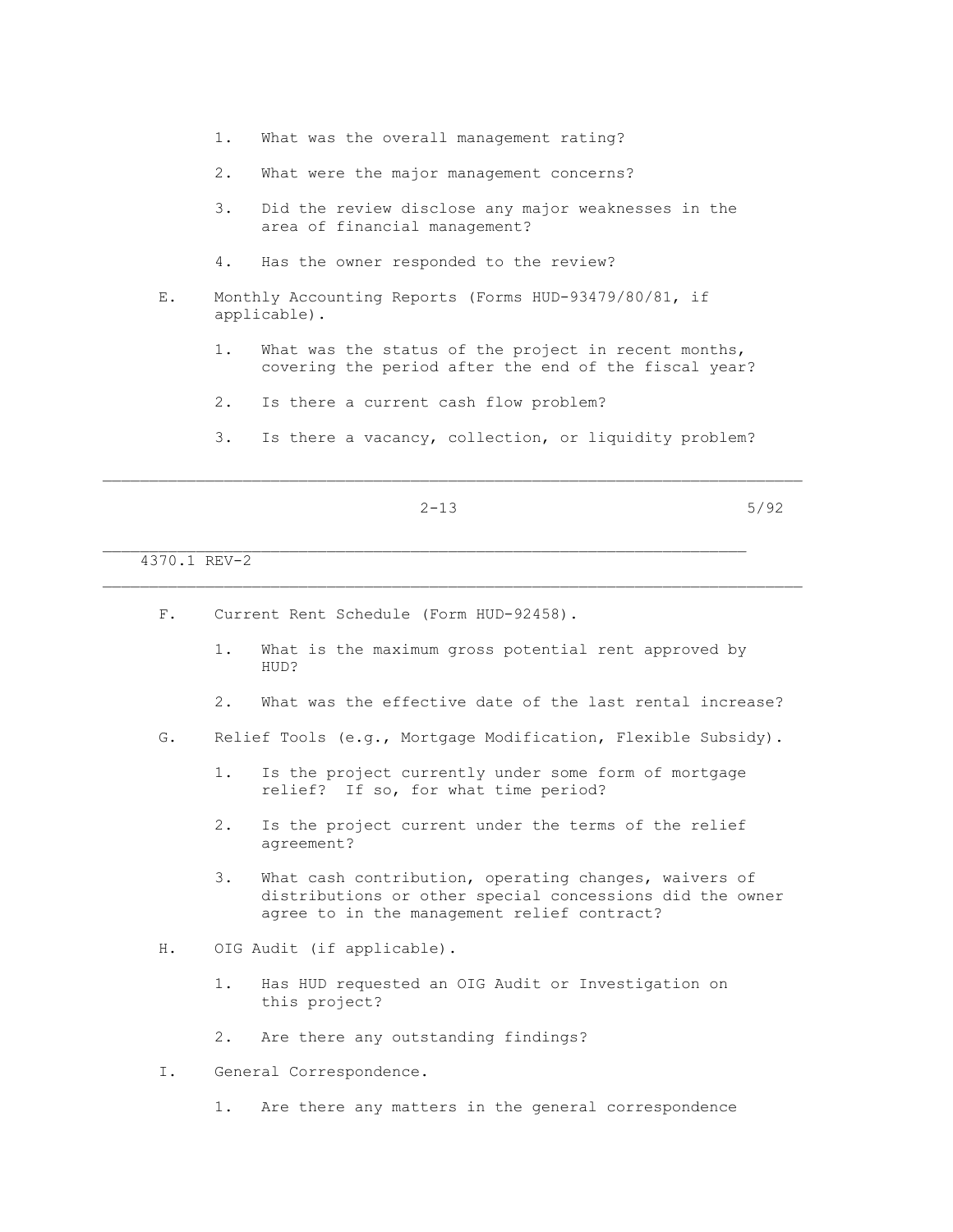file which need to be addressed during the review of the annual statements?

- 2. Have tenant complaints focused on any particular area?
- J. Experience with the Independent Public Accountant (IPA).
	- 1. Did the IPA who prepared this year's statement prepare the previous year's statement on this project? Has the IPA prepared statements on other projects in your field office's portfolio?

| 5/92 | $2 - 14$ |              |
|------|----------|--------------|
|      |          |              |
|      |          | 4370.1 REV-2 |

\_\_\_\_\_\_\_\_\_\_\_\_\_\_\_\_\_\_\_\_\_\_\_\_\_\_\_\_\_\_\_\_\_\_\_\_\_\_\_\_\_\_\_\_\_\_\_\_\_\_\_\_\_\_\_\_\_\_\_\_\_\_\_\_\_\_\_\_\_\_\_\_\_\_\_

 2. Has the IPA's past work been acceptable on this project and on other projects?

#### 2-13. REQUIRED REPORTS

 The following reports are required to be submitted along with the financial statements:

- A. Auditor's Report on Financial Statements
- B. Auditor's Report on the Internal Control Structure
- C. Auditor's Report on Compliance

 The following reports also are required but they may be submitted independently from the financial statements:

- D. Auditor's Management Letter or Schedule of Findings and Questioned Costs
- E. Auditor's Comments on Audit Resolution Matters
- F. Auditee's Response or Corrective Action Plan
- 2-14. AUDITOR'S FINANCIAL REPORT LAYOUT

 The auditor shall audit the books and records of the owner and shall furnish an opinion on the annual financial statements. HUD requires that the financial statements be prepared using the only accrual basis of accounting. The accrual basis of accounting is the method of accounting in which revenue is recognized when earned (regardless of when cash has been received) and expenses are recognized when incurred (regardless of when cash has been paid). If the owner or management agent has prepared the financial statements using a basis of accounting other than the accrual basis (i.e., cash basis or tax basis), the auditor should make the necessary accruals to convert the financial statements to the accrual basis so that they will be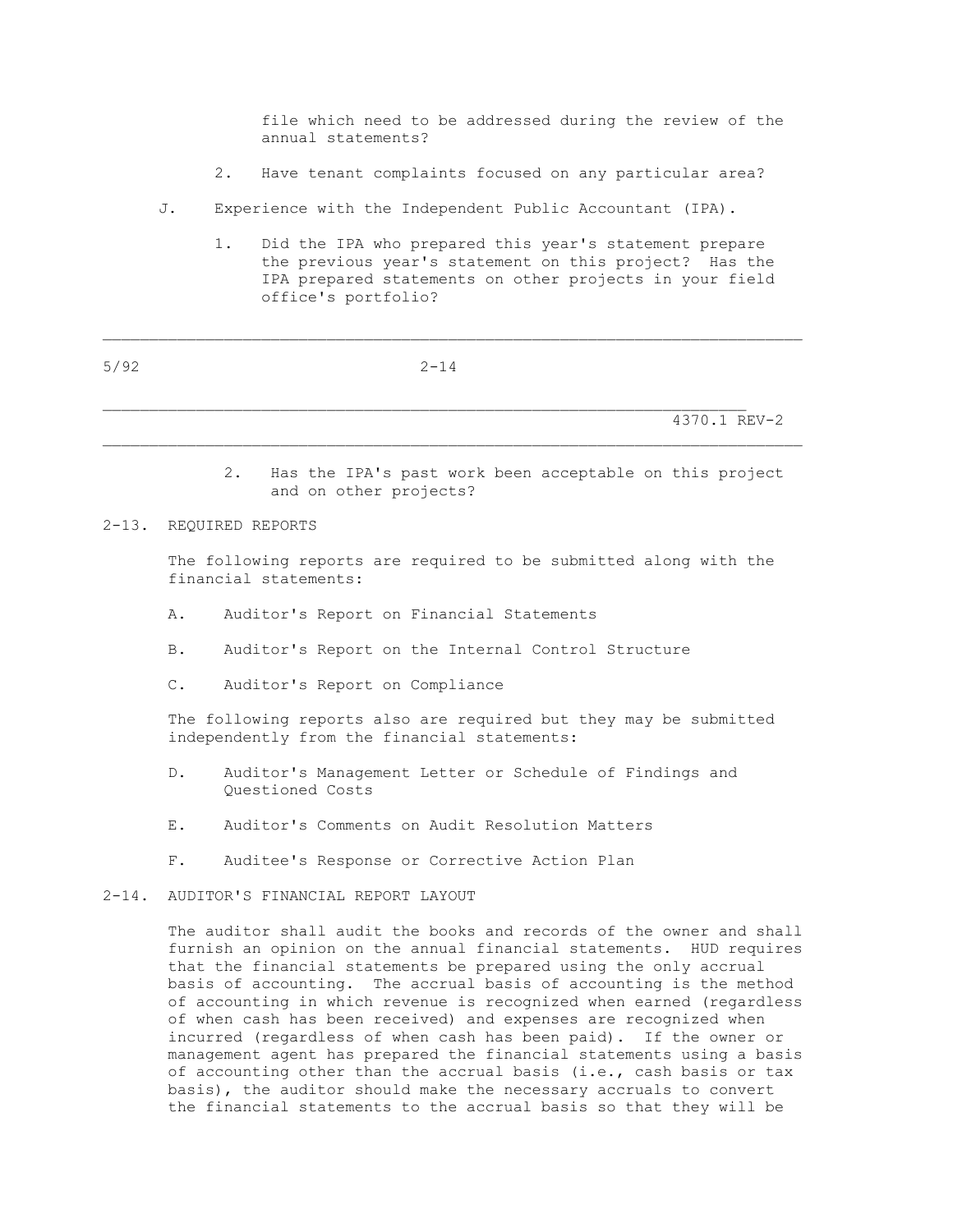acceptable for HUD's purposes.

 The auditor's report must be in the form of a letter signed by the auditor. The body of the standard auditor's report should include

 $2-15$  5/92

 $\mathcal{L}_\text{max}$ 4370.1 REV-2

 paragraphs discussing the scope of the audit, generally accepted auditing standards and government auditing standards, and the opinion rendered on the statements and supporting data.

Components of the Auditor's Report on the Financial Statements

- o Title that reads "Independent Auditors Report".
- o Introductory Paragraph that identifies the financial statements that were audited.
- o Scope Paragraph that describes the nature and objective of an audit.
- o Opinion Paragraph on Financial Statements that expresses the auditor's opinion as to whether the statements are fairly presented in all material respects, in conformity with GAAP.
- o Opinion Paragraph on Supplemental Data that expresses the auditor's opinion as to whether the supplemental data is fairly presented in relation to the financial statements taken as a whole.
- A. In the scope paragraph(s), the auditor states that generally accepted auditing standards (GAAS), as well as government auditing standards (GAS) were observed in the performance of the audit.
	- 1. GAAS refer to the ten auditing standards that have been approved and adopted by the members of the AICPA. GAAS are divided into three groups: (1) general standards, (2) standards of fieldwork, and (3) standards of reporting.
	- 2. GAS (which are issued by the U.S. General Accounting Office (GAO)) are standards for audits of government organizations, programs, activities, and functions, and of government funds received by contractors, nonprofit organizations, and other nongovernment organizations. GAS pertain to the auditor's professional qualifications, the quality of audit effort, and the characteristics of professional and meaningful audit reports.

\_\_\_\_\_\_\_\_\_\_\_\_\_\_\_\_\_\_\_\_\_\_\_\_\_\_\_\_\_\_\_\_\_\_\_\_\_\_\_\_\_\_\_\_\_\_\_\_\_\_\_\_\_\_\_\_\_\_\_\_\_\_\_\_\_\_\_\_\_\_\_\_\_\_\_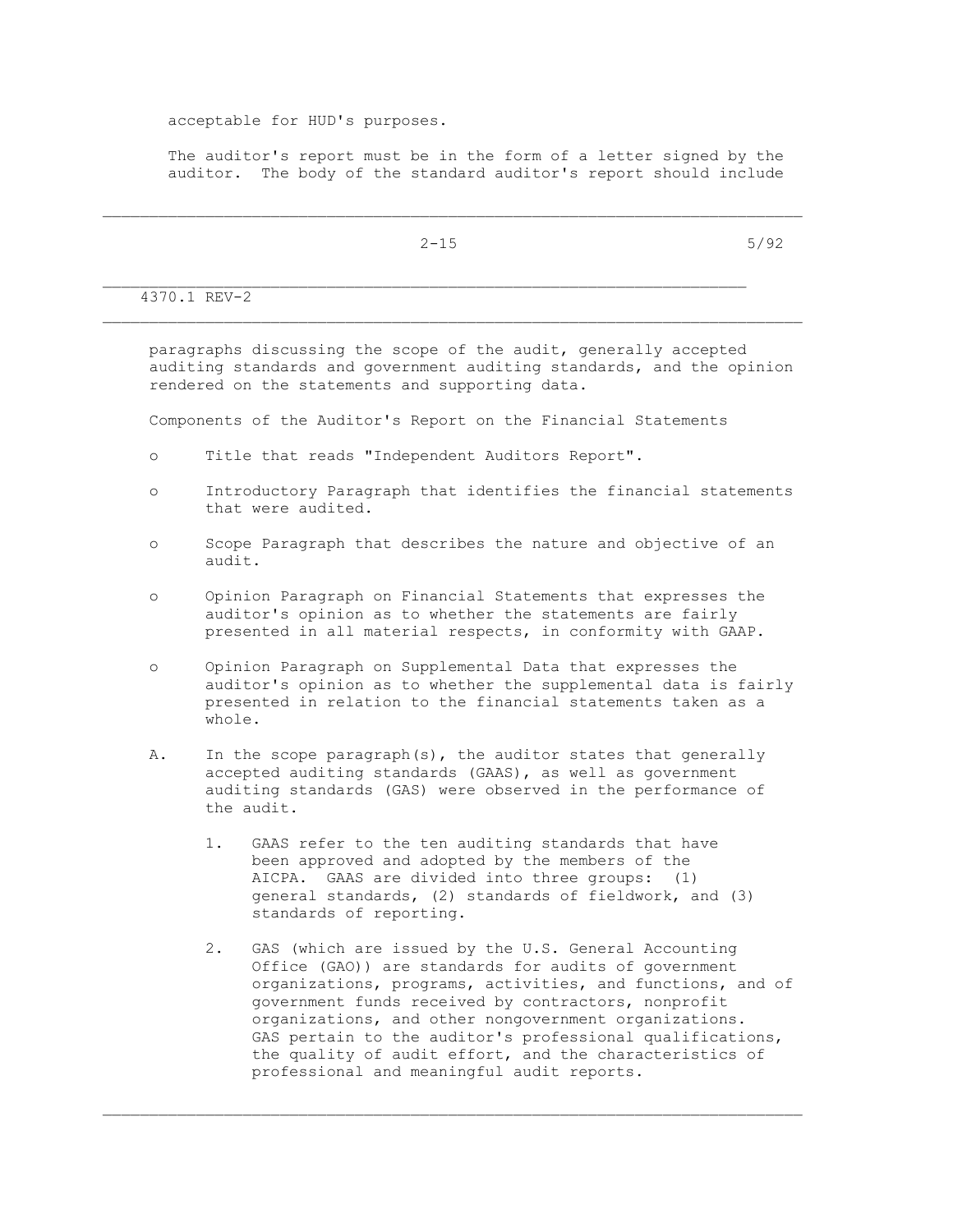It is important to realize that GAAS and GAS are only minimum guidelines for the performance of an audit engagement and therefore the auditor must constantly exercise professional judgment.

- B. In the opinion paragraph(s), the auditor states that:
	- 1. The financial statements present fairly, in all material respects, the entity's financial position, results of operations, and cash flows in conformity with generally accepted accounting principles (GAAP). GAAP are broad rules adopted by the accounting profession as guides in measuring, recording, and reporting the financial activities of a business.
	- 2. The supporting (supplemental) data has been subjected to the same auditing procedures applied to the basic financial statements and are presented fairly in all material respects in relation to the basic financial statements taken as a whole.

 Refer to HB 4370.4, "Basic Accounting Desk Reference for HUD Loan Servicers" for an expanded explanation of GAAP and GAAS.

2-15. REVIEW OF AUDITOR'S REPORT ON FINANCIAL STATEMENTS

> Asset/Loan Management staff should review the following items and document the results of the review on the Form HUD-93485, "Annual Financial Statement Review Worksheet", shown in Appendix 7.

- A. Scope. To be acceptable, this section must state that the auditor has audited each of the basic financial statements of the project for the period(s) indicated, in accordance with GAAS and GAS. Be alert to the following problems.
	- 1. Unaudited Financial Statements "The accompanying (statements) were not audited by us/me" followed by "I/we do not express an opinion on them", or similar wording such as "compiled by us", indicates unaudited financial statements. In these cases the statements have not been audited at all, but have merely been compiled

\_\_\_\_\_\_\_\_\_\_\_\_\_\_\_\_\_\_\_\_\_\_\_\_\_\_\_\_\_\_\_\_\_\_\_\_\_\_\_\_\_\_\_\_\_\_\_\_\_\_\_\_\_\_\_\_\_\_\_\_\_\_\_\_\_\_\_\_\_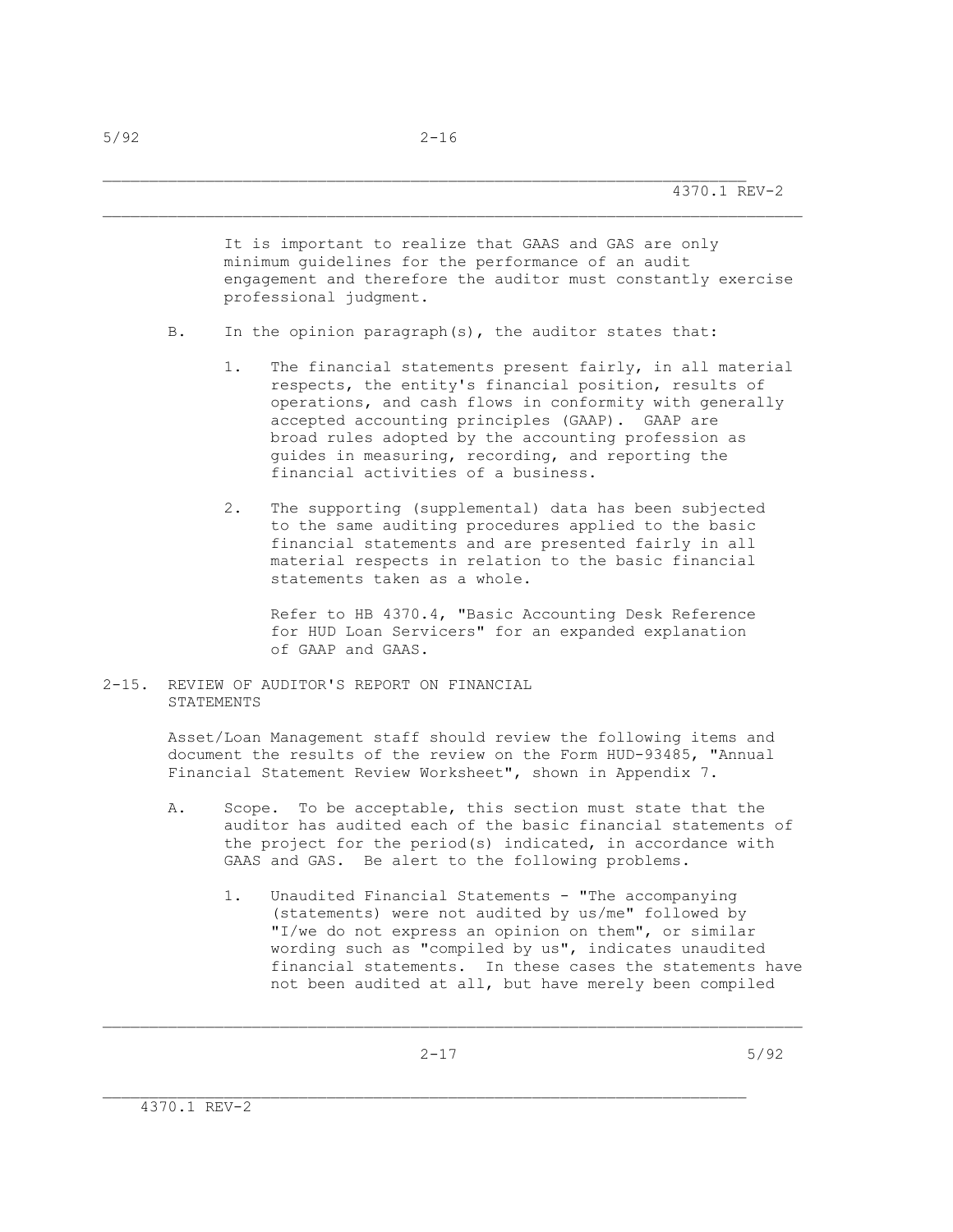by the accountant who signed the report. (A compilation of financial statements is an accounting service in which an accountant prepares the financial statements without expressing any assurance that the statements are accurate and complete or are in conformity with GAAP.) Sometimes the reason, such as lack of independence, will be given. Financial statements that have been compiled, not audited, do not conform to HUD requirements. Furthermore, an auditor that has performed write-up work (bookkeeping) for the owner is not considered independent and therefore should not perform the audit.

 $\mathcal{L}_\text{max}$ 

- 2. Omission of Financial Statements To be complete, the introductory paragraph should refer at least to the Balance Sheet, Statement of Income, Statement of Retained Earnings, and Statement of Cash Flows. If all of these are not included, the statements are incomplete and, therefore, do not conform to HUD requirements. The Statement of Changes in Owner's Equity may be incorporated into the Balance Sheet or the Notes to the Financial Statements, and, as such, are not always presented as a separate statement; therefore, its reference in the auditor's report is not always necessary.
- 3. Scope Limitation In this situation, the auditor says that, for some stated reason, it was not possible to follow GAAS and GAS in all respects and, hence, the auditor's ability to express an opinion on the statements is limited. It's important to note that a scope limitation refers to the IPA's opinion about the financial statements and not the statements themselves. Audit reports containing scope limitations must be reviewed individually, not arbitrarily rejected. In most cases the limitation cannot be removed, so the statements presented are the best ones available. The most common example of a scope limitation in a HUD project occurs when some or all accounting records for the year are not complete and available. In this instance, an audited Balance Sheet is usually possible despite the IPA's scope limitation. However, if the scope limitation was caused by poor or missing records

 $\mathcal{L}_\text{max}$ 

4370.1 REV-2

 of a prior owner or manager, the Asset/Loan Management staff may wish to request the Office of

5/92 2-18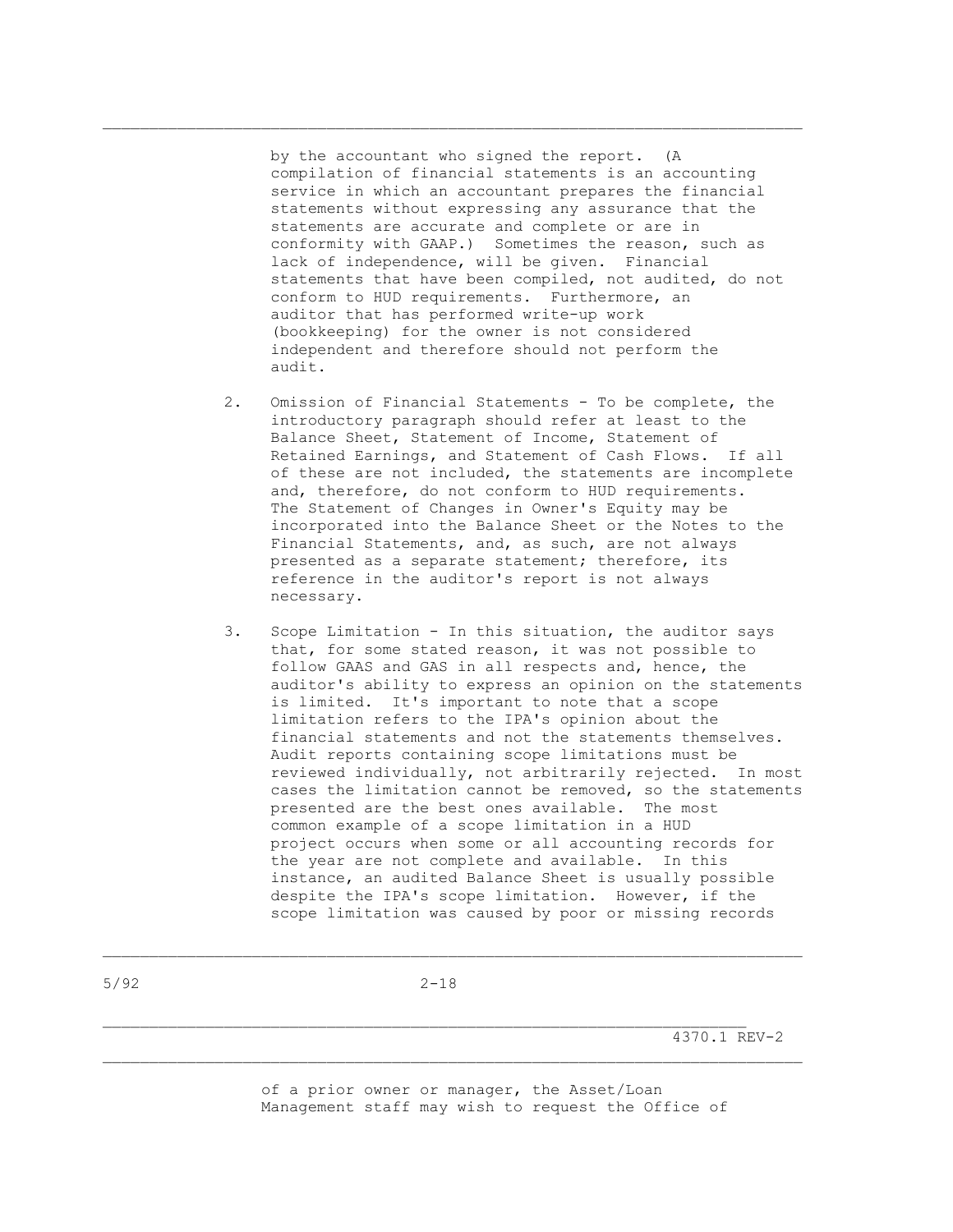Inspector General (OIG) to audit the project's records or, depending on the type of scope limitation involved, request the owner to ask the IPA to perform a special examination or further tests of selected account balances, statements, or schedules.

- B. Opinion. Four types of audit opinions may be issued by the auditor: unqualified, qualified, adverse, or disclaimer. A qualified, adverse, or disclaimer of opinion is issued when deficiencies are encountered during the audit that prevent the issuance of the standard (unqualified) opinion. Deviation from this "standard" or "clean" opinion may be acceptable, but must always be explained in the auditor's report. The explanation, if not contained in the scope paragraph, may be usually given as a separate explanatory paragraph between the scope and opinion, and should be read carefully for its effect on the reliability of the statements.
	- 1. Unqualified opinion is one in which the IPA states that the financial position of the owner entity at (date) is presented fairly.

When an unqualified report is issued, the auditor makes the following assurances:

- a. Accounting principles selected by the client have general acceptance.
- b. Accounting principles used are appropriate for the client.
- c. Disclosures, such as financial statement notes, are adequate to allow the user to use, understand, and interpret the financial statements.
- d. Data presented in the financial statements are classified and summarized in a reasonable manner.

 $2-19$  5/92

 $\mathcal{L}_\text{max}$ 

\_\_\_\_\_\_\_\_\_\_\_\_\_\_\_\_\_\_\_\_\_\_\_\_\_\_\_\_\_\_\_\_\_\_\_\_\_\_\_\_\_\_\_\_\_\_\_\_\_\_\_\_\_\_\_\_\_\_\_\_\_\_\_\_\_\_\_\_\_\_\_\_\_\_\_

4370.1 REV-2

- e. Underlying events and transactions, within a range of acceptable limits, are reflected in the financial statements.
- f. The financial statements have not been materially affected by changes in accounting principles.

 Uncertainly. In the case of an uncertainty, an unqualified opinion may be issued and the auditor will modify the standard audit report by adding an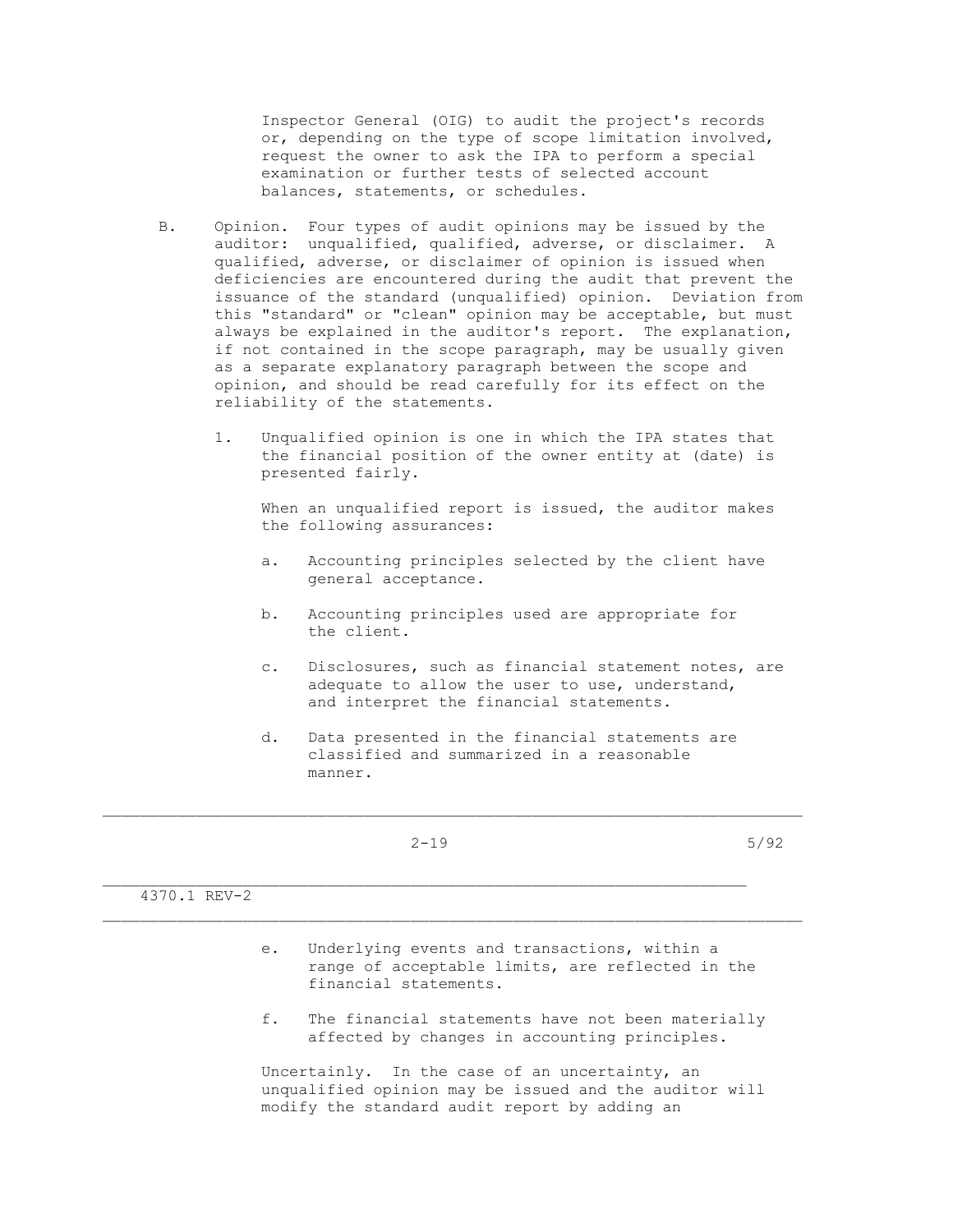explanatory paragraph.

- o Uncertainty Related to Going Concern arises when the auditor concludes that there is substantial doubt about an entity's continued existence.
- o Uncertainty Unrelated to Going Concern arises when an auditor cannot collect sufficient competent evidence to support management's accounting estimates (i.e., there may be pending litigation or a question of cost recoverability for a particular project or investment).

 The effects of an uncertainty on the auditor's report depends upon the probability of a material loss occurring, or the likelihood that the entity will cease to exist.

 Lack of Consistency. Inconsistent treatment of an item from one year to the next, distorting comparability by a stated amount. An example of this would be the changing of liability accrual policies.

 Where there is a material lack of comparability caused by a change in accounting principle, an explanatory paragraph follows the opinion paragraph, which remains unqualified.

 An example of an unqualified opinion is shown in Exhibit 2-1.

| 5/92 | $2 - 20$ |
|------|----------|
|      |          |

4370.1 REV-2

 2. Qualified opinion is issued when one of the following circumstances has a material impact on the financial statements:

 $\mathcal{L}_\text{max}$ 

\_\_\_\_\_\_\_\_\_\_\_\_\_\_\_\_\_\_\_\_\_\_\_\_\_\_\_\_\_\_\_\_\_\_\_\_\_\_\_\_\_\_\_\_\_\_\_\_\_\_\_\_\_\_\_\_\_\_\_\_\_\_\_\_\_\_\_\_\_

- a. Scope Limitation. Sufficient evidence cannot be collected because of engagement circumstances or restrictions imposed by the client. For example, poor or unavailable records for part or all of the year.
- b. Departure from GAAP. Disagreement between auditor and management about the treatment or amount of an item, such as reserve for bad debts. An auditor cannot dictate the treatment of an item, therefore, if management disagrees, the auditor can only comment upon it in the report.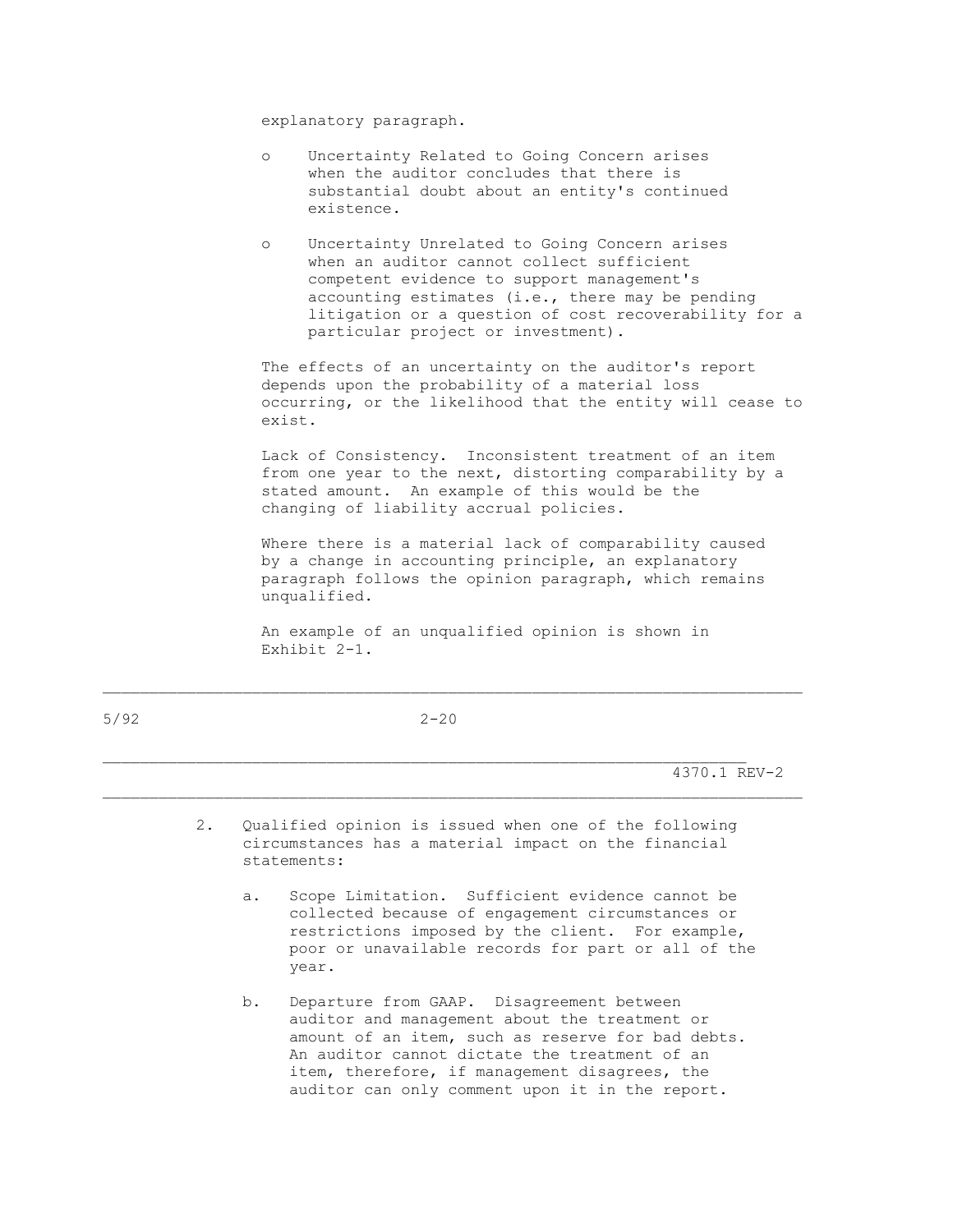When a qualified opinion is expressed, the auditor's report should include an explanation that describes the reasons for the qualified opinion, including the effects or potential effects of the qualification on the financial statements. If the effects are fully described in a note(s) to the financial statements, they can be incorporated in the auditor's report by reference to the note(s). The opinion paragraph will say that statements are fairly presented "except for..." or "with the exception of.." the explanation(s) noted. An example of a qualified opinion is shown in Exhibit 2-2.

\_\_\_\_\_\_\_\_\_\_\_\_\_\_\_\_\_\_\_\_\_\_\_\_\_\_\_\_\_\_\_\_\_\_\_\_\_\_\_\_\_\_\_\_\_\_\_\_\_\_\_\_\_\_\_\_\_\_\_\_\_\_\_\_\_\_\_\_\_\_\_\_\_\_\_

\_\_\_\_\_\_\_\_\_\_\_\_\_\_\_\_\_\_\_\_\_\_\_\_\_\_\_\_\_\_\_\_\_\_\_\_\_\_\_\_\_\_\_\_\_\_\_\_\_\_\_\_\_\_\_\_\_\_\_\_\_\_\_\_\_\_\_\_\_

 $2-21$  5/92

4370.1 REV-2

Exhibit 2-1: Independent Auditor's Report - Unqualified Opinion

To the Partners ABC Partnership Anytown, U.S.A.

We have audited the accompanying balance sheet of ABC Partnership, HUD Project No. 0xx-44007LD (a limited partnership), as of (date), and the related statements of income, retained earnings, and cash flows for the year then ended. These financial statements are the responsibility of the Partnership's management. Our responsibility is to express an opinion on these financial statements based on our audit.

We conducted our audit in accordance with generally accepted auditing standards and Government Auditing Standards, issued by the Comptroller General of the United States. Those standards require that we plan and perform the audit to obtain reasonable assurance about whether the financial statements are free of material misstatement. An audit includes examining, on a test basis, evidence supporting the amounts and disclosures in the financial statements. An audit also includes assessing the accounting principles used and significant estimates made by management, as well as evaluating the overall financial statement presentation. We believe that our audit provides a reasonable basis for our opinion.

In our opinion, the financial statements referred to above present fairly, in all material respects, the financial position of ABC Partnership at (date), and the results of its operations and its cash flows and its analysis of net worth for the year then ended in conformity with generally accepted accounting principles.

Our audit was conducted for the purpose of forming an opinion on the financial statements taken as a whole. The supporting information included in the report (shown on pages XX to XY) are presented for the purposes of additional analysis and are not a required part of the basic financial statements of the ABC Partnership. Such information has been subjected to the auditing procedures applied in the audit of the basic financial statements and, in our opinion, is fairly presented in all material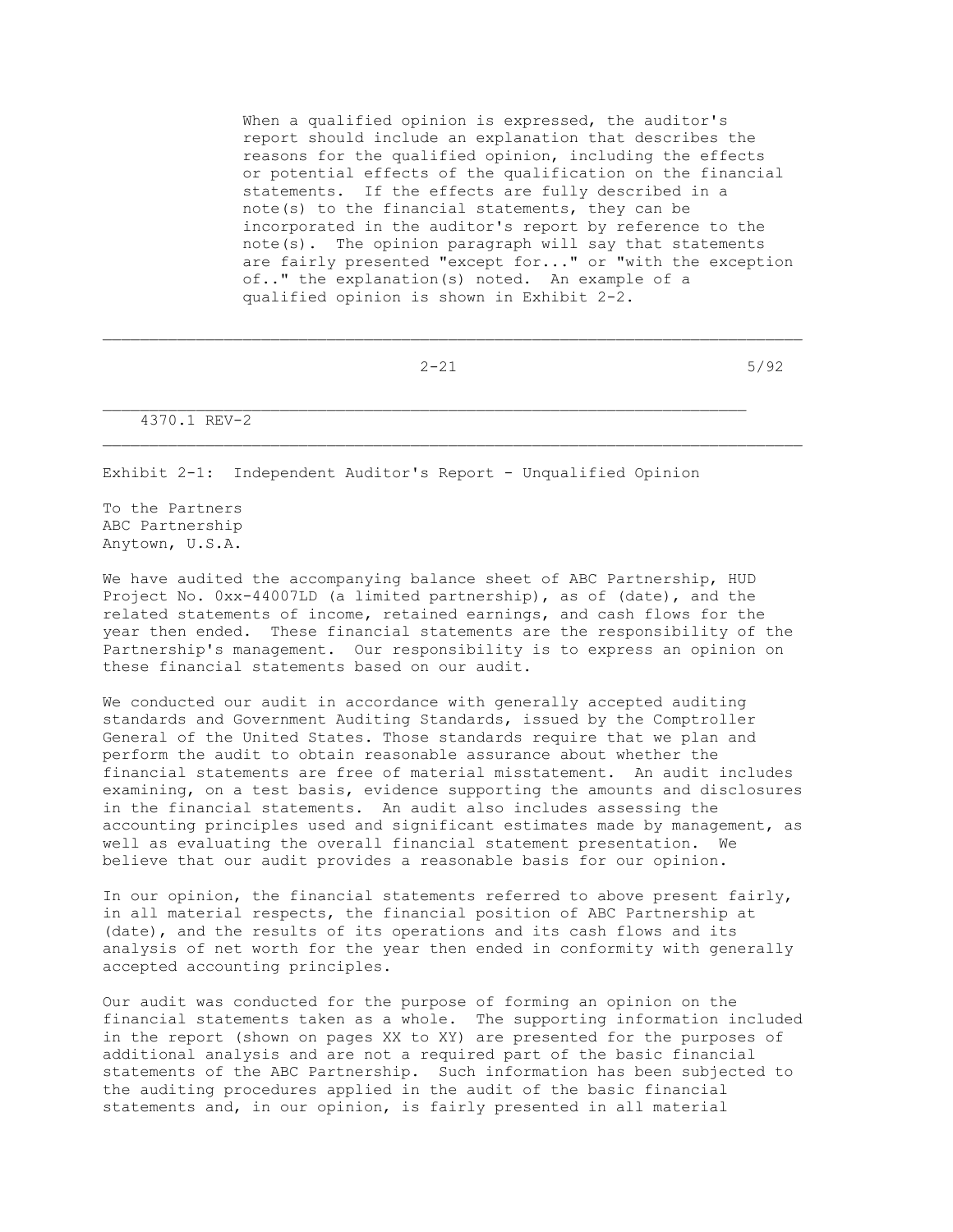respects in relation to the financial statements taken as a whole.

Anytown, U.S.A. XYZ and Company

(date) Certified Public Accountants

Note: Comparative financial statements are encouraged. Guidance is provided at AU 508.74-83.

5/92 2-22

\_\_\_\_\_\_\_\_\_\_\_\_\_\_\_\_\_\_\_\_\_\_\_\_\_\_\_\_\_\_\_\_\_\_\_\_\_\_\_\_\_\_\_\_\_\_\_\_\_\_\_\_\_\_\_\_\_\_\_\_\_\_\_\_\_\_\_\_\_\_\_\_\_\_\_

4370.1 REV-2

Exhibit 2-2: Independent Auditor's Report - Qualified Opinion

To the Partners ABC Partnership Anytown, U.S.A.

We have audited the accompanying balance sheet of ABC Partnership, HUD Project No. 042-44998 (a limited partnership), as of (date), and the related statements of income, retained earnings, and cash flows for the year then ended. These financial statements are the responsibility of the Partnership's management. Our responsibility is to express an opinion on these financial statements based on our audit.

We conducted our audit in accordance with generally accepted auditing standards and Government Auditing Standards, issued by the Comptroller General of the United States. Those standards require that we plan and perform the audit to obtain reasonable assurance about whether the financial statements are free of material misstatement. Our audit included such tests of the accounting records and other auditing procedures as we considered necessary in the circumstances with the exception of Accounts Receivable - Prior Agent. We were denied access to the prior Agent's records for (date) and are unable to verify the amount of the receivable reflected on the statement of position and as explained in Note 2 to the financial statements. ABC Partnership terminated the management contract with the prior Agent as of (date).

In our opinion, except for the effects of such adjustment, if any, as might have been determined to be necessary had we been able to determine the validity of Accounts Receivable - Prior Agent, the financial statements referred to above present fairly, in all material respects, the financial position of ABC Partnership on (date), and the results of its operations and its cash flows and its analysis of net worth for the year then ended in conformity with generally accepted accounting principles.

Our audit was conducted for the purpose of forming an opinion on the financial statements taken as a whole. The supporting information included in the report (shown on pages XX to XY) are presented for the purposes of additional analysis and are not a required part of the basic financial statements of the ABC Partnership. Such information has been subjected to the auditing procedures applied in the audit of the basic financial statements, and in our opinion, except for the effects of such adjustment,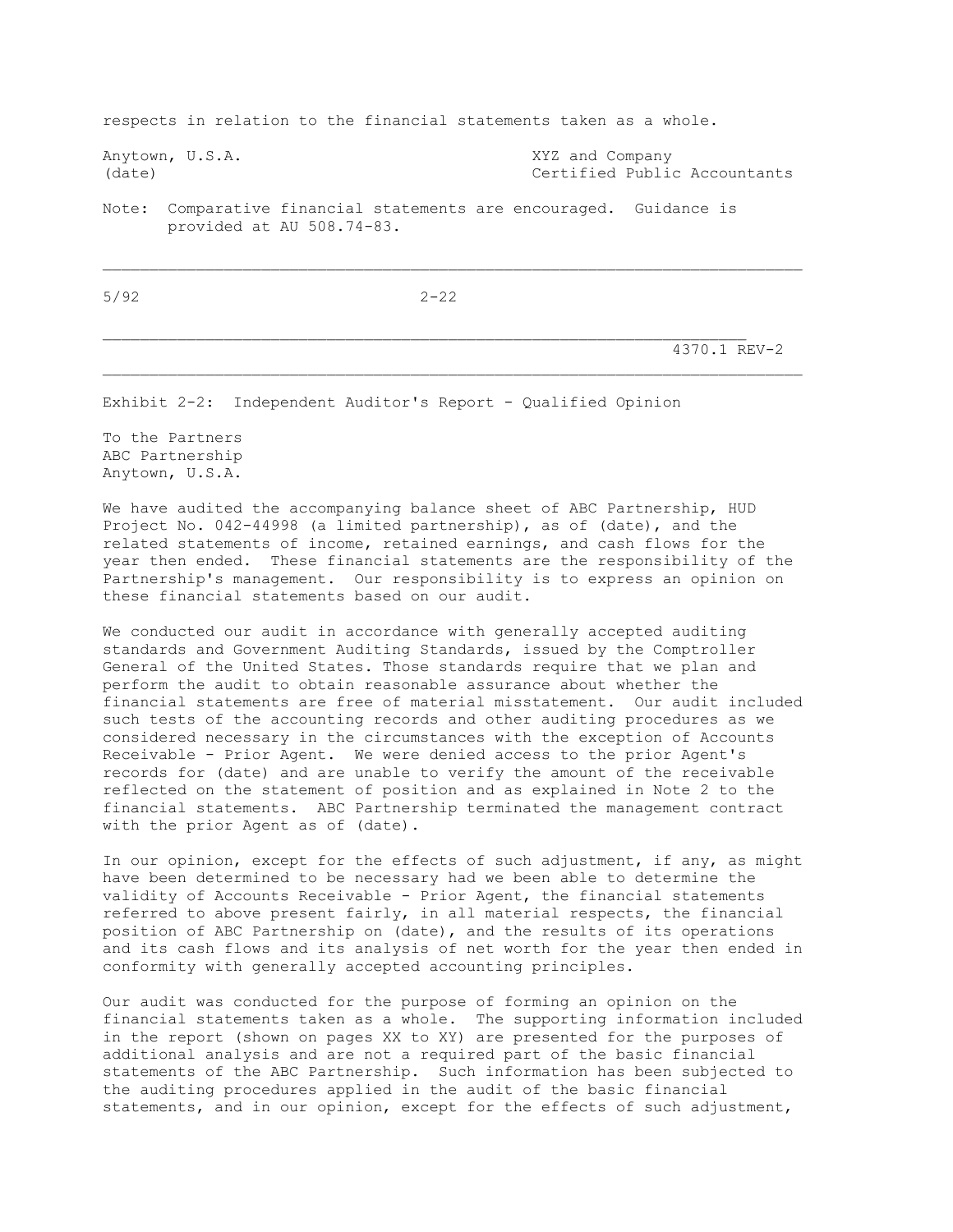if any, regarding Accounts Receivable - Prior Agent, as discussed above, are presented fairly in all material respects in relation to the basic financial statements taken as a whole.

Anytown, U.S.A. XYZ and Company (date) Certified Public Accountants

 $2-23$  5/92

\_\_\_\_\_\_\_\_\_\_\_\_\_\_\_\_\_\_\_\_\_\_\_\_\_\_\_\_\_\_\_\_\_\_\_\_\_\_\_\_\_\_\_\_\_\_\_\_\_\_\_\_\_\_\_\_\_\_\_\_\_\_\_\_\_\_\_\_\_\_\_\_\_\_\_

# 4370.1 REV-2

- 3. Adverse opinion is one in which the IPA states that the financial statements do not present fairly the financial position of the entity at the date of the audit. In this situation, the departure from GAAP is so material that the financial statements taken as a whole cannot be relied upon. When an adverse opinion is issued, an explanatory paragraph should be included in the report and should (1) describe the reason(s) for the issuance of the adverse opinion, (2) describe the effects on the financial statements of the departure from GAAP, if determinable, and (3) expressly note if the effects cannot be determined. The report should explicitly state that the financial statements are not prepared in accordance with GAAP. Adverse opinions generally indicate that the client is in violation of HUD accounting requirements. An example of an adverse opinion is shown in Exhibit 2-3.
- 4. Disclaimer of opinion is one in which the IPA is unable to provide an opinion because sufficient evidence could not be collected or there is substantial doubt about an entity's continued existence. The evidence may not have been collected because:
	- a. the client limited the scope of the engagement,
	- b. it was not possible to collect the evidence based on the engagement circumstances, or
	- c. an uncertainty precluded the collection of necessary information. (See 1. above for a further discussion of uncertainties and when an unqualified opinion may be expressed.)

 Under these conditions, assuming the effects are so material that it would be inappropriate to issue a qualified opinion, the auditor should disclaim an opinion on the financial statements.

 A disclaimer of opinion begins the first introductory paragraph with the phrase "We were engaged to audit.....". An explanatory paragraph should be included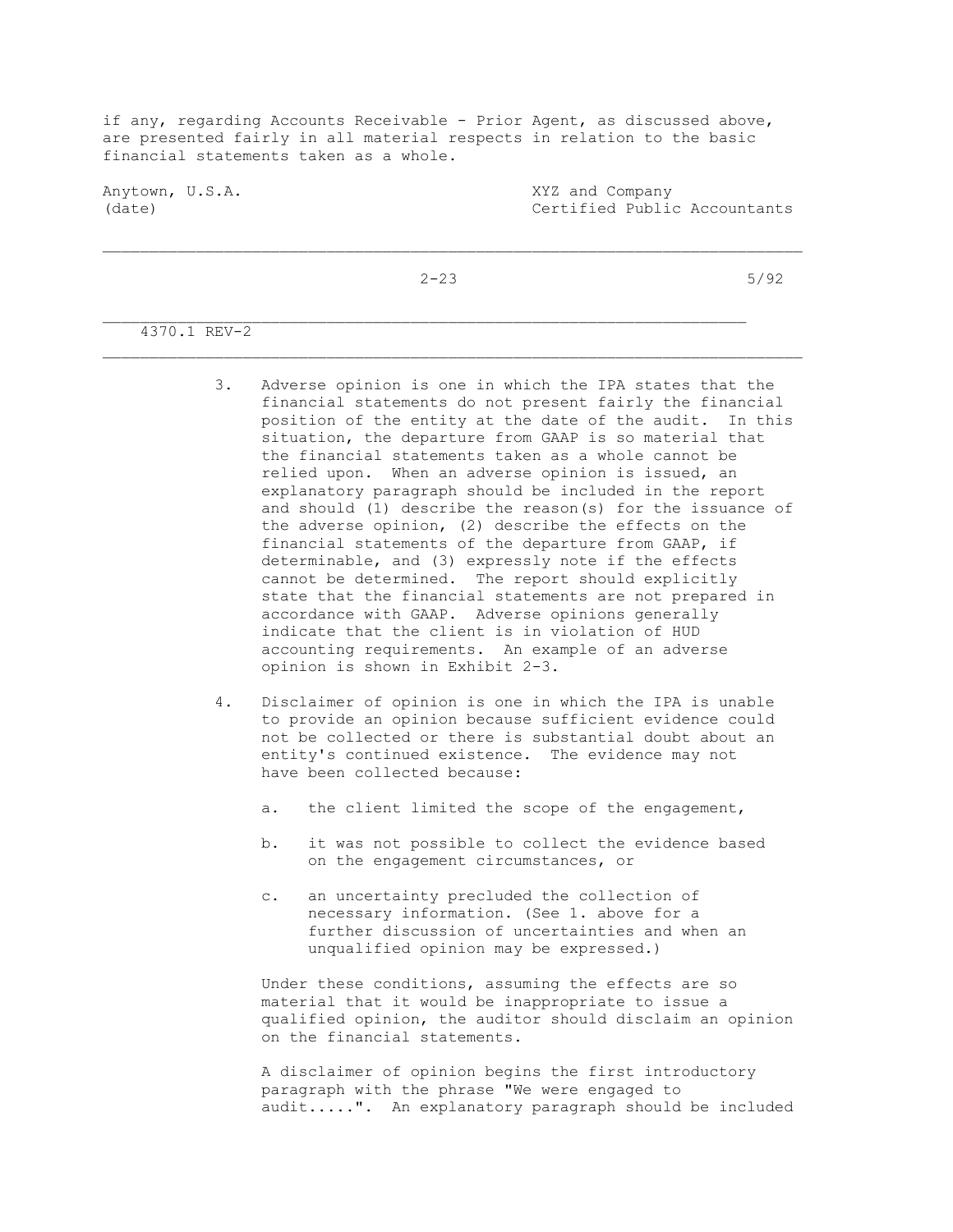5/92 2-24

\_\_\_\_\_\_\_\_\_\_\_\_\_\_\_\_\_\_\_\_\_\_\_\_\_\_\_\_\_\_\_\_\_\_\_\_\_\_\_\_\_\_\_\_\_\_\_\_\_\_\_\_\_\_\_\_\_\_\_\_\_\_\_\_\_\_\_\_\_\_\_\_\_\_\_

\_\_\_\_\_\_\_\_\_\_\_\_\_\_\_\_\_\_\_\_\_\_\_\_\_\_\_\_\_\_\_\_\_\_\_\_\_\_\_\_\_\_\_\_\_\_\_\_\_\_\_\_\_\_\_\_\_\_\_\_\_\_\_\_\_\_\_\_\_

4370.1 REV-2

 addition, if material deviations from GAAP or the inconsistent application of accounting principles was discovered during the engagement, an additional explanatory paragraph should be added to the disclaimer to describe these deficiencies. Finally, the opinion paragraph should refer to the scope limitation or uncertainty described in the explanatory paragraph and should state explicitly that no opinion is expressed on the financial statements. An example of a disclaimer of opinion is shown in Exhibit 2-4.

 While qualified, adverse or disclaimed opinions generally indicate serious problems, a departure from a "clean" opinion applies only to the items described in that opinion. Exactly the same audit procedures should be followed on all accounts not affected by the disclaimer or qualification. Accordingly, the reliability of all other account balances is the same as for "clean" opinions and the Asset/Loan Management staff should not necessarily expect audit costs to be lower when disclaimed or qualified opinions are rendered than when unqualified opinions are given.

 C. Opinion on Supplemental Data. Supplemental (supporting) data is included in all HUD financial statements and is referred to in the auditor's report. The usual wording is: "supporting data... are presented fairly in all material respects in relation to the basic financial statements taken as a whole."

 $\mathcal{L}_\text{max}$ 

 $2-25$  5/92

4370.1 REV-2

Exhibit 2-3: Independent Auditor's Report - Adverse Opinion

To the Partners ABC Partnership Anytown, U.S.A.

We have audited the accompanying balance sheet of ABC Partnership, HUD Project No. 093-44007NP (a limited partnership), as of (date), and the related statements of income, retained earnings, and cash flows for the year then ended. These financial statements are the responsibility of the Partnership's management. Our responsibility is to express an opinion on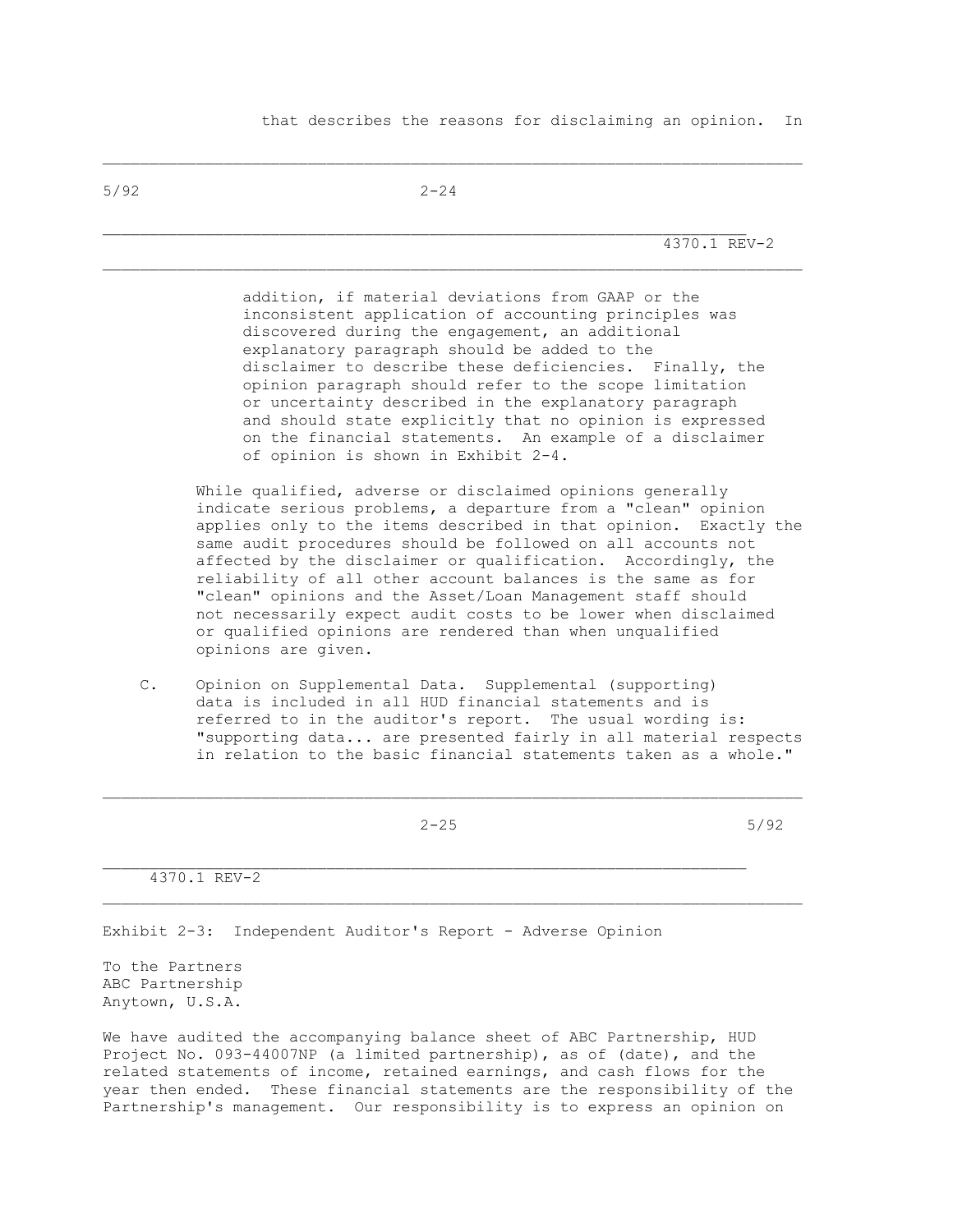these financial statements based on our audit.

We conducted our audit in accordance with generally accepted auditing standards and Government Auditing Standards, issued by the Comptroller General of the United States. Those standards require that we plan and perform the audit to obtain reasonable assurance about whether the financial statements are free of material misstatement. An audit includes examining, on a test basis, evidence supporting the amounts and disclosures in the financial statements. An audit also includes assessing the accounting principles used and significant estimates made by management, as well as evaluating the overall financial statement presentation. We believe that our audit provides a reasonable basis for our opinion.

As disclosed in Note 12 to the financial statements, the Partnership presents fixed assets at estimated market value. In our opinion, generally accepted accounting principles require that fixed assets be presented at cost. As a result of these departures from generally accepted accounting principles, fixed assets are overstated by \$28,318.

In our opinion, because of the effect of the matter discussed above, the financial statements referred to above and the related supporting data do not present fairly, in conformity with generally accepted accounting principles, the financial position of ABC Partnership as of (date) or the results of its operations or its cash flows and its analysis of net worth for the year then ended.

Anytown, U.S.A. XYZ and Company (date) (date) Certified Public Accountants

5/92 2-26

 $\mathcal{L}_\text{max}$ 

\_\_\_\_\_\_\_\_\_\_\_\_\_\_\_\_\_\_\_\_\_\_\_\_\_\_\_\_\_\_\_\_\_\_\_\_\_\_\_\_\_\_\_\_\_\_\_\_\_\_\_\_\_\_\_\_\_\_\_\_\_\_\_\_\_\_\_\_\_\_\_\_\_\_\_

4370.1 REV-2

Exhibit 2-4: Independent Auditor's Report - Disclaimer of Opinion

To the Partners ABC Partnership Anytown, U.S.A.

We were engaged to audit the accompanying balance sheet of ABC Partnership, HUD Project No. 093-44007NP (a limited partnership), as of (date), and the related statements of income, retained earnings, and cash flows for the year then ended. These financial statements are the responsibility of the Partnership's management.

No lease for commercial space was on file, nor was revenue from commercial space included on the appropriate supporting documentation. Revenues for commercial space were stated in the accompanying financial statements at \$120,000. We were unable to apply sufficient alternative procedures to the Partnership's rental records.

Since we were not able to apply alternative auditing procedures to satisfy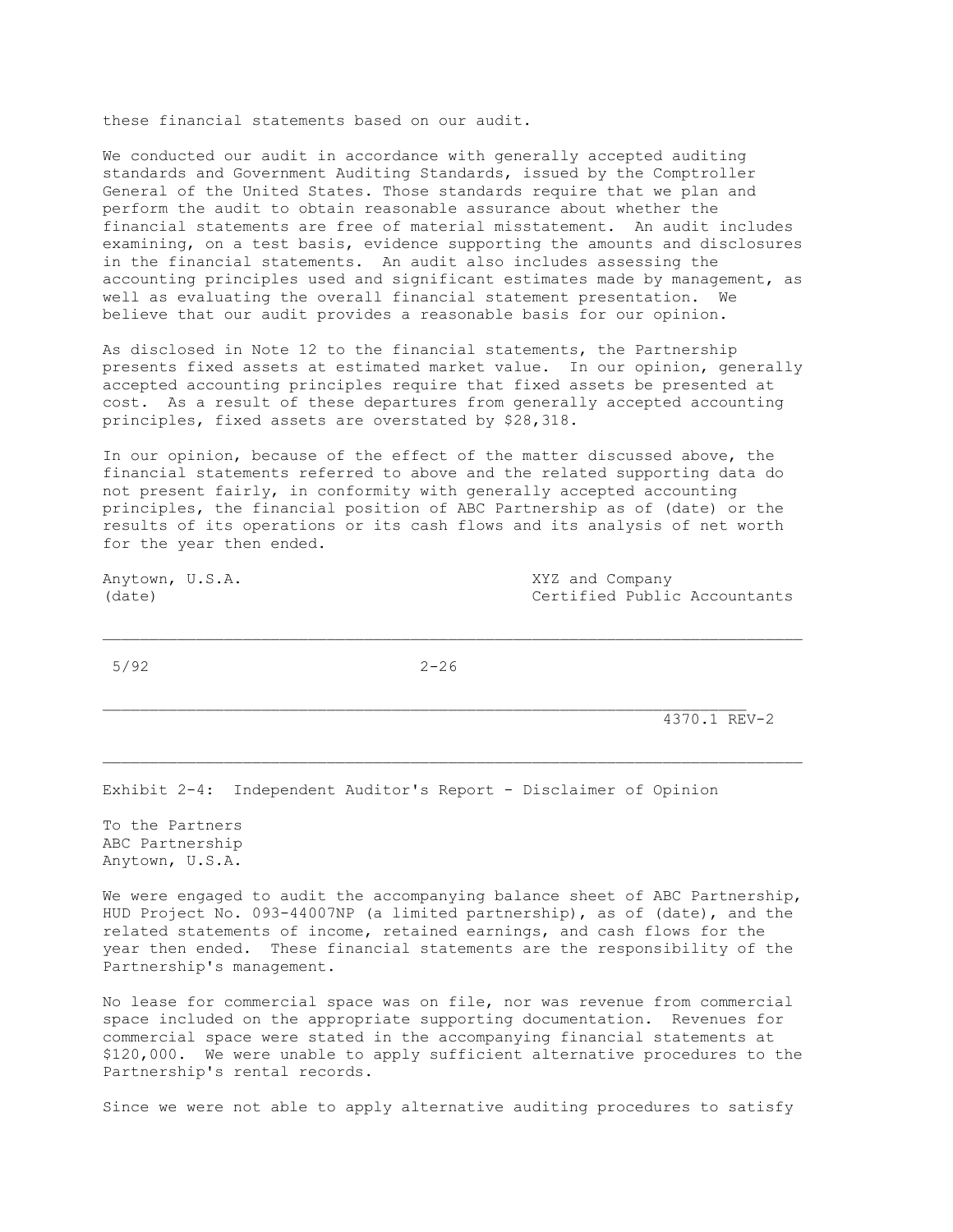ourselves as to rental revenue, the scope of our work was not sufficient to enable us to express, and we do not express, an opinion on the financial statements referred to above, or on the related supporting data.

Anytown, U.S.A. XYZ and Company (date) Certified Public Accountants

\_\_\_\_\_\_\_\_\_\_\_\_\_\_\_\_\_\_\_\_\_\_\_\_\_\_\_\_\_\_\_\_\_\_\_\_\_\_\_\_\_\_\_\_\_\_\_\_\_\_\_\_\_\_\_\_\_\_\_\_\_\_\_\_\_\_\_\_\_\_\_\_\_\_\_

 $2-27$  5/92

4370.1 REV-2

- D. Opinions on Cash Basis and Tax Basis Financial Statements. Financial statements are usually prepared in accordance with GAAP and the auditing and accounting standards are written with this in mind. However, in some situations, financial statements are prepared in accordance with a comprehensive basis of accounting other than GAAP; for example the cash basis or tax basis.
	- 1. Cash basis (or modified cash basis)
		- a. A basis of accounting related to cash receipts and disbursements, or a modification to the cash basis with recorded depreciation on fixed assets and accrued income taxes.
		- b. The cash basis is generally considered useful for small nonpublic companies for which the cost of GAAP financial statements is not beneficial in relation to the needs of likely users.
		- c. The cash basis is not suitable for HUD projects.
	- 2. Tax basis
		- a. A basis of accounting that the reporting entity uses or expects to use to file its income tax return for the period covered by the financial statements.
		- b. The income tax basis of accounting is based on the rules and regulations for accounting for transactions under the Internal Revenue Code.

\_\_\_\_\_\_\_\_\_\_\_\_\_\_\_\_\_\_\_\_\_\_\_\_\_\_\_\_\_\_\_\_\_\_\_\_\_\_\_\_\_\_\_\_\_\_\_\_\_\_\_\_\_\_\_\_\_\_\_\_\_\_\_\_\_\_\_\_\_\_\_\_\_\_\_

 c. Tax basis financial statements are suitable when statement users are primarily interested in the tax aspects of their relationship with the entity (for example, tax-shelter limited partnerships), but want more information and detail than would be provided by receipt of a copy of the entity's tax return.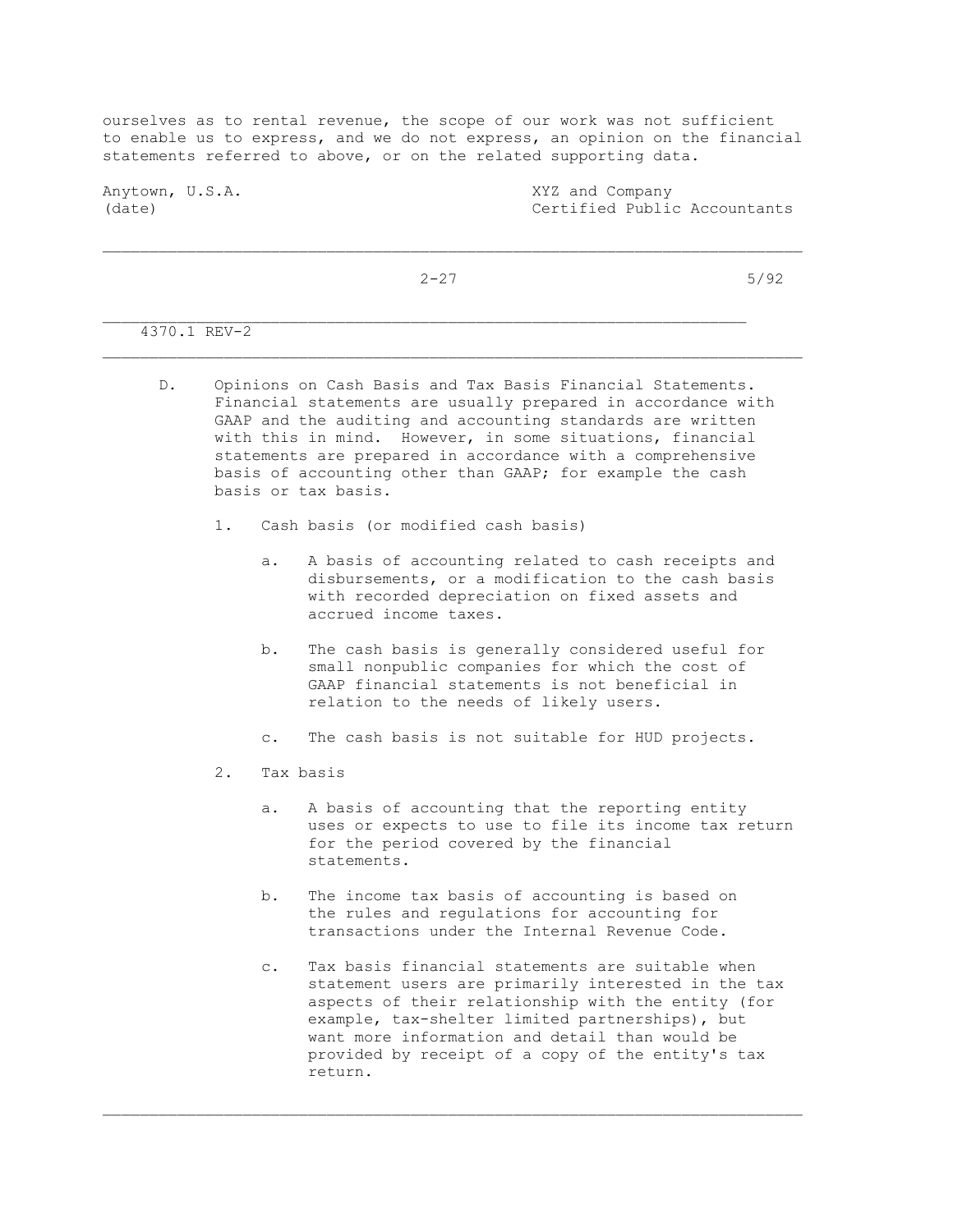d. The tax basis is not suitable for HUD projects.

 Cash basis or tax basis financial statements may be prepared by project owners for other users or for other purposes, but such statements are not acceptable for HUD's purposes.

 When reporting on cash basis or tax basis financial statements, the auditor will express an opinion as to the fairness of the financial statements with respect to the cash or tax basis of accounting. The standard auditor's report (unqualified opinion) should include paragraphs discussing the scope of the audit, generally accepted and government auditing standards, the basis of accounting used, and the opinion rendered on the statements and supporting data.

 The introductory paragraph uses the word "audited" to identify more precisely the type of service being provided by the auditor, and provides brief descriptions of management's and the auditor's responsibility for the financial statements. In addition, the titles of the financial statements are modified to show that they are not intended to present the financial position, results of operations, or cash flows in conformity with GAAP. For example, if the financial statements are prepared on a cash basis, the Balance Sheet might be entitled: Statement of Assets and Liabilities Arising from Cash Transactions.

 The explanatory paragraph states the basis of accounting and refers to the note in the financial statements that describes the basis. While the note should describe how the presentation differs from GAAP, it is not necessary to quantify the effects of the differences between GAAP and the basis of accounting used. An example of a cash basis and tax basis auditor's report (unqualified opinion) is shown in Exhibits 2-5 and 2-6, respectively. Refer to Exhibits 2-2, 2-3, and 2-4 for examples of how a cash or tax basis auditors report would be structured when a qualified, adverse, or disclaimer of opinion is issued.

\_\_\_\_\_\_\_\_\_\_\_\_\_\_\_\_\_\_\_\_\_\_\_\_\_\_\_\_\_\_\_\_\_\_\_\_\_\_\_\_\_\_\_\_\_\_\_\_\_\_\_\_\_\_\_\_\_\_\_\_\_\_\_\_\_\_\_\_\_\_\_\_\_\_\_

 $2-29$  5/92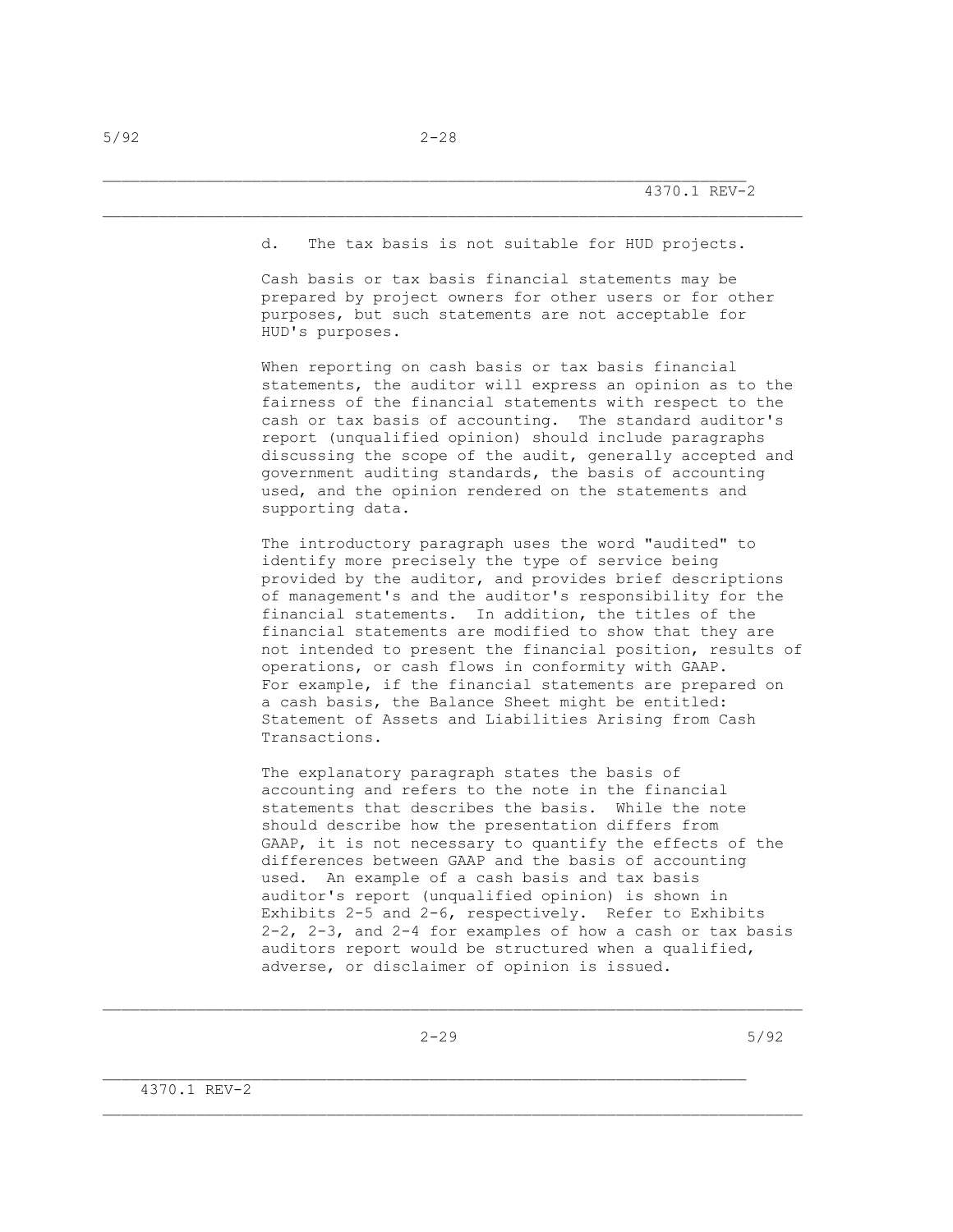When reviewing cash basis or tax basis financial statements, Asset/Loan Management staff should:

- o Pay particular attention to financial statement disclosures, notes to the financial statements, and the summary of significant accounting policies which should discuss the basis of accounting used and how it differs from GAAP.
- o Be satisfied that the financial statement names reflect the basis of accounting used and do not use terminology typically used in GAAP basis financial statements.
- o Ask the owner to submit audited financial statements that meet HUD's requirements.

5/92 2-30

 $\mathcal{L}_\text{max}$ 

4370.1 REV-2

#### Exhibit 2-5: Independent Auditor's Report - Unqualified Opinion Cash Basis Financial Statements

To the Partners ABC Partnership Anytown, U.S.A.

We have audited the accompanying statements of assets and liabilities arising from cash transactions of ABC Partnership, HUD Project No. 075-44001 (a limited partnership), as of (date), and the related statements of revenue collected and expenses paid for the year then ended. These financial statements are the responsibility of the Partnership's management. Our responsibility is to express an opinion on these financial statements based on our audit.

We conducted our audit in accordance with generally accepted auditing standards and Government Auditing Standards, issued by the Comptroller General of the United States. Those standards require that we plan and perform the audit to obtain reasonable assurance about whether the financial statements are free of material misstatement. An audit includes examining, on a test basis, evidence supporting the amounts and disclosures in the financial statements. An audit also includes assessing the accounting principles used and significant estimates made by management, as well as evaluating the overall financial statement presentation. We believe that our audit provides a reasonable basis for our opinion.

As described in Note 1, these financial statements were prepared on the basis of cash receipts and disbursements, which is a comprehensive basis of accounting other than generally accepted accounting principles.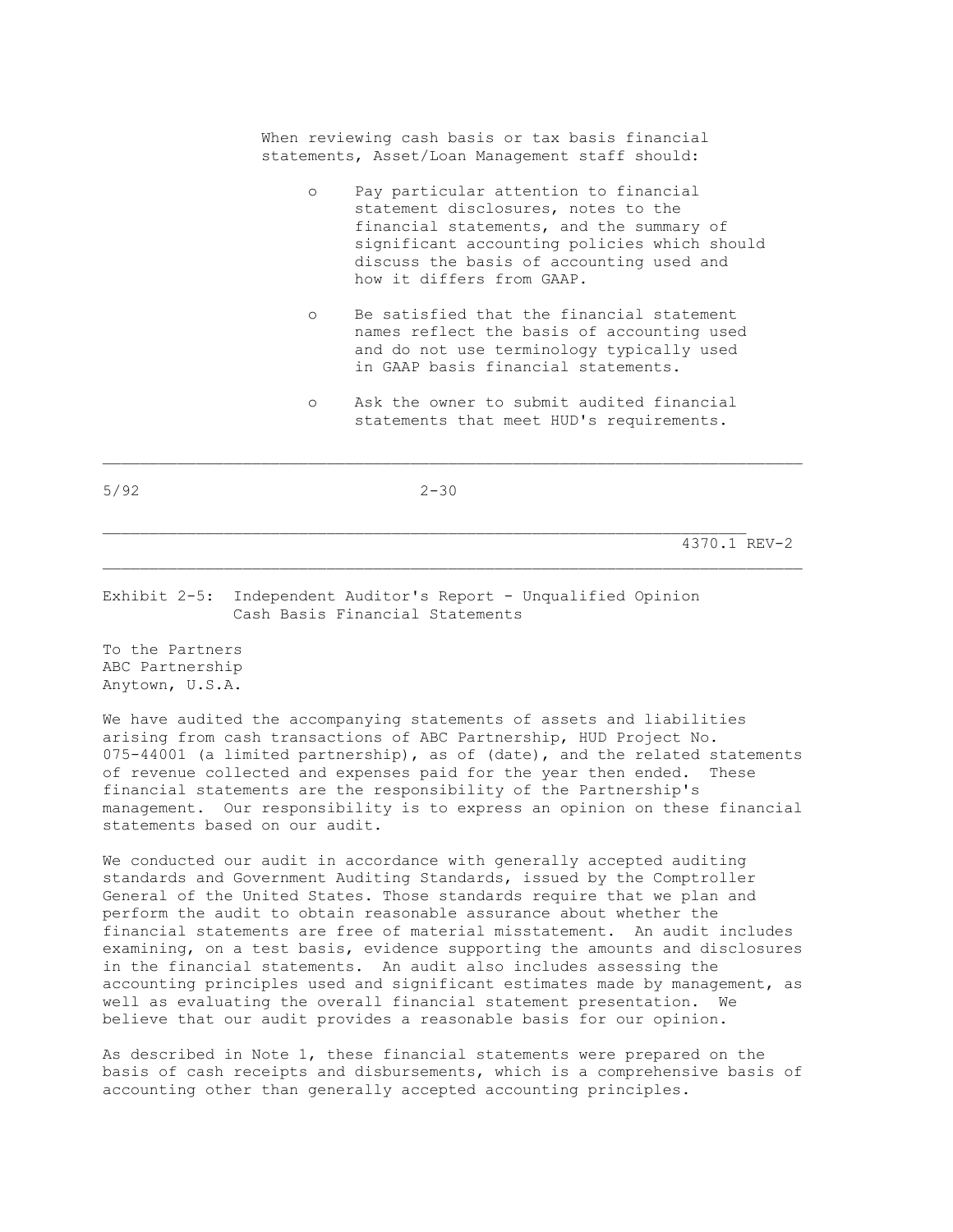In our opinion, the financial statements referred to above present fairly, in all material respects, the assets and liabilities arising from cash transactions of ABC Partnership as of (date), and its revenue collected and expenses paid during the year then ended, on the basis of accounting described in Note 1.

Our audit was made for the purpose of forming an opinion on the financial statements taken as a whole. The supporting data included in the report (shown on pages XX to XY) are presented for the purposes of additional analysis and are not a required part of the financial statements of the ABC Partnership. Such information has been subjected to the auditing procedures applied in the audit of the financial statements and, in our opinion, is fairly presented in all material respects in relation to the financial statements taken as a whole.

Anytown, U.S.A. XYZ and Company

(date) Certified Public Accountants

 $2-31$  5/92

\_\_\_\_\_\_\_\_\_\_\_\_\_\_\_\_\_\_\_\_\_\_\_\_\_\_\_\_\_\_\_\_\_\_\_\_\_\_\_\_\_\_\_\_\_\_\_\_\_\_\_\_\_\_\_\_\_\_\_\_\_\_\_\_\_\_\_\_\_\_\_\_\_\_\_

4370.1 REV-2

Exhibit 2-6: Independent Auditor's Report - Unqualified Opinion Tax Basis Financial Statements

To the Partners ABC Partnership Anytown, U.S.A.

We have audited the accompanying statements of assets, liabilities and capital - income tax basis of ABC Partnership, HUD Project No. 075-44001 (a limited partnership), as of (date), and the related statements of revenue and expenses - income tax basis for the year then ended. These financial statements are the responsibility of the Partnership's management. Our responsibility is to express an opinion on these financial statements based on our audit.

We conducted our audit in accordance with generally accepted auditing standards and Government Auditing Standards, issued by the Comptroller General of the United States. Those standards require that we plan and perform the audit to obtain reasonable assurance about whether the financial statements are free of material misstatement. An audit includes examining, on a test basis, evidence supporting the amounts and disclosures in the financial statements. An audit also includes assessing the accounting principles used and significant estimates made by management, as well as evaluating the overall financial statement presentation. We believe that our audit provides a reasonable basis for our opinion.

As described in Note 1, these financial statements were prepared on the basis of accounting the Partnership uses for income tax purposes, which is a comprehensive basis of accounting other than generally accepted accounting principles.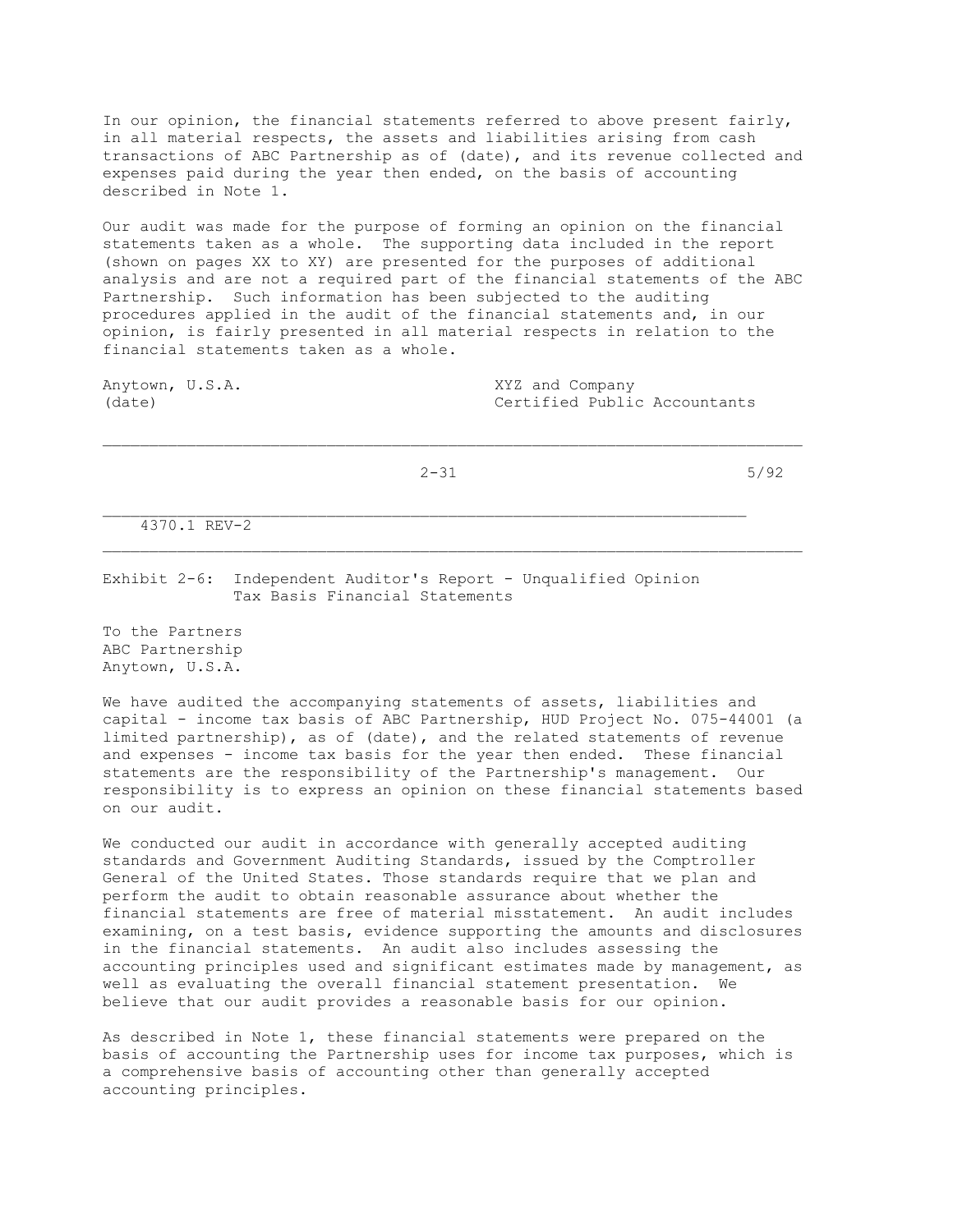In our opinion, the financial statements referred to above present fairly, in all material respects, the assets, liabilities, and capital of ABC Partnership as of (date), and its revenue and expenses for the year then ended, on the basis of accounting described in Note 1.

Our audit was made for the purpose of forming an opinion on the financial statements taken as a whole. The supporting data included in the report (shown on pages XX to XY) are presented for the purposes of additional analysis and are not a required part of the financial statements of the ABC Partnership. Such information has been subjected to the auditing procedures applied in the audit of the financial statements and, in our opinion, is fairly presented in all material respects in relation to the financial statements taken as a whole.

Anytown, U.S.A. XYZ and Company (date) Certified Public Accountants

5/92 2-32

\_\_\_\_\_\_\_\_\_\_\_\_\_\_\_\_\_\_\_\_\_\_\_\_\_\_\_\_\_\_\_\_\_\_\_\_\_\_\_\_\_\_\_\_\_\_\_\_\_\_\_\_\_\_\_\_\_\_\_\_\_\_\_\_\_\_\_\_\_\_\_\_\_\_\_

4370.1 REV-2

#### 2-16. AUDITOR'S REPORT ON THE INTERNAL CONTROL STRUCTURE

 In accordance with GAAS and GAS, the IPA shall obtain an understanding of the project's internal control structure and shall furnish a written report on their understanding of the entity's internal control structure and the assessment of control risk made as part of a financial statement audit. This report may be included in either the auditor's report on the financial audit or a separate report. The independent accountant must justify any material departure from the language as illustrated in Exhibit 2-7.

## 2-17. AUDITOR'S REPORT ON COMPLIANCE

 In accordance with GAAS and GAS, the IPA should prepare a written report on the tests of compliance with applicable laws and regulations. This report, which may be included in either the report on the financial audit or a separate report should contain a statement of positive assurance on those items which were tested for compliance and negative assurance on those items not tested. The IPA's test of compliance with applicable laws and regulations should include tests to the extent necessary to comply with GAAS, GAS, and GAAP. The report on compliance should include all material instances of noncompliance and all instances or indications of improper acts which could result in criminal prosecution. The report shall also include compliance with requirements applicable to nonmajor HUD program transactions. The independent accountant shall justify any material departure from the language as illustrated in Exhibit 2-8.

#### 2-18. OTHER REPORTS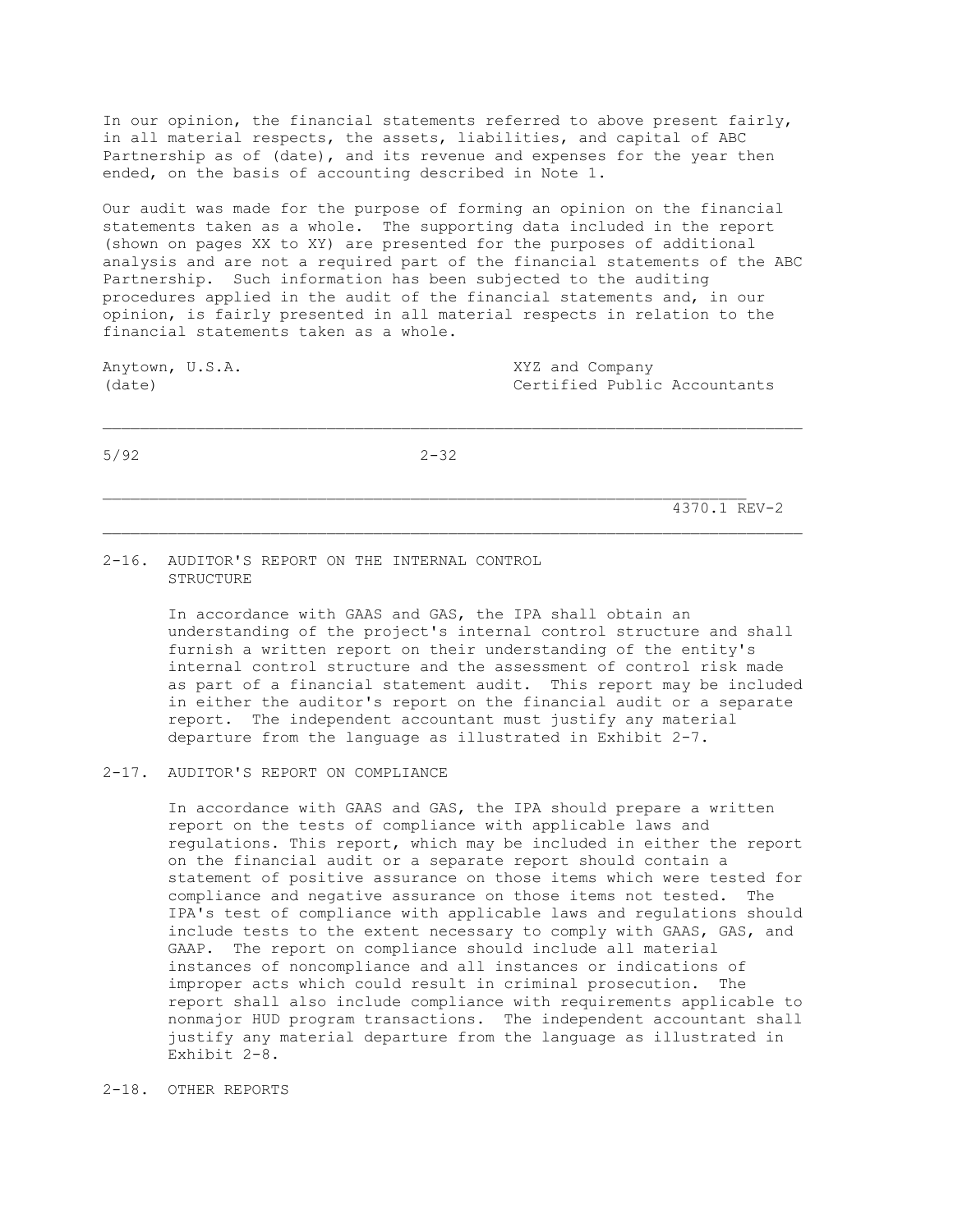As recommended by GAAS, the following reports are prepared by an auditor and they also are to be submitted to HUD:

- A. Auditor's Management Letter, or Schedule of Findings and Questioned Costs. When the auditor identifies a finding, the following information should be provided to HUD to permit timely and proper corrective action to be taken. The auditor should attempt to identify:
	- o condition (the nature of the problem)

\_\_\_\_\_\_\_\_\_\_\_\_\_\_\_\_\_\_\_\_\_\_\_\_\_\_\_\_\_\_\_\_\_\_\_\_\_\_\_\_\_\_\_\_\_\_\_\_\_\_\_\_\_\_\_\_\_\_\_\_\_\_\_\_\_\_\_\_\_

 $\mathcal{L}_\text{max}$ 

 o criteria (what the owner/management agent should be doing)

| 5/92<br>$2 - 33$<br>└<br>$ -$ |
|-------------------------------|
|-------------------------------|

4370.1 REV-2

 o effect (what happened as a result of the problem) o cause (why the problem exists)

 The auditor's Management Letter, or Schedule of Findings and Questioned Costs, may be attached to the auditor's report on compliance. An illustration of a Management Letter appears in Exhibit 2-9.

- B. Auditor's Comments on Audit Resolution Matters. This report, which may be included in the Auditor's Management Letter, identifies whether a project owner has taken corrective actions on findings from the prior audit report. The auditor should provide the project name, prior audit report number, a brief description of the finding, and the status of the corrective action on the finding. This report also includes findings contained in program review reports, and state agency reports. An example of "Auditor's Comments on Audit Resolution Matters" is illustrated in Exhibit 2-10.
- C. Auditee's Response or Corrective Action Plan. Although not a part of the annual audited financial statements this report must be prepared by the auditee. The report should provide a statement of agreement or disagreement with the findings and recommendations proposed by the auditor in the Auditor's Management Letter. If the auditee disagrees with a finding, specific information should be provided as to why the finding is considered to be incorrect. The auditee should also provide detailed actions taken or planned to correct the deficiencies noted in the report.

 The concept of the auditor's "schedule of findings and questioned costs" and the auditee's "corrective action plan" is very similar to an auditor's management letter to the client and the client's response to the management letter which are recommended by GAAS. Although the purpose of an audit engagement is to formulate an opinion on the financial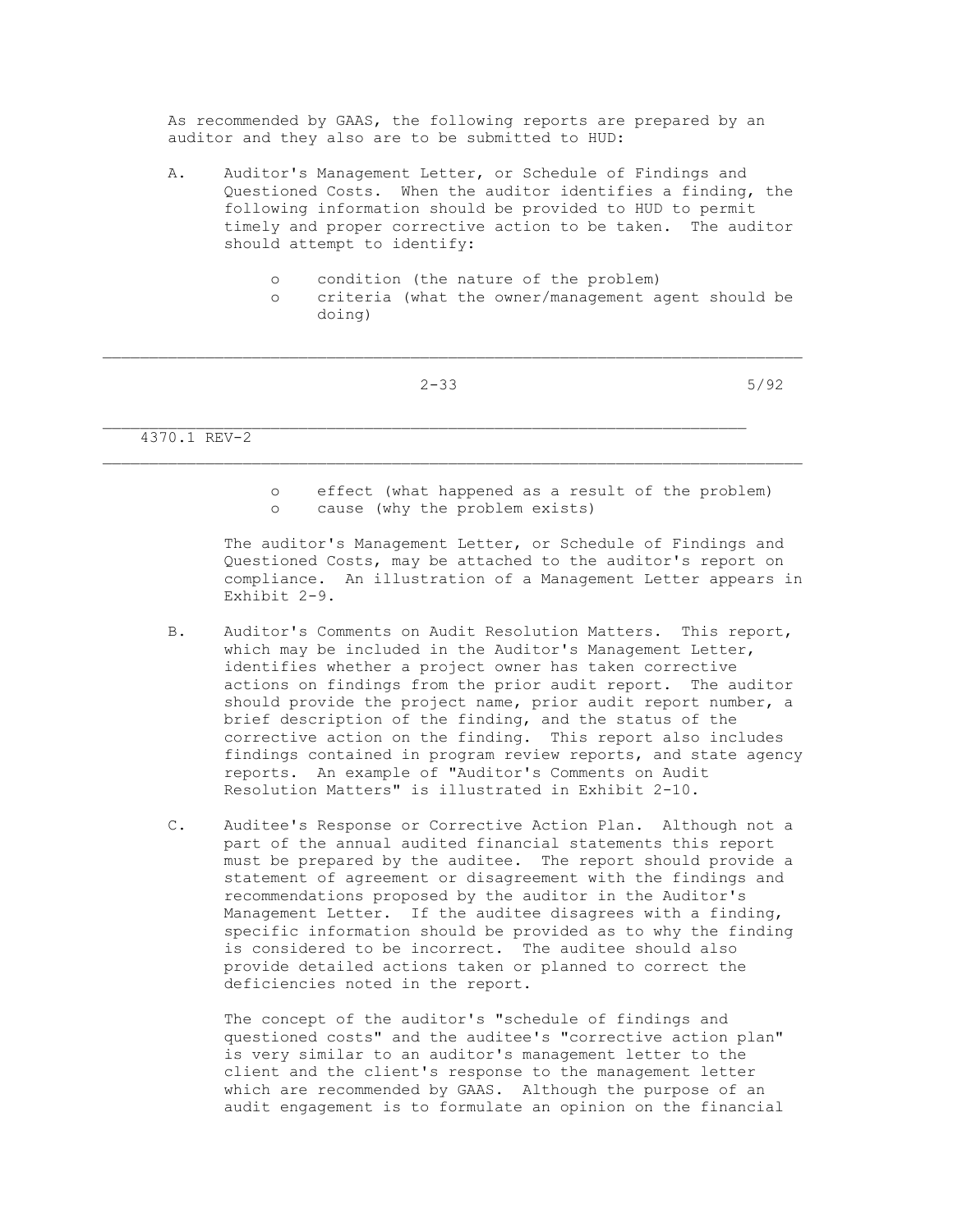statements, auditors are often requested to prepare a management letter at the conclusion of the study and evaluation of the internal accounting control system. The management letter often identifies weaknesses in the accounting system, operational inefficiencies, and noncompliance with applicable laws and regulations discovered by the auditor. The client is requested to respond in writing to the auditor's management

| 5/92          | $2 - 34$                                                                                                          |
|---------------|-------------------------------------------------------------------------------------------------------------------|
|               | 4370.1 REV-2                                                                                                      |
| deficiencies. | letter citing agreement or disagreement with the auditor's<br>findings and proposing actions to correct the noted |
|               | An example of an "Auditee's Response or Corrective Action                                                         |

 $\mathcal{L}_\text{max}$ 

esponse or Corrective Plan" appears in Exhibit 2-11.

## 2-19. MATERIALITY

 In reviewing the financial statements the Asset/Loan Management staff should keep in mind the concept of materiality. The concept of "materiality" is used by the IPA in determining whether or not an item is important enough to require the auditor to issue a qualified, adverse, or disclaimer of opinion in the auditor's report. The auditor's assessment of materiality determines whether the auditor will issue:

- A. an unqualified opinion because the matter is immaterial;
- B. a qualified opinion because the matter is material;
- C. a disclaimer of opinion because an uncertainty is so material that its potential effect on the financial statements is pervasive; or
- D. an adverse opinion because a deliberate disregard of GAAP pervades the fairness of presentation.

 The IPA has no obligation to make any disclosures which are not significant to the review of the statements by a knowledgeable reader. For example, the IPA may disagree with the classification or the amount of certain maintenance expenses shown on the Form HUD-92410. However, the auditor may not consider the error "material" enough to disclose in the financial statements since, in the auditor's judgment, it does not impair the reliability of the financial statements taken as a whole or the usefulness of the statements for HUD. See Exhibit 2-12 for a matrix of variations from the standard auditor's report.

\_\_\_\_\_\_\_\_\_\_\_\_\_\_\_\_\_\_\_\_\_\_\_\_\_\_\_\_\_\_\_\_\_\_\_\_\_\_\_\_\_\_\_\_\_\_\_\_\_\_\_\_\_\_\_\_\_\_\_\_\_\_\_\_\_\_\_\_\_\_\_\_\_\_\_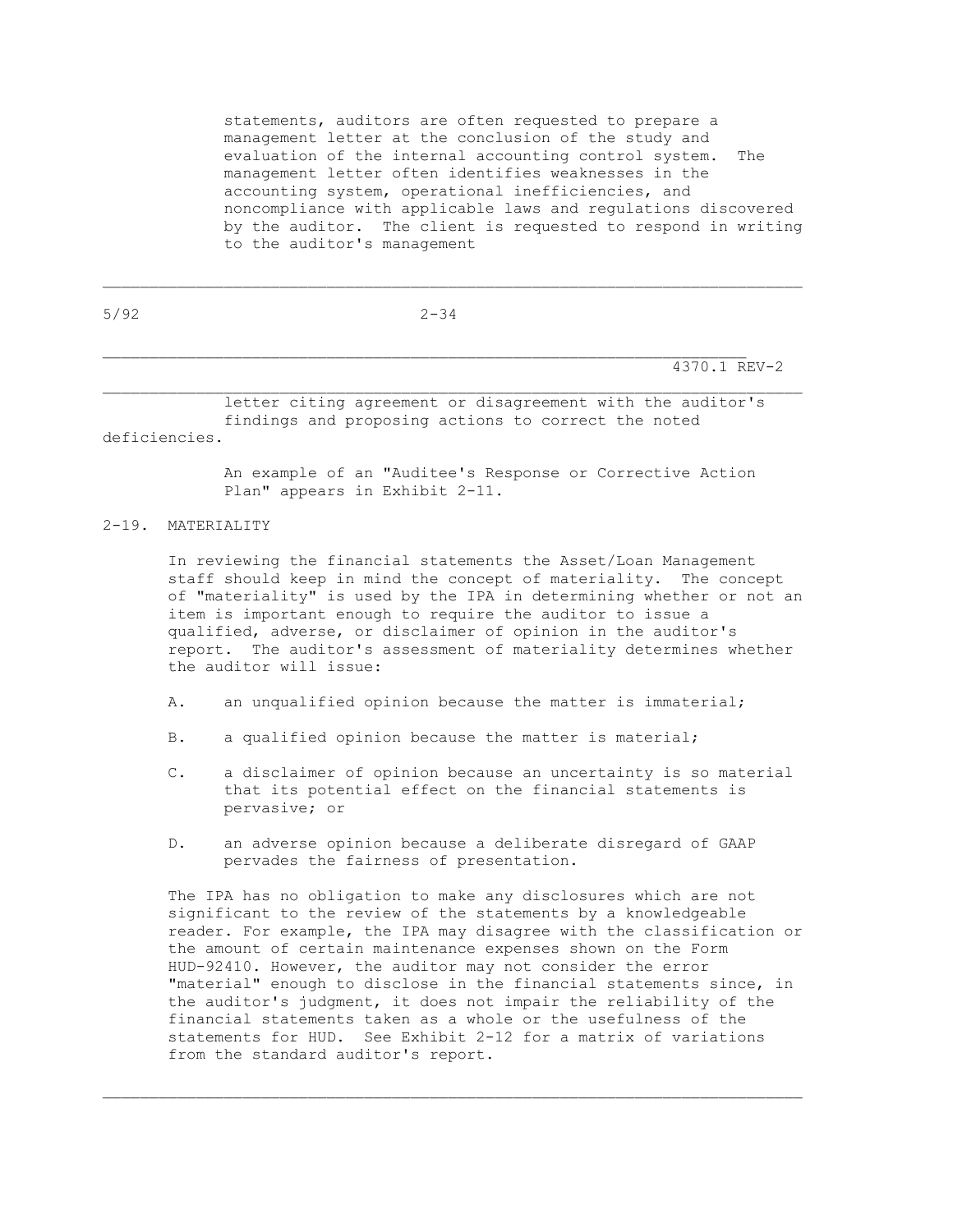Exhibit 2-7: AUDITOR'S REPORT ON THE INTERNAL CONTROL STRUCTURE

To the Partners ABC Partnership Anytown, U.S.A.

We have audited the financial statements of (the Entity) as of and for the year ended June 30, 199X, and have issued our report thereon dated date of report . We have also audited the Entity's compliance with requirements applicable to major HUD-assisted programs and have issued our report thereon dated date of report .

We conducted our audit in accordance with generally accepted auditing standards and Government Auditing Standards, issued by the Comptroller General of the United States. Those standards require that we plan and perform the audit to obtain reasonable assurance about whether the financial statements are free of material misstatement.

In planning and performing our audits for the year ended June 30, 199X, we considered the (Entity's) internal control structure in order to determine our auditing procedures for the purpose of expressing our opinions on the (Entity's) basic financial statements and on its compliance with requirements applicable to major programs and not to provide assurance on the internal control structure.

In connection therewith, we have also obtained an understanding of those internal accounting control and administrative control procedures comprehended in the U.S. Department of Housing and Urban Development (HUD) Consolidated Audit Guide for HUD Programs issued October 1991. Our study included tests of compliance with such procedures.

The management of the Project is responsible for establishing and maintaining an internal control structure. In fulfilling this responsibility, estimates and judgements by management are required to assess the expected benefits and related costs of internal control structure policies and procedures. The objectives of an internal control structure are to provide management with reasonable, but not absolute, assurance that assets are safeguarded against loss from unauthorized use or disposition and that transactions are executed in accordance with management's authorization and recorded properly to permit the preparation of financial statements in accordance with generally accepted accounting principles and that Federal financial assistance programs are managed in compliance with applicable laws and regulations. Because of inherent limitations in any internal control structure, errors, irregularities or instances of noncompliance may nevertheless occur and not be detected. Also, projection of any evaluation of the structure to future periods is subject to the risk that procedures may become inadequate because of changes in conditions or that the effectiveness of the design and operation of policies and procedures may deteriorate.

\_\_\_\_\_\_\_\_\_\_\_\_\_\_\_\_\_\_\_\_\_\_\_\_\_\_\_\_\_\_\_\_\_\_\_\_\_\_\_\_\_\_\_\_\_\_\_\_\_\_\_\_\_\_\_\_\_\_\_\_\_\_\_\_\_\_\_\_\_\_\_\_\_\_\_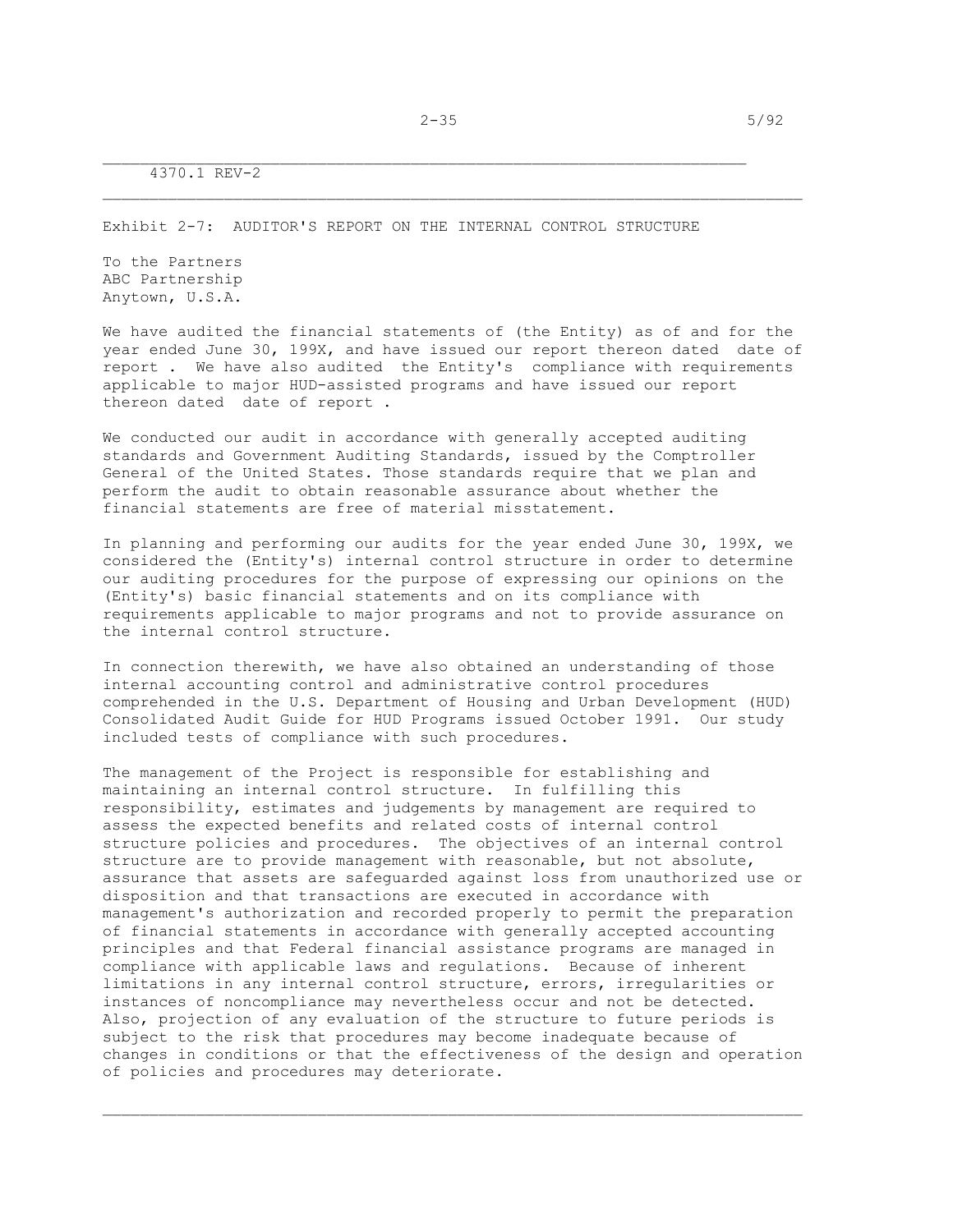For the purpose of this report, we have classified the significant internal control structure policies and procedures in the following categories (identify internal control structure categories).

For all of the internal control structure categories listed above, we obtained an understanding of the design of relevant policies and procedures and determined whether they have been placed in operation and we assessed control risk.

We performed tests of controls to evaluate the effectiveness of the design and operation of internal control structure policies and procedures that we considered relevant to preventing or detecting material noncompliance. Our procedures were less in scope than would be necessary to render an opinion on internal control structure policy and procedures. Thus, we do not express our opinion on those policies and procedures.

We noted certain matters involving the internal control structure and its operations that we consider to be reportable conditions under standards established by the American Institute of Certified Public Accountants. Reportable conditions involve matters coming to our attention relating to significant deficiencies in the design or operation of the internal control structure that, in our judgement, could adversely affect the organization's ability to administer Federal financial assistance programs in accordance with applicable laws and regulations.

(Include paragraph to describe the reportable conditions noted.)

A material weakness is a reportable condition in which the design or operation of the specific internal control structure elements does not reduce to a relatively low level the risk that noncompliance with laws and regulations that would be material in relation to the financial statements being audited may occur and not be detected within a timely period by employees in the normal course of performing their assigned functions.

Our consideration of the internal control structure would not necessarily disclose all matters in the internal control structure that might be reportable conditions and, accordingly, would not necessarily disclose all reportable conditions that are also considered to be material weaknesses as defined above. However, we believe none of the reportable conditions described above is a material weakness.

We also noted other matters involving the internal control structure and its operation that we have reported to the management of the (Entity) in a separate communication dated September 8, 199X.

This report is for the information of the mortgagor, management, and the Department of Housing and Urban Development. This restriction is not intended to limit the distribution of this report, which is a matter of public record.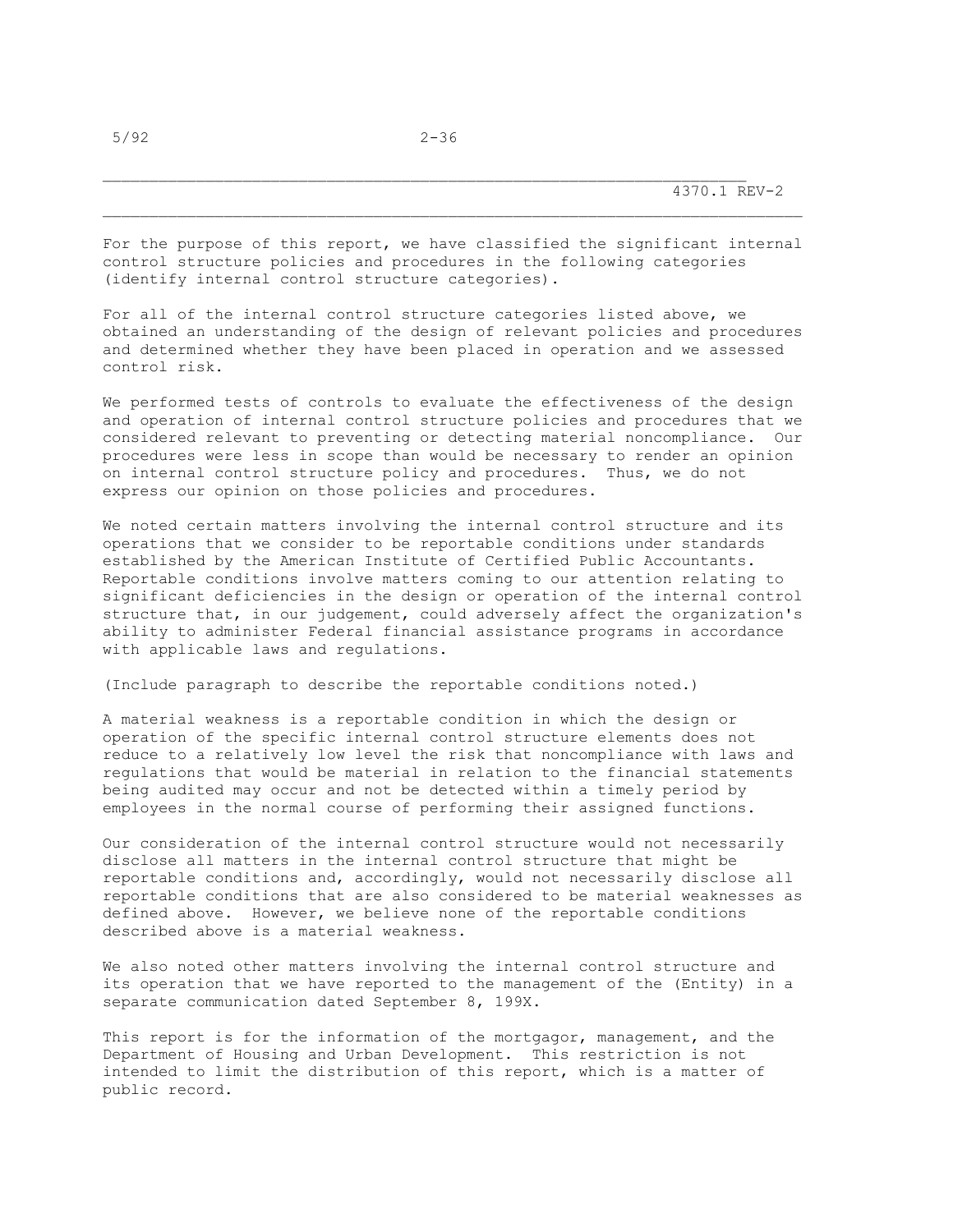|                           | $2 - 37$ | 5/92                                            |
|---------------------------|----------|-------------------------------------------------|
| 4370.1 REV-2              |          |                                                 |
| Anytown, U.S.A.<br>(Date) |          | XYZ and Company<br>Certified Public Accountants |
| 5/92                      | $2 - 38$ |                                                 |
|                           |          | 4370.1 REV-2                                    |

 $\mathcal{L}_\text{max}$ 

Exhibit 2-8: AUDITOR'S REPORT ON COMPLIANCE

We have audited the financial statements of (Entity) as of and for the year ended June 30, 199X and have issued our report thereon dated (date of report). In addition, we have audited the (Entity's) compliance with the common and specific program requirements that are applicable to each of its major HUD-assisted programs, for the year(s) ended June 30, 199X. The management of the (Entity) is responsible for compliance with those requirements. Our responsibility is to express an opinion on compliance with those requirements based on our audit.

We conducted our audit in accordance with generally accepted auditing standards and Government Auditing Standards, issued by Comptroller General of the United States. Those standards require that we plan and perform the audit to obtain reasonable assurance about whether material noncompliance with the requirements referred to above occurred. An audit includes examining, on a test basis, evidence about the (Entity's) compliance with those requirements. We believe that our audit provides a reasonable basis for our opinion.

The results of our audit procedures disclosed instances of noncompliance with the requirements referred to above, which are described in the accompanying schedule of findings and questioned costs. We considered these instances of noncompliance in forming our opinion on compliance, which is expressed in the following paragraph.

In our opinion, the mortgagor complied, in all material respects, with the requirements described above that are applicable to its major HUD-assisted programs for the year ended June 30, 199X.

(Signature)

(Date)

\_\_\_\_\_\_\_\_\_\_\_\_\_\_\_\_\_\_\_\_\_\_\_\_\_\_\_\_\_\_\_\_\_\_\_\_\_\_\_\_\_\_\_\_\_\_\_\_\_\_\_\_\_\_\_\_\_\_\_\_\_\_\_\_\_\_\_\_\_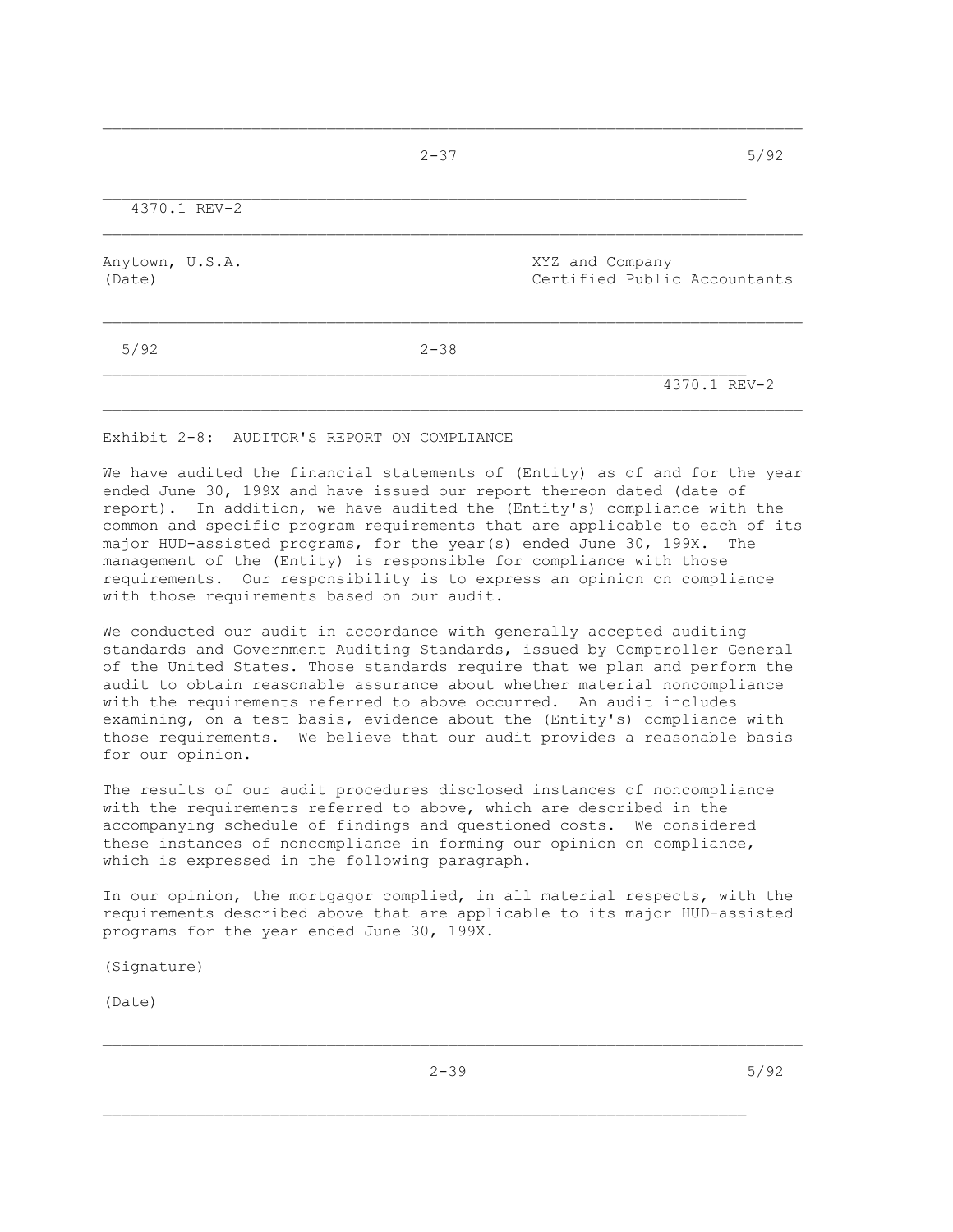Exhibit 2-9: AUDITOR'S MANAGEMENT LETTER OR SCHEDULE OF FINDINGS AND QUESTIONED COSTS (May be Attached to Auditor's Report on Compliance)

When the auditor identifies a finding, this schedule must include the following information for each finding, where applicable (a) the size and corresponding dollar value of the population; (b) the size and dollar value of the sample tested; and (c) the size and dollar value of the instances of noncompliance.

\_\_\_\_\_\_\_\_\_\_\_\_\_\_\_\_\_\_\_\_\_\_\_\_\_\_\_\_\_\_\_\_\_\_\_\_\_\_\_\_\_\_\_\_\_\_\_\_\_\_\_\_\_\_\_\_\_\_\_\_\_\_\_\_\_\_\_\_\_\_\_\_\_\_\_

The Government Auditing Standards state that well-developed findings generally consist of the following attributes:

- o Statement of condition the nature of the deficiencies, e.g., a regulation not being followed, a control procedure not followed or one which is inadequate.
- o Criteria what the auditee should be doing, e.g., the specific regulation, a prudent management practice, or an internal control procedure.
- o Effect what happened as a result of the condition; this should be monetized in all possible instances and described as thoroughly as possible.
- o Cause why the condition exists, e.g., the auditee was unaware of the regulation or internal control was not a high priority of the auditee.
- o Recommendation what the auditee should do to correct the condition, normally address the cause, e.g., develop procedures to implement regulation or follow established procedures.

The auditor should attempt to identify the condition, criteria, effect, and cause to provide sufficient information to HUD officials to permit timely and proper corrective action. These findings may also serve as a basis for HUD to conduct additional work. In addition, as part of the finding, the auditor is required to make a recommendation for corrective action to the auditee. As part of this report, the auditor is required to include the auditee's summary comments on the findings and recommendations in the report. In addition, the auditee is responsible for developing a separate corrective action plan (see Example G) based on the auditor's findings and recommendations and including the plan when submitting the auditor's report. If corrective action is not necessary, a statement by the auditor describing the reason it is not should accompany the audit report.

 $\mathcal{L}_\text{max}$ 

\_\_\_\_\_\_\_\_\_\_\_\_\_\_\_\_\_\_\_\_\_\_\_\_\_\_\_\_\_\_\_\_\_\_\_\_\_\_\_\_\_\_\_\_\_\_\_\_\_\_\_\_\_\_\_\_\_\_\_\_\_\_\_\_\_\_\_\_\_\_\_\_\_\_\_

4370.1 REV-2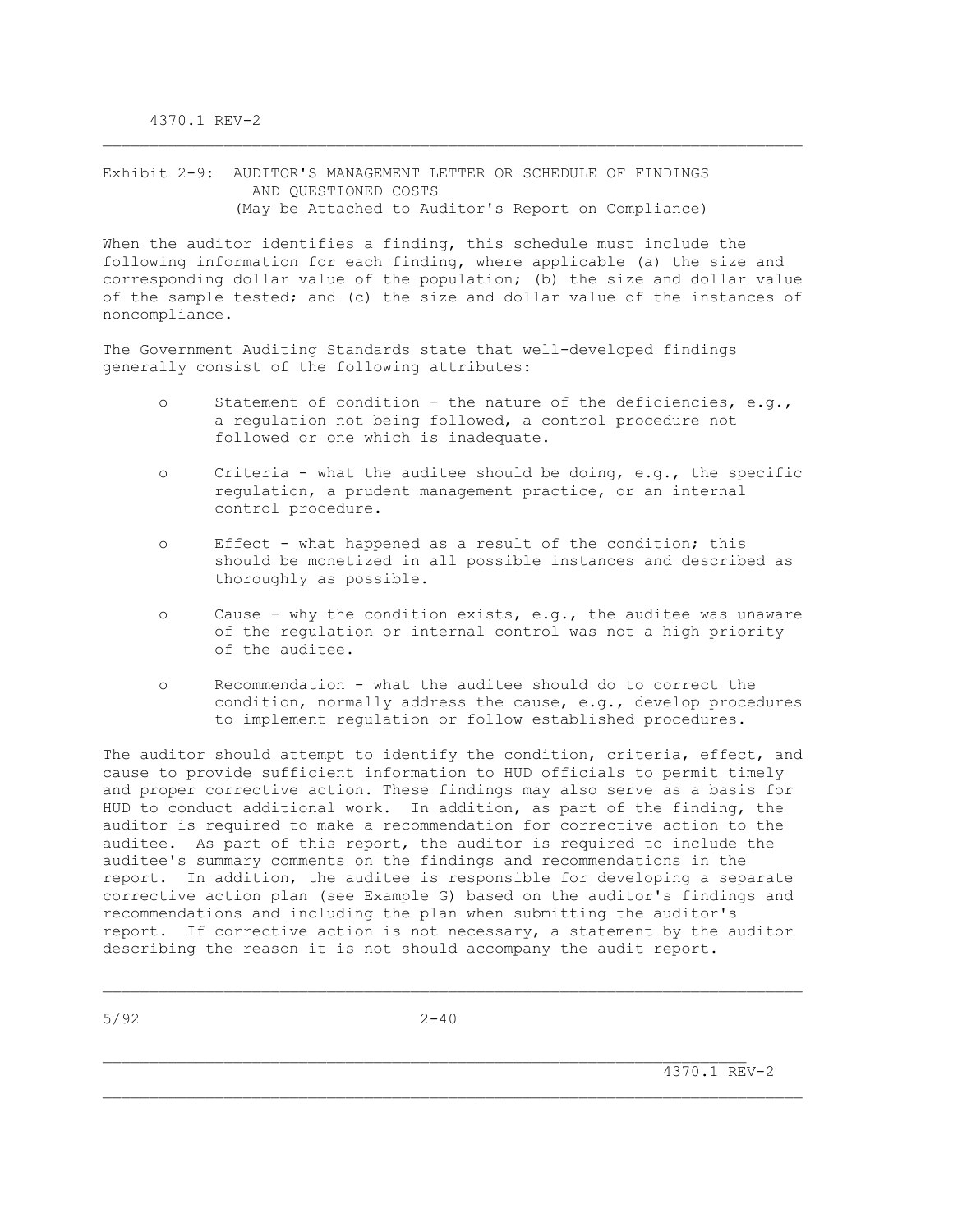Exhibit 2-10: AUDITOR'S COMMENTS ON AUDIT RESOLUTION MATTERS The Project has not taken corrective action on findings from prior audit report, number and title: Finding No. 1 The required documentation with regard to eligibility was not obtained for tenants receiving rent supplements. Status The Project has not obtained the required documentation from third- party sources nor has the Project reimbursed the appropriate programs for the amount of the recommended disallowance, \$15,350. Finding No. 2 Status This includes all prior audits, program review reports and state agency reports.  $\mathcal{L}_\text{max}$  $2-41$  5/92 4370.1 REV-2 \_\_\_\_\_\_\_\_\_\_\_\_\_\_\_\_\_\_\_\_\_\_\_\_\_\_\_\_\_\_\_\_\_\_\_\_\_\_\_\_\_\_\_\_\_\_\_\_\_\_\_\_\_\_\_\_\_\_\_\_\_\_\_\_\_\_\_\_\_\_\_\_\_\_\_ Exhibit 2-11: AUDITEE'S RESPONSE OR CORRECTIVE ACTION PLAN Name and Number of Project Auditor/Audit Firm \_\_\_\_\_\_\_\_\_\_\_\_\_\_\_\_\_\_\_\_\_\_\_\_\_\_\_\_\_\_\_\_\_\_\_\_\_\_\_\_\_\_\_\_\_\_\_\_\_\_\_\_\_\_\_\_ Audit Period The following is a recommended format to be followed by auditees for submitting a corrective action plan: Section I - Internal Control Structure Review

A. Comments on Findings and Recommendations

 The auditee should provide a statement of concurrence or nonconcurrence with the findings and recommendations. If the auditee does not agree with a finding, specific information should be provided by the auditee to support its position. If the information is voluminous, an appendix may be attached to the submission.

B. Actions Taken or Planned

 The auditee should detail actions taken or planned to correct deficiencies identified in the report. Appropriate documentation should be submitted for actions taken. For planned actions, auditees should provide projected dates for completion of major tasks. Officials responsible for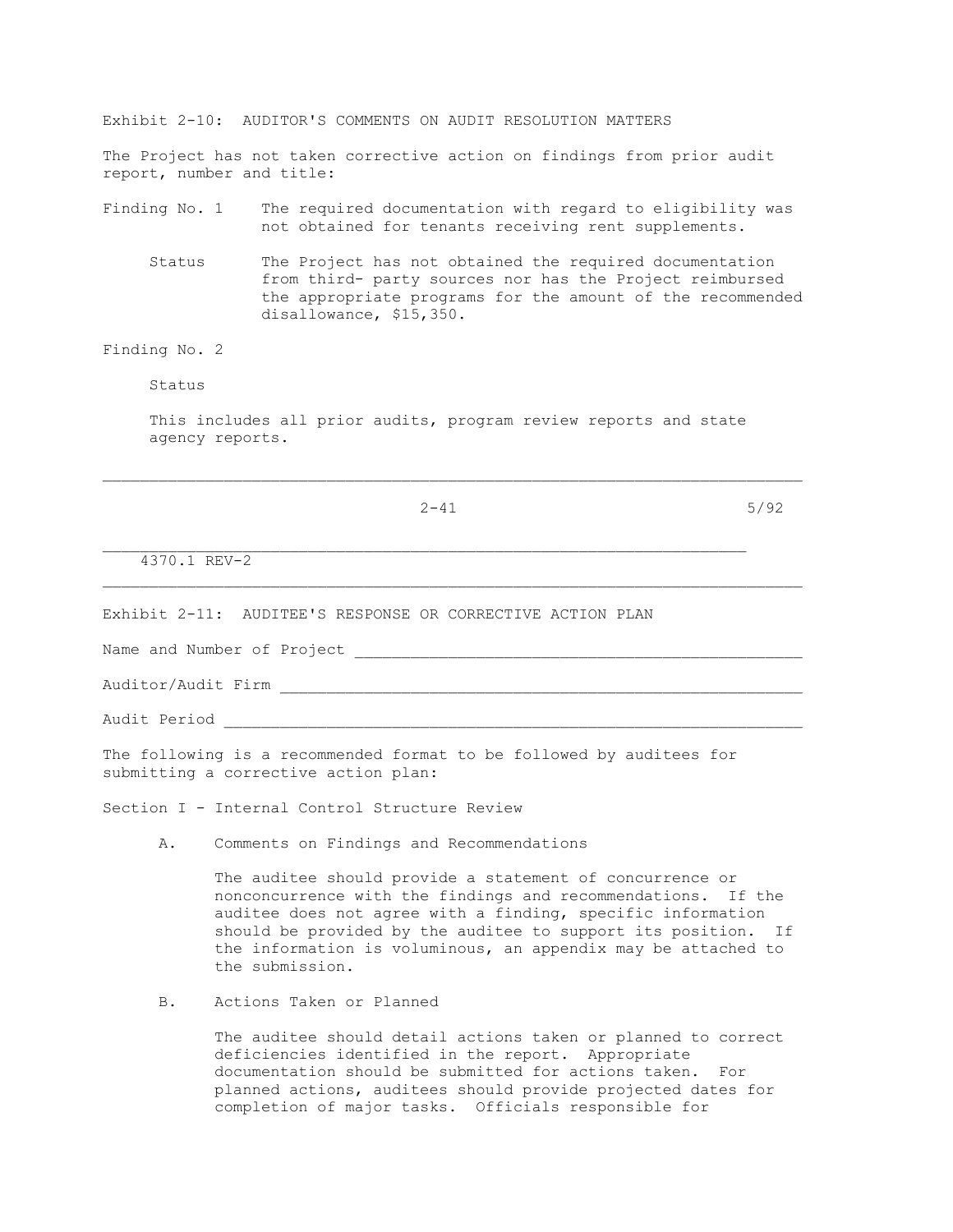completing the proposed actions should also be identified. If the auditee believes a corrective action is not required, a statement describing the reasons should be included.

C. Status of Corrective Action or Prior Findings

 The auditee must comment on all prior findings whether or not corrective action has been completed. The auditee should provide a report on the status of corrective actions taken on prior findings that remain open. An update should be included on dates for completion of major tasks and responsible officials for any actions not completed. In addition, documentation should be submitted for any actions the auditee considers completed.

| 5/92                 | $2 - 42$                                                    |                          |                    |      |
|----------------------|-------------------------------------------------------------|--------------------------|--------------------|------|
|                      |                                                             |                          | 4370.1 REV-2       |      |
|                      | Section II - Compliance Review                              |                          |                    |      |
| Α.                   | Comments on Findings and Recommendations                    |                          |                    |      |
|                      | (See Section I.A. above.)                                   |                          |                    |      |
| B.                   | Actions Taken or Planned                                    |                          |                    |      |
|                      | $2 - 43$                                                    |                          |                    | 5/92 |
| 4370.1 REV-2         |                                                             |                          |                    |      |
|                      | Exhibit 2-12: Variations from the Standard Auditor's Report |                          |                    |      |
|                      |                                                             | TYPE OF OPINION          |                    |      |
| CAUSE OF VARIATION   | UNQUALIFIED<br>(variation does not<br>effect clean opinion) | QUALIFIE<br>$\mathbb{D}$ | DISCLAIMER ADVERSE |      |
| Departures from GAAP |                                                             | $\circ$                  |                    |      |
|                      | $^\star$                                                    |                          | $\star$            |      |
| Uncertainties        | O                                                           |                          | $\circ$            |      |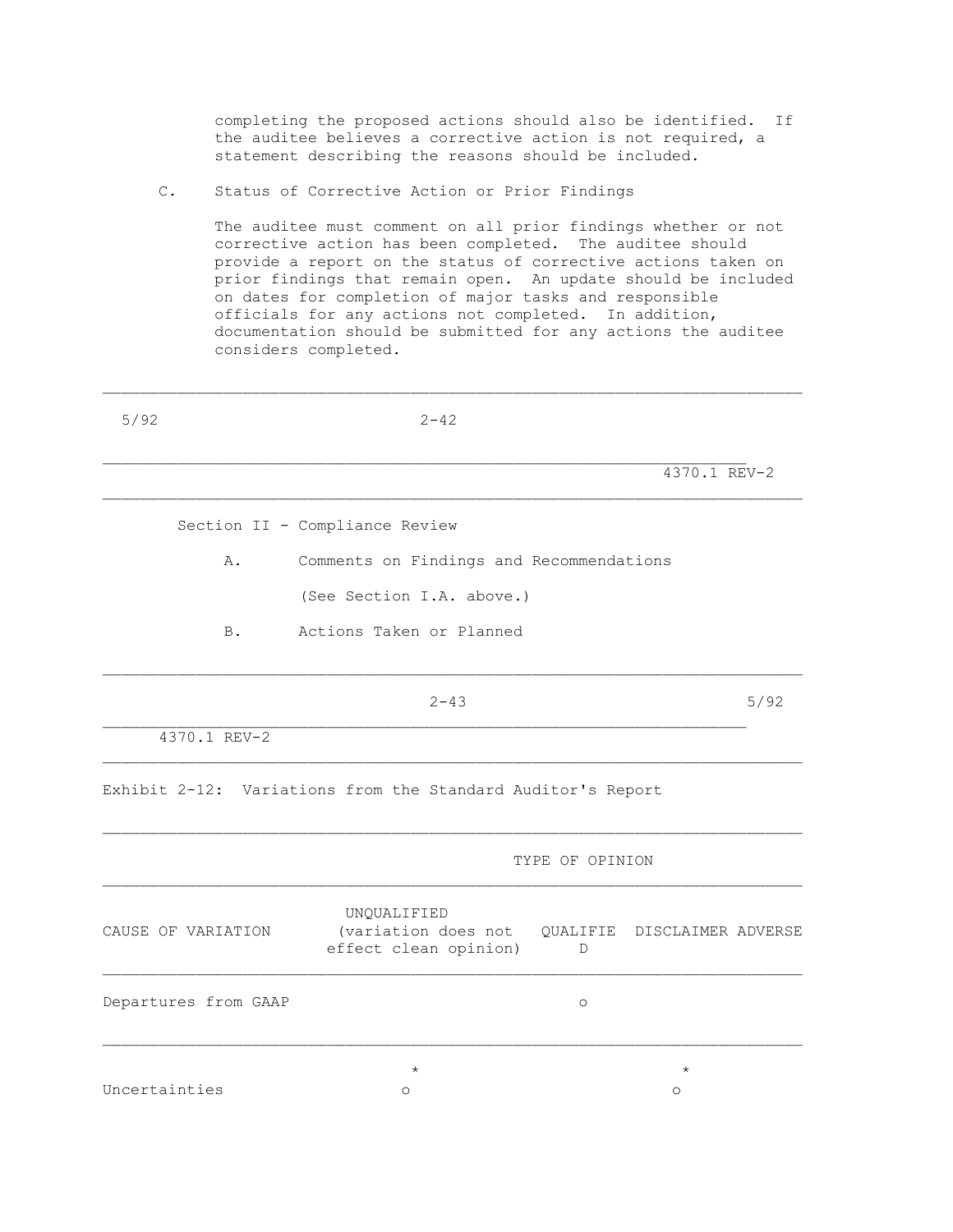|         | Scope limitation                                                                                                                                                                     |          | ∩ | $\circ$      |
|---------|--------------------------------------------------------------------------------------------------------------------------------------------------------------------------------------|----------|---|--------------|
|         |                                                                                                                                                                                      | $***$    |   |              |
|         | Lack of consistency                                                                                                                                                                  | $\circ$  |   |              |
| $\star$ | An uncertainty may result in an unqualified or a disclaimer of<br>opinion.                                                                                                           |          |   |              |
| $***$   | Where there is a material lack of comparability caused by a<br>change in accounting principle, an explanatory paragraph follows<br>the opinion paragraph, which remains unqualified. |          |   |              |
|         |                                                                                                                                                                                      |          |   |              |
|         | 5/92                                                                                                                                                                                 | $2 - 44$ |   |              |
|         |                                                                                                                                                                                      |          |   | 4370.1 REV-2 |

 $\mathcal{L}_\text{max}$ 

### SECTION 4. Compliance with Agreements and Commitments

### 2-20. INTRODUCTION

 The Asset/Loan Management staff should determine if the owner has complied with the project's basic controlling documents--i.e., the Regulatory Agreement, the Mortgage Note and Mortgage (and any modifications), the Management Certification, any financial relief contracts (e.g., workout agreements, flexible subsidy contracts), any subsidy contracts, and the HUD Code of Federal Regulations. As part of the audit, the IPA performs necessary tests regarding the internal control structure and the owner's compliance with the controlling documents and reports on any material weaknesses and noncompliance as appropriate. The absence of IPA findings on reportable conditions, however does not mean that no problems exist. The reliability of the supplemental data will vary according to the IPA's diligence and knowledge of HUD program requirements. Asset Management staff must determine to what extent the IPA's report can be relied upon and tailor the intensity of the compliance review accordingly. A list of Compliance Checks appears below.

Compliance Checks

 Security Deposits Funded Reserves Residual Receipts Management Fees Commercial Facilities Owner contributions and advances Excess Rental Charges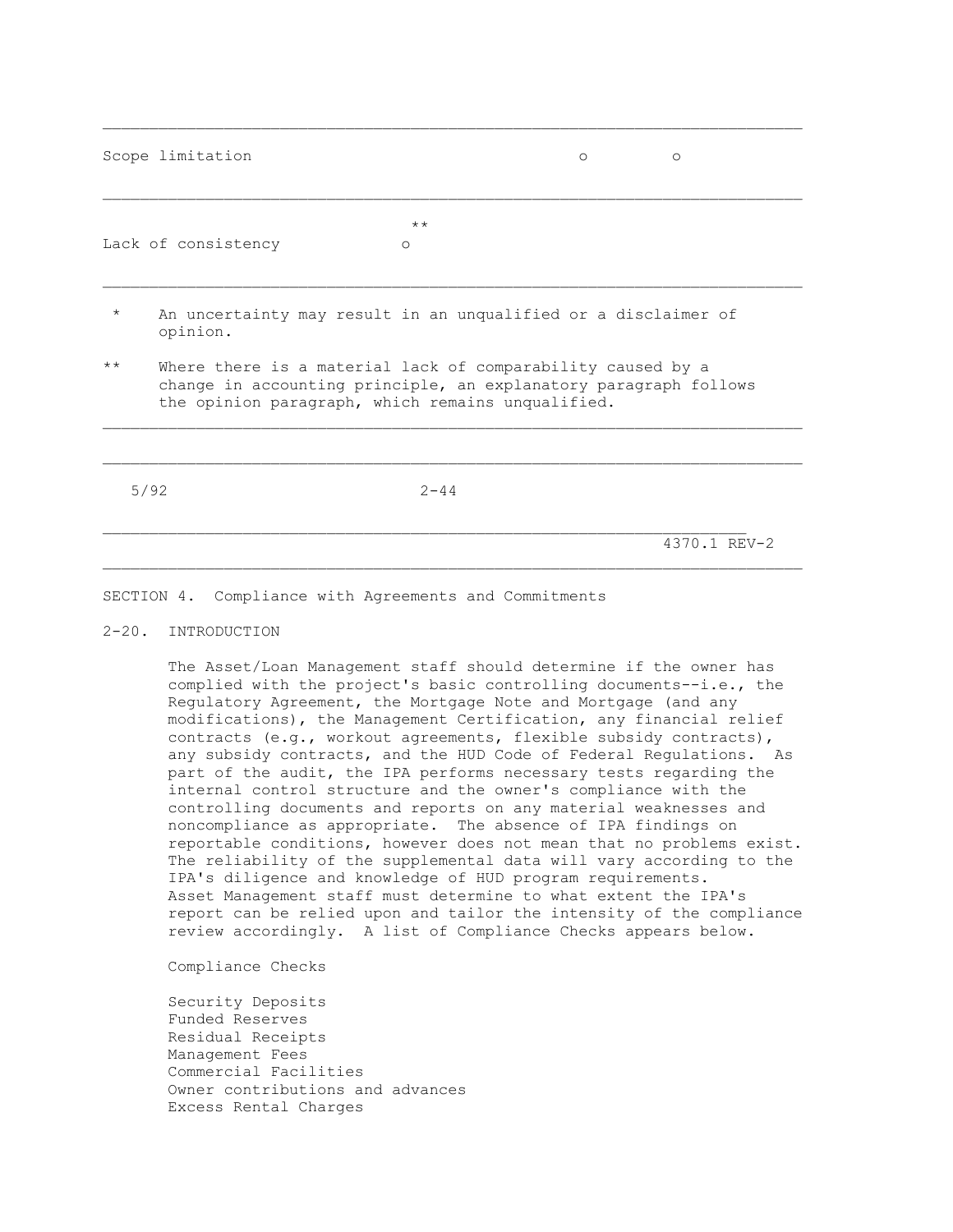Unapproved Charges Assessed Acquisition of Long-Term Liability Commingling of Funds Physical Condition of Project Other Compliance Areas Summary of Compliance Checks

2-21. COMPLIANCE WITH HUD REQUIREMENTS

 In instances where the Asset/Loan Management staff deem it necessary to perform additional review of the internal control structure and compliance, the following steps are useful. (A summary of compliance checks is included as Exhibit 2-13 on Page 2-57. Asset

|              | $2 - 45$ | 5/92 |
|--------------|----------|------|
|              |          |      |
| 4370.1 REV-2 |          |      |

 Management staff should document the review of compliance with HUD agreements on the Form HUD-93485, Annual Financial Statement Review Worksheet.)

- A. Security Deposits. Deposits paid by a tenant at the time a unit is rented. The deposit is placed into an account specifically for tenant deposits and held until the tenant vacates the unit. A security deposit may be applied to pay for any damages caused by the tenant.
	- 1. Funding Level. From the Balance Sheet, determine if the account balance for Tenants' Security Deposits Held in Trust (Account No. 1191) equals or exceeds the liability for such deposits (Account No. 2191). The liability includes all accrued interest as required by law.
	- 2. Proper Handling. Review the auditor's comments made in the supplemental data section of the report to ensure that security deposits are held in a separate federally insured bank account in the name of the project.
- B. Funded Reserves.
	- 1. Replacement Reserve. The Replacement Reserve account provides cash to assist in the replacement of major capital items. Generally, these items are appliances, plumbing, cabinets, roofing, sprinkler system, etc. The reserve is not intended to pay for routine maintenance costs, such as painting of common areas. The regulatory agreement establishes the requirements for the Replacement Reserve account.
		- a. Check the "Analysis of the Replacement Reserve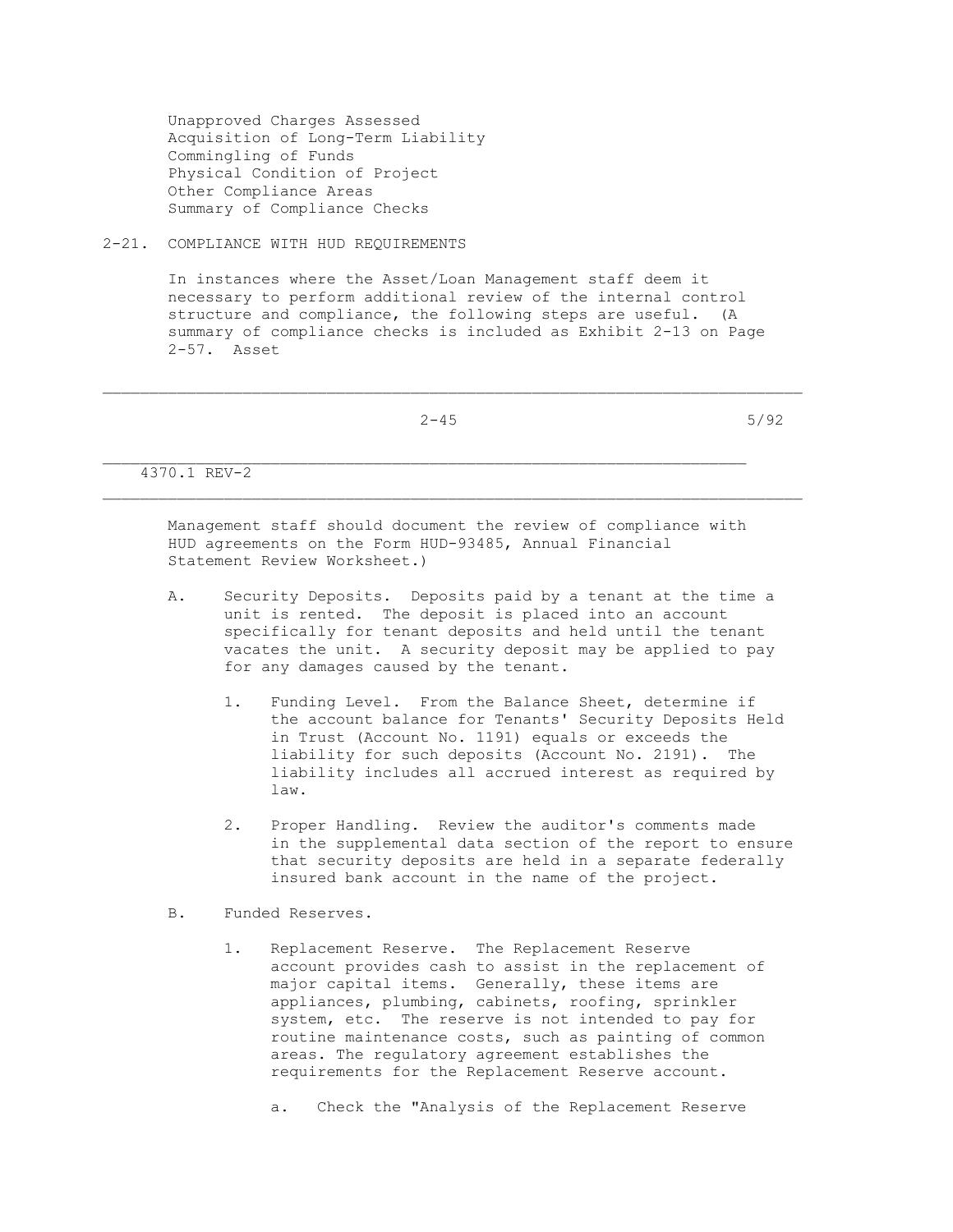Account" in the supplemental data or notes to the financial statements to see if the required number and amount of monthly deposits were made; and

 b. Check to see if any lump sum deposit to the reserve for replacement account required by a special agreement or contract has been made. An example of a lump sum payment is the payment to the account from flexible subsidy funds. Any such deposit should be shown on the

5/92 2-46

\_\_\_\_\_\_\_\_\_\_\_\_\_\_\_\_\_\_\_\_\_\_\_\_\_\_\_\_\_\_\_\_\_\_\_\_\_\_\_\_\_\_\_\_\_\_\_\_\_\_\_\_\_\_\_\_\_\_\_\_\_\_\_\_\_\_\_\_\_\_\_\_\_\_\_

4370.1 REV-2

 Statement of Cash Flows and on the supplemental schedule, "Analysis of Replacement Reserve Fund".

- c. Check to see if the Reserve funds are invested and determine how any interest earned is handled. On Section 8 new construction and substantial rehabilitation projects on which the "Agreement to Enter Into a Housing Assistance Payments Contract" was executed after 11/5/79 and 2/20/80, respectively, regulations require that the Reserve funds be invested and that any interest earned be deposited in the Reserve account.
- 2. General Operating Reserve (GOR) Cooperatives. To provide for contingencies that a nonprofit cooperative organization would not otherwise be able to meet without making a special assessment on its membership, the regulatory agreement generally requires that monthly payments be made a GOR.
	- a. Check the supporting data or Statement of Cash Flows to see if the required deposits have been made in the proper amount to the GOR account. The monthly contribution of GOR is at least 3 percent of the monthly carrying charges. However, when the GOR account reaches 15 percent of the annual carrying charges of the coop, the monthly accrual rate may be reduced to 2 percent. When the balance in the GOR account exceeds 25 percent of the annual carrying charges, accruals may be discontinued until the account is reduced below 25 percent.
	- b. Check the supporting data or Statement of Cash Flows for withdrawals from the GOR account. Disbursements totalling less than 20 percent of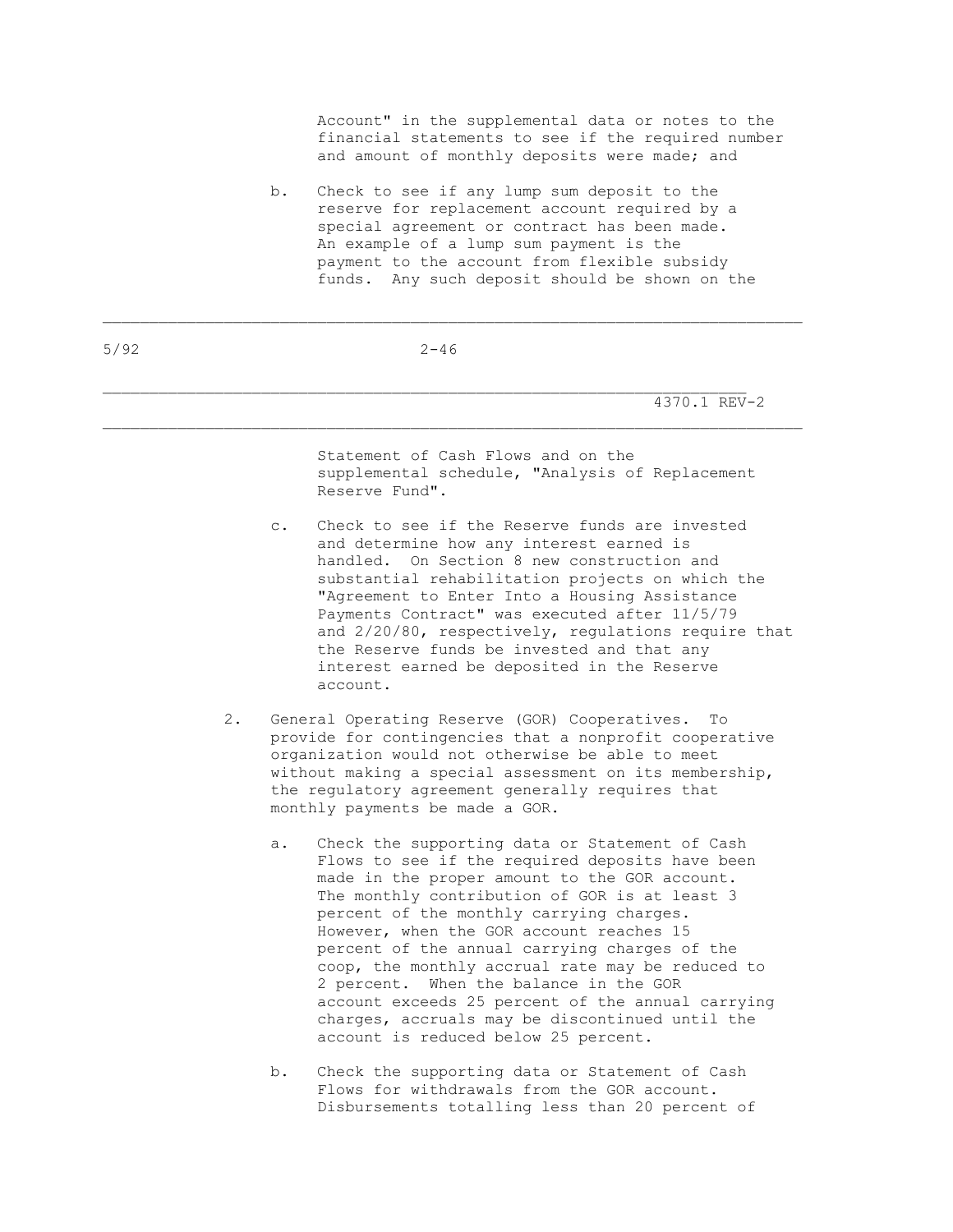$2-47$  5/92

 $\mathcal{L}_\text{max}$ 

4370.1 REV-2

 the 20 percent limit can be made only after Field Office approval.

- 3. Other Required Reserves. If the owner has agreed to establish and maintain other reserves (i.e., capital improvements reserve), use procedures similar to those described "Compliance with HUD Requirements: Funded Reserves" for replacement reserves to check owner compliance. Determine monthly and lump sum deposits due and check to see if the deposits were made. Check to see if withdrawals were approved by HUD, if required, or if they were used as specified in agreements between the owner and HUD.
- C. Residual Receipts. This refers to any cash remaining at the end of a semi-annual or annual fiscal period after deducting from surplus cash the amount of all distributions.
	- 1. Determine if a deposit to the residual receipts account should have been made during the period covered by the financial statements. To determine this, review the "Computation of Surplus Cash, Distributions and Residual Receipts" prepared for the prior year's statements. See Section 6 of this chapter if additional guidance is needed on this computation.
	- 2. Check to see if the mortgagee received the amount required to be deposited in the residual receipts account as a result of the prior year's operation. The deposit should be shown in the disbursement section of this year's Statement of Cash Flows. The IPA should have confirmed in writing the receipt of the funds with the mortgagee and provided the date of the deposit in the footnotes to the statements. If the IPA did not confirm the deposit, call the mortgagee to determine if the funds were received. Also, note this as a deficiency in the IPA's work (See Chapter 4, Section 4, on Monitoring Independent Public Accountants).
	- 3. On Section 8 new construction and sub. rehab. and Section 202/8 projects on which the "Agreement to Enter Into a Housing Assistance Payment Contract" was executed after 11/5/79 and 2/20/80, respectively,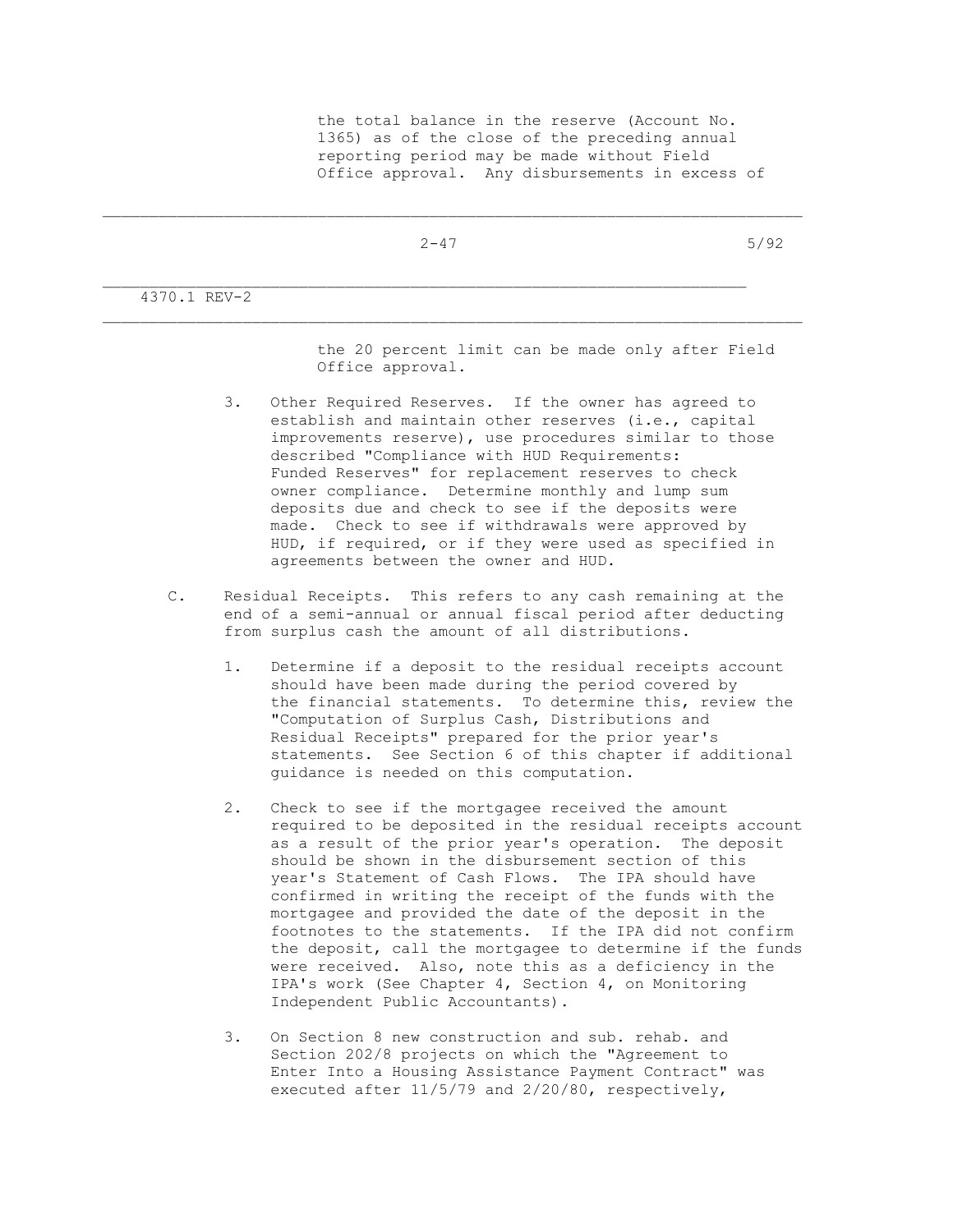$\mathcal{L}_\text{max}$ 

\_\_\_\_\_\_\_\_\_\_\_\_\_\_\_\_\_\_\_\_\_\_\_\_\_\_\_\_\_\_\_\_\_\_\_\_\_\_\_\_\_\_\_\_\_\_\_\_\_\_\_\_\_\_\_\_\_\_\_\_\_\_\_\_\_\_\_\_\_\_\_\_\_\_\_

 regulations require that the residual receipts funds be invested and that any interest earned be deposited in the residual receipts account. If the residual receipts are invested, check to see if any interest earned was credited to the residual receipts account. To do so, use the analysis of the residual receipts account and breakdown of interest provided in the notes to the statements.

D. Management Fees - Account 6320. The management fee is a fee paid to the person or entity approved by HUD to manage the project. The management fee earned by the agent is based on an agreed upon percentage of rental revenue actually collected during the year. The percentage used in the calculation will vary depending on whether a miscellaneous or special fee is being calculated.

 Due to the inherent differences between accrual accounting and cash basis accounting, it is not possible for Asset/Loan Management staff to make an exact recalculation and comparison of the management fee payable, management fee expense, and management fee earned without expending a substantial amount of effort to obtain necessary figures. Therefore, the Asset Management staff should rely on the IPA's testwork to obtain assurance as to the validity of management fees.

- E. Commercial Facilities are facilities, buildings, or areas of a building, devoted to commercial activities such as operation of a laundry. Asset Management staff should check to see if revenue from commercial space has been included on the latest rental schedule, Form HUD-92458. A copy of the Form HUD-92458 is included in Appendix 10.
- F. Owners Contributions and Advances. Cash or other assets provided to the project by an owner. The assets are used for operation of the project. Contributions generally become a permanent part of the project equity whereas advances may be made to the project for a limited time. In other words, advances are repaid and contributions are not.
	- 1. Check to see if any contribution required of the owners was deposited in the project account. Failure to make

\_\_\_\_\_\_\_\_\_\_\_\_\_\_\_\_\_\_\_\_\_\_\_\_\_\_\_\_\_\_\_\_\_\_\_\_\_\_\_\_\_\_\_\_\_\_\_\_\_\_\_\_\_\_\_\_\_\_\_\_\_\_\_\_\_\_\_\_\_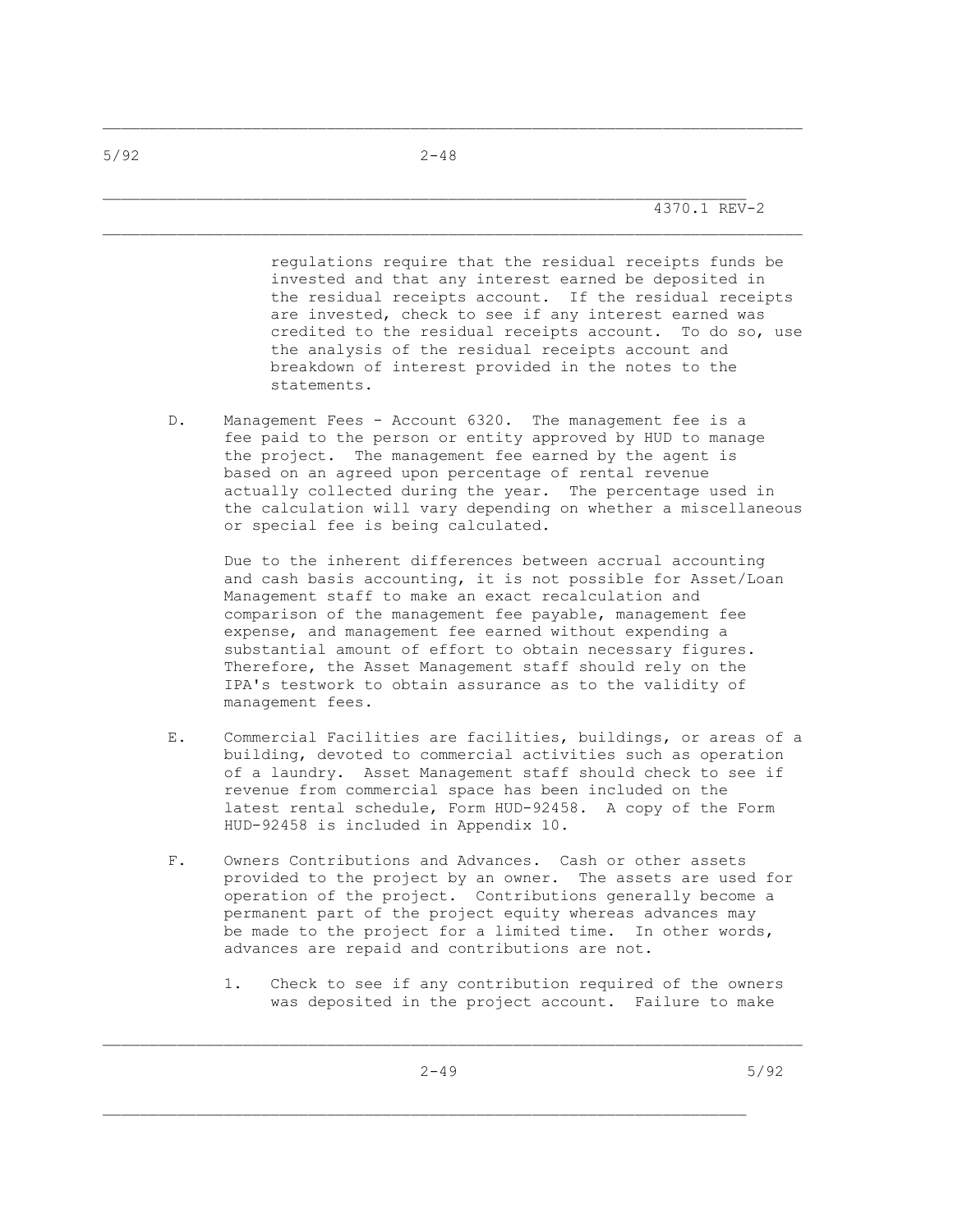such a contribution may subject the owner to civil money penalties. (See Appendix 8). A contribution may have been required by a transfer of physical assets (TPA), or a flexible subsidy or mortgage relief contract. The contribution would appear on the Statement of Cash Flows.

 2. If a contribution was made, check to see if the contribution was properly recorded on the project books. The flexible subsidy contract, TPA approval, or mortgage relief contract may have specified that the contribution be considered a non-refundable contribution to capital. If so, the contribution should not be included as a liability (i.e., amounts/loans due owners) on the Balance Sheet.

\_\_\_\_\_\_\_\_\_\_\_\_\_\_\_\_\_\_\_\_\_\_\_\_\_\_\_\_\_\_\_\_\_\_\_\_\_\_\_\_\_\_\_\_\_\_\_\_\_\_\_\_\_\_\_\_\_\_\_\_\_\_\_\_\_\_\_\_\_\_\_\_\_\_\_

- 3. Determine if repayments of owner advances were made. Repayments would be shown on the Statement of Cash Flows and in the notes to the financial statements. If repayments were made, determine if the payments were made in accordance with HUD requirements.
	- a. Owner's advances made for reasonable and necessary operating expenses may be paid from surplus cash at the end of the annual or semi-annual period. Repayment is generally not considered an owner distribution. Repayment of owner advances when the project is in a nonsurplus cash position may subject the owner to criminal and civil money penalties. See Appendix 8.
	- b. To encourage owners to make advances to projects in critical situations, the Department may approve, on a case-by-case basis, requests to make advances and for repayment of such advances on a monthly basis. Such repayments are not considered owner distributions.
		- 1) Approval for scheduled repayment can be made only for short-term operating advances made on behalf of the welfare of the tenants (e.g., necessary emergency

 $\mathcal{L}_\text{max}$ 

4370.1 REV-2

 repairs, security measures) or to avoid a claim by the lender for insurance benefits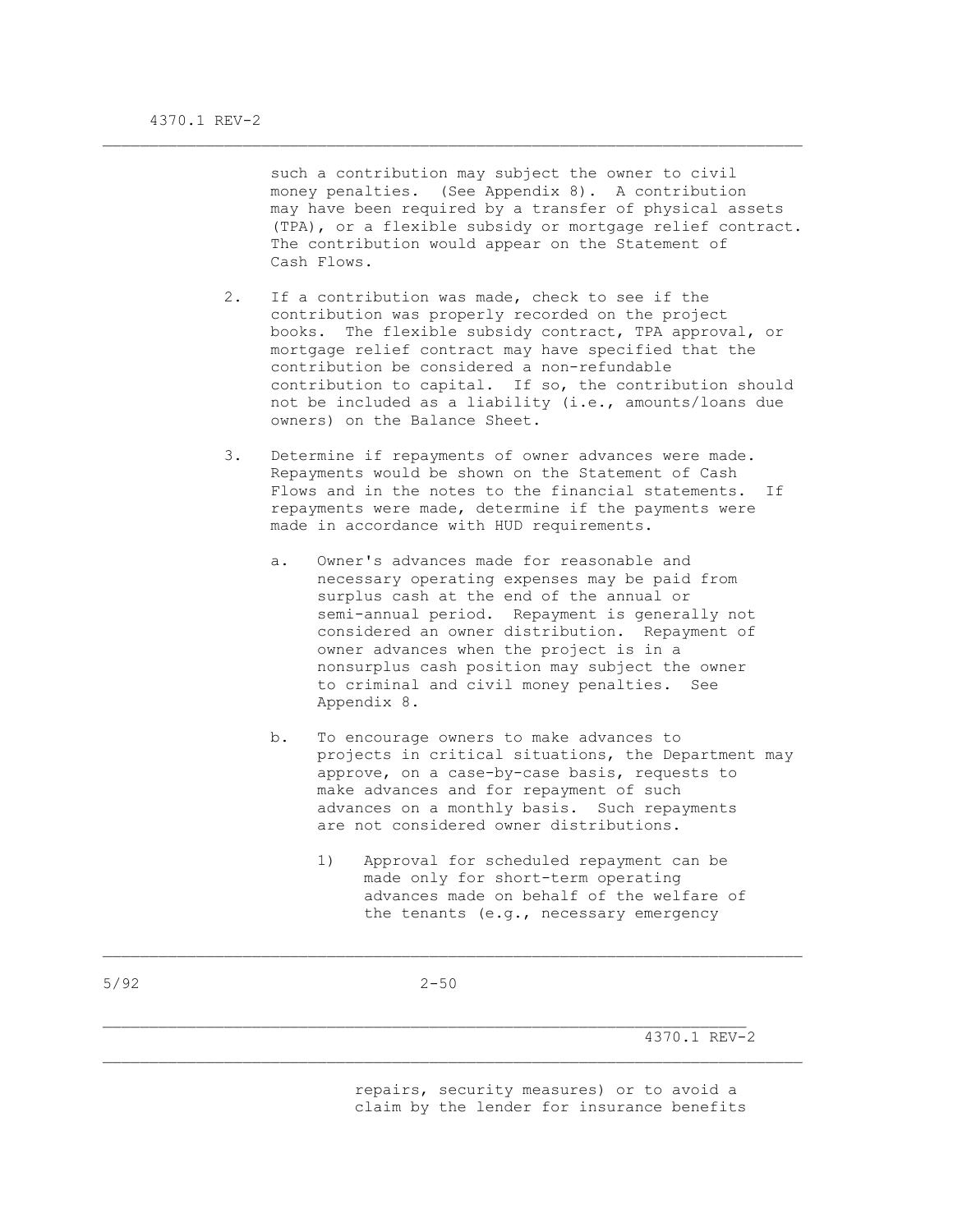or default by the owner under the mortgage or in the payment of a project operating expense (e.g., taxes, utility bills).

- 2) Advance HUD approval is required for an owner to receive repayment on a monthly basis.
- 3) The scheduled repayment may not be made if it will bring the project into default. If the project is already in default, the repayment may not be made if it would have an adverse effect on an existing workout agreement.
- c. "Advances" made by owners to obtain a workout agreement, a TPA, etc., will generally not be repaid since these are usually treated as equity contributions.
- G. Excess Rental Charges. The regulatory agreement provides that project owners may not charge rents over those approved on the latest HUD "Approved Rental Schedule", Form HUD-92458.

 Hence, actual rental revenue (Account No. 5120 on Form HUD-92410) should not exceed the annual rent potential authorized on Form HUD-92458. In making this comparison, Asset Management staff should be sure to use a rent potential which excludes non-revenue producing units.

 If actual rental revenue exceeds the rent potential approved by HUD, the owner may be collecting rents in excess of those approved on Form HUD-92458. If this is the case, Asset/Loan Management staff should discuss the matter with the owner and review collection records or tenant leases and files during the next on-site review. (Depending on the type of project, excess rental collections must be remitted monthly to HUD, or accounted for separately and made available for deposit to the residual receipts account with the mortgagee. See Handbook 4370.2, "Financial Operations and Accounting

 $2-51$  5/92

 $\mathcal{L}_\text{max}$ 

\_\_\_\_\_\_\_\_\_\_\_\_\_\_\_\_\_\_\_\_\_\_\_\_\_\_\_\_\_\_\_\_\_\_\_\_\_\_\_\_\_\_\_\_\_\_\_\_\_\_\_\_\_\_\_\_\_\_\_\_\_\_\_\_\_\_\_\_\_

4370.1 REV-2

 Procedures for Insured Multifamily Projects", Chapter 2 for further guidance.)

 H. Unapproved Charges Assessed. Unapproved charges are charges levied against tenants for services not approved on the Rental Schedule, Form HUD-92458. The regulatory agreement stipulates that project owners may not assess and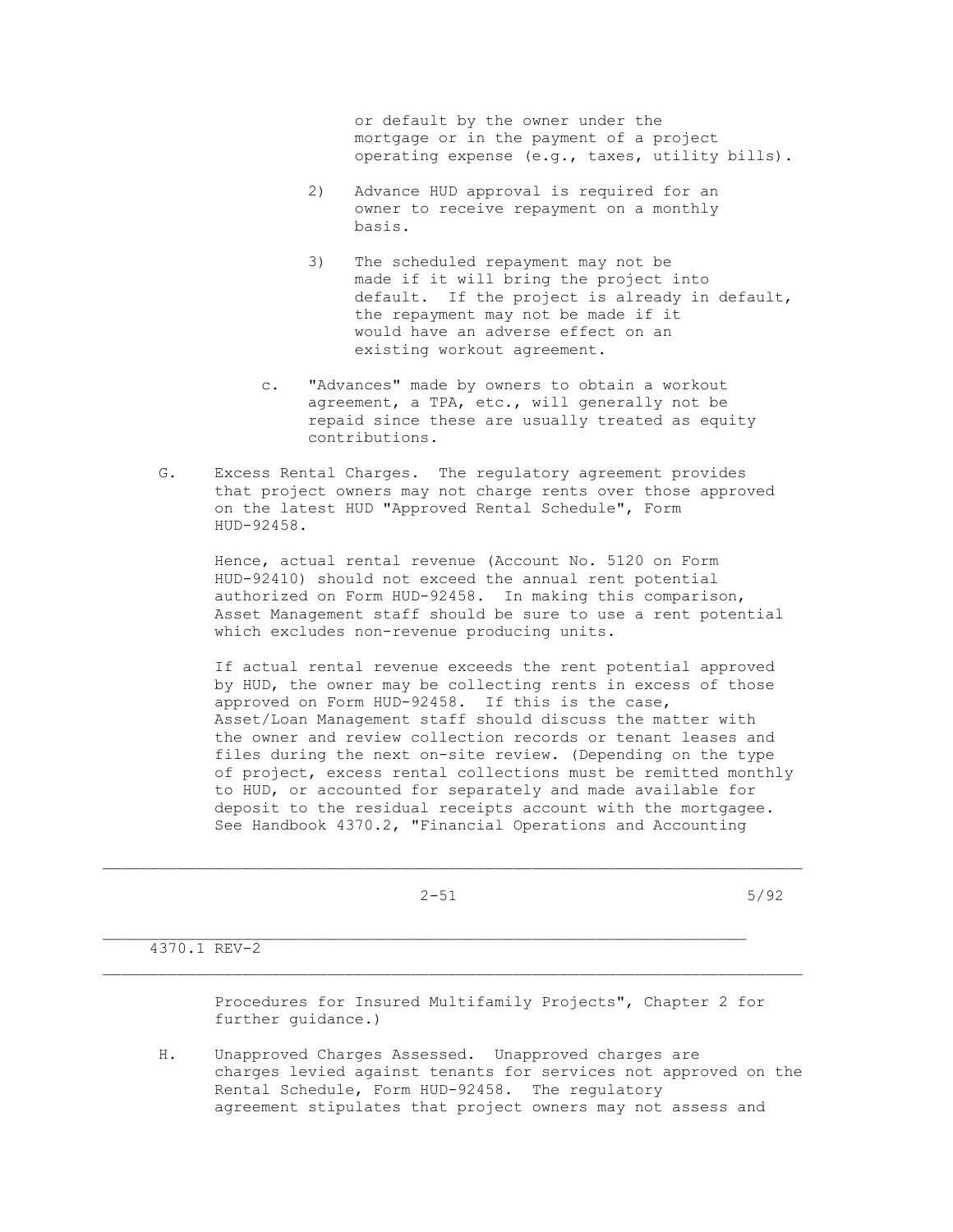collect charges for services and equipment if those charges have not been approved by HUD.

- 1. Check the project file for correspondence and Management or Occupancy review comments on findings related to unapproved fees.
- 2. Review Account 5190 Miscellaneous Rental Revenue. If this amount is material and is not itemized in the footnotes to the financial statements, a breakdown of revenue sources and amounts should be requested from the owner. If the statement is footnoted or when supplemental information is received from the owner, reconcile revenue sources and amounts with the charges approved on the Rental Schedule or elsewhere in the file. If accounts are not in accordance with agreements, Loan Management staff should notify the owner and follow-up to resolve any discrepancies.
- I. Acquisition of Long-Term Liability. The regulatory agreement stipulates that the owner may not, without prior HUD approval, incur any liability other than for current operating expenses. (A liability is an economic obligation to convey assets (usually cash) or to render services in the future, or stated differently, a liability is a claim against an entity by outside parties resulting from past or current transactions and requiring future settlement. An example of a long-term liability is a three-year bank loan obtained to correct deferred maintenance on the project.)
	- 1. All long-term liabilities for the project must be fully described in the notes to the financial statements.

5/92 2-52

 $\mathcal{L}_\text{max}$ 

\_\_\_\_\_\_\_\_\_\_\_\_\_\_\_\_\_\_\_\_\_\_\_\_\_\_\_\_\_\_\_\_\_\_\_\_\_\_\_\_\_\_\_\_\_\_\_\_\_\_\_\_\_\_\_\_\_\_\_\_\_\_\_\_\_\_\_\_\_

4370.1 REV-2

- 2. In evaluating the impact of noncompliance by the owner in this matter, Asset/Loan Management staff should determine whether the project's future liquidity will be jeopardized by incurring the long-term debt. To make such a determination, the staff needs to determine the payment terms and assess whether the project can meet these terms while still covering the mortgage payments and other operating expenses. Are payments to be made monthly, quarterly, or annually? Are payments required routinely or only if certain events occur (i.e., surplus cash is generated or the project is sold)?
- J. Commingling of Funds. As a general rule, all cash receipts, including collections by management agents, must be deposited in a separate account in the name of the project in a financial institution that is federally insured so that all funds of a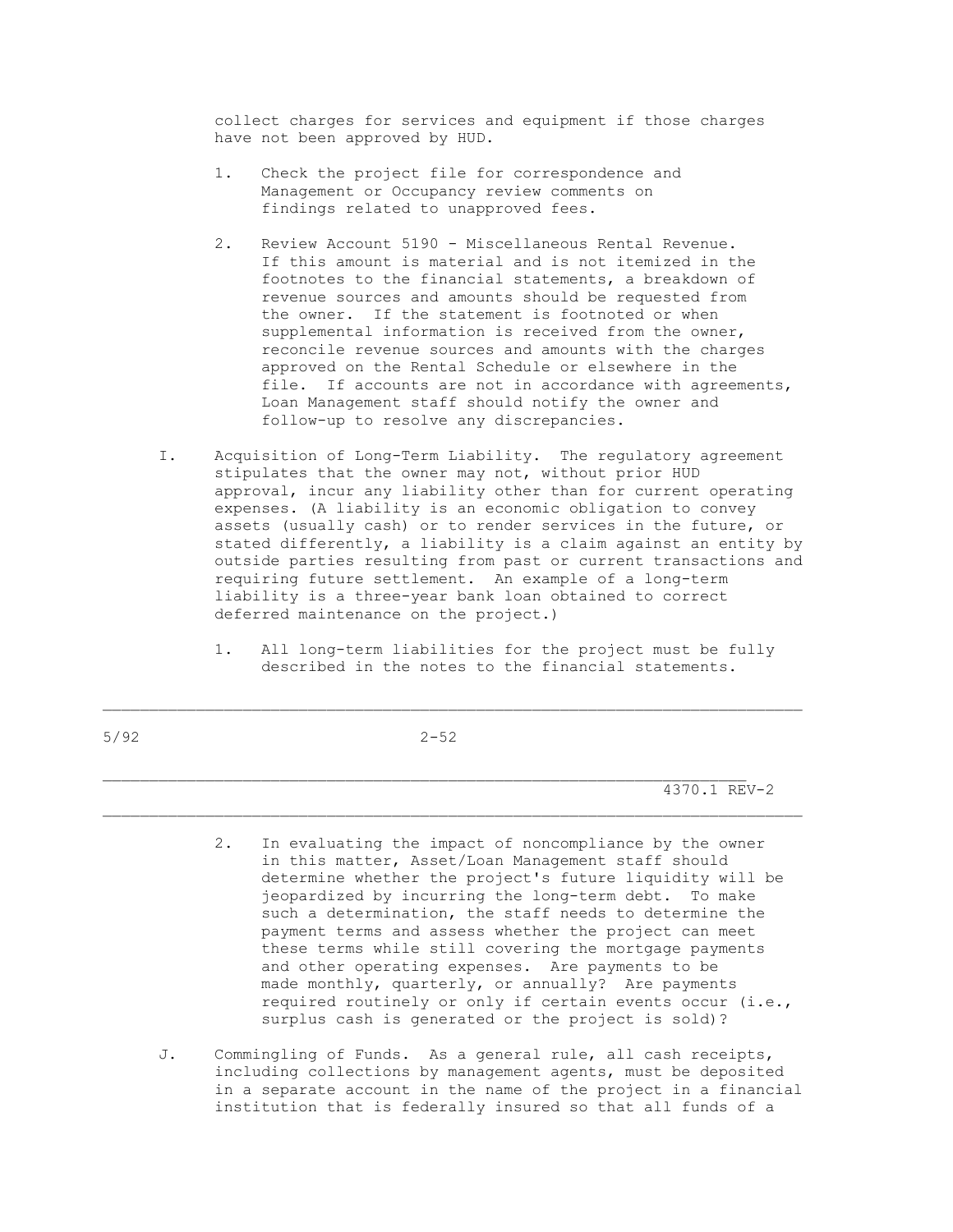mortgagor are federally insured. However, under certain circumstances, such as for ease of administration when several small projects are competently managed by one agent, funds from more than one project may be deposited into one bank account. This concept is known as commingling of funds. Commingling of funds is permissible only with the advance approval of HUD and when the management agent's accounting system has the capacity to identify all receipts and disbursements to a particular project at all times. This requirement also includes the capacity to produce financial statements for each individual project. Commingling of funds in an agent's transfer account is an acceptable practice if approved in advance by HUD and if the agent can identify the exact amount of funds that belong to a particular project at all times. This is a privilege and may be revoked at any time.

 Results of transactions involving a project shall be recorded in the books of accounting using an accounting system that identifies the project to which the transaction applies. Under no circumstances should an accounting system that cannot identify the project to which a transaction applies be used. If an accounting system does not provide for identification of transactions by project, the auditor should disclose the condition as a violation of the Internal Control Structure and Compliance reviews. The auditor will also make the disclosure whenever HUD has not approved commingling of project funds.

 $2-53$  5/92

\_\_\_\_\_\_\_\_\_\_\_\_\_\_\_\_\_\_\_\_\_\_\_\_\_\_\_\_\_\_\_\_\_\_\_\_\_\_\_\_\_\_\_\_\_\_\_\_\_\_\_\_\_\_\_\_\_\_\_\_\_\_\_\_\_\_\_\_\_\_\_\_\_\_\_

4370.1 REV-2

 Asset/Loan Management staff should review the auditor's reports on the internal control structure and compliance with applicable laws and regulations, the notes, and applicable supplemental data to determine if the auditor has made any disclosures regarding commingling of funds.

- K. Physical Condition of Project. The regulatory agreement stipulates that owners maintain the mortgaged premises, accommodations and the grounds and equipment in good repair and condition. A physical inspection is required to be performed by the mortgagee every calendar year and by Field Office personnel on a scheduled basis to assess the project's buildings, grounds and mechanical systems. Form HUD-9822, "Physical Inspection Report" is completed upon every inspection and is intended to determine whether preventive and corrective maintenance are being performed on a timely basis.
	- 1. Review Form HUD-9822 to determine the overall condition of the project. Is the project well-maintained? Has the owner responded to the last inspection report?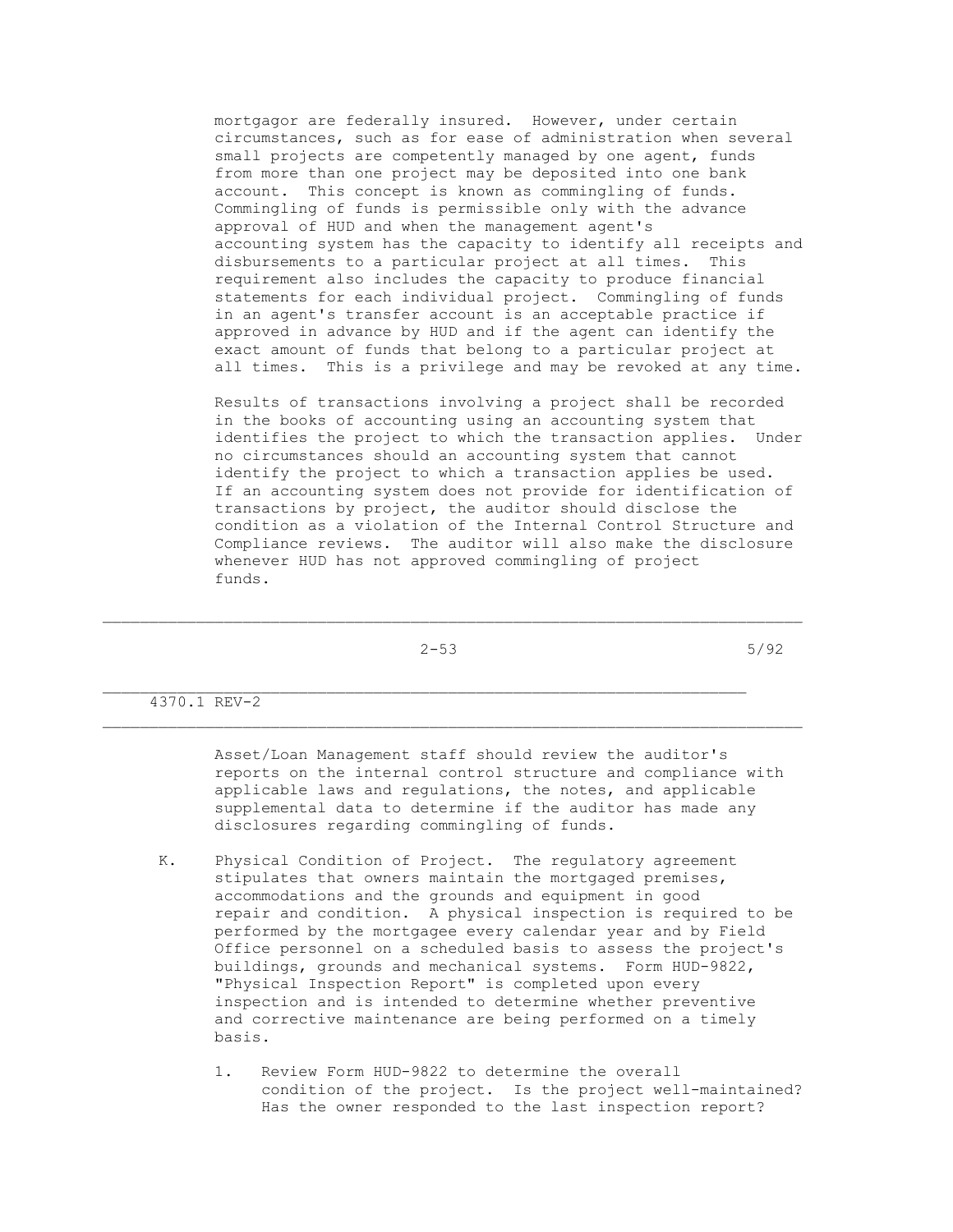- 2. Check the amount of maintenance expense (Account number series 6500 on Form HUD-92410). Does the amount expensed for maintenance of the project appear reasonable considering the physical condition of the property? How does the amount of maintenance expense compare with that of the previous year? Investigate any material fluctuations.
- 3. Review the tenant complaint file to determine whether complaints have been filed regarding maintenance and upkeep of the project and physical security of the project.
- L. Other Compliance Areas. In addition to the compliance areas listed above, the owner is responsible for complying with HUD requirements regarding:
	- 1. Mortgage Status
	- 2. Tenant application, Eligibility, and Recertification
	- 3. Management Functions

4370.1 REV-2

Exhibit 2-13. Summary of Checks for Compliance with Agreements and Commitments.

- A. Securely Deposits
	- 1. Balance Sheet account number 11.91 should equal or exceed account number 2191.
	- 2. Deposits must be held in a separate account in the name of the project.

\_\_\_\_\_\_\_\_\_\_\_\_\_\_\_\_\_\_\_\_\_\_\_\_\_\_\_\_\_\_\_\_\_\_\_\_\_\_\_\_\_\_\_\_\_\_\_\_\_\_\_\_\_\_\_\_\_\_\_\_\_\_\_\_\_\_\_\_\_\_\_\_\_\_\_

### B. Funded Reserves

- 1. Check to see if all required monthly deposits and any lump sum deposit to the reserve for replacement account required by a special agreement has been made.
- 2. Check to see that withdrawals did not exceed those permitted by HUD.
- 3. Are the reserve funds invested? Is any interest income properly recorded?
- C. Residual Receipts
	- 1. Determine if any residual receipts deposit, required as a result of the previous year's operation, was deposited with the mortgagee.

5/92 2-54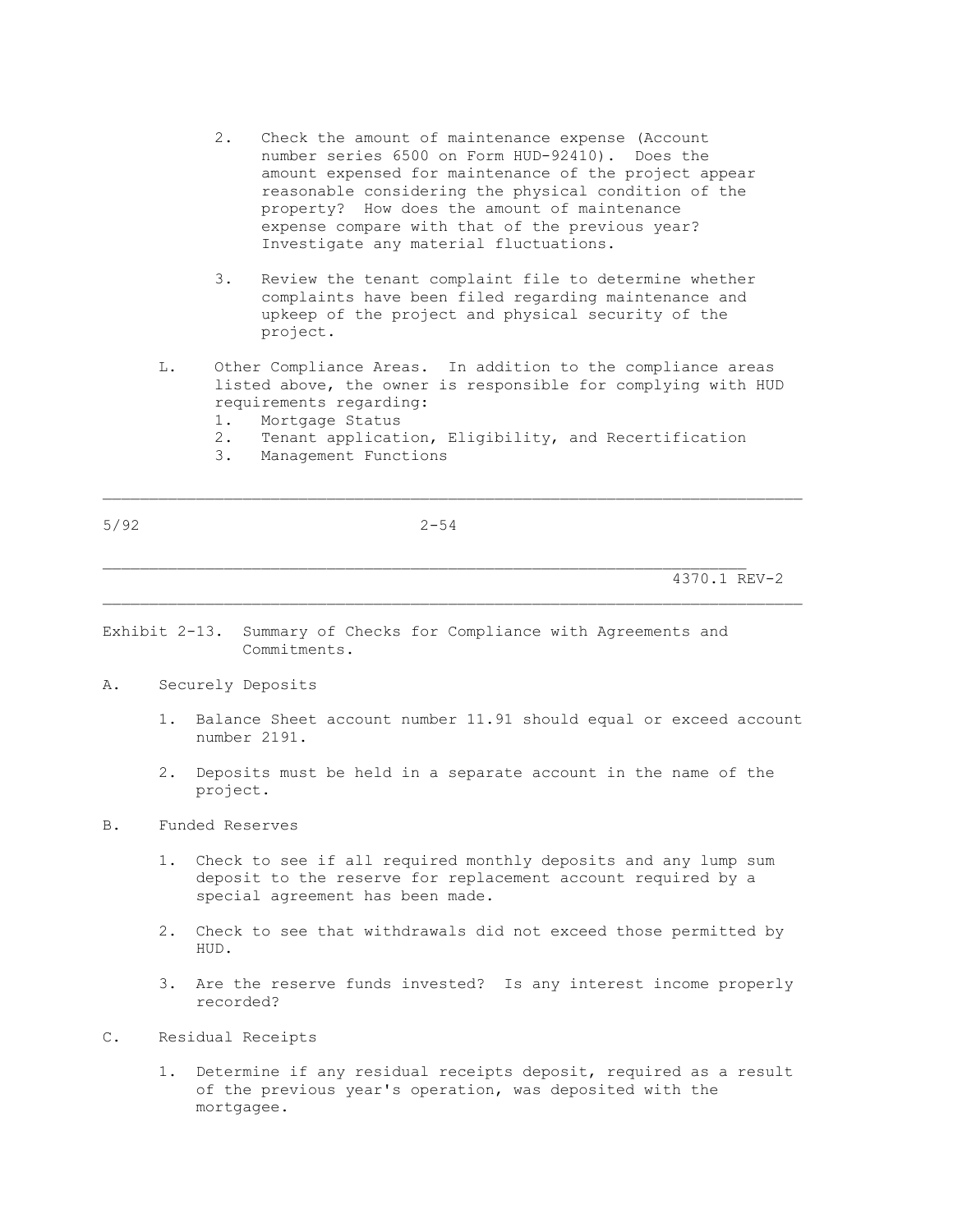- 2. Check to see if any interest earned on the residual receipts account was credited to that account.
- D. Management Fees

 Rely on the IPA's testwork to obtain assurance as to the validity of management fees.

E. Commercial Facilities

 Compare Commercial Revenue (account number 5140) from Form HUD-92410 with potential revenue in the commercial leases. Is the commercial space supporting itself?

- F. Owner Contributions and Advances
	- 1. Check to see that all payments required by mortgage relief and flexible subsidy contracts were received.

 $\mathcal{L}_\text{max}$ 

\_\_\_\_\_\_\_\_\_\_\_\_\_\_\_\_\_\_\_\_\_\_\_\_\_\_\_\_\_\_\_\_\_\_\_\_\_\_\_\_\_\_\_\_\_\_\_\_\_\_\_\_\_\_\_\_\_\_\_\_\_\_\_\_\_\_\_\_\_\_\_\_\_\_\_

 $2-55$  5/92

4370.1 REV-2

- 2. Check to see that the terms for repayment of any advance or loan are properly shown on the financial statements.
- G. Excess Rental Charges

 Compare rental revenue from the Statement of Income (account number 5120) to the HUD-approved Rental Schedule.

- H. Unapproved Charges Assessed
	- 1. Review Miscellaneous Revenue on Form HUD-92410 (account number 5190) for any unapproved charges.
	- 2. Request breakdown of miscellaneous revenue sources and amounts, if necessary.
- I. Acquisition of Long-Term Liability
	- 1. Review long-term liability section of the Balance Sheet for any new notes receivable or notes payable.
	- 2. Check payment terms of any loans/advances and assess the effect of those payments on the project's future liquidity.
- J. Commingling of Funds

 Check for disclosure made by the auditor in the notes, the supplemental data to the financial statements, or in the Internal Control Structure and Compliance Reports.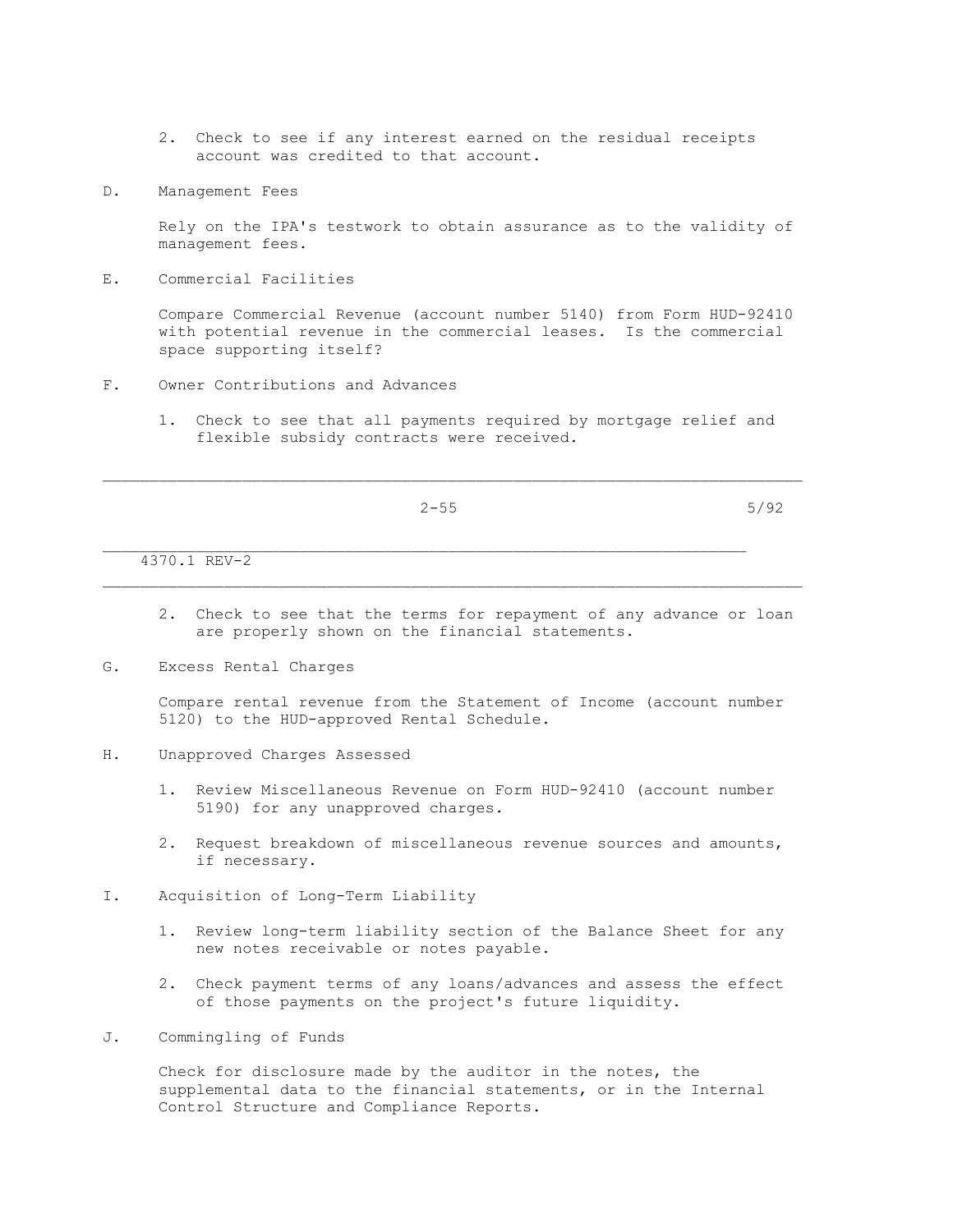- K. Physical Condition of Project
	- 1. Review Form HUD-9822 to determine the condition of the project.
	- 2. Check amount of maintenance expense (account number series 6500) for propriety. Analyze fluctuations, if any, between current and prior year.
	- 3. Review tenant complaint files for information regarding condition of project.
- L. Other Compliance Areas. Reviews should include Mortgage Status, Tenant Application, Eligibility and Recertification, and Management Functions.

5/92 2-56

 $\mathcal{L}_\text{max}$ 

\_\_\_\_\_\_\_\_\_\_\_\_\_\_\_\_\_\_\_\_\_\_\_\_\_\_\_\_\_\_\_\_\_\_\_\_\_\_\_\_\_\_\_\_\_\_\_\_\_\_\_\_\_\_\_\_\_\_\_\_\_\_\_\_\_\_\_\_\_\_\_\_\_\_\_

4370.1 REV-2

SECTION 5. Potential Diversions of Project Assets

#### 2-22. INTRODUCTION

 The regulatory agreement provides that project assets and revenue may only be used for purposes directly related and essential to the operation of the project. Hence, use of project assets (e.g., cash, security deposits, equipment, supplies, etc.) for other than necessary and reasonable operation of the project or for payment of authorized distributions to owners constitutes a violation of the regulatory agreement. Such diversions of project assets can cause defaults in mortgage payments and may also be violations of Federal law. Appendix 8 contains excerpts from some of the more important Federal laws applicable to the diversions of project assets. Other handbooks contain restrictions on owners' distributions and repayment of advances. In addition to this Section, see also "Use of Enforcement Tools" and Exhibit 2-23, of this Handbook; Handbook 4370.2; and 4350.1, Chapter 8, Enforcement of Owner Requirements.

 While the IPA is required to disclose any diversions detected during the audit, the IPA's work is performed on a test basis and, without an extension of the examination scope, even a competent IPA may not detect some diversions of project assets. The purpose of an audit is to express an opinion as to the fairness of the financial statements; not to detect improper acts or fraud on the part of the client. Generally, if the auditor can prove that the engagement was conducted in accordance with GAAS and GAS the auditor will not be held liable for failing to detect diversions of project assets. Even though the IPA is responsible for detecting material irregularities and improper acts with a direct and material effect on the financial statement line items, IPA's are by training and experience not equipped to spot violations of every applicable law and regulation.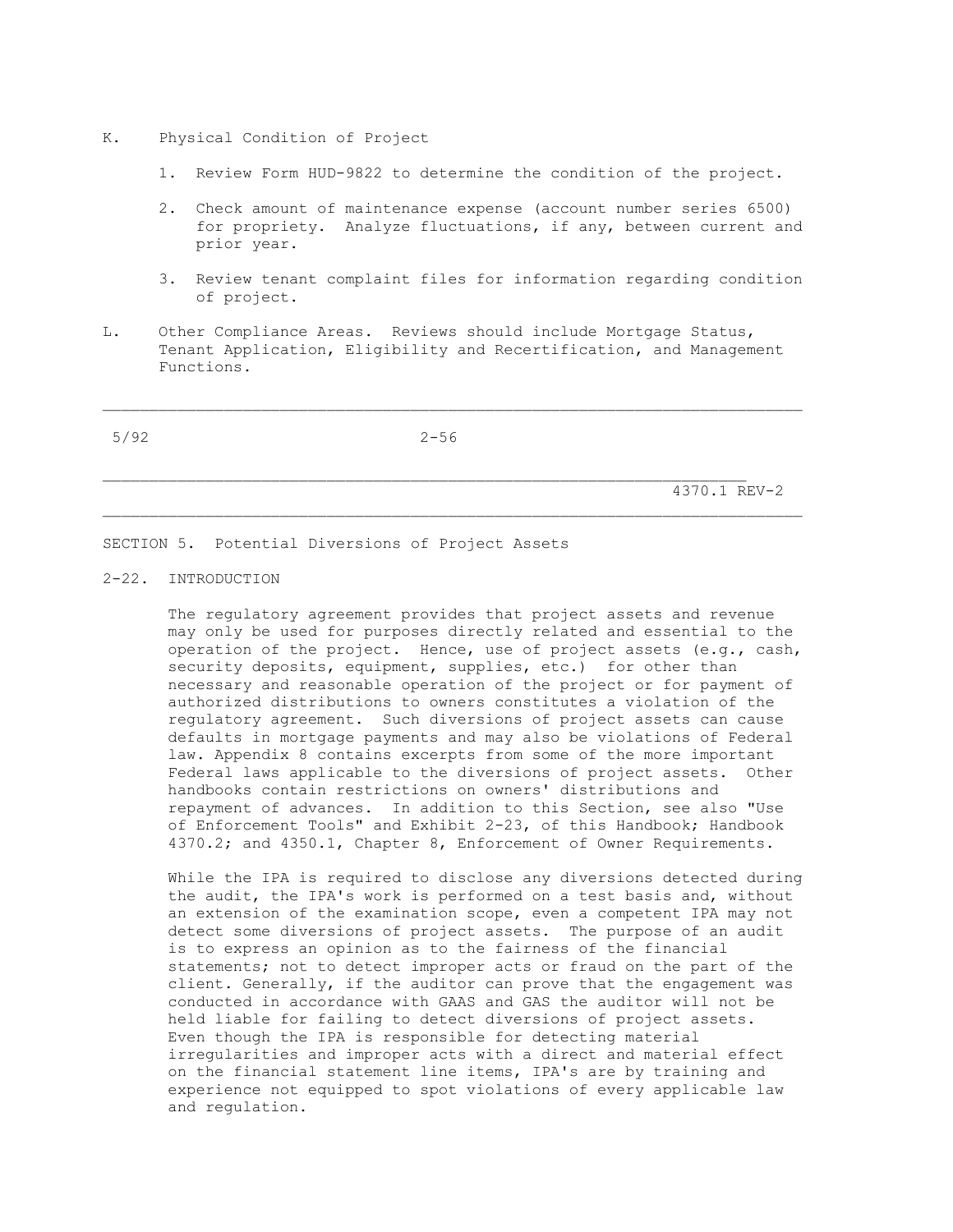### 2-23. CHECKING FOR DIVERSIONS

 This paragraph provides steps for the Asset/Loan Management staff to use in reviewing financial statements for possible diversions of project assets. These steps are listed below and summarized in Exhibit 2-14 on page 2-68.

\_\_\_\_\_\_\_\_\_\_\_\_\_\_\_\_\_\_\_\_\_\_\_\_\_\_\_\_\_\_\_\_\_\_\_\_\_\_\_\_\_\_\_\_\_\_\_\_\_\_\_\_\_\_\_\_\_\_\_\_\_\_\_\_\_\_\_\_\_\_\_\_\_\_\_

 $2-57$  5/92

4370.1 REV-2

Types of Diversions

 Unauthorized loans to individuals, related projects or other businesses

Repayment of construction costs from operating funds

Unauthorized Distributions to Owners

 Reduction in long-term loans and notes payable without HUD approval

Diversions from Unreported Revenue

Purchase or Disposal of Major Assets without HUD Approval

Overstatement of Tenant Accounts Receivable

Overstatement of Bad Debts

- A. Unauthorized loans to individuals, related projects or other businesses. The regulatory agreement for the project prohibits the owner or management agent from using project revenue to engage in any other business or activity not related and essential to the operation of the project. Simply stated, the project should not be in the business of lending project funds to individuals or other business enterprises, including other related projects.
	- 1. The first place the Asset/Loan Management staff should look for unauthorized loans or advances to individuals or other business entities is the Balance Sheet under Accounts or Notes Receivable (accounts 1140 and 1150). Any accounts receivable (other than from tenants) or notes receivable should be explained in the supplemental data submitted with the financial statements. If the supplemental data is not included or adequately explained, additional information should be requested from the owner or the management agent.

2. The Asset Management staff may also use the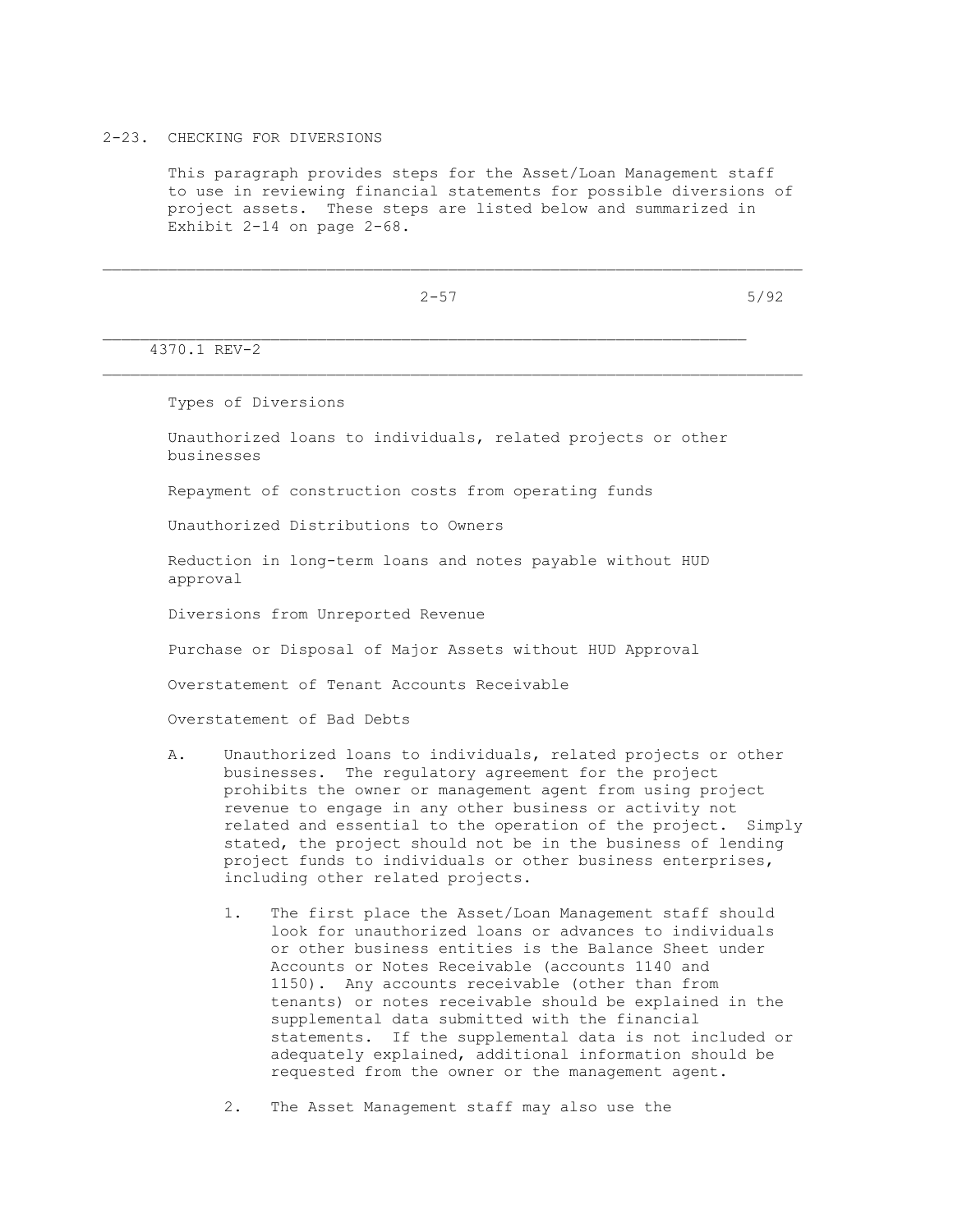Statement of Cash Flows to detect unauthorized notes or accounts receivable. The disbursement of project

| 5/92 | $2 - 58$                                                                                                                                                                                                                                                                                                                                                                                                                                                                                                                                                                                                                                                                                                                                                  |
|------|-----------------------------------------------------------------------------------------------------------------------------------------------------------------------------------------------------------------------------------------------------------------------------------------------------------------------------------------------------------------------------------------------------------------------------------------------------------------------------------------------------------------------------------------------------------------------------------------------------------------------------------------------------------------------------------------------------------------------------------------------------------|
|      | 4370.1 REV-2                                                                                                                                                                                                                                                                                                                                                                                                                                                                                                                                                                                                                                                                                                                                              |
|      | funds which created the receivable or represented<br>payment on the note would be shown on the Statement<br>of Cash Flows.                                                                                                                                                                                                                                                                                                                                                                                                                                                                                                                                                                                                                                |
|      | 3.<br>The Asset Management staff should examine the<br>supplemental data or schedule to determine the<br>propriety of any account or note receivable. Any loan<br>or advance to officers, employees of the project or<br>others not approved by HUD indicates an unauthorized<br>distribution and the staff should require immediate<br>repayment from the owner or the management agent.                                                                                                                                                                                                                                                                                                                                                                 |
|      | Unauthorized loans are more likely to occur when<br>4.<br>either an identity-of-interest relationship exists between<br>the project owner, the management agent or some<br>individuals/principals of the ownership or management<br>entity, or when the owner or agent owns or operates<br>other HUD-insured projects. The Loan Management<br>staff should be particularly alert to such loans and<br>transfers when these conditions exist.                                                                                                                                                                                                                                                                                                              |
| B.   | Repayment of Construction Costs from Operating Funds.<br>With the exception of nonprofit mortgagors, project income<br>earned through the cost certification cut-off date is treated<br>as a recovery of the project's cost.<br>Whenever<br>construction-related disbursements or accounts payable appear<br>on a project's financial statements, the Asset/Loan Management<br>staff should determine whether the construction costs will be<br>or were paid from operating funds. Usually, construction<br>related items will appear only on financial statements covering<br>the early years of a project's operation or when residual<br>receipt notes, executed to permit eventual repayment of<br>construction costs or advances remain outstanding. |
|      | In the first annual financial statement period, whenever<br>construction costs remain unpaid after final endorsement, two<br>Statements of Cash Flows are required.                                                                                                                                                                                                                                                                                                                                                                                                                                                                                                                                                                                       |
|      | One shall apply to project construction cost<br>$\circ$<br>transactions during the first annual statement<br>period.                                                                                                                                                                                                                                                                                                                                                                                                                                                                                                                                                                                                                                      |

\_\_\_\_\_\_\_\_\_\_\_\_\_\_\_\_\_\_\_\_\_\_\_\_\_\_\_\_\_\_\_\_\_\_\_\_\_\_\_\_\_\_\_\_\_\_\_\_\_\_\_\_\_\_\_\_\_\_\_\_\_\_\_\_\_\_\_\_\_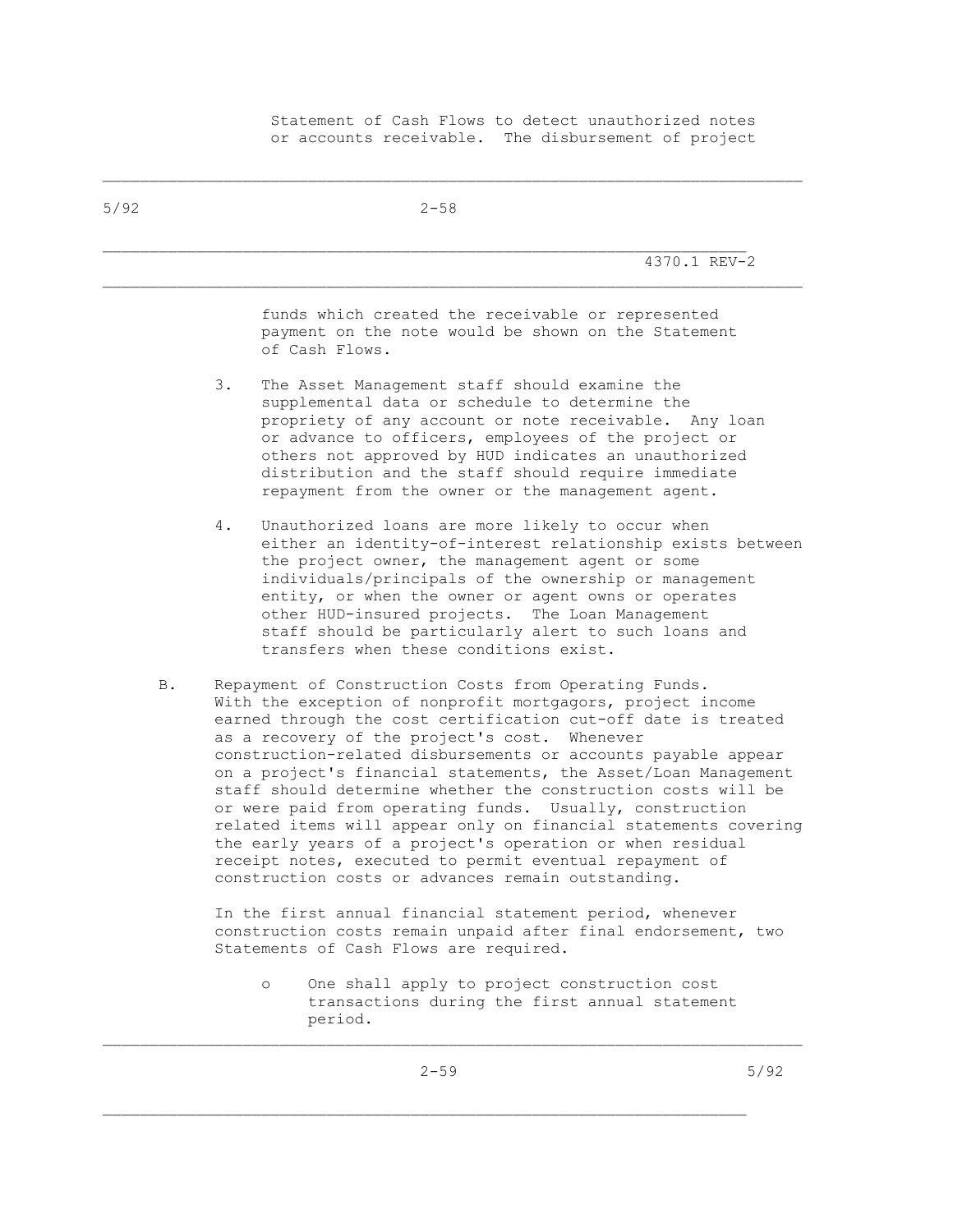o The second shall apply strictly to project rental operations from the day following the cost certification cut-off date to the end of the fiscal year.

 If operating funds were used to pay construction costs, the staff should discuss the matter with the project owner and request return of the operating funds to the rental account.

\_\_\_\_\_\_\_\_\_\_\_\_\_\_\_\_\_\_\_\_\_\_\_\_\_\_\_\_\_\_\_\_\_\_\_\_\_\_\_\_\_\_\_\_\_\_\_\_\_\_\_\_\_\_\_\_\_\_\_\_\_\_\_\_\_\_\_\_\_\_\_\_\_\_\_

- 1. Determine if payments have been made on construction items. Check the Statement of Cash Flows or compare the present balance on a construction loan with the balance due at the end of the prior fiscal year. If the balance has been reduced, payments may have been made.
- 2. If payments were made for construction costs, determine if operating funds were used to make those payments.
	- a. Were residual receipts, Allowance to Make Project Operational (AMPO) Funds, or Supplemental Management Funds released by HUD to cover these payments?
	- b. Were construction loan proceeds released during the fiscal year covered by the statements greater than or equal to the amount paid out for construction costs during the same fiscal year?

 If the answer to both of these questions is "no", project operating funds may have been used to pay construction costs.

 C. Unauthorized Distributions to Owners. Before completing this step, it is important to note the different forms of owner distributions, the limitations imposed upon distributions in limited dividend projects, and the "Computation of Surplus Cash, Distributions and Residual Receipts" worksheet, as shown in Appendix 11.

 $\mathcal{L}_\text{max}$ 

 1. Determine if the project was in a surplus cash position at the end of the prior annual fiscal period. Use the

4370.1 REV-2

 surplus cash computation prepared using the prior year's Balance Sheet.

5/92 2-60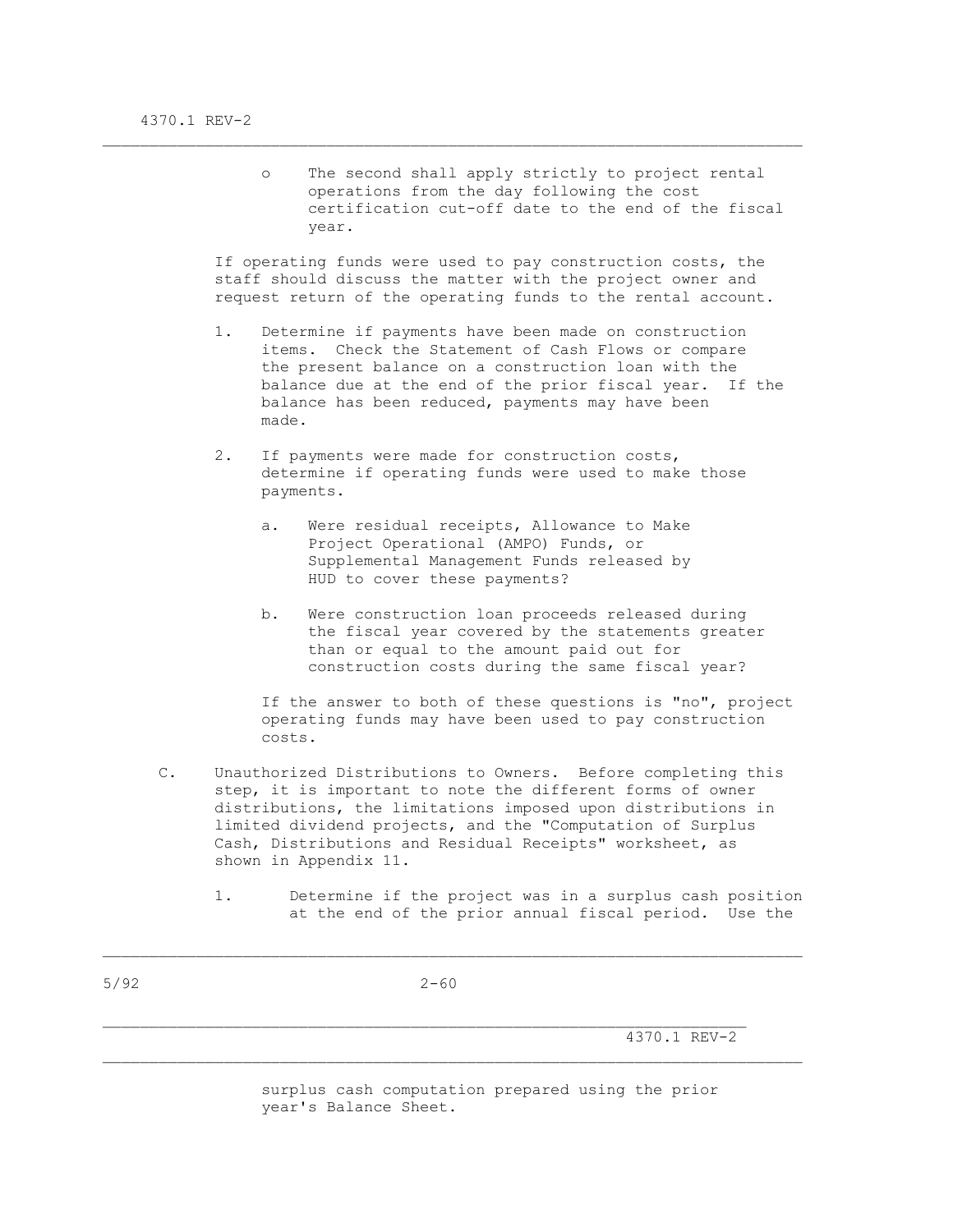- 2. Determine the amount of distributions paid during this fiscal year. Check the Owner's Equity section of the Balance Sheet or the separate Statement of Changes in Owner's Equity (if applicable), to determine the amount the auditor has reported as distributions. Also check the Statement of Cash Flows. Be sure to include officer salaries or other payments to owners not approved by HUD as necessary to the operation of the project.
- 3. Compare the amount of distributions paid during the period covered by the annual statements with the amount of surplus cash available and with the additional dollar limitations imposed upon limited dividend owners. Keep in mind the following:
	- a. No distributions are permitted on nonprofit owned projects.
	- b. Limited dividend owners may pay both the annual distribution earned (i.e., the 6 or 10% permitted by the regulatory agreement) plus distributions unpaid from previous years, but only up to the amount of surplus cash available.
	- c. Distributions may not be paid in excess of the surplus cash available as of the end of the prior fiscal year, except as justified in the section related to semi-annual distributions.
	- d. Distributions may not be paid when a project is in default under the mortgage, when the owner has agreed to waive payment of distributions, when the project is in a non-surplus cash position, or if the project is not in "good repair and condition (Regulatory Agreement requirement), based on a mortgagee physical inspection or a HUD management review or physical inspection.
- D. Reduction in Long-Term Loans and Notes Payable Without HUD Approval (other than mortgage principal payments).

 $2-61$  5/92

 $\mathcal{L}_\text{max}$ 

\_\_\_\_\_\_\_\_\_\_\_\_\_\_\_\_\_\_\_\_\_\_\_\_\_\_\_\_\_\_\_\_\_\_\_\_\_\_\_\_\_\_\_\_\_\_\_\_\_\_\_\_\_\_\_\_\_\_\_\_\_\_\_\_\_\_\_\_\_

## 4370.1 REV-2

 Loans for the purpose of paying current operating expenses, can be paid back without HUD approval as long as the project is not in default. A reduction in loan and notes payable for purposes other than current operating expenses must have the prior approval of HUD. See "Compliance with HUD Requirement" in this handbook for the policy on repayment of owners' advances. That policy is also stated in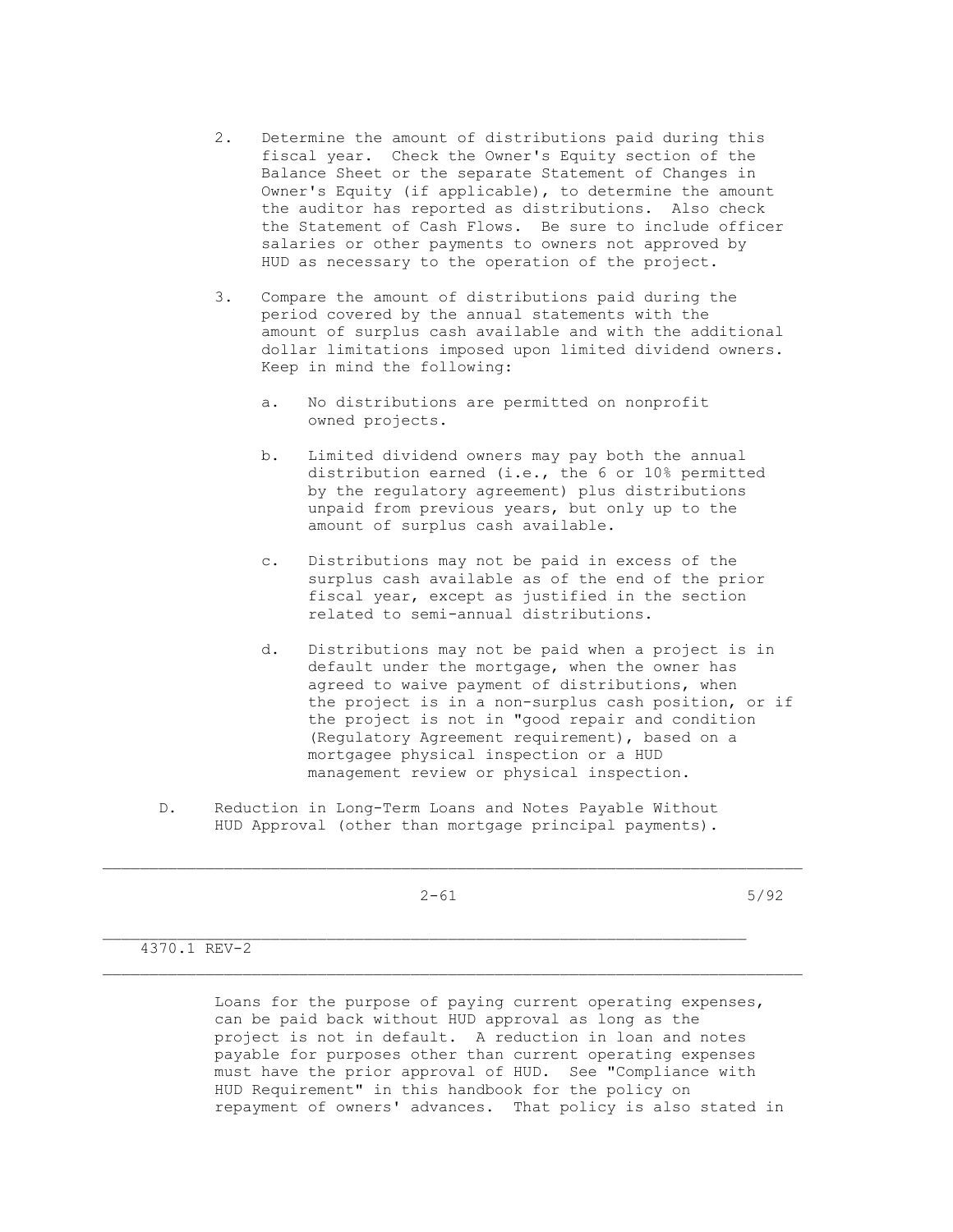Handbook 4370.2, "Financial Operations and Accounting Procedures for Insured Multifamily Projects" (See Chapter 2).

- E. Diversions from Unreported Revenue. This type of diversion is generally the most difficult to detect. Sources of revenue which sometimes are not reported include laundry revenue and revenue from commercial space and parking. The following steps should be performed to find indicators of possible unreported revenue.
	- 1. Review the latest "Rental Increase Worksheet", "Rental Schedule" or Form FHA-92264 "Project Income Analysis and Appraisal", to determine if commercial space, laundry facilities, etc., are included in the makeup of the project. Check Form HUD-92410, "Statement of Income" to determine if revenue from these sources is reported. If so, Asset/Loan Management staff should contact the owner or management agent for an explanation. It is possible that such revenue is being used as petty cash (not an impropriety in itself, but poor internal control) or is being diverted.
	- 2. When possible, review leases for commercial space to determine the approximate amount of revenue that should be generated. If the project should have commercial revenue and it is reflected in the statements, are the amounts that are reported reasonable?
	- 3. Using your personal knowledge of the project's occupancy and the latest Management Review Report, determine if the vacancy factor is within acceptable limits. If the vacancy loss seems out of line, it could be possible that rental receipts from tenants are not being reported.

5/92 2-62

 $\mathcal{L}_\text{max}$ 

\_\_\_\_\_\_\_\_\_\_\_\_\_\_\_\_\_\_\_\_\_\_\_\_\_\_\_\_\_\_\_\_\_\_\_\_\_\_\_\_\_\_\_\_\_\_\_\_\_\_\_\_\_\_\_\_\_\_\_\_\_\_\_\_\_\_\_\_\_\_\_\_\_\_\_

4370.1 REV-2

- F. Purchase or disposal of major assets without HUD approval. All large changes in major asset accounts should be explained in detail. Asset/Loan Management staff should be alert both for the purchase of non-project related assets with project revenue as well as the possibility that funds from disposal of project assets were not credited to the project.
	- 1. Determine if there were any changes in major assets during the past fiscal year. This can be done in two ways. Both methods are recommended because a reconciliation can be performed if both methods are used.

a. Compare the 1400 accounts on this year's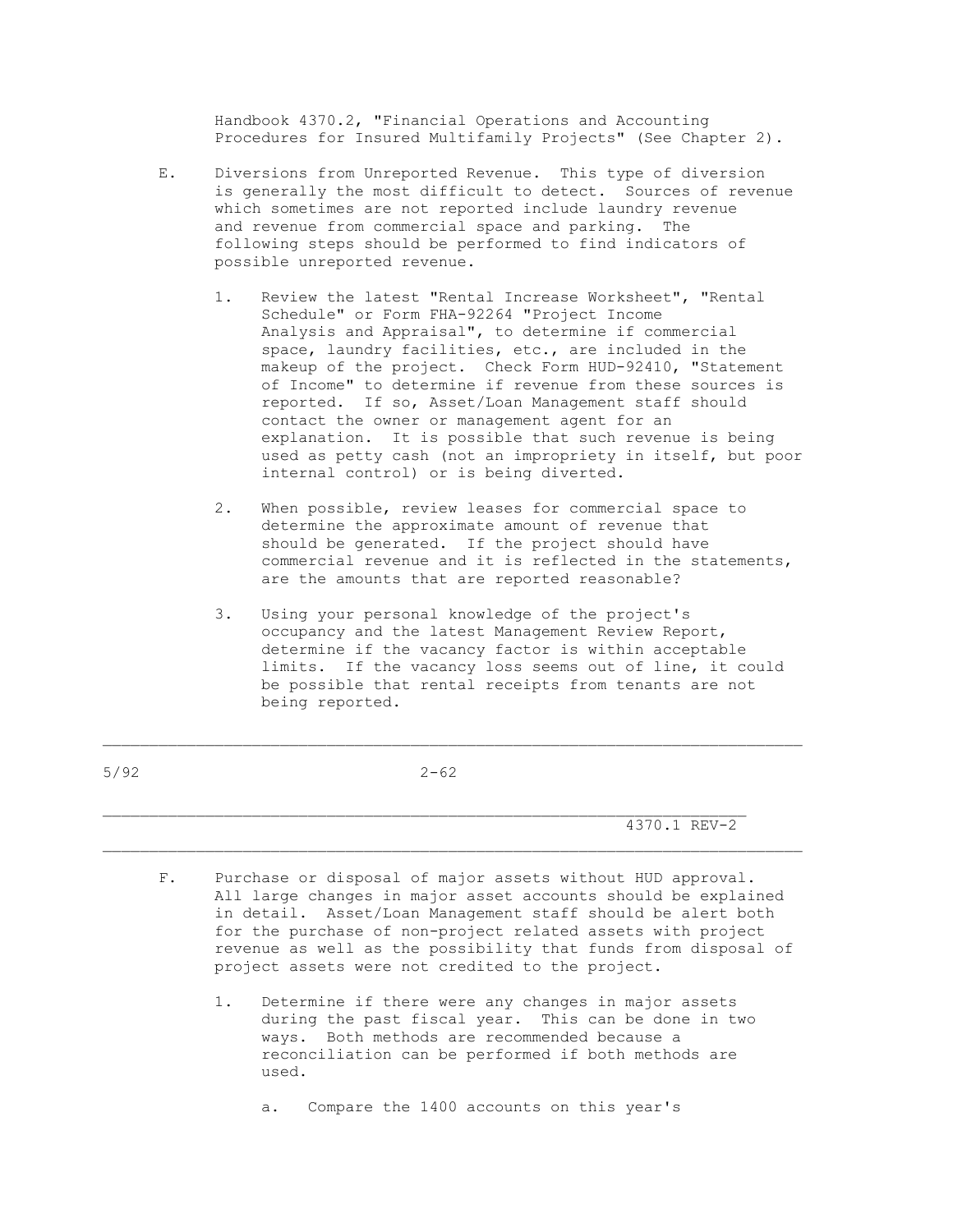Balance Sheet with the 1400 accounts on the prior year's Balance Sheet. Any large changes in these accounts should be explained.

- b. Determine the change in fixed assets for the current year by reviewing the supplemental data, Schedule of Changes in Fixed Assets. Compare this amount with that computed in (a) above to ensure that the two amounts agree.
- G. Overstatement of Tenant Accounts Receivable. Tenant Accounts Receivable appears as a current asset on the Balance Sheet, account number 1130. The balance in account 1130 should agree with the amount shown in the supplemental data, "Schedule of Delinquent Tenant Accounts Receivable". Large amounts of receivables may indicate poor collection procedures by the project manager or they may be associated with diversions of project rental revenue for personal use. Diversions of project revenue may occur when poor internal control measures (e.g., acceptance of cash and not using prenumbered rental receipts) are used.

 If tenant receivables are more than 10% of one month's rent potential or if the latest management review indicates poor internal control, the Asset/Loan Management staff should consider an examination of the individual tenant ledger cards at the next on-site review.

 $2-63$  5/92

\_\_\_\_\_\_\_\_\_\_\_\_\_\_\_\_\_\_\_\_\_\_\_\_\_\_\_\_\_\_\_\_\_\_\_\_\_\_\_\_\_\_\_\_\_\_\_\_\_\_\_\_\_\_\_\_\_\_\_\_\_\_\_\_\_\_\_\_\_\_\_\_\_\_\_

4370.1 REV-2

 H. Overstatement of Bad Debts. Check to ensure that the amount expensed for bad debts (account number 6370) on Form HUD-92410 is not excessive (i.e., more than 1% of the gross rent). This account is intended to adjust gross potential revenue for revenue which is not collected. The account, however, can be manipulated by overstating the bad debt expense and diverting rental receipts from normal project uses to unauthorized uses. If this is suspected, the Asset/Loan Management staff may request from the owner or management agent a list of bad debts that were written off and confirm these amounts in writing.

 $\mathcal{L}_\text{max}$ 

4370.1 REV-2

Exhibit 2-14. Summary of Checks for Diversions and Unauthorized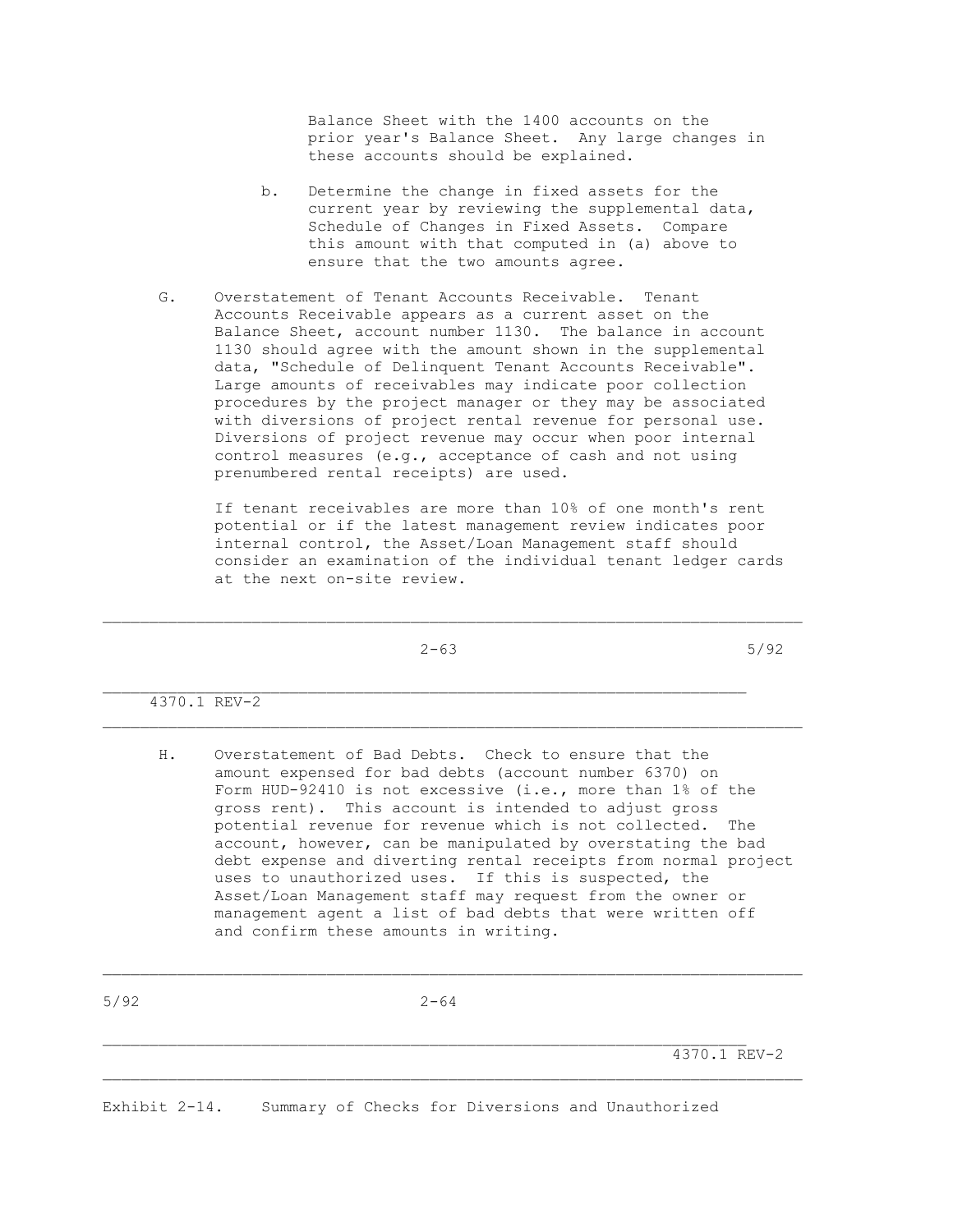Distributions to Owners.

- A. Unauthorized loans to officers, related projects or other business entities' activities.
	- 1. Review Balance Sheet accounts 1140 and 1150 for loans not authorized by HUD.
	- 2. Review supplemental data to financial statements and Statement of Cash Flows to detect advances or loans not shown on the Balance Sheet.
	- 3. Be particularly alert for loans to individuals or business entities having an identity-of-interest with the owner or management agent, or loans to projects operated by the same management agent or principals of the owner entity.
- B. Repayment of Construction Costs from Operating Funds
	- 1. Compare Balance Sheet account 2320, Long-Term Liabilities, to the balance on the prior year financial statement.
	- 2. Review Statement of Cash Flows for payment of construction items from rental revenue. Determine if construction funds were sufficient to cover these payments.
- C. Unauthorized Distributions to Owners
	- 1. Determine if the project was in a surplus cash position as of the end of the previous fiscal year. See surplus cash computation prepared using prior year's Balance Sheet.
	- 2. Compare distributions paid during this fiscal year with surplus cash available at the end of the prior fiscal year or, if permitted by the regulatory agreement, at the end of the semi-annual period of the current fiscal year.
	- 3. If distributions were paid in excess of surplus cash or in excess of the amount earned the previous fiscal year plus any distributions unpaid from previous years, the excess must be refunded to the project.
	- 4. Distributions may not be paid when the project is in default under the mortgage, when the owner has agreed to waive payments of distributions (e.g., as part of a flexible subsidy contract, workout agreement, etc.), when

 $\mathcal{L}_\text{max}$ 

 $2-65$  5/92

4370.1 REV-2

 the project is in a non-surplus cash position, or if the project is not in good repair and condition.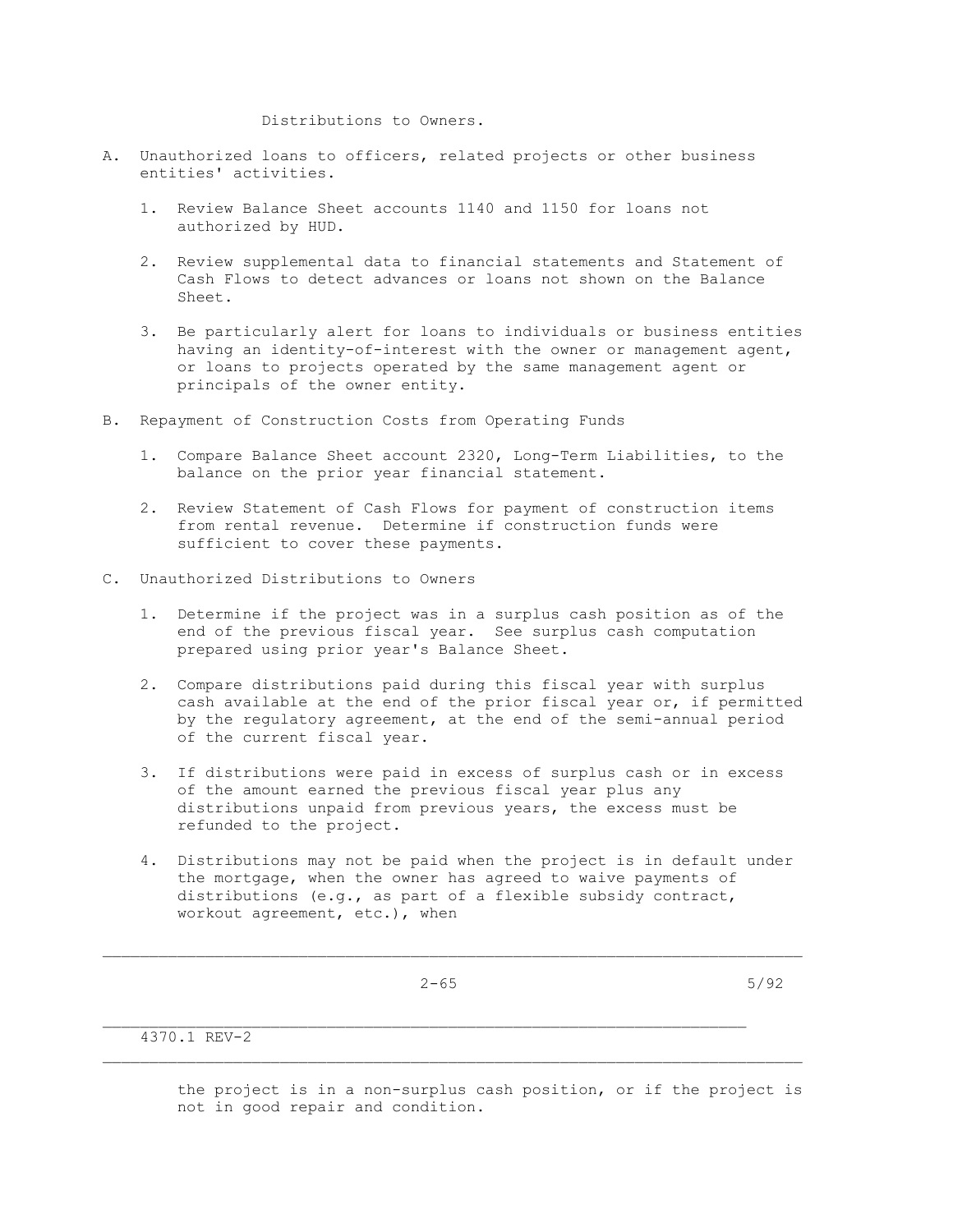D. Reduction in Long-Term Loans and Notes Payable without HUD Approval

 Determine whether reductions in long-term loans or notes payable (other than mortgage payments) were from surplus cash and had HUD approval.

- E. Diversions from Unreported Revenue
	- 1. Review rental schedules and leases to determine if other revenue should be shown on the Statement of Income.
	- 2. Check to see if the vacancy factor is within the acceptable limit.
- F. Purchase or Disposal of Major Assets without HUD Approval

 Cheek amount of changes in fixed assets from the supplemental data and compare with items shown in 1400 account number series on the Balance Sheet.

G. Overstatement of Tenant Accounts Receivable

 Determine whether the level of tenant accounts receivable is acceptable (i.e., not greater than 10% of monthly rent potential).

H. Overstatement of Bad Debts

Check to see that account  $6370$ , Bad Debts, is not excessive (i.e., greater than 1% of the gross rental revenue).

 $\mathcal{L}_\text{max}$ 

\_\_\_\_\_\_\_\_\_\_\_\_\_\_\_\_\_\_\_\_\_\_\_\_\_\_\_\_\_\_\_\_\_\_\_\_\_\_\_\_\_\_\_\_\_\_\_\_\_\_\_\_\_\_\_\_\_\_\_\_\_\_\_\_\_\_\_\_\_\_\_\_\_\_\_

5/92 2-66

4370.1 REV-2

SECTION 6. Surplus Cash, Distributions, and Residual Receipts

2-24. SURPLUS CASH

 Basically, surplus cash is the cash remaining after all necessary and reasonable expenses of the project have been paid or funds have been set aside for such payment and all reserve requirements have been met. A more specific definition of surplus cash is provided in each project's regulatory agreement. Appendix 11 contains a worksheet for computing surplus cash and independently verifying the computation of surplus cash made by the IPA. Surplus cash is important because it represents a source of funds for paying project owners a return on their equity or meeting special needs of the project.

 A. Surplus cash is computed as of the end of an annual or semi-annual period. For profit-motivated projects, all surplus cash is available for distribution to project owners. For nonprofit projects, for which distributions are not permitted, the regulatory agreement requires that all surplus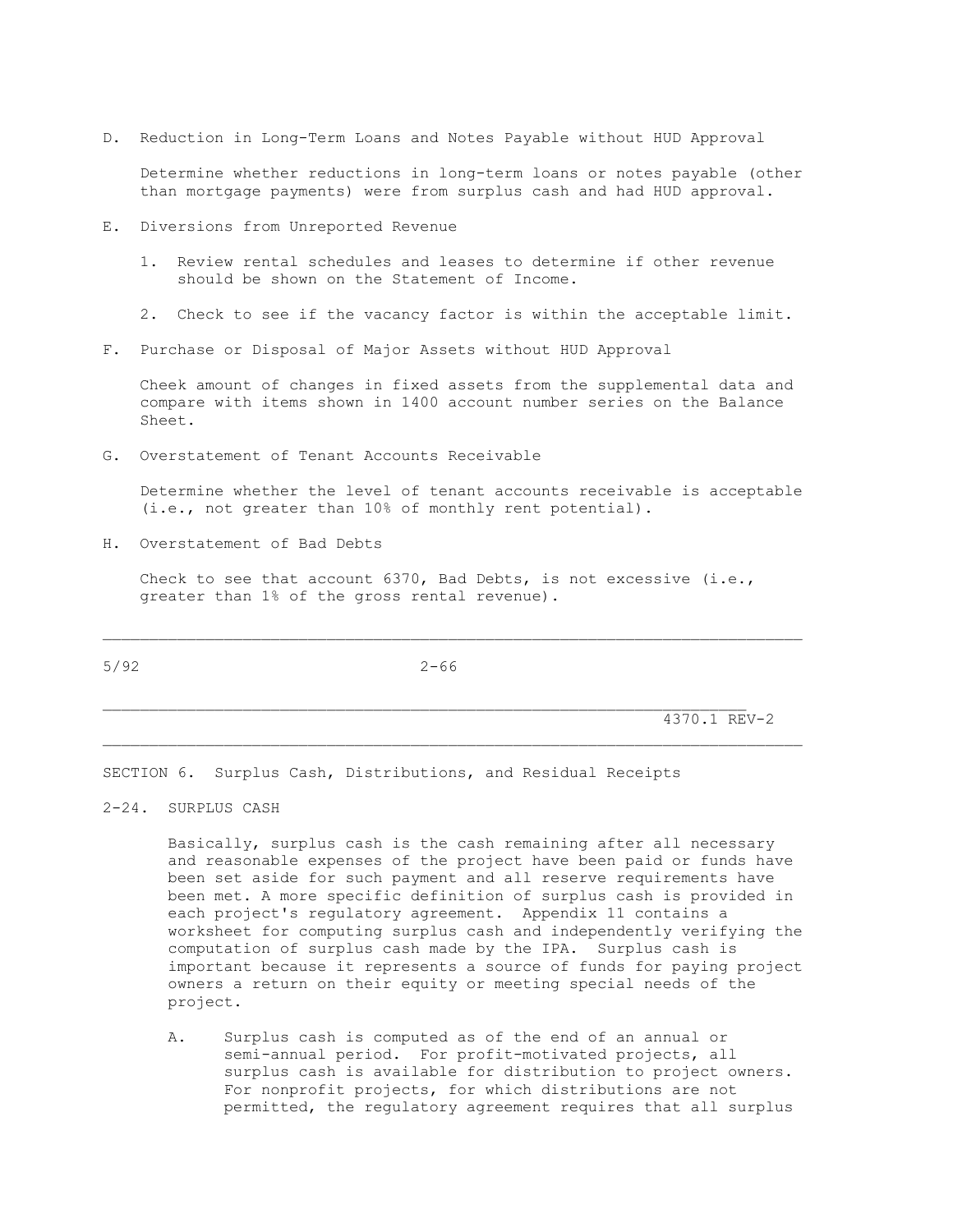cash available as of the end of an annual fiscal period be deposited in the residual receipts account within 60 days after the end of the project's fiscal year. For limited dividend projects, the regulatory agreement provides that surplus cash be used first to pay distributions (up to the amount specified in the project's regulatory agreement, and that any remaining surplus cash be deposited in the residual receipts account.

 B. Profit motivated and limited dividend owners receiving Flexible Subsidy must agree that any surplus cash generated during a fiscal year overlapping the term of the Flexible Subsidy Financial Assistance Contract, or a fiscal year ending during the one-year period following the contract term will be returned to HUD as repayment of the Flexible Subsidy provided. The owner also must agree that no distributions will be paid during or at the end of these same fiscal periods.

### 2-25. DISTRIBUTIONS TO OWNERS

 A distribution is any withdrawal or taking of cash or any assets of the project other than for the payment of reasonable expenses necessary to the operation and maintenance of the project. The term distribution includes, for example, supervisory fees paid to general partners and any salaries or other fees paid to the sponsor or owner, unless those

 $2-67$  5/92

\_\_\_\_\_\_\_\_\_\_\_\_\_\_\_\_\_\_\_\_\_\_\_\_\_\_\_\_\_\_\_\_\_\_\_\_\_\_\_\_\_\_\_\_\_\_\_\_\_\_\_\_\_\_\_\_\_\_\_\_\_\_\_\_\_\_\_\_\_\_\_\_\_\_\_

4370.1 REV-2

 salaries or fees have been approved by HUD as essential to the operation of a project. One example of such an exception would be a management fee approved by HUD and paid on an owner-managed project; such a fee would not be considered a distribution. The classification of these payments depends on the financial condition of the project and decisions made by the HUD Office. Guidance on the treatment of these payments is provided in Handbook 4350.1, "Insured Project Servicing Handbook".

A. Distributions may not be made in the following circumstances:

- o from borrowed funds,
- o prior to completion of the project,
- o when a project is in default,
- o when a project is in a non-surplus cash position,
- o under some modification agreements,
- o under a forbearance agreement, or
- o by nonprofit owners.

 Owners who take distributions when the mortgage note is in default or when the project is in a non-surplus cash position are subject to civil or criminal penalties (See Appendix 8).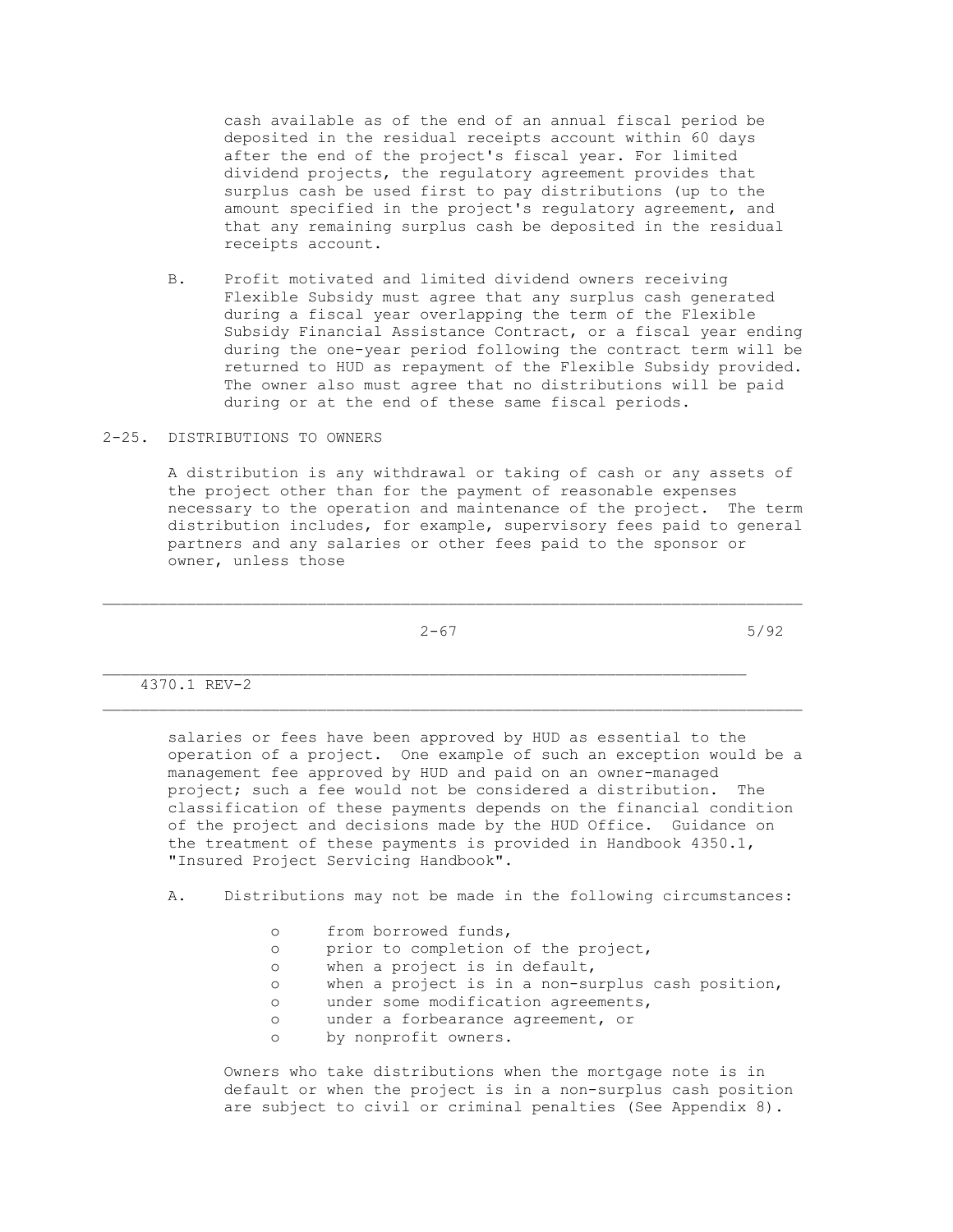In addition, the first year's distribution may not be paid until all required cost certification submissions have been made. Distributions are earned beginning with the day following the cost certification cut-off date used for cost certification purposes. On limited dividend (LD) or profit-motivated (PM) projects, the regulatory agreement provides that distributions can be paid without prior HUD approval only:

- o if paid from surplus cash, or
- o if paid after the end of an annual fiscal period or, if specified in the regulatory agreement, a semi-annual fiscal period.

 In effect, surplus cash generated at the end of one fiscal period is not available for distribution until the next fiscal period. Phrased differently, distributions paid out early in fiscal year 1992, for example, may not exceed surplus cash available as of the end of fiscal year 1991.

\_\_\_\_\_\_\_\_\_\_\_\_\_\_\_\_\_\_\_\_\_\_\_\_\_\_\_\_\_\_\_\_\_\_\_\_\_\_\_\_\_\_\_\_\_\_\_\_\_\_\_\_\_\_\_\_\_\_\_\_\_\_\_\_\_\_\_\_\_\_\_\_\_\_\_

4370.1 REV-2

 B. On projects owned by profit-motivated (PM) entities, distributions may be paid up to the amount of surplus cash available. For certain Section 8 projects and projects owned by limited dividend (LD) owners, distributions are subject to an additional restriction. In any one year, distributions may not exceed the amount earned that year (e.g., 6% or 10% of initial equity permitted in the regulatory agreement) plus any distributions unpaid from previous years. As indicated by the use of the word "additional" in the second sentence of this paragraph, Section 8 and LD owners are subject to both this limitation and the surplus cash limitation. Exhibit 2-15 contains general rules as to the numerical limitations imposed on distributions by project type.

 The above policy on distributions can change when an owner agrees to accrue/waive payment of distributions and to use all surplus cash to repay flexible subsidy assistance. Nearly all flexible subsidy contracts contain such clauses. Even if the project did not receive flexible subsidy monies, the owner may still agree to accrue/waive payment of distributions in return for HUD's approval of other forms of mortgage relief (e.g., provisional workout, modification, etc.). Be sure to review any modifications or workout agreements for such clauses. Distributions that are made in spite of prohibitions under such agreements would subject the owner to civil or criminal penalties.

C. Some regulatory agreements permit distributions to be paid out

5/92 2-68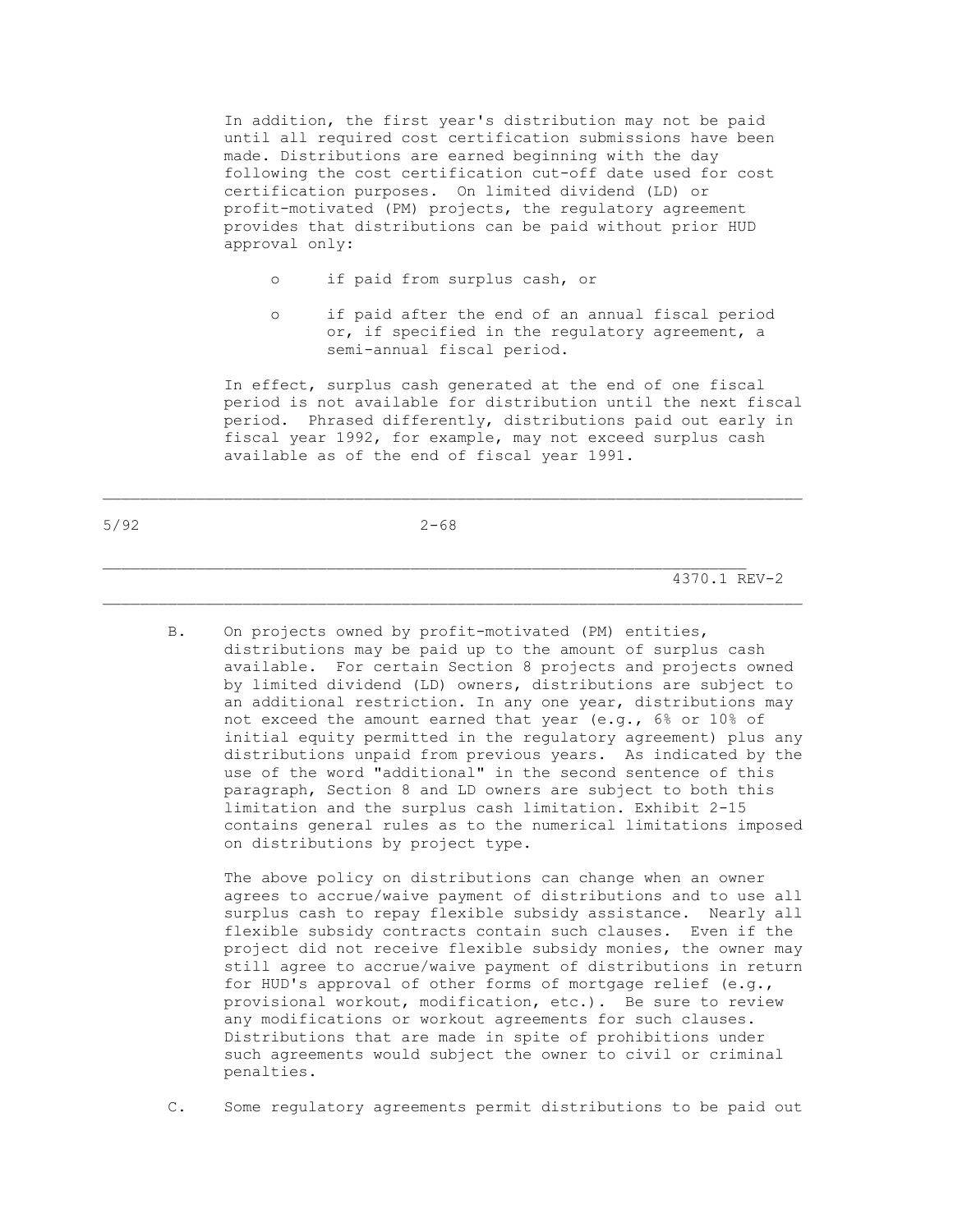of surplus cash available as of the end of a semi-annual period. If an owner paid distributions following the end of the first six months of the fiscal year covered by the statements, a surplus cash computation reported as of the end of that semi-annual period must be submitted with the annual statements. This computation would be in addition to the computation required as of the end of the fiscal year.

 D. Determining Initial Owner's Equity. On limited distribution projects, the annual distribution earned is computed by multiplying the distribution rate cited in the regulatory agreement by the initial owner's equity. The initial owner's equity is calculated by the Mortgage Credit Branch; the initial equity is shown in Schedule 3 on the reverse side of Form FHA-2580, "Maximum Insurable Mortgage." The initial owner's equity figure is determined at the time of cost certification and should not be

| 5/92<br>$2 - 69$<br>___ |
|-------------------------|
|-------------------------|

\_\_\_\_\_\_\_\_\_\_\_\_\_\_\_\_\_\_\_\_\_\_\_\_\_\_\_\_\_\_\_\_\_\_\_\_\_\_\_\_\_\_\_\_\_\_\_\_\_\_\_\_\_\_\_\_\_\_\_\_\_\_\_\_\_\_\_\_\_\_\_\_\_\_\_

4370.1 REV-2

 confused with the balance in the Owner's Equity section which is reported annually on the project's Balance Sheet.

5/92 2-70

 $\mathcal{L}_\text{max}$ 

4370.1 REV-2

Exhibit 2-15

\_\_\_\_\_\_\_\_\_\_\_\_\_\_\_\_\_\_\_\_\_\_\_\_\_\_\_\_\_\_\_\_\_\_\_\_\_\_\_\_\_\_\_\_\_\_\_\_\_\_\_\_\_\_\_\_\_\_\_\_\_\_\_\_\_\_\_\_\_\_\_\_\_\_\_

Distributions Earned by Type of Project

Type of Project Annual Distribution Earned

- 1. Section 8 New Construction Surplus Cash projects whose notification of selection was issued before 11/5/79 and Section 8 Substantial Rehabilitation projects whose notification of selection was issued before 2/20/80.
- 2. Section 8 New Construction projects whose notification of selection was issued on or after 11/5/79 and Section 8 Substantial Rehabilitation projects whose notification of selection was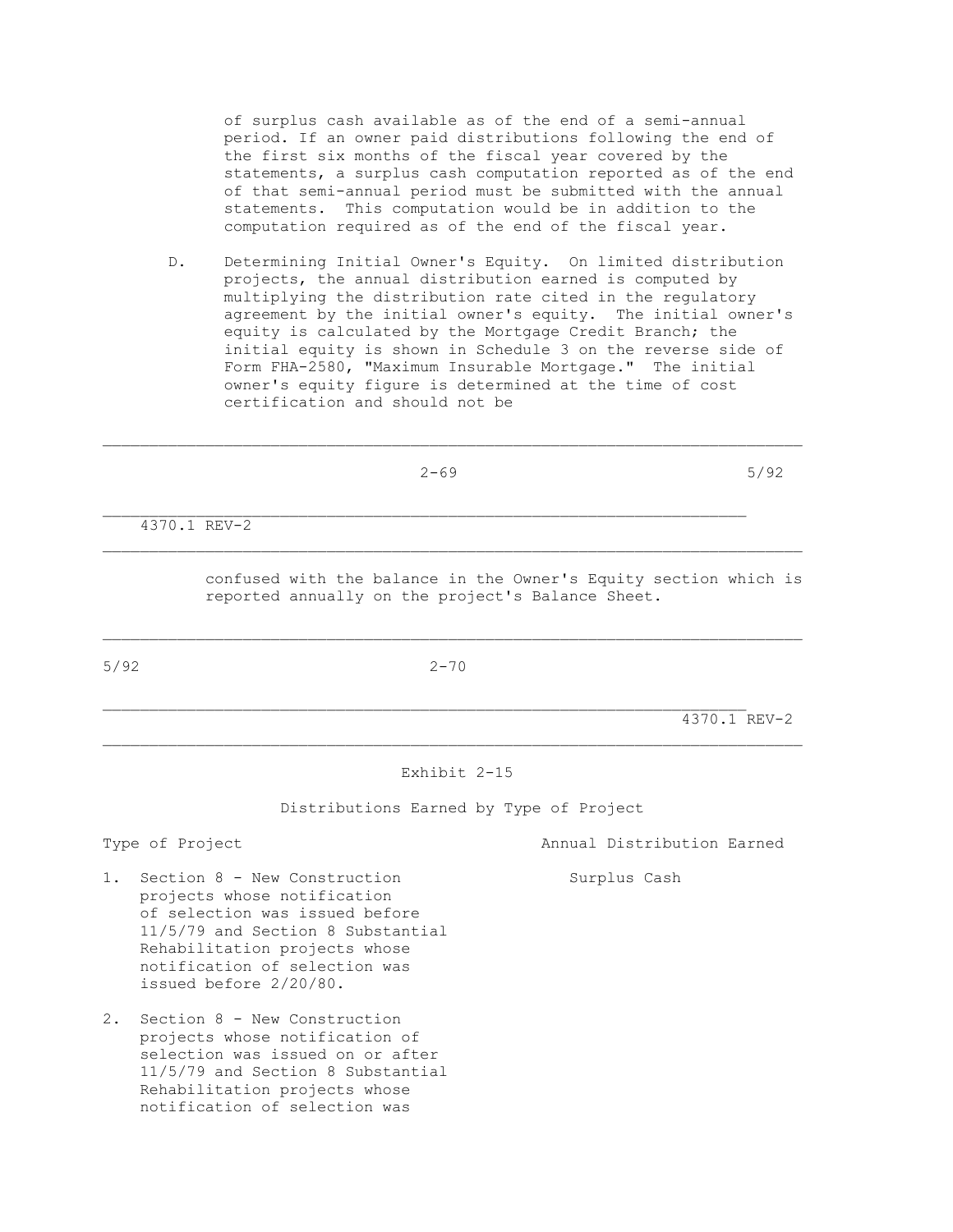issued on or after 2/20/80. a. Nonprofit and the No distribution permitted b. Small projects (under 50 units) Surplus Cash and partially assisted projects (i.e., projects with more than 50 units and less than 20% assistance). c. Elderly projects 6% of initial equity investment d. Non-elderly 10% of initial equity investment (usually) 3. Other projects. a. Profit motivated (PM) <br>b. Limited dividend (LD) 6% of initial equity b. Limited dividend (LD) investment c. Nonprofit (NP) and the Modistribution permitted Note: (1) Above represents general rules. Always check the amount specified in the regulatory agreement and other original

 $2-71$  5/92

\_\_\_\_\_\_\_\_\_\_\_\_\_\_\_\_\_\_\_\_\_\_\_\_\_\_\_\_\_\_\_\_\_\_\_\_\_\_\_\_\_\_\_\_\_\_\_\_\_\_\_\_\_\_\_\_\_\_\_\_\_\_\_\_\_\_\_\_\_

processing documents.

4370.1 REV-2

 (2) Owners may have waived their rights to accrue or pay distributions in return for subsidies or mortgage relief. Be sure to check subsidy and mortgage relief contracts for such clauses.

 $\mathcal{L}_\text{max}$ 

2-26. RESIDUAL RECEIPTS

 The regulatory agreement provides that any deposit due the residual receipts account must be deposited with the mortgagee or other HUD-approved depository within 60 days after the end of the fiscal period in which the receipts were generated. Funds may be withdrawn from the residual receipts account only with prior HUD approval.

 For certain Section 8 New Construction/Substantial Rehabilitation projects, reductions of residual receipts, other than by withdrawals, normally occur when a project's Section 8 contract is terminated or expires and is not renewed. At this time, HUD may require any balance of residual receipts to be transferred back to HUD, which may represent a loss contingency to the owner. In this case, the likelihood that residual receipts will be transferred back to HUD is reasonably possible (i.e., the chance of the future event or events occurring is more than remote but less than likely) and the amount should be recorded. In accordance with FASB No. 5, if the amount of the loss can be reasonably estimated, then this amount may be accrued by a charge (debit) to income.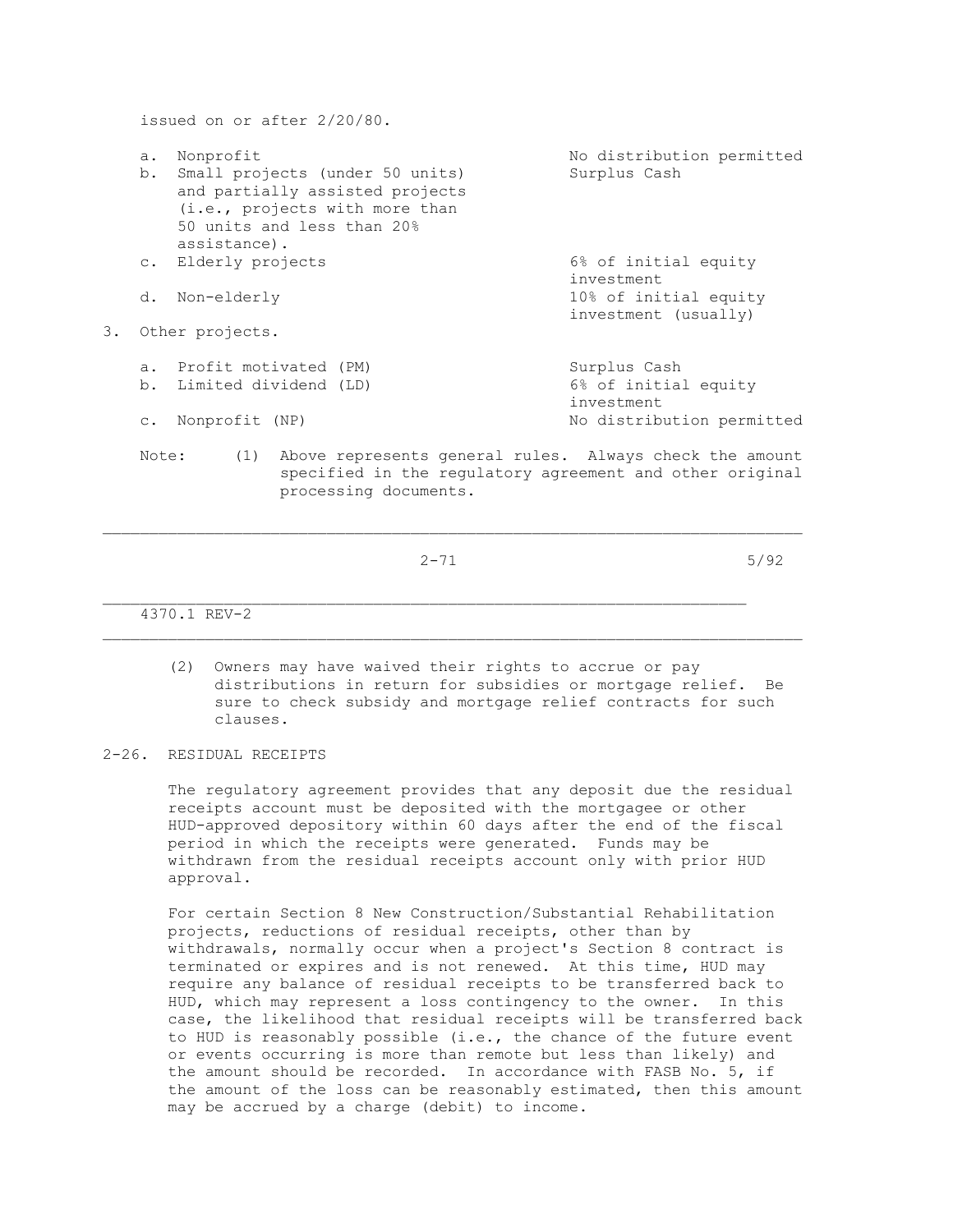In addition, any amounts transferred to the Residual Receipts account should be debited to that account and credited to the General Operating account. The notes to the financial statements should include a discussion of residual receipts account activity and a disclosure that use of residual receipts account funds is contingent upon HUD's prior written approval. In addition, any funds transferred to or from the residual receipts account must be separately displayed in the Statement of Cash Flows.

 Exhibit 2-16(A and B) gives annotated examples of available distributions and required deposits to residual receipts for limited dividend owners.

| 5/92                 | $2 - 72$                                                                                                |                           |             |                |
|----------------------|---------------------------------------------------------------------------------------------------------|---------------------------|-------------|----------------|
|                      |                                                                                                         |                           |             | 4370.1 REV-2   |
|                      | Exhibit 2-16A                                                                                           |                           |             |                |
| Receipts             | Examples of Distributions to Owners and Required Deposits to Residual                                   |                           |             |                |
|                      | EXAMPLE A                                                                                               |                           |             |                |
| 1.                   | Surplus Cash                                                                                            |                           |             | \$11,000       |
| 2a.                  | Annual Distribution Earned During<br>Fiscal Period Covered by Statements                                |                           | \$14,000    |                |
| b.                   | Distribution Accrued and Unpaid<br>at the End of the Prior Fiscal<br>Period (NOTE 1)                    |                           | \$21,000    |                |
| $\circ$ .            | Distribution Paid During Fiscal<br>Period Covered by Statements<br>(NOTE 2)                             |                           | ( \$17,000) |                |
| 3.                   | Amount to be Carried on Balance<br>Sheet as Distribution Earned but<br>Unpaid Line $2(a) + 2(b) - 2(c)$ |                           | \$18,000    |                |
| 4.                   | Amount Available for Distribution<br>Next Year                                                          |                           |             | \$11,000       |
| $5.$                 | Deposit Due Residual Receipts                                                                           |                           |             | \$<br>$\Omega$ |
| NOTE 1:              |                                                                                                         | NOTE 2:                   |             |                |
| Accrued Distribution |                                                                                                         | Distribution Paid 1/18/9X |             | \$9,000        |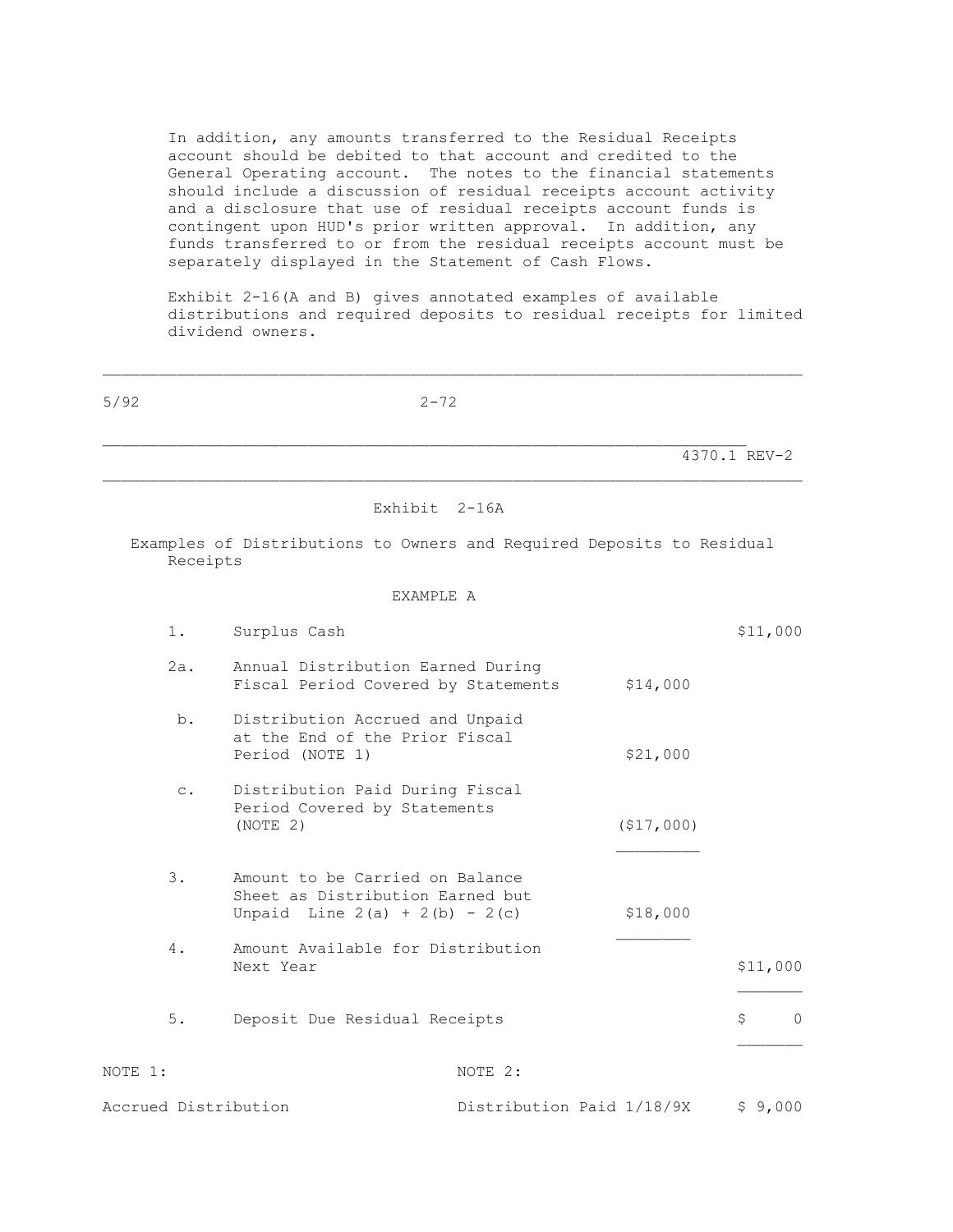| due 12/31/9X<br>Distribution Earned 199X | \$7.000<br>\$14,000 | Distribution Paid 7/3/9X<br>(semi-annual) | \$8,000  |
|------------------------------------------|---------------------|-------------------------------------------|----------|
| TOTAL Accrued and Unpaid                 | \$21,000            | TOTAL Distribution Paid                   | \$17,000 |
|                                          |                     |                                           |          |

2-73 5/92

 $\mathcal{L}_\text{max}$ 

4370.1 REV-2

## Exhibit 2-16B

 Examples of Distributions to Owners and Required Deposits to Residual Receipts

# EXAMPLE B

| 1.                                                               | Surplus Cash                                                                         |                                                                                                                     |                                                                        |           | \$19,000            |
|------------------------------------------------------------------|--------------------------------------------------------------------------------------|---------------------------------------------------------------------------------------------------------------------|------------------------------------------------------------------------|-----------|---------------------|
| 2a.                                                              | Annual Distribution Earned During                                                    |                                                                                                                     | Fiscal Period Covered by Statements                                    | \$14,000  |                     |
| b.                                                               | Distribution Accrued and Unpaid<br>at the End of the Prior Fiscal<br>Period (NOTE 1) |                                                                                                                     |                                                                        | \$15,000  |                     |
| $\mathsf{C}$ .                                                   | Distribution Paid During Fiscal<br>Period Covered by Statements<br>(NOTE 2)          |                                                                                                                     |                                                                        | (514,000) |                     |
| 3.                                                               |                                                                                      | Amount to be Carried on Balance<br>Sheet as Distribution Earned but<br>\$15,000<br>Unpaid Line $2(a) + 2(b) - 2(c)$ |                                                                        |           |                     |
| 4.                                                               | Amount Available for Distribution<br>Next Year                                       |                                                                                                                     |                                                                        |           | \$15,000            |
| $5.$                                                             | Deposit Due Residual Receipts                                                        |                                                                                                                     |                                                                        |           | \$4,000             |
| NOTE 1:                                                          |                                                                                      |                                                                                                                     | NOTE 2:                                                                |           |                     |
| Accrued Distribution<br>due 12/31/9X<br>Distribution Earned 199X |                                                                                      | \$1,000<br>\$14,000                                                                                                 | Distribution Paid 1/18/9X<br>Distribution Paid 7/3/9X<br>(semi-annual) |           | \$10,000<br>\$4,000 |
|                                                                  | TOTAL Accrued and Unpaid                                                             | \$15,000                                                                                                            | TOTAL Distribution Paid                                                |           | \$14,000            |
|                                                                  |                                                                                      |                                                                                                                     |                                                                        |           |                     |

\_\_\_\_\_\_\_\_\_\_\_\_\_\_\_\_\_\_\_\_\_\_\_\_\_\_\_\_\_\_\_\_\_\_\_\_\_\_\_\_\_\_\_\_\_\_\_\_\_\_\_\_\_\_\_\_\_\_\_\_\_\_\_\_\_\_\_\_\_\_\_\_\_\_\_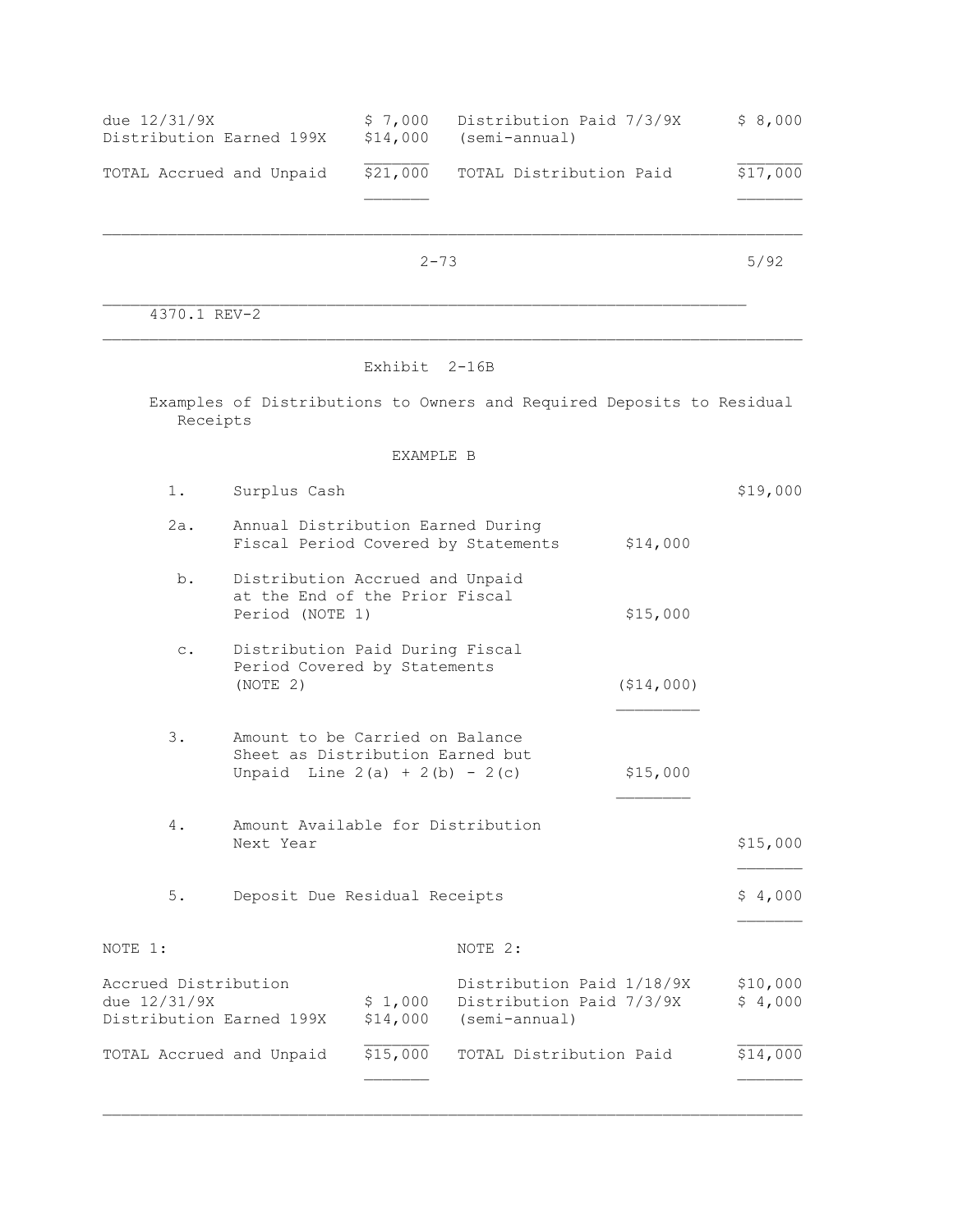### SECTION 7. Performance Analysis

### 2-27. INTRODUCTION

 After the Asset/Loan Management staff has reviewed the statements for completeness, compliance and possible diversions, the staff should use the statements to analyze the project's past performance and determine if any remedial or preventive action is needed. When assessing performance, the staff should follow the steps summarized in Exhibit 2-20 and discussed in the remainder of this Section. Appendix 7 contains an "Annual Financial Statement Review Worksheet." This worksheet may be used to assist the analysis of financial statements. If it is used, the Performance Section of the worksheet provides space for documenting any deficiencies noted or conclusions drawn while carrying out these steps.

### 2-28. SUFFICIENCY OF PROJECT REVENUE

 To determine if project revenue was sufficient to support debt service required by the mortgage and necessary operating expenses, check the Net Cash Throw-Off amount computed by MIPS. Basically, this amount is computed by subtracting principal and replacement reserve payments required to be paid during the fiscal year from net operating income. ("Net operating income" is the difference between the revenue earned and expenses incurred, excluding depreciation and "non-cash" expenses.) It is important to note that the computation uses the principal and reserve payments required by the mortgage or regulatory agreement rather than any lower or higher payments required by a workout plan or actually paid by the owner. Use of the mortgage terms enables the Asset/Loan Management staff to assess the project's ability to support routine operations. Negative amounts for net cash throw-off indicate that expense, debt service and reserve needs exceeded revenue and immediate action is needed to cure the deficit. Revenue must be increased, expenses decreased, or some combination of the two. While positive amounts mean revenue earned was greater than expense, debt service and reserve needs, as noted below, positive amounts do not always preclude problems or eliminate the need for the staffs attention. For example:

 A. If cash throw-off was small (generally less than 5 percent of rent potential) or significantly less than in previous years, it may mean that a rental increase is needed. If the net cash throw-off exceeds 15 percent of rent potential, rents may be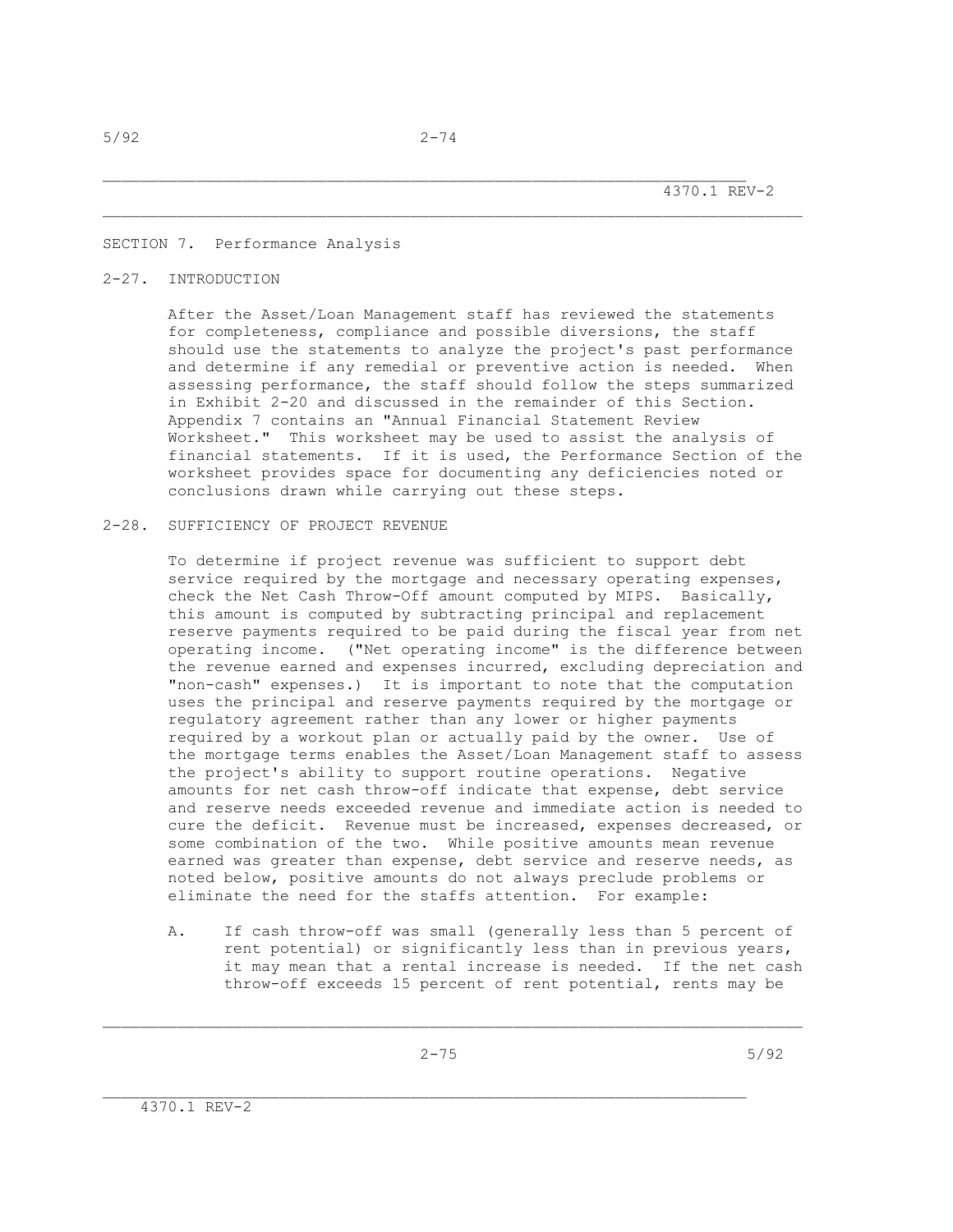higher than needed or deferred maintenance may exist. The generation of the net cash flow Flag by MIPS showing lower than normal operating expenses would reinforce the staff's suspicion of deferred maintenance.

 $\mathcal{L}_\text{max}$ 

- B. The positive cash throw-off may have resulted from an infusion of a Flexible Subsidy monthly operating subsidy. If so, the current rent schedule will not be sufficient to cover project expenses when the Flexible Subsidy assistance terminates.
- C. Since the net cash throw-off is calculated using the accrual method of accounting employed on Form HUD-92410, expenses included in the computation may not have been paid. Funds may have been used to pay expenses incurred in prior years and new payables may exist, or funds may have been diverted for unauthorized use.
- 2-29. ASSESSMENT OF NEGATIVE CASH THROW-OFF

 To assess the seriousness of any negative cash throw-off, consider the ratio of the net cash throw-off to the total cash requirement. This ratio is called the Default Risk Ratio and is calculated by MIPS. The ratio will be negative whenever the net cash throw-off was negative. The absolute amount of the ratio indicates the size of the cash throw problem. Generally, the larger the negative ratio the greater the potential problem. For example, a negative cash throw-off of \$1,000 will be more serious for a project with a cash requirement of \$10,000 (ratio of -10) than for a project with a cash requirement of  $100,000$  (ratio of  $-1$ ).

- A. Ratios between negative 99.99 and negative 06.00 indicate High Default Risk. This rating indicates that during the previous year the project experienced severe cash flow difficulties which resulted in severe financial problems in the current year. Projects in this rating call for immediate attention so that specific causes of the project's problems can be identified and corrective servicing actions can be developed and implemented.
- B. Ratios between negative 05.99 and zero indicate Moderate to Potentially High Default Risk. This rating indicates that during the previous year the project did not generate sufficient cash flow from operations to cover its cash requirements. However, the shortfall the project is facing may or may not be indicative

 $\mathcal{L}_\text{max}$ 

4370.1 REV-2

of impending default in the current year. Other factors the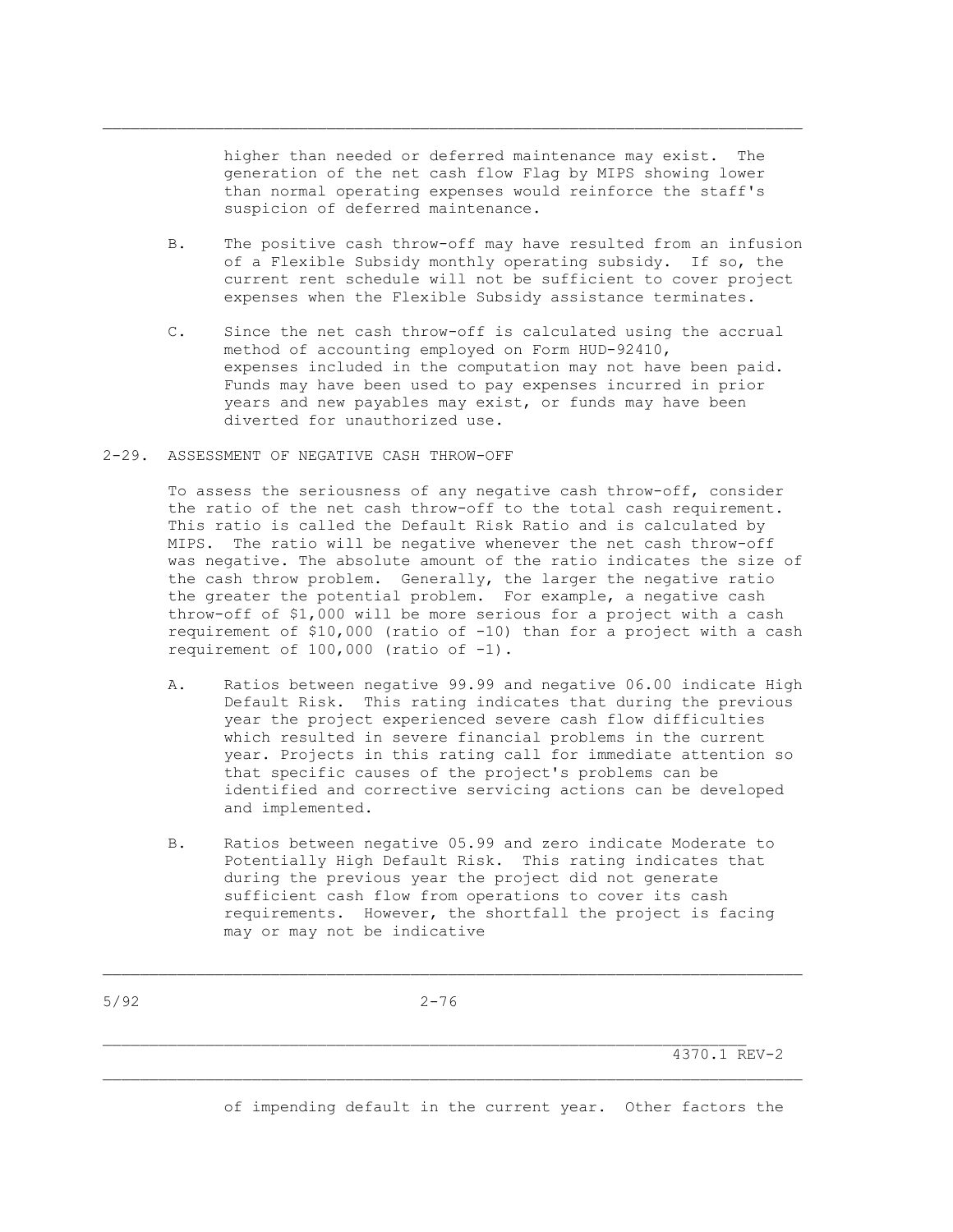Asset/Loan Management staff should consider include the following:

- o The project's available funds.
- o An improvement or decline in the project's vacancy and collection rates.
- o Timing and seasonal variance in operating costs.
- o Management's latest efforts to reduce operating costs.
- o Impact of any rental increase implemented just prior to or after the end of the fiscal year.
- C. Ratios between zero and positive 99.99 indicate Low Default Risk. This rating indicates that during the previous fiscal year the project's cash flow was sufficient to meet its operating and financial expenses. Projects within this category are not likely to be facing impending default.

### 2-30. EVALUATE PROJECT'S LIQUIDITY

 After assessing the project's ability to meet routine, recurring operating expenses, the Asset/Loan Management staff should evaluate the project's ability to meet the short-term obligations it has accumulated. To do so, the staff should compute the Net Available Funds and Mortgage Payment Coverage computations explained in Exhibit 2-17. In addition, the staff should compute other ratios such as the Current Ratio and the Acid Test (Quick) Ratio which provide a more general evaluation of a project's short term liquidity. The staff should also consider the availability of any reserve funds or special escrows.

 A. Compute Net Available Funds. Net available funds are a stringent measure of the resources available to the project after its past obligations are settled. It shows the project's ability to meet short-term cash demands, usually due within the next 30 - 60 days. Net available funds consist of available funds less cash obligations. A more detailed definition is given in Exhibit 2-17 and a sample calculation is shown in Exhibit 2-18.

 $\mathcal{L}_\text{max}$ 

 $\mathcal{L}_\text{max}$ 

2-77 5/92

4370.1 REV-2

 1. If net available funds is negative, it should be bracketed It represents a deficiency and a severe liquidity problem. The project cannot even meet its past obligations, and, unless recent relief (e.g., rent increase) has been obtained, the project clearly is in short-term financial difficulty.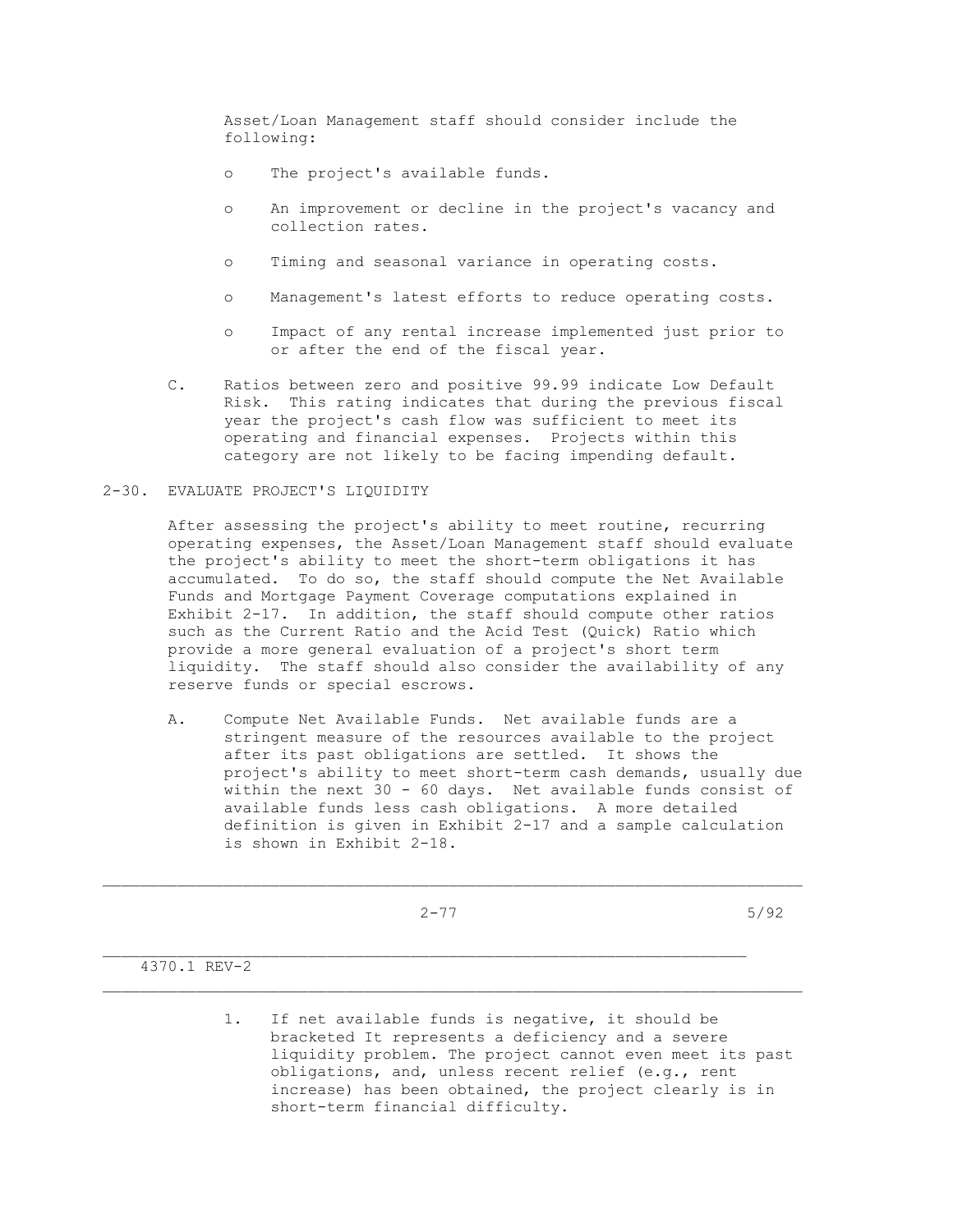- 2. If net available funds is positive, it should be compared to the amount of a monthly mortgage payment including all escrows. A healthy project will have at least enough to pay a full mortgage payment including any required escrow, so that it is not "living hand to mouth" by needing the next month's rent to meet that month's required payment.
- B. Compute the Mortgage Payment Coverage Ratio. The mortgage payment coverage ratio is defined as net available funds divided by the current mortgage payment, including escrows. A ratio of .70 tells you, for example, that net available funds equal 70% of upcoming cash obligations. In the absence of other known information (e.g., deferred maintenance needs, operating expense trends, etc.), the following general guidelines can be used in reviewing the mortgage payment coverage ratio. An example of this calculation is shown in Exhibit 2-18.
	- 1. If the ratio is positive but less than approximately 0.7, the project should be able to meet its past obligations but without much "cushion" and will probably need a portion of the next month's rent to meet the required mortgage payment. The project may not appear to be in short-term difficulty but should be termed "Marginal". The Asset/Loan Management staff may consider requesting monthly accounting reports for projects falling in this category.
	- 2. If the ratio is greater than 1.0, the project has an adequate cushion of resources and appears "healthy".

4370.1 REV-2

### Exhibit 2-17

NET AVAILABLE FUNDS consists of Available Funds less Cash Obligations with:

 $\mathcal{L}_\text{max}$ 

(1) Available Funds defined as:

 Unrestricted cash - exclude any deposit due the residual receipts account.

 HUD receivables - clearly valid and immediate claims (e.g., amounts due on subsidy vouchers).

 Investments of unrestricted cash - savings deposits, certificates of deposit, and marketable securities.

Any other current assets clearly and routinely convertible to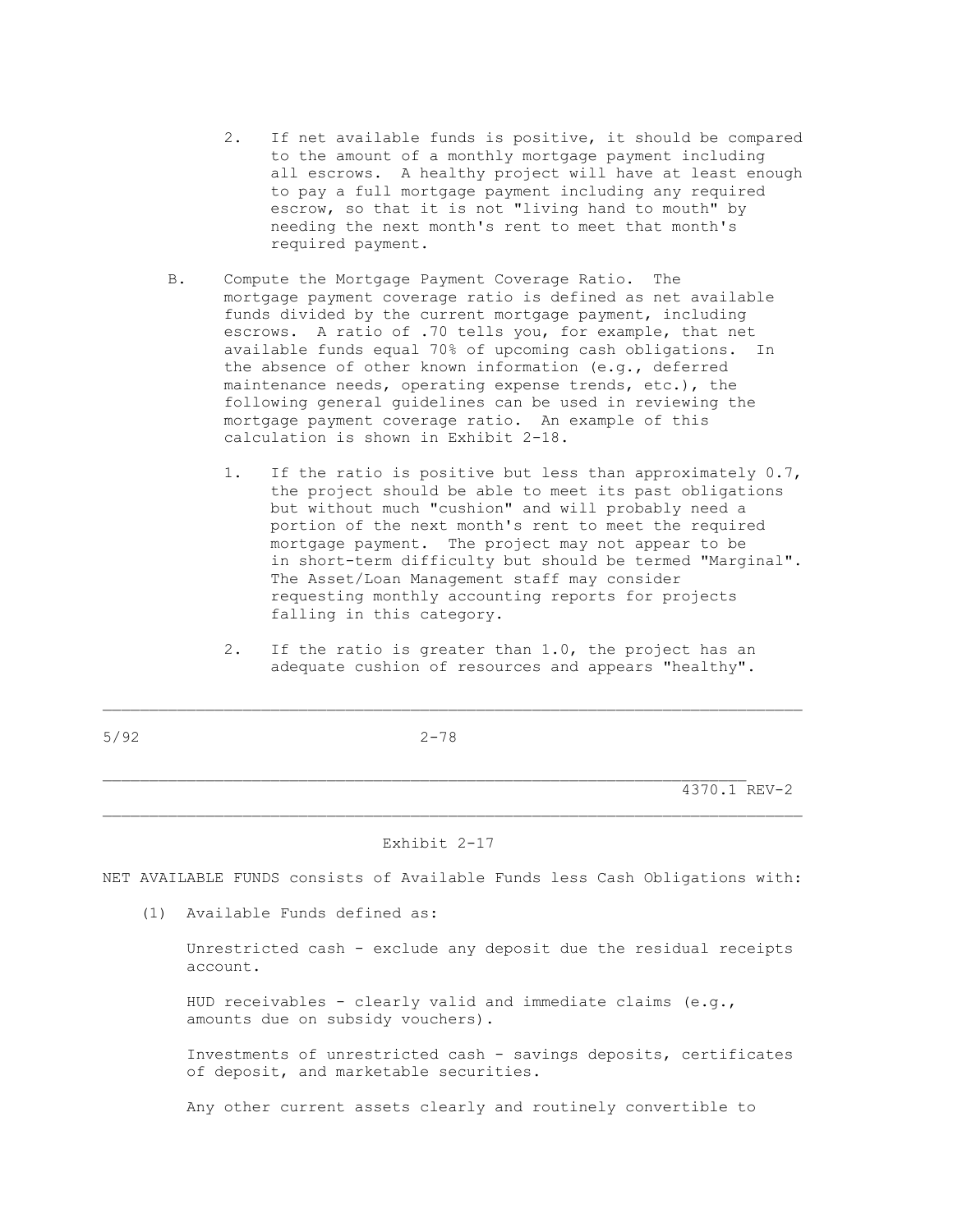available cash within 30 days. These could include items such as refunds or claims receivable, if they would be readily acknowledged by their payee and are being processed for immediate payment, and

 (2) Cash Obligations defined as all current liabilities, except accrued liabilities related to (but not including) mortgage escrows.

MORTGAGE PAYMENT COVERAGE RATIO equals:

Net Available Funds

Monthly Mortgage Payment \*

\* Per note and including escrows

 $2-79$  5/92

\_\_\_\_\_\_\_\_\_\_\_\_\_\_\_\_\_\_\_\_\_\_\_\_\_\_\_\_\_\_\_\_\_\_\_\_\_\_\_\_\_\_\_\_\_\_\_\_\_\_\_\_\_\_\_\_\_\_\_\_\_\_\_\_\_\_\_\_\_\_\_\_\_\_\_

4370.1 REV-2

### Exhibit 2-18

 Sample Computation of Net Available Funds and Mortgage Payment Coverage Ratio

| Unrestricted cash<br>HUD Receivables<br>Investments (unrestricted)<br>Other current assets | \$10,000<br>4,000<br>1,000<br>500 |             |
|--------------------------------------------------------------------------------------------|-----------------------------------|-------------|
| Available Funds                                                                            |                                   | \$15,500    |
| Accounts Payable<br>Short-term note payable<br>Prepaid rents<br>Other payables             | \$5,800<br>1,500<br>500<br>1,000  |             |
| Total Current Liabilities                                                                  |                                   | \$ (8, 800) |
| Net Available Funds                                                                        |                                   | \$6,700     |
| Monthly Mortgage and Escrow Payments                                                       |                                   | \$10,100    |
| Mortgage Payment Coverage Ratio                                                            |                                   | . 66        |
|                                                                                            |                                   |             |

 In this example, there is a \$3,400 deficiency between Net Available Funds and the Monthly Mortgage and Escrow Payments. The project,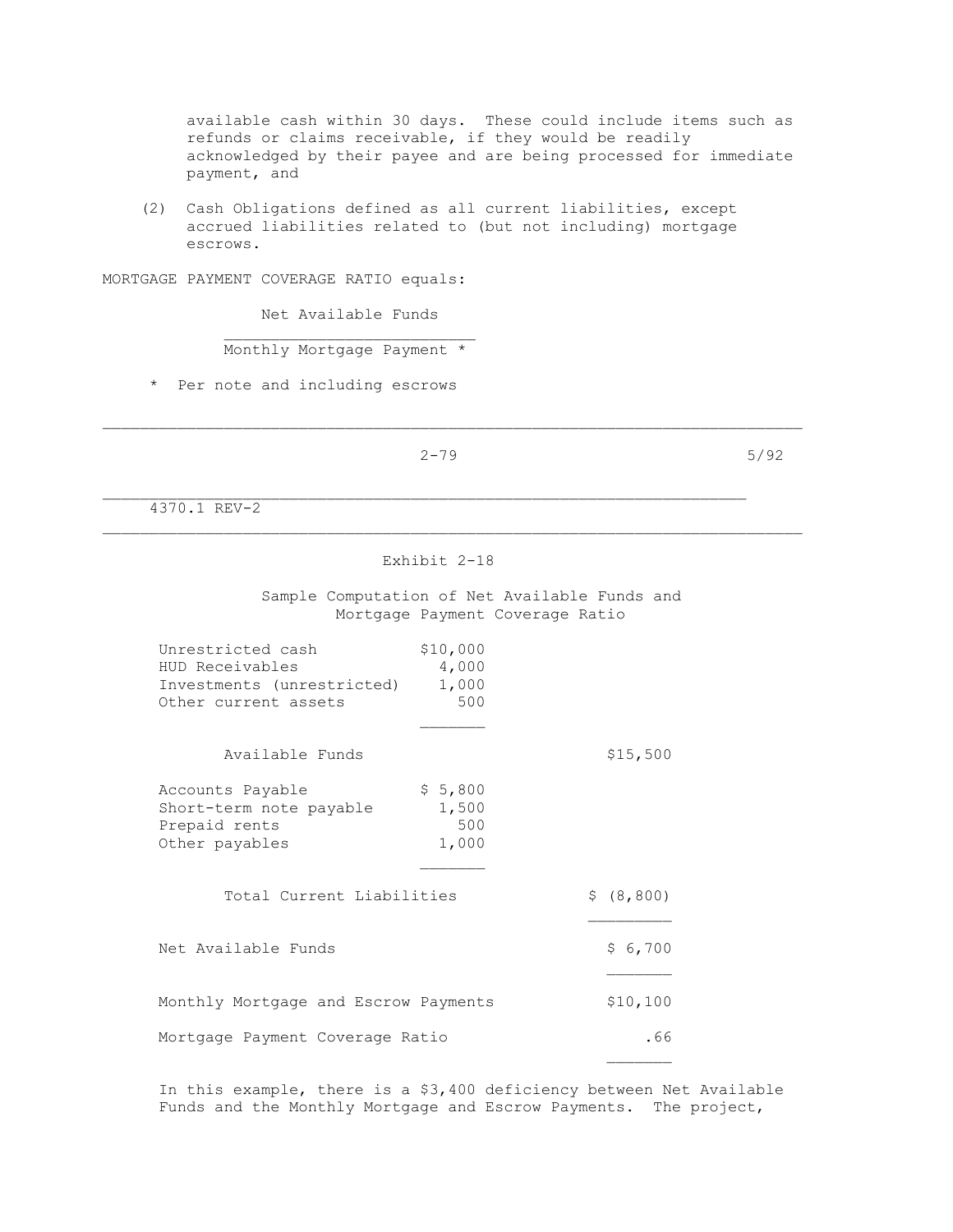therefore, is not financially healthy and is "living hand to mouth" since it needs the next month's rent to meet this month's required payments. One emergency expenditure could cause a default under the mortgage.

| 5/92 | $2 - 80$ |              |
|------|----------|--------------|
|      |          |              |
|      |          | 4370.1 REV-2 |

 C. The Current Ratio is the relationship of a project's current assets to current liabilities. The current ratio provides an analysis of the working capital (current assets less current liabilities) structure of a project. The current ratio is computed by dividing a project's current assets by its current liabilities. The resulting ratio can be used to evaluate a project's working capital position. The formula for calculating the current ratio is as follows:

Current Assets

 \_\_\_\_\_\_\_\_\_\_\_\_\_\_\_\_\_\_\_ = Current Ratio Current Liabilities

As a general rule, a  $2:1$  ratio is considered to be an adequate index in many industries.

 D. The Acid Test Ratio or quick ratio is the relationship between a project's quick assets to current liabilities. Quick assets are those assets which can easily be converted to cash (e.g., cash, short-term investments, and accounts receivable). The acid test ratio provides an analysis of what the project's current assets are composed of.

 The acid test ratio is computed by adding up the quick asset balances and dividing the sum by current liabilities. The acid test ratio measures the immediate solvency or debt-paying ability of a project. (Traditionally, short-term notes receivable is considered a quick asset and is included in the numerator of the acid test ratio. However, for purposes of this discussion, short-term notes receivable has been excluded from the ratio because generally projects do not have notes receivable.) The formula for calculating the acid test ratio is as follows:

 Cash + short-term investments + accounts receivable = total quick assets.

> Total Quick Assets \_\_\_\_\_\_\_\_\_\_\_\_\_\_\_\_\_\_\_ = Acid Test Ratio Current Liabilities

As a general rule, a  $1 : 1$  ratio is considered to be an adequate index in many industries.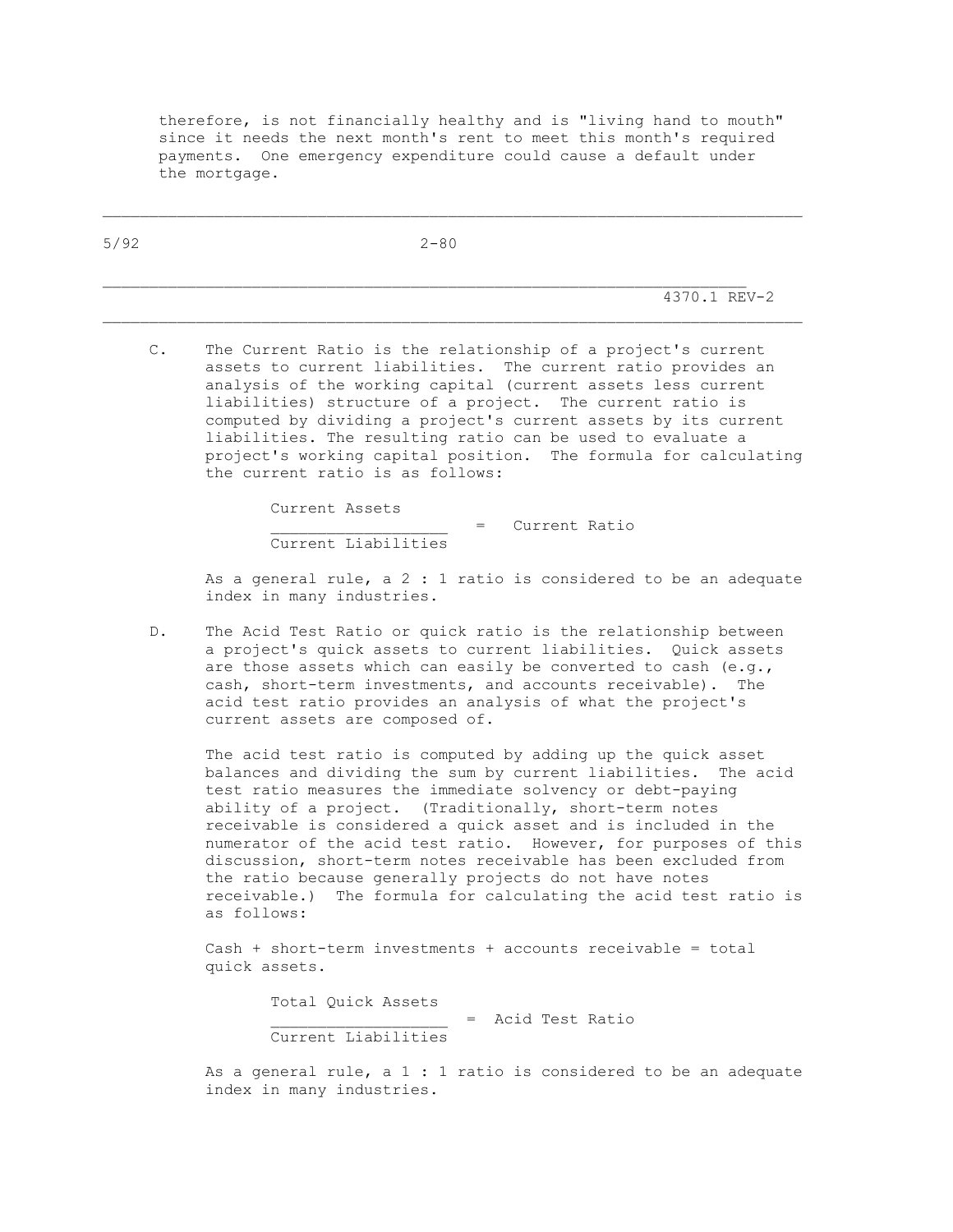E. Check the Balance in the Project's Reserve Funds. Balances in the Replacement Reserve or Residual Receipts Fund are not

 $2-81$  5/92 \_\_\_\_\_\_\_\_\_\_\_\_\_\_\_\_\_\_\_\_\_\_\_\_\_\_\_\_\_\_\_\_\_\_\_\_\_\_\_\_\_\_\_\_\_\_\_\_\_\_\_\_\_\_\_\_\_\_\_\_\_\_\_\_\_\_\_\_\_ 4370.1 REV-2  $\mathcal{L}_\text{max}$ 

> included in the above liquidity computations because these funds are not used to cover normal operating expenses. These funds do, however, significantly affect both short-term and long-term liquidity assessments.

- 1. The Residual Receipts Fund represents a cash cushion for the project. With HUD approval, the owner can use residual receipts for a wide variety of project needs which cannot be met using normal operating revenue.
- 2. Few projects can pay replacement costs out of their normal operating budgets. A project's need for reserve funds will vary according to the age of the project, the quality of maintenance provided and the quality of the equipment installed. Handbook 4350.1 provides more guidance on analyzing the adequacy of the reserve. If the reserve balance or monthly deposits are inadequate, the Asset/Loan Management staff should discuss with the owner the feasibility of increasing the monthly deposits to the reserve.
- 2-31. OTHER FINANCIAL RATIOS

 In addition to the liquidity ratios, other types of financial ratios include, Profitability Ratios which provide insight about how effectively a project is being managed, and Activity Ratios which measure how effectively an entity is using its resources.

- A. Profitability Ratios include:
	- o Profit Margin on Rental Revenue, and
	- o Return on Partners'/Owner's Capital
	- 1. Profit Margin on Rental Revenue Ratio is a ratio which evaluates how effectively a project is being managed. Profit Margin on Rental Revenue is calculated as follows:

Net Profit Before Depreciation

Rental Revenue

\_\_\_\_\_\_\_\_\_\_\_\_\_\_\_\_\_\_\_\_\_\_\_\_\_\_\_\_\_\_ = Profit Margin on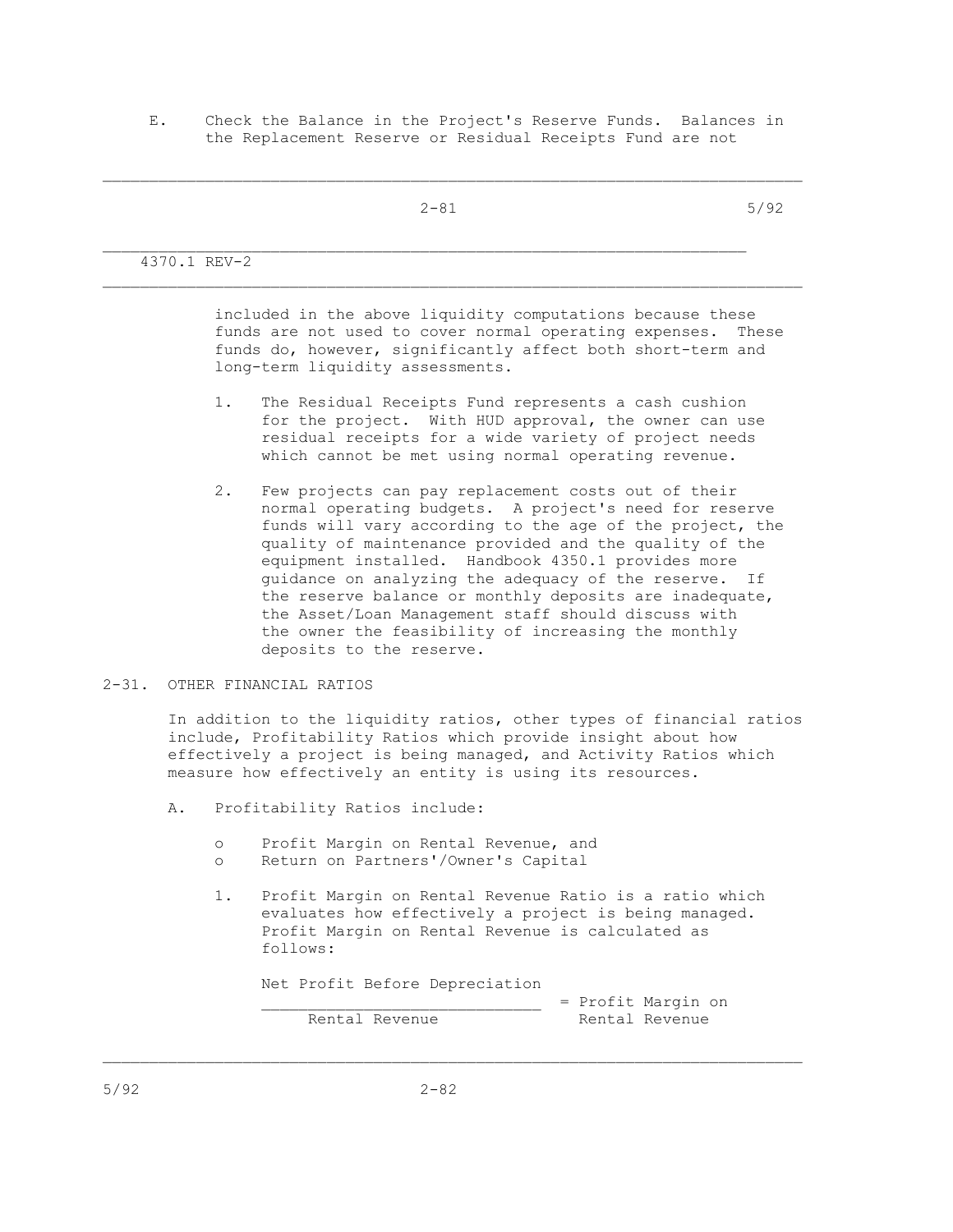If profit margin is comparatively low, either the project's rental revenue is relatively low, or cost is relatively high, or both.

 2. Return on Partners'/Owner's Capital Ratio is a ratio which evaluates the project's ability to provide owners with a return on their investments. Return on Partners'/Owners Capital Ratio is calculated as follows:

 $\mathcal{L}_\text{max}$ 

 Net Profit Before Depreciation \_\_\_\_\_\_\_\_\_\_\_\_\_\_\_\_\_\_\_\_\_\_\_\_\_\_\_\_\_\_ = Return on Owners' Partners'/Owner's Capital Capital

 If return on partners'/owner's capital is comparatively high, they are either enjoying relatively high profits, or relatively low personal investment in the project.

- B. Activity Ratios
	- 1. The Average Collection Period is a useful Activity Ratio which measures accounts receivable turnover. This ratio is a valuable tool in evaluating a project's rent collection procedures. The Average Collection Period is calculated as follows:

| Total Rental Revenue Per Year | $=$ Rental Revenue             |
|-------------------------------|--------------------------------|
| 360 Days                      | Per Day                        |
| Accounts Receivable           |                                |
| Rental Revenue Per Day        | = Average Collection<br>Period |

 If the average collection period is relatively high, it indicates a possible problem in the collection area, as there simply is too much cash not being collected, and there are a high number of accounts overdue.

 2. The Percentage of Uncollected Rent is a second activity ratio which indicates the percentage of potential uncollected rent revenue for a given period. The percentage is calculated as follows:

 $\mathcal{L}_\text{max}$ 

 $2-83$  5/92

4370.1 REV-2

 Compute percentage of rent potential that was not collected. This ratio should not exceed 7%.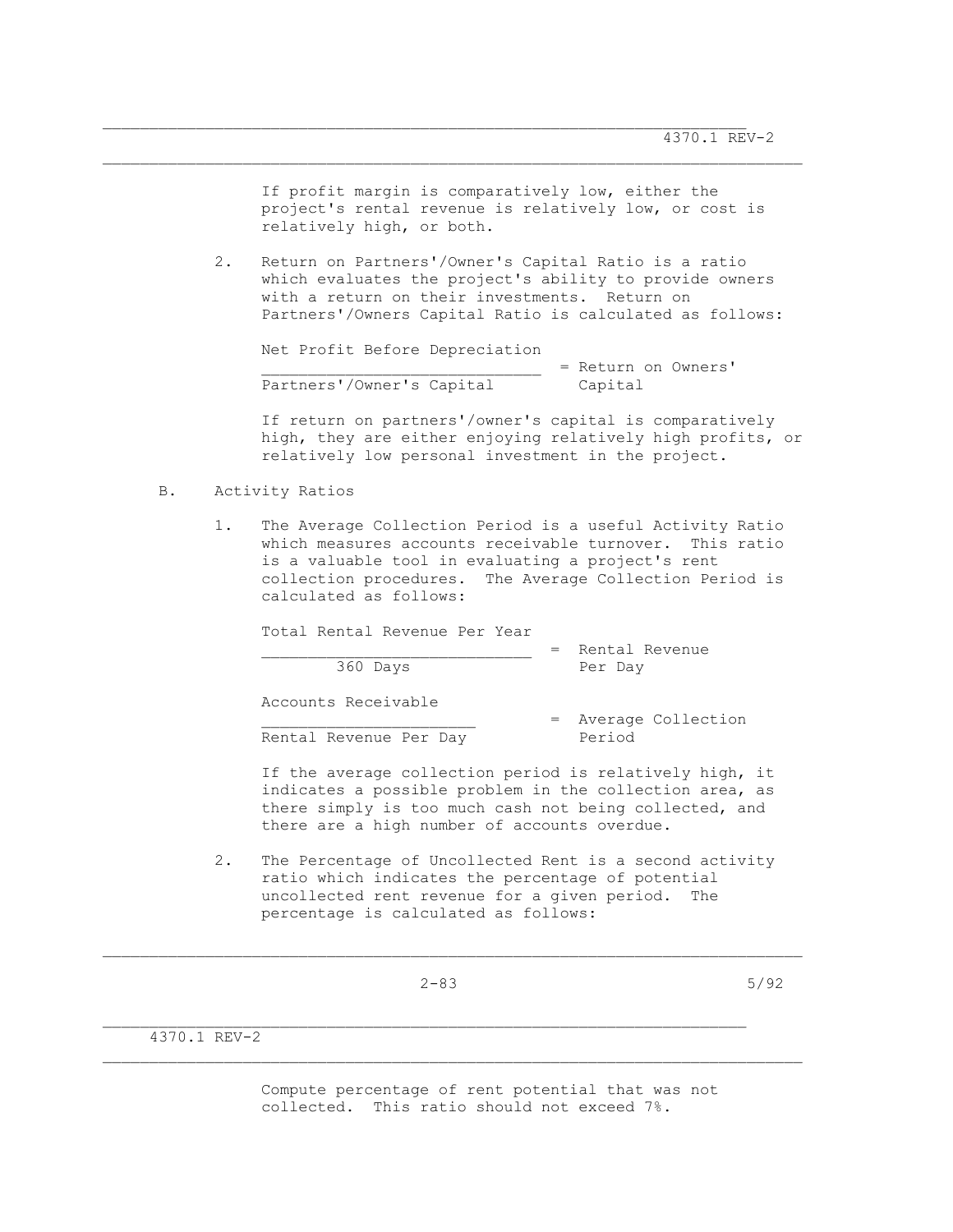Vacancy Loss + Bad Debt Expense

 $\overline{\phantom{a}}$  = Percentage of Rent Potential **Example 2018** Uncollected Rent

> A related indicator of the adequacy of the rent collection effort is the level of accounts receivable. Generally, receivables should not exceed 10% of the monthly rent potential. Carefully examine if the amount exceeds 10%.

 See Exhibit 2-21 on page 2-92 for a Ratio Analysis Worksheet that can be used to calculate the financial ratios discussed above.

2-32. COMPUTE SURPLUS CASH, DISTRIBUTIONS AND RESIDUAL RECEIPTS

> Use the instructions and form provided in Appendix 11. The availability of surplus cash usually means the project is healthy. It usually means that the project has been able to pay all of its expenses, set-aside funds to pay expenses coming due within 30 days, and still have funds left over to pay a distribution to the owners or deposit in the residual receipts account.

 The Asset/Loan Management staff should be alert for cases where surplus cash is generated by not incurring expenses for needed services (e.g., by deferring needed maintenance). Flexible subsidy funds should be excluded from the surplus cash computation. See Handbook 4355.1, "Flexible Subsidy Handbook".

## 2-33. EVALUATE PROJECT EXPENSES

 While auditors will verify the accuracy of the amounts spent on operating expenses, they will usually spend little time assessing their reasonableness as compared to other projects. For example, if a project shows maintenance payroll as consisting of two individuals paid \$25,000 each for the year, the IPA will perform tests to verify that the employees did exist, that they were paid those amounts, and that those amounts were reported on the applicable payroll tax returns. The IPA will not, except in extreme cases, make judgments as to whether a maintenance staff of two was appropriate for that

5/92 2-84

 $\mathcal{L}_\text{max}$ 

 $4370.1$  REV-2

 project, or whether the salaries paid were appropriate for the skills required of the individuals.

 The Asset/Loan Management staff can complete such reasonableness checks using their knowledge of the project, the management plan, file review data, and the MIPS flag ratios and percentage change

 $\mathcal{L}_\text{max}$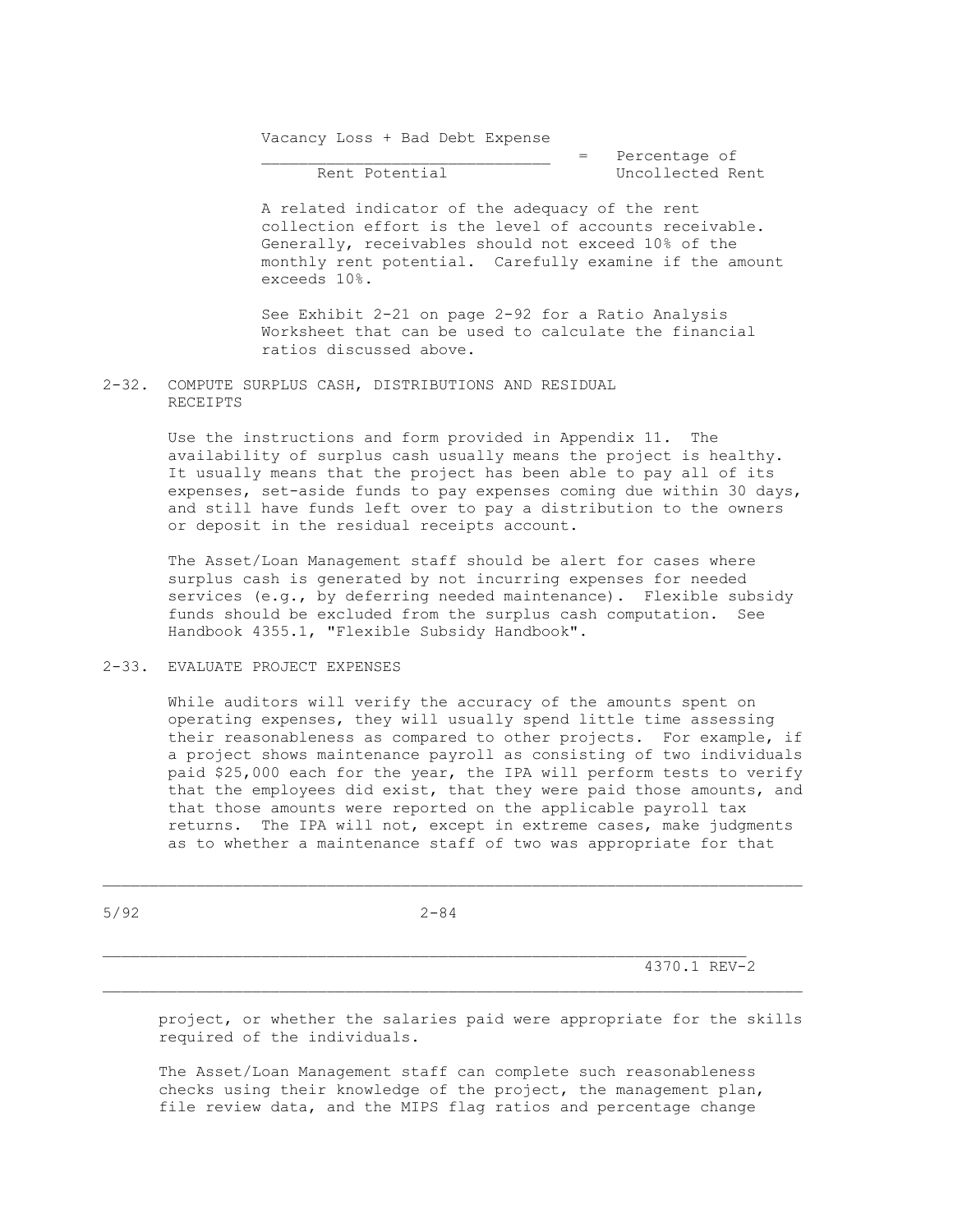calculations.

- A. The Asset Management staff should check two aspects of expenses: trends and absolute levels.
	- 1. Trends. Trends are determined by comparing current year's expenses with prior year's expenses on the same project. MIPS percentage change figures measure trends. In a period of high inflation, some upward trend in expenses is almost unavoidable. However, management can exert some control over upward trends. By bulk purchasing, taking advantage of discounts for paying early and shopping for the best deal, management can hold the line on increases in operating expenses. The standard management agreement requires agents to take such actions.
	- 2. Levels. The reasonableness of a project's expense level is determined by comparing the project's current year expenses with expenses of similar projects for the same year. Projects to be compared should be similar with respect to type of construction, layout, location, tenant body and, if possible, size. To minimize distortions caused by economies of scale associated with size, comparisons should be made in terms of per unit per month (PUPM) accounts. MIPS facilitates the review of expense levels by providing PUPM figures and by flagging deviations from expenses of comparable projects. In MIPS, the comparable projects are the projects included in the flag base. An explanation of MIPS ratios and flags is included in Appendix 12. Establishment of standards of reasonableness is not straight-forward or mechanical. In many Area Offices, "average" expense levels are not necessarily reasonable, but on the other hand few projects can approach the standards of the "most efficient" ones. A reasonable

\_\_\_\_\_\_\_\_\_\_\_\_\_\_\_\_\_\_\_\_\_\_\_\_\_\_\_\_\_\_\_\_\_\_\_\_\_\_\_\_\_\_\_\_\_\_\_\_\_\_\_\_\_\_\_\_\_\_\_\_\_\_\_\_\_\_\_\_\_\_\_\_\_\_\_

 $2-85$  5/92

4370.1 REV-2

 range of operating expenses, rather than an absolute number, should be developed.

- B. The review for reasonableness can initially focus on the MIPS expense categories (i.e., administrative, maintenance, operating, utilities and financial), rather than on individual line items. An in-depth review of line items should be completed if:
	- 1. The overall review indicates an abnormal level or trend of expenses;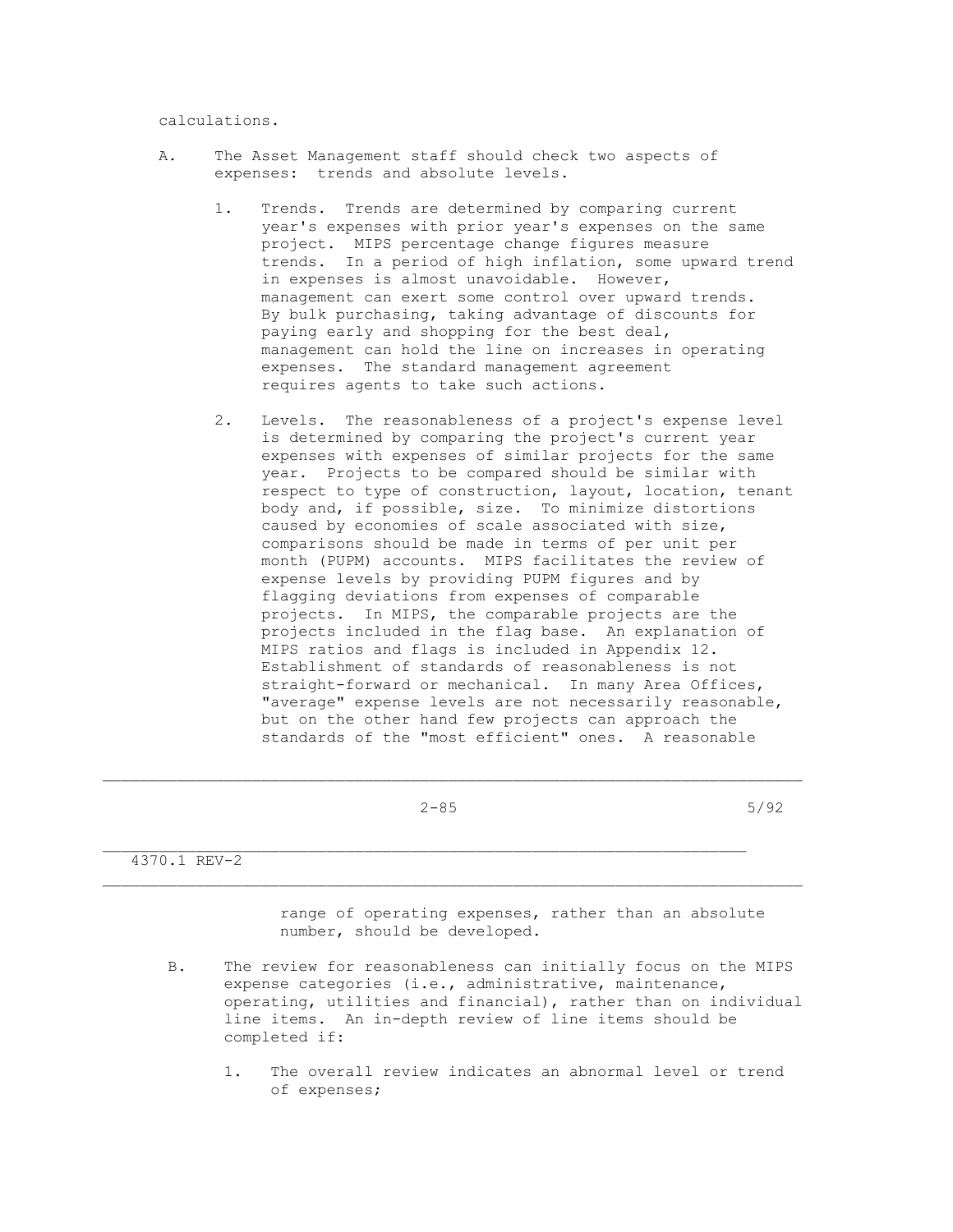- 2. The project shows other signs of difficulty (e.g., poor physical condition, deferred maintenance, financial insolvency); or
- 3. Impropriety by the owner or manager is suspected.
- C. The Asset Management staff should determine the cause of any MIPS flag or abnormal level or trend in project revenue and expenses. To determine the most probable causes of the variations from the "normal" or "efficient" operation, staff should:
	- 1. Keep in mind the purpose of the flag and determine which specific line item expenses have increased or decreased and are most likely to have caused the flag to occur.
	- 2. Determine the most likely cause of the specific line item expense increase or decrease. To do this, review the data collected during the file review, especially any on-site review data, monthly accounting reports, correspondence, supplemental data, and the auditor's opinion.

 See Exhibit 2-19 on page 2-91 for MIPS Performance Indicators.

 D. High costs or increases in costs in excess of amounts justified by inflation can indicate one or more of the following situations:

5/92 2-86

\_\_\_\_\_\_\_\_\_\_\_\_\_\_\_\_\_\_\_\_\_\_\_\_\_\_\_\_\_\_\_\_\_\_\_\_\_\_\_\_\_\_\_\_\_\_\_\_\_\_\_\_\_\_\_\_\_\_\_\_\_\_\_\_\_\_\_\_\_\_\_\_\_\_\_

\_\_\_\_\_\_\_\_\_\_\_\_\_\_\_\_\_\_\_\_\_\_\_\_\_\_\_\_\_\_\_\_\_\_\_\_\_\_\_\_\_\_\_\_\_\_\_\_\_\_\_\_\_\_\_\_\_\_\_\_\_\_\_\_\_\_\_\_\_ 4370.1 REV-2

- o Special circumstances which necessitate the excess expenditures;
- o Management inefficiency such as overstaffing, poor maintenance capability, or poor purchasing;
- o Management or owner abuse, such as paying excessive amounts to identity-of-interest firms or in conflict-of-interest situations.

 The burden of proof should be on management and ownership to prove that high costs are due to special circumstances rather than to inefficiency or abuse. Regulatory agreements require that the owner provide for management which is satisfactory to HUD and that "at the request of the Commissioner, his agents, employees, or attorneys, the owner shall ... give specific answers to questions upon which information is desired relative to the income, assets,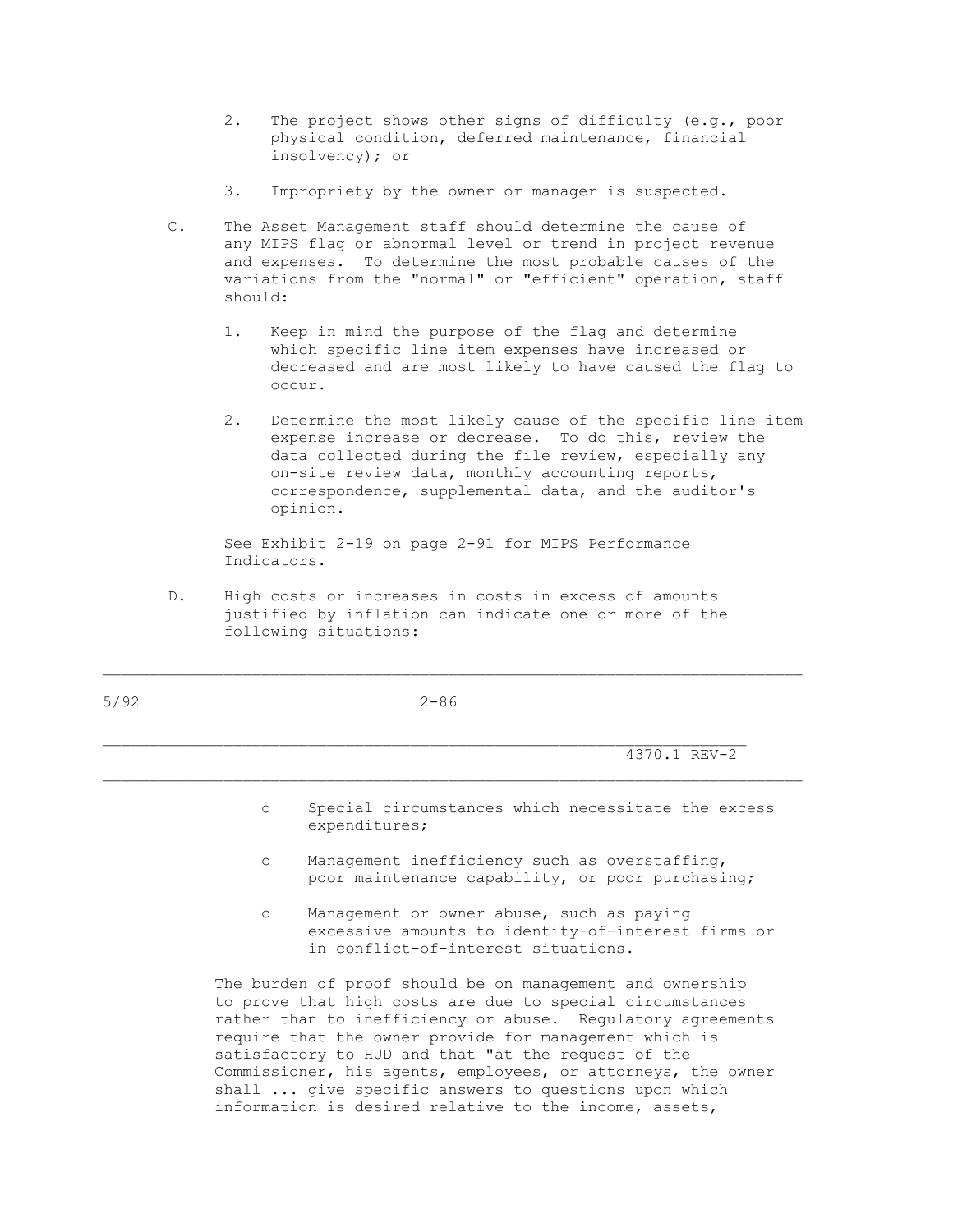liabilities, contracts, operation, and condition of the property . . ." A request for details of outside contracts is often appropriate.

 E. The Asset Management staff must be careful not to confuse classification differences with substantive ones. For example, if a small project shows a very high administrative cost per unit but a very low maintenance cost, it may only be that a resident manager, classified as administrative, performs most of the maintenance. In this case, no real divergence from the norm has been found. The staff should also recognize that projects which are similar in terms of construction, location and tenant body may legitimately have different operating costs. If, for example, an agent has recently assumed management of a project and is correcting deferred maintenance, maintenance expenses may temporarily be higher than in similar projects.

\_\_\_\_\_\_\_\_\_\_\_\_\_\_\_\_\_\_\_\_\_\_\_\_\_\_\_\_\_\_\_\_\_\_\_\_\_\_\_\_\_\_\_\_\_\_\_\_\_\_\_\_\_\_\_\_\_\_\_\_\_\_\_\_\_\_\_\_\_\_\_\_\_\_\_

 $2-87$  5/92

4370.1 REV-2

#### Exhibit 2-19

### MIPS PERFORMANCE INDICATORS Evaluators' Samples

| Performance Indicators          | Internal Review                                                                                                                                                                                                                       | Possible Action Needed                                                                                                                       |
|---------------------------------|---------------------------------------------------------------------------------------------------------------------------------------------------------------------------------------------------------------------------------------|----------------------------------------------------------------------------------------------------------------------------------------------|
| Administrative<br>Expense Ratio | Flag appears due to high<br>audit fees. Scanned<br>management Review.<br>Noted comment that agent<br>is not posting books<br>reqularly and promptly.<br>CPA reports the same<br>finding in the Audit.                                 | Written communication<br>with the owner<br>requesting that books<br>be established and<br>maintained on current<br>basis.                    |
| Ratios                          | The review of ratios<br>indicates that almost all<br>expenses increased in line<br>with similar type projects.<br>Reviewed project budgets,<br>management review and<br>physical inspection for<br>possible reduction in<br>expenses. | Written recommendation<br>to the management<br>agent and owner that<br>they review the<br>budgets and consider<br>need for rent<br>increase. |

Trend : Trend : Review budget and rent Enforce Management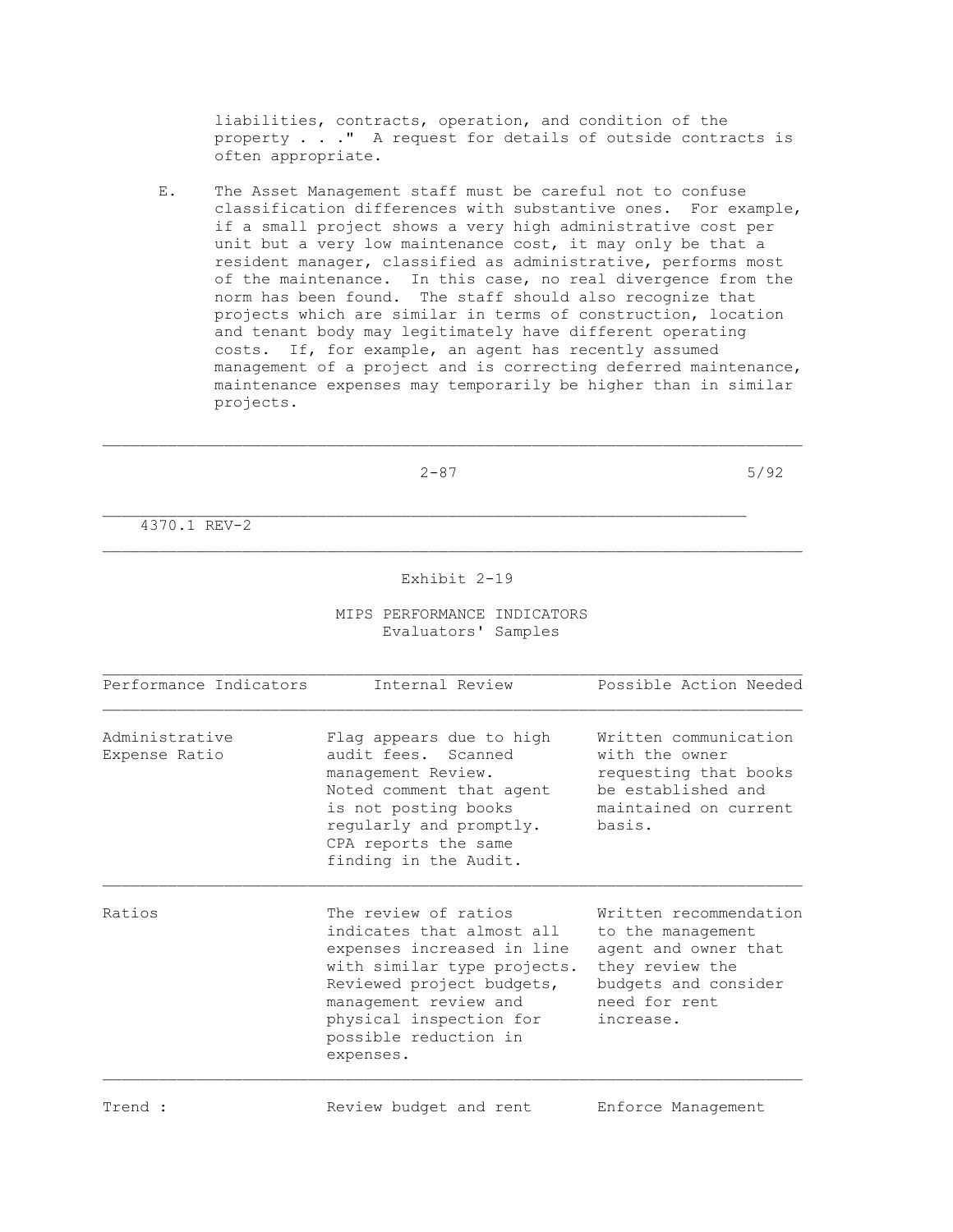| Net Cash Throw-Off<br>Reduction from<br>Previous Years | schedule for possible<br>adjustment. Last rent<br>increase: 3 years ago.<br>New agent is using<br>contracted maintenance<br>but has same number of<br>on-site staff as<br>previous agent. | Agent's "shopping<br>clause" to reduce<br>maintenance expenses.<br>Recommend training<br>of on-site staff.                                                                  |
|--------------------------------------------------------|-------------------------------------------------------------------------------------------------------------------------------------------------------------------------------------------|-----------------------------------------------------------------------------------------------------------------------------------------------------------------------------|
| Vacancy Loss                                           | Vacancy rate appears<br>excessive given the type,<br>age and location of the<br>project.                                                                                                  | Seek information as to<br>the maintenance of<br>waiting lists,<br>marketing program,<br>general condition of<br>vacant units, a time<br>required to repair<br>vacant units. |

5/92 2-88

\_\_\_\_\_\_\_\_\_\_\_\_\_\_\_\_\_\_\_\_\_\_\_\_\_\_\_\_\_\_\_\_\_\_\_\_\_\_\_\_\_\_\_\_\_\_\_\_\_\_\_\_\_\_\_\_\_\_\_\_\_\_\_\_\_\_\_\_\_\_\_\_\_\_\_

4370.1 REV-2

## 2-34. FINANCIAL STRENGTH OF THE PROJECT

 Asset/Loan Management staff should attempt to answer the following questions as a final step in the evaluation of the project's performance:

- o Is the project getting stronger?
- o Have project liquidity and cash flow improved over recent years?
- o Are any changes in on-site management procedures having a favorable impact on the project?
- o Is the project meeting the benchmarks assumed in long-term projections underlying mortgage workouts or relief plans?

 Be sure to consider how any mortgage relief, flexible subsidy or owner contributions affected the financial indicators used in the analysis.

 $\mathcal{L}_\text{max}$ 

 $2-89$  5/92

4370.1 REV-2

Exhibit 2-20. Summary of Performance Analysis Steps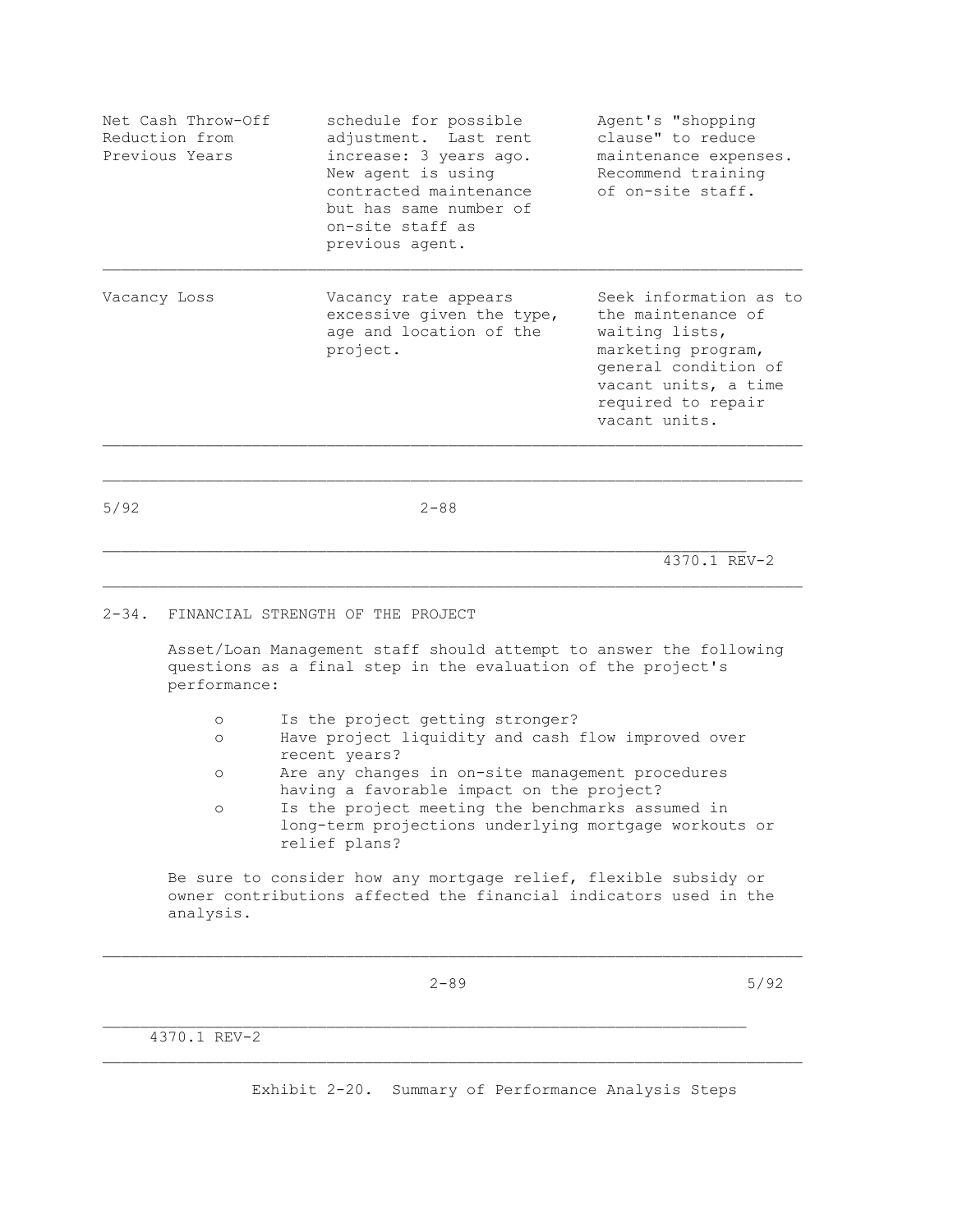- Step 1. Check cash flow. Was revenue sufficient to cover project expenses?
	- o Check net cash throw-off calculated by MIPS.
	- o Complete surplus cash computation using worksheet in Appendix 11.
- Step 2. Check project's liquidity. Does the project have the ability to meet its future cash obligations?
	- o Compute Net Available Funds.
	- o Compute Mortgage Payment Coverage Ratio.
	- o Compute Current Ratio.
	- o Compute Acid Test Ratio.
	- o Evaluate Adequacy of Reserve Funds.
- Step 3. Check project's profitability and activity.
	- o Compute Profit Margin on Rental Revenue
	- o Compute Return on Partners'/Owner's Capital
	- o Compute Average Collection Period
	- o Compute Percentage of Uncollected Rent
	- o Compute level of Accounts Receivable
- Step 4. Evaluate reasonableness of expense levels. Are the levels reasonable? Is the project operating as efficiently as possible?
	- o Review expense categories for reasonableness. Use MIPS flags and ratios. Consider trends and absolute levels.
	- o Determine trends by comparing current year amounts with the amounts for prior years for the same project.

5/92 2-90

\_\_\_\_\_\_\_\_\_\_\_\_\_\_\_\_\_\_\_\_\_\_\_\_\_\_\_\_\_\_\_\_\_\_\_\_\_\_\_\_\_\_\_\_\_\_\_\_\_\_\_\_\_\_\_\_\_\_\_\_\_\_\_\_\_\_\_\_\_

 $\mathcal{L}_\text{max}$ 

4370.1 REV-2

- o Determine reasonableness of Project A's expense levels by comparing Project A's current year expenses with expenses of comparable projects for the same year, preferably on a per unit per month (PUPM) basis.
- o Determine the cause of any MIPS flag, or abnormal level or trend in project revenue or expenses. Refer to data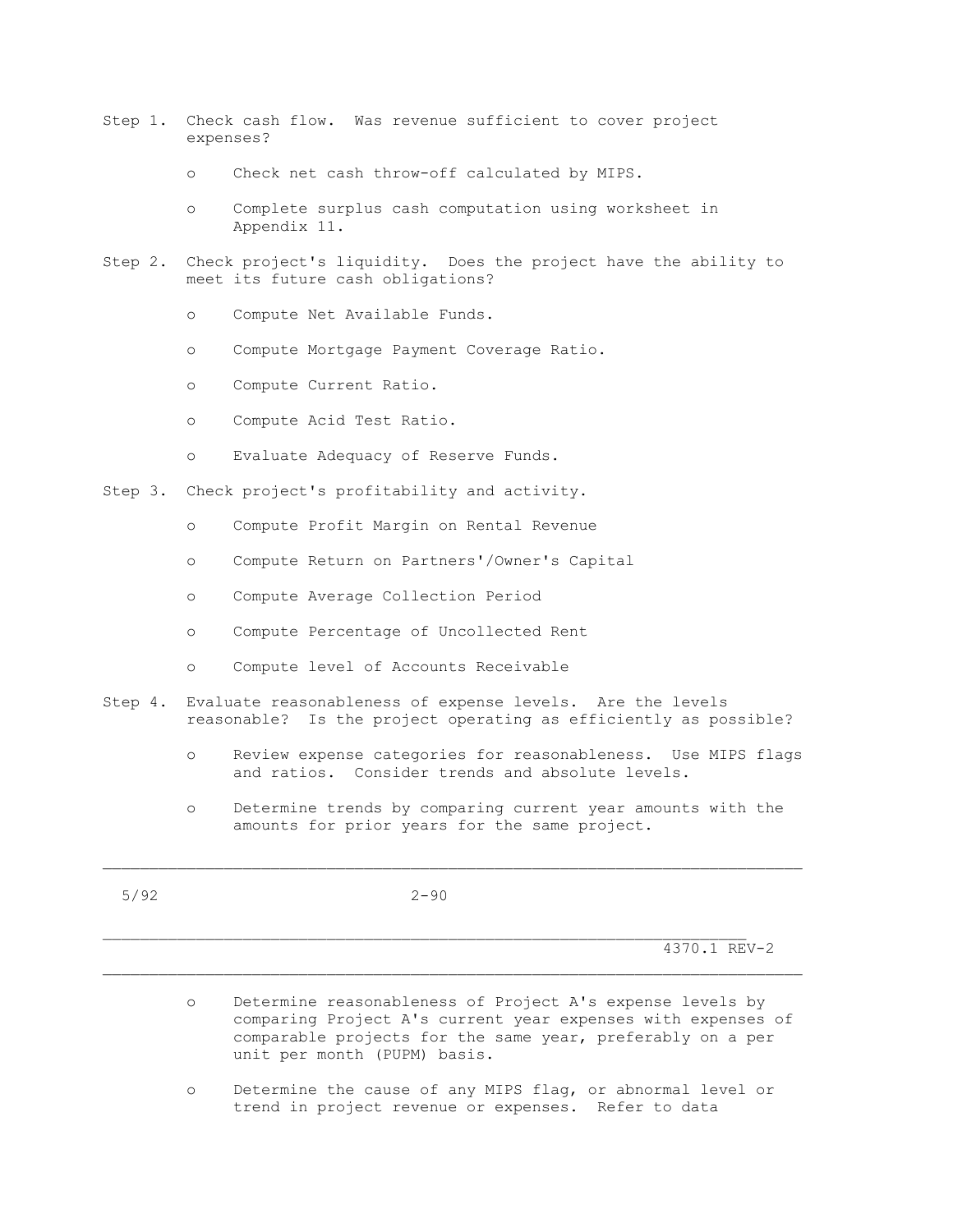collected in review of the project file (especially reports of on-site visits), the auditor's report and supplemental data as necessary.

- o Consider a more in-depth review of line items if:
	- categorical review indicates an abnormal level or trend of expenses;
	- MIPS flags exist;
	- the project shows other signs of difficulty (e.g., poor liquidity, high rent loss, deferred maintenance); or
	- impropriety by owner or management agent is suspected.

Step 5. Is the project getting stronger?

- o Have net available funds, mortgage payment ratios, or cash flow improved over recent years?
- o Are any changes in on-site management procedures having a favorable impact on the project?
- o Is the project meeting the benchmarks assumed in long-term projections underlying mortgage workouts or relief plans?
- o Be sure to consider how any mortgage relief, flexible subsidy or owner contributions affected the financial indicators used in the analysis.

 $2-91$  5/92

\_\_\_\_\_\_\_\_\_\_\_\_\_\_\_\_\_\_\_\_\_\_\_\_\_\_\_\_\_\_\_\_\_\_\_\_\_\_\_\_\_\_\_\_\_\_\_\_\_\_\_\_\_\_\_\_\_\_\_\_\_\_\_\_\_\_\_\_\_

4370.1 REV-2

Exhibit 2-21. Ratio Analysis Worksheet

# LIQUIDITY RATIOS

\_\_\_\_\_\_\_\_\_\_\_\_\_\_\_\_\_\_\_\_\_\_\_\_\_\_\_\_\_\_\_\_\_\_\_\_\_\_\_\_\_\_\_\_\_\_\_\_\_\_\_\_\_\_\_\_\_\_\_\_\_\_\_\_\_\_\_\_\_\_\_\_\_\_\_

1. Net Available Funds

Current Assets

Current Liabilities

Net Available Funds

2. Mortgage Payment Coverage Ratio

Net Available Funds

Monthly Mortgage Payment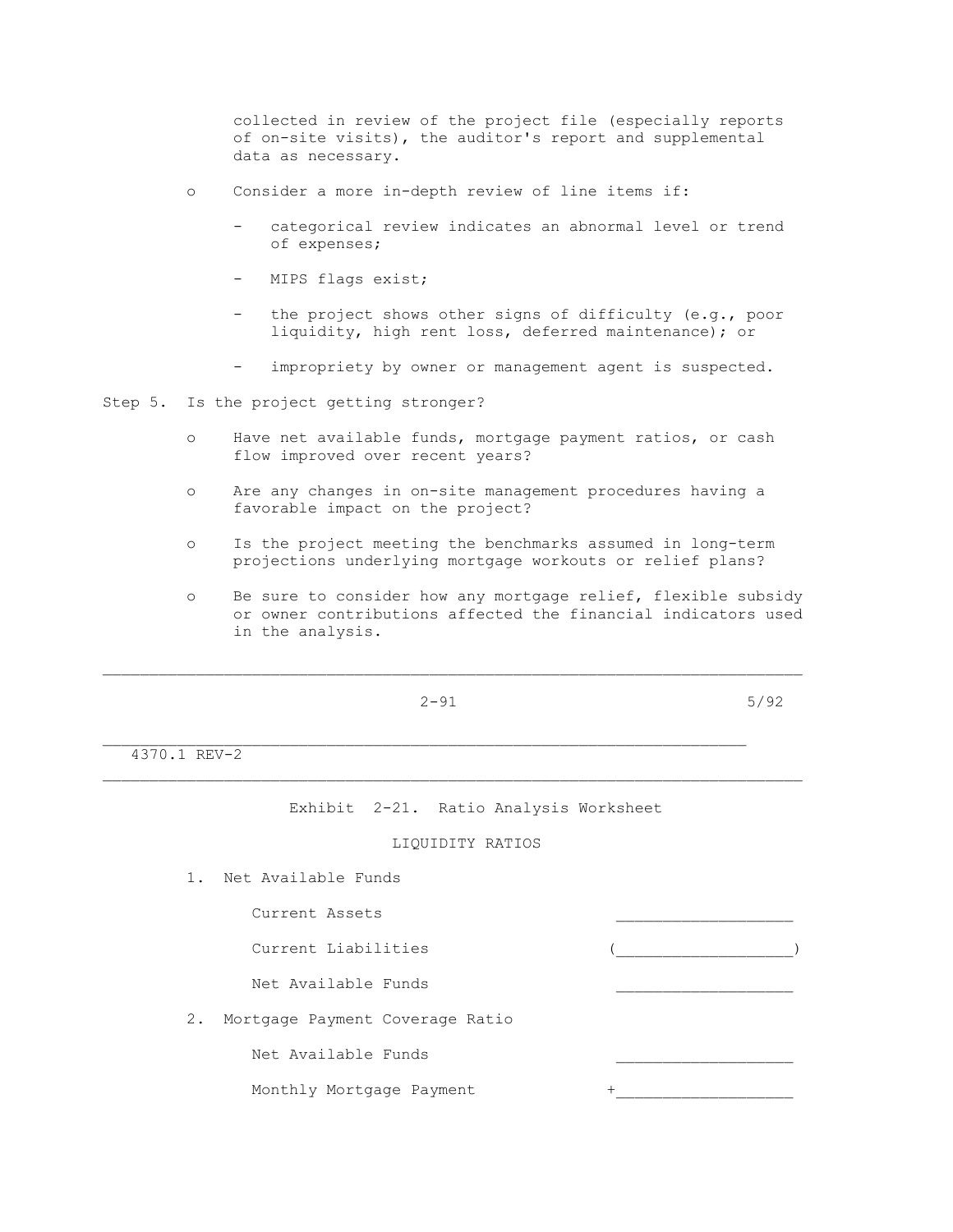| Mortgage Payment Coverage Ratio        |                                   |
|----------------------------------------|-----------------------------------|
| 3. Current Ratio                       |                                   |
| Current Assets                         |                                   |
| Current Liabilities                    |                                   |
| Current Ratio                          |                                   |
| Acid Test Ratio<br>4.                  |                                   |
| Quick Assets                           |                                   |
| Current Liabilities                    | +________________________________ |
| Acid Test Ratio                        |                                   |
|                                        |                                   |
| 5/92<br>$2 - 92$                       |                                   |
|                                        | 4370.1 REV-2                      |
| PROFITABILITY RATIOS                   |                                   |
| 5. Profit Margin on Rental Revenue     |                                   |
| Net Profit Before Depreciation         |                                   |
| Rental Revenue<br>$^{+}$               |                                   |
| Profit Margin on Rental Revenue        |                                   |
| 6. Return on Partner's/Owner's Capital |                                   |
| Net Profit Before Depreciation         |                                   |
| Partners'/Owner's Capital +            |                                   |
| Return on Partners'/Owner's Capital    |                                   |
|                                        |                                   |
| $2 - 93$                               | 5/92                              |
| 4370.1 REV-2                           |                                   |
| ACTIVITY RATIOS                        |                                   |
| 7.<br>Average Collection Period        |                                   |
| Total Rental Revenue Per Year          |                                   |
|                                        | 360 Days<br>$^{+}$                |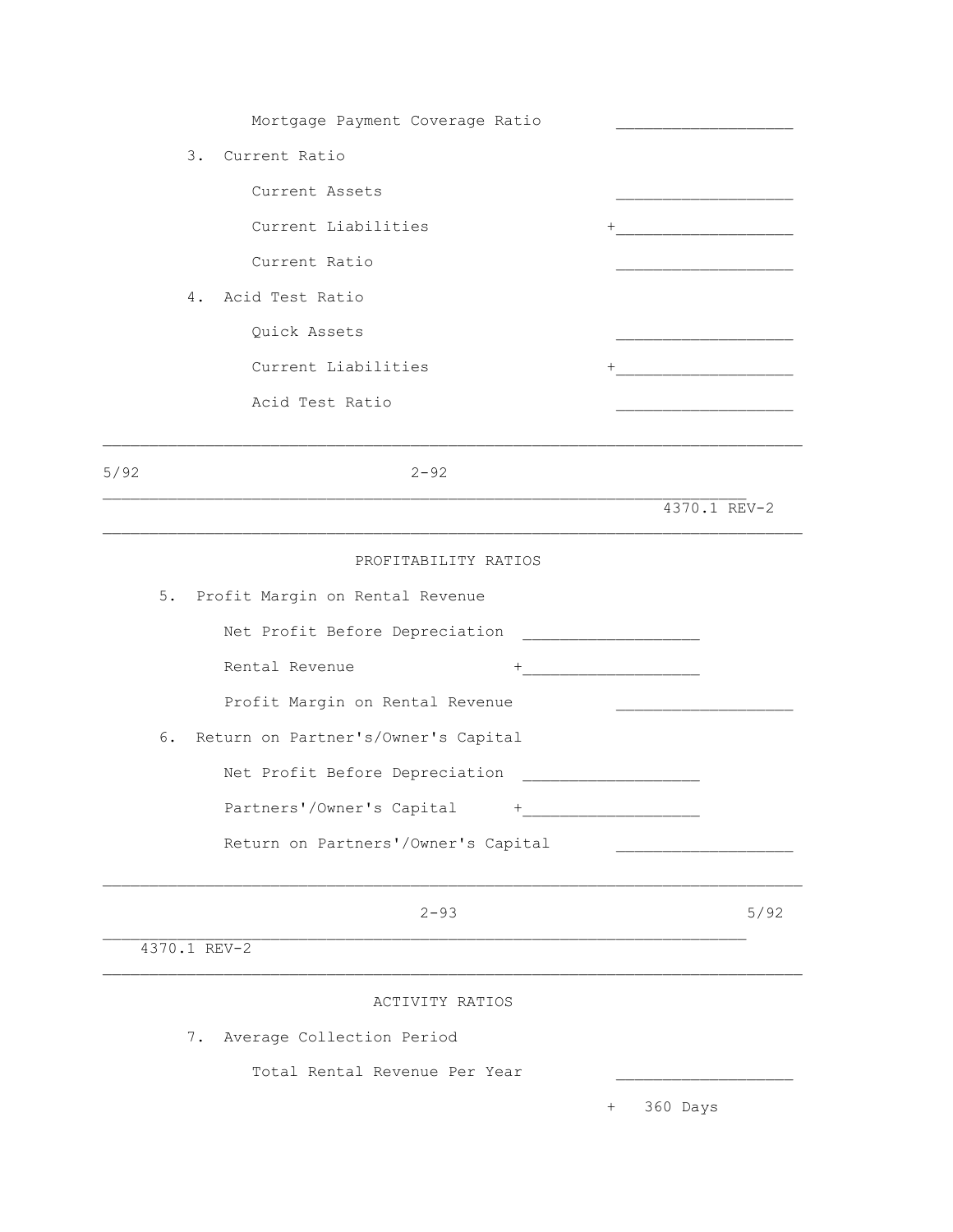| Rental Revenue Per Day            |        |
|-----------------------------------|--------|
| Accounts Receivable               |        |
| Rental Revenue Per Day            | $+$    |
| Average Collection Period         |        |
| 8. Percentage of Uncollected Rent |        |
| Vacancy Loss                      |        |
| Bad Debt Expense                  | $^{+}$ |
| Subtotal                          |        |
| Rent Potential                    | $^{+}$ |
| Percentage of Uncollected Rent    |        |
|                                   |        |

 $\mathcal{L}_\text{max}$ 

5/92 2-94

\_\_\_\_\_\_\_\_\_\_\_\_\_\_\_\_\_\_\_\_\_\_\_\_\_\_\_\_\_\_\_\_\_\_\_\_\_\_\_\_\_\_\_\_\_\_\_\_\_\_\_\_\_\_\_\_\_\_\_\_\_\_\_\_\_\_\_\_\_\_\_\_\_\_\_

4370.1 REV-2

## SECTION 8. Required Actions

# 2-35. INTRODUCTION

 If no adverse conditions or trends were detected during the review of the statements and no corrective action is needed of the owner, the Asset/Loan Management staff need to document the scope of the review and conclusions drawn as to the acceptable condition of the project. The Annual Financial Statement Review Worksheet (Appendix 7) may, at the option of the Asset/Loan Management Branch Chief be used for this documentation. If the review disclosed adverse conditions or compliance problems or if clarification of materials in the report is required, the Asset Management staff must communicate those findings to the owner, seek any necessary clarifications, recommend corrective action, and follow-up to ensure implementation of corrective action. See Handbook 4350.1, "Insured Project Servicing Handbook," for rules to follow when communicating with owners about deficiencies. This will help the Department in seeking civil and criminal penalties against owners, when necessary. Many owners and agents will respond to the report and implement the necessary corrective actions with little coaxing from HUD. When owners do not implement actions necessary to protect the Secretary's interest or stabilize the project, the Field Office may need to use enforcement tools available to the Department. (See further references in this section, Appendix 8, and Handbook 4350.1, Chapter 8.)

2-36. CONVEY RESULTS OF REVIEW TO OWNER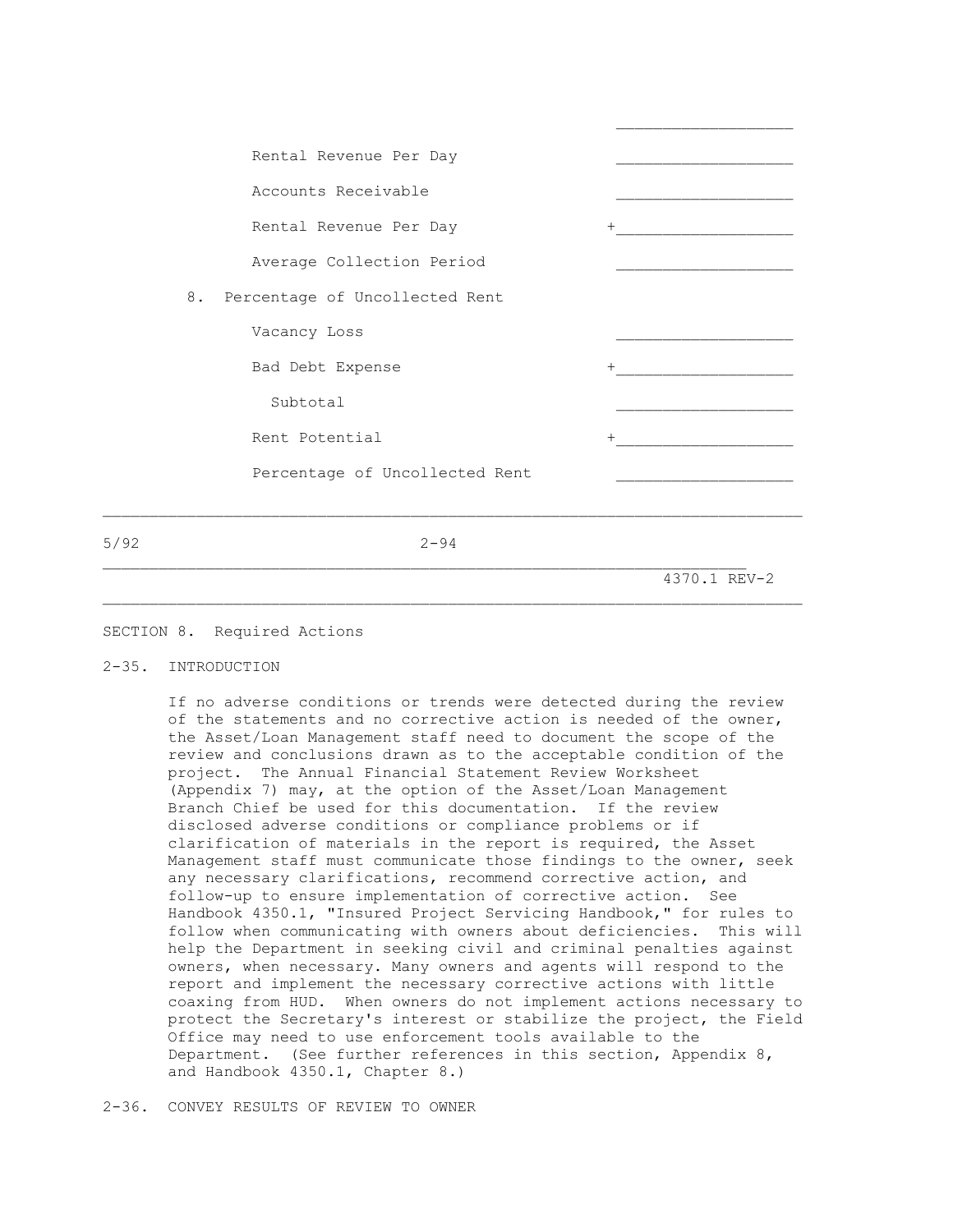On most projects, the statement of findings and recommended or required corrective actions should be communicated in writing. Only rarely will verbal discussions suffice (e.g., when expenses are reasonable, no compliance problems exist and the owner merely needs to be told to examine the need for a rent increase). It is recommended to confirm verbal discussions in writing as soon as possible. The letter should be mailed to the owner with a copy to the agent. The report should propose a corrective action for each finding and should specify a response date. Exhibit 2-21 lists some corrective actions that might be needed. Appendix 13 contains a sample letter to an owner related to the annual financial statement review.

2-37. UPDATE MIPS

|              | $2 - 95$ | 5/92 |
|--------------|----------|------|
|              |          |      |
| 4370.1 REV-2 |          |      |

\_\_\_\_\_\_\_\_\_\_\_\_\_\_\_\_\_\_\_\_\_\_\_\_\_\_\_\_\_\_\_\_\_\_\_\_\_\_\_\_\_\_\_\_\_\_\_\_\_\_\_\_\_\_\_\_\_\_\_\_\_\_\_\_\_\_\_\_\_\_\_\_\_\_\_

 After the findings have been conveyed to the owner or the "no problem" review documented, the MIPS system should be updated to reflect completion of the review. Refer to MIPS application 5.3a, Financial Statement Date Tracking.

## 2-38. REQUEST WRITTEN RESPONSE

 If the owner does not respond within 15 working days, the Asset/Loan Management staff should prepare a follow-up letter. If the owner does not respond within 10 days of the follow-up letter, the staff may withhold other processing actions (e.g., release of replacement reserves, approval of mortgage relief, final approval of a rental increase).

## 2-39. RESOLUTION OF PROBLEMS

 Depending upon the type of action needed, the Asset Management staff should follow-up as necessary to obtain corrective action.

5/92 2-96

 $\mathcal{L}_\text{max}$ 

 $4370.1$  REV-2

## Exhibit 2-22

#### POSSIBLE CORRECTIVE ACTIONS

\_\_\_\_\_\_\_\_\_\_\_\_\_\_\_\_\_\_\_\_\_\_\_\_\_\_\_\_\_\_\_\_\_\_\_\_\_\_\_\_\_\_\_\_\_\_\_\_\_\_\_\_\_\_\_\_\_\_\_\_\_\_\_\_\_\_\_\_\_\_\_\_\_\_\_

 $\mathcal{L}_\text{max}$ 

TYPE OF CONDITION POSSIBLE HUD OFFICE ACTION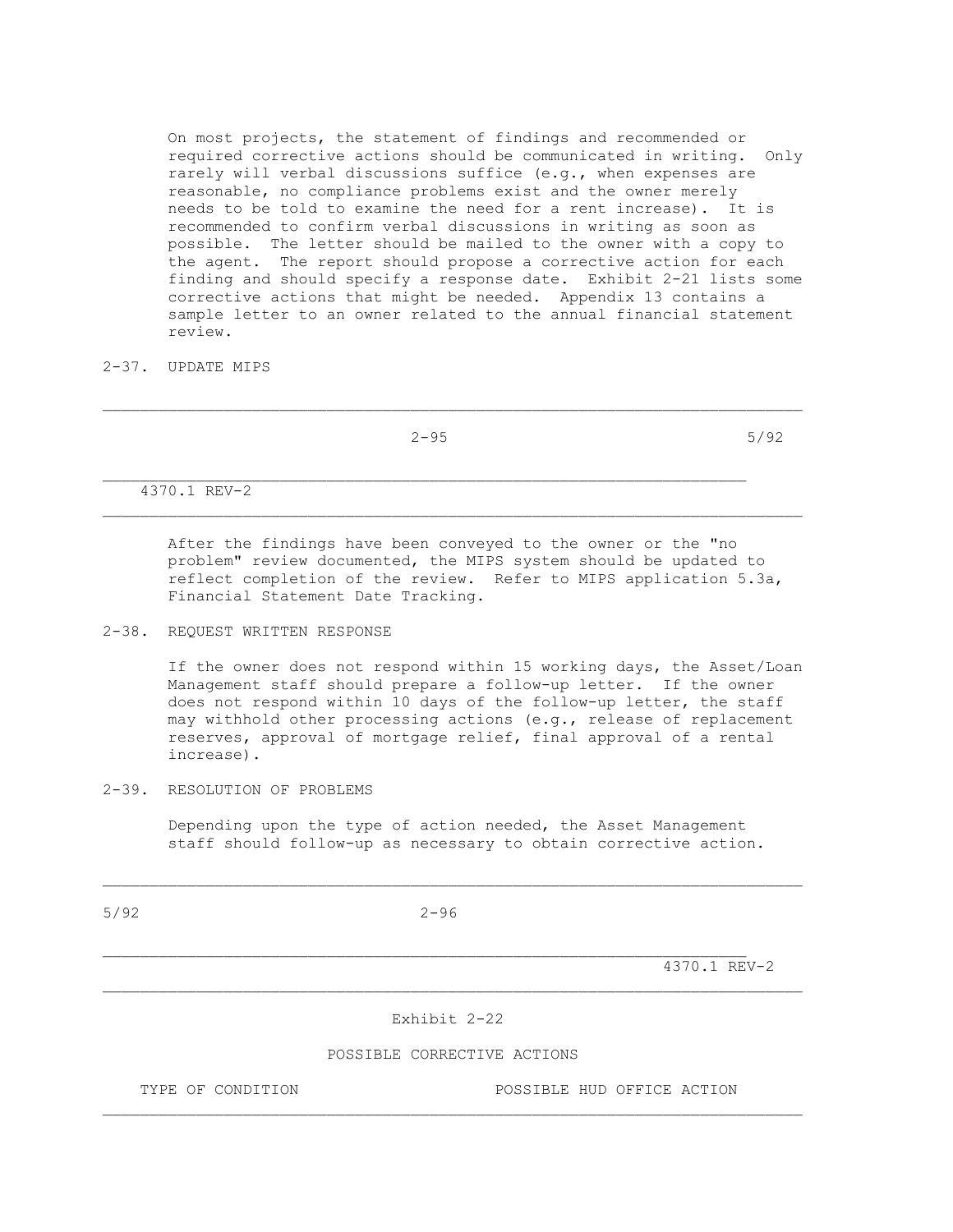| Owner noncompliance, diversions,<br>or failure to use nonproject funds<br>for certain needs of the project<br>as part of agreement with HUD in<br>return for mortgage relief,<br>TPA or flexible subsidy contract | - Require owner to repay the project<br>for any unauthorized disbursements<br>or to provide nonproject funds as<br>agreed.<br>- Request OIG audit or independent<br>review of limited items in the<br>owner's records if uncertain as to<br>exact amount diverted.<br>- Seek civil or criminal penalties<br>through recommendations to<br>Regional Counsel. |      |
|-------------------------------------------------------------------------------------------------------------------------------------------------------------------------------------------------------------------|-------------------------------------------------------------------------------------------------------------------------------------------------------------------------------------------------------------------------------------------------------------------------------------------------------------------------------------------------------------|------|
| Performance Problems                                                                                                                                                                                              | - Conduct on-site inspections<br>(occupancy, management, physical)<br>earlier than originally planned<br>- Process rent increase<br>- Consider financial relief<br>- Increase replacement reserve<br>deposits<br>- Change management agent or<br>procedures<br>- Request monthly accounting reports<br>- Request budget or quarterly reports<br>on budget   |      |
| IPA's work does not comply<br>with AICPA and OIG standards<br>(failure to report major<br>diversions, improper opinions)                                                                                          | - Refer through Regional Inspector<br>General to State licensing board<br>- Request owner to obtain a new IPA<br>for future audits<br>- Request Office Director to impose<br>Temporary Denial of IPA<br>Participation                                                                                                                                       |      |
|                                                                                                                                                                                                                   | $2 - 97$                                                                                                                                                                                                                                                                                                                                                    | 5/92 |

4370.1 REV-2

#### 2-40. USE OF ENFORCEMENT TOOLS

 If owners will not take the actions needed to resolve performance problems or if violations of HUD rules or instances of noncompliance by the owner/agent or IPA are so numerous or serious that continued participation would jeopardize the Secretary's interest, the HUD Office should consider imposing administrative sanctions. Exhibit 2-22 identifies major administrative sanctions available and who can recommend or approve each action. The HUD Office must exercise care in using enforcement tools or leverage and must be careful not to aggravate existing problems or to create new ones by imposing harsher penalties than needed. Remedies should be focused on the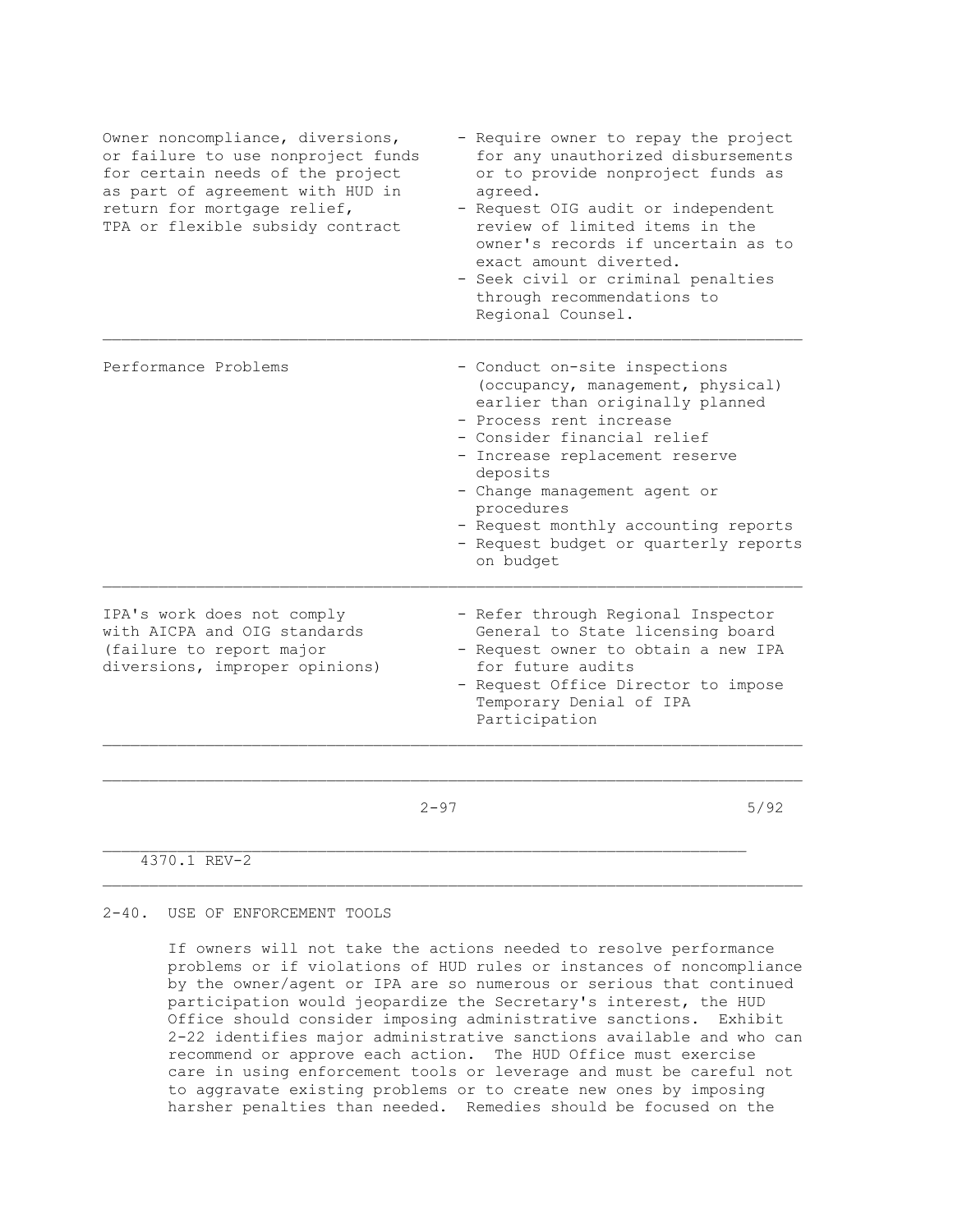party at fault (i.e., the owner, the agent, or the IPA). While specific procedures to be used in imposing these sanctions are included in HUD Handbook 4350.1, Insured Project Servicing Handbook, IG Handbook 2003.3A, Audit and Investigation Activities, and HUD Handbook 4080.1, Compliance Handbook for Housing, limited guidance on more common problems is provided below and in Chapter 5 of this Handbook. Relevant excerpts from the United States Code are included in Appendix 8.

- A. All cases where the Asset/Loan Management Branch has been unsuccessful in recovering unauthorized distributions of project assets should be referred to the Chief Counsel for administrative action.
- B. The Housing and Community Development Act of 1987 (Section 254 of the National Housing Act) requires that when the project mortgage note is in default or the project is in a non-surplus cash position, whoever willfully uses any part of the rents, assets, proceeds, or other funds derived from the property for any purpose other than to meet actual or necessary expenses shall be subject to a fine or imprisonment. As required by Handbook 2003.3A, violations of this nature should always be referred to the Regional Inspector General for Investigation or to the Regional Counsel for Prosecution.
- C. If there is reason to believe that the program participant willfully violated HUD regulations or refuses to make restitution of misused funds, the matter should be referred to the Regional Inspector General for Investigation. The participant may be subject to civil money penalties provided under the National Housing Act. (See Appendix 8.)

5/92 2-98

 $\mathcal{L}_\text{max}$ 

\_\_\_\_\_\_\_\_\_\_\_\_\_\_\_\_\_\_\_\_\_\_\_\_\_\_\_\_\_\_\_\_\_\_\_\_\_\_\_\_\_\_\_\_\_\_\_\_\_\_\_\_\_\_\_\_\_\_\_\_\_\_\_\_\_\_\_\_\_

4370.1 REV-2

- D. IPA firms who consistently disregard HUD's reporting requirements or produce financial statements that are judged to be substandard work for the profession should be referred to the Office of Inspector General for appropriate action (e.g., debarment, Temporary Denial of Participation, possible referral to local and State licensing boards). See Chapter 5, Imposing Sanctions on Independent Public Accountants, for further information.
- E. There may be cases where an immediate threat to Departmental programs is posed by the unrestricted continued operations of an IPA or program participant who is being recommended for suspension or debarment. In such cases, the Asset/Loan Management Branch Chief should seriously consider recommending that the HUD Office Manager impose Temporary Denial of Participation in addition to the submission of the suspension/debarment recommendation in